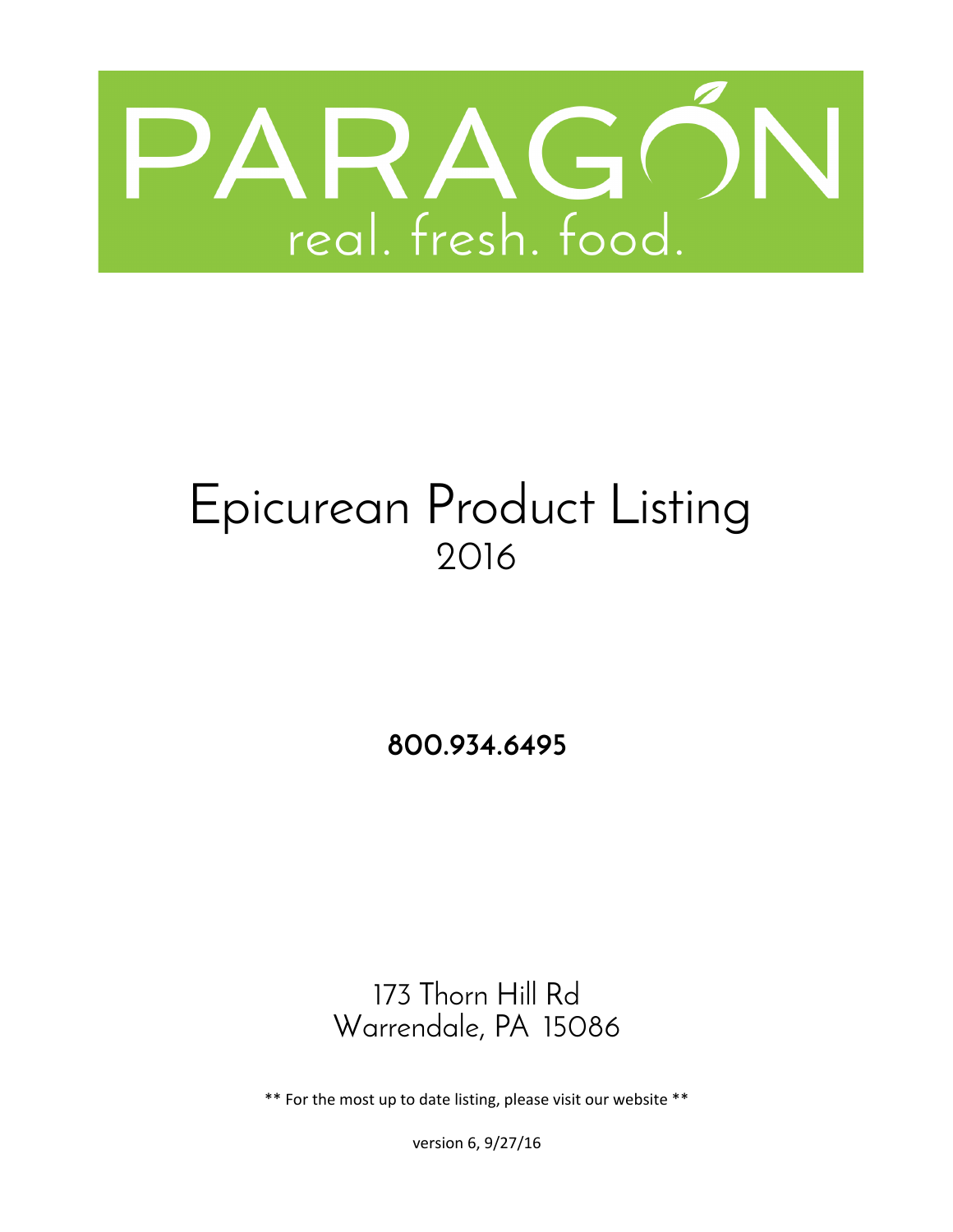

# **EPICUREAN PRODUCT LISTING**

| Miscellaneous               | 8 |
|-----------------------------|---|
| Oils & Vinegars 10          |   |
|                             |   |
|                             |   |
| Dried Mushrooms 21          |   |
| Dried Fruits & Nuts 22      |   |
| Breads and Crackers 24      |   |
|                             |   |
| Pasta Sauces and Noodles 30 |   |
|                             |   |
|                             |   |
| Grains & Legumes 40         |   |
| Cheese, Dairy, & Eggs 42    |   |
|                             |   |
| Baking & Pastry 50          |   |
|                             |   |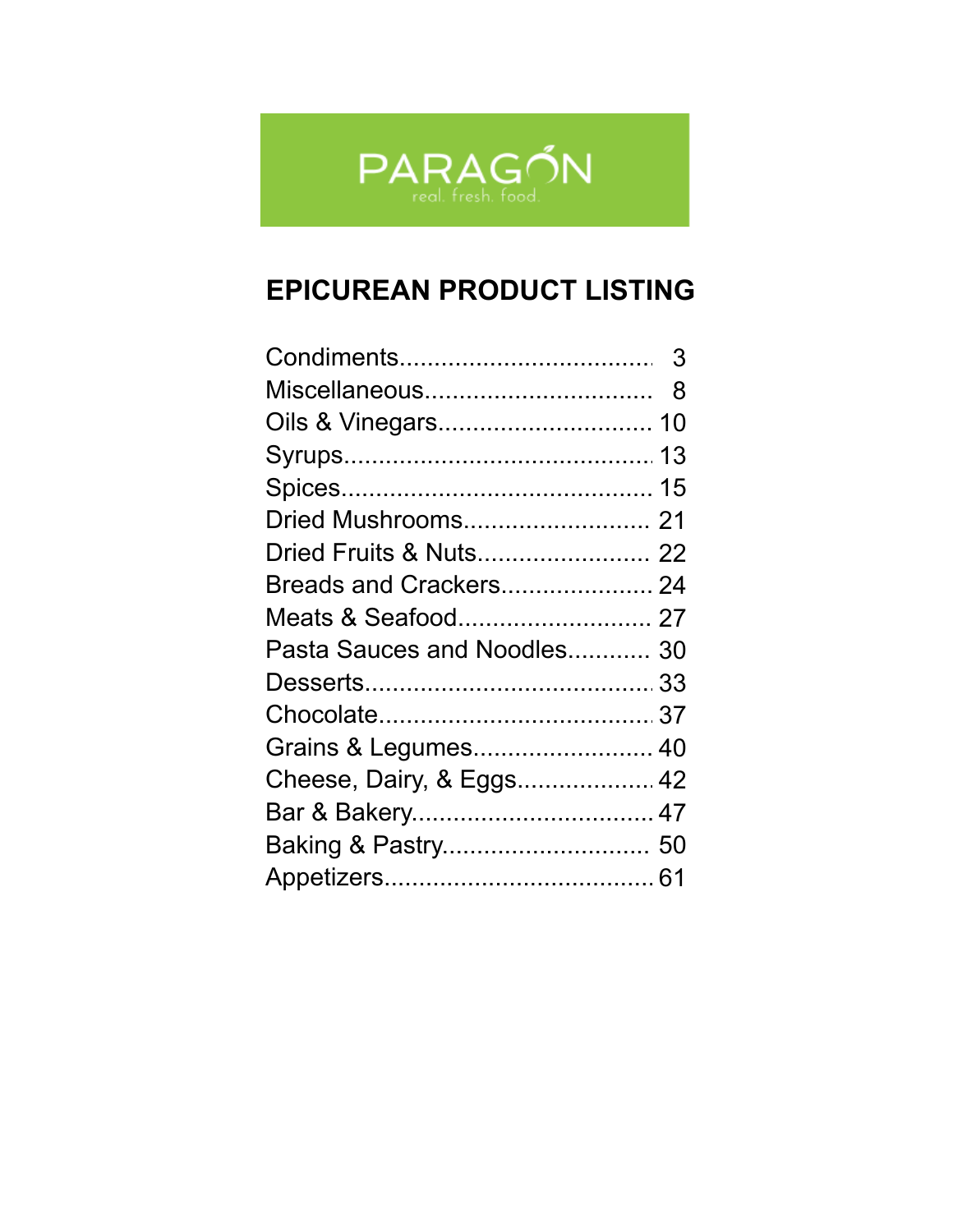

| Prod# | <b>Description</b>                    | <b>Packaging</b>   | <b>UoM</b>             | <b>Special Order</b>    |
|-------|---------------------------------------|--------------------|------------------------|-------------------------|
| 06206 | <b>BASE BEEF NO MSG</b>               | 4/5 LB             | $\overline{\text{CS}}$ |                         |
| 06207 | <b>BASE BEEF NO MSG</b>               | 5LB                | EA                     |                         |
| 06176 | <b>BASE BEEF NO MSG MINORS</b>        | 12/1 LB            | $\overline{\text{cs}}$ | X                       |
| 06179 | <b>BASE CHICKEN NO MSG</b>            | 1 LB               | EA                     |                         |
| 06201 | <b>BASE CHICKEN NO MSG</b>            | 5LB                | EA                     |                         |
| 06178 | <b>BASE CHICKEN NO MSG MINORS</b>     | 12/1 LB            | $\overline{\text{cs}}$ |                         |
| 06200 | <b>BASE CHICKEN NO MSG MINORS</b>     | 4/5 LB             | $\overline{\text{CS}}$ |                         |
| 06180 | <b>BASE CLAM NO MSG MINORS</b>        | 6/1 LB             | $\overline{\text{CS}}$ |                         |
| 06181 | <b>BASE CLAM NO MSG MINORS</b>        | 1#                 | EA                     |                         |
| 06198 | <b>BASE CRAB NO MSG MINORS</b>        | 6/1 LB             | CS                     |                         |
| 06199 | <b>BASE CRAB NO MSG MINORS</b>        | 1#                 | EA                     |                         |
| 06187 | <b>BASE ESPAGNOLE SAUCE</b>           | 1 <sub>LB</sub>    | EA                     |                         |
| 06186 | <b>BASE ESPAGNOLE SAUCE MINORS</b>    | 12/1 LBS           | <b>CS</b>              |                         |
| 06192 | <b>BASE GARLIC ROASTED FLAV MINOR</b> | 6/1 LB             | $\overline{\text{CS}}$ |                         |
| 06193 | <b>BASE GARLIC ROASTED FLAVOR</b>     | 1 <sub>LB</sub>    | EA                     |                         |
| 06191 | <b>BASE LOBSTER NO MSG</b>            | $\overline{1\#}$   | EA                     |                         |
| 06190 | <b>BASE LOBSTER NO MSG MINORS</b>     | 6/1 LBS            | $\overline{\text{CS}}$ |                         |
| 06203 | <b>BASE MIREPOIX ROASTED</b>          | 1 <sub>LB</sub>    | EA                     |                         |
| 06202 | <b>BASE MIREPOIX ROASTED MINORS</b>   | 6/1 LB             | $\overline{\text{cs}}$ |                         |
| 06185 | <b>BASE MUSHROOM NO MSG</b>           | 1 <sub>LB</sub>    | EA                     |                         |
| 06184 | BASE MUSHROOM NO MSG MINORS           | 6/1 LB             | $\overline{\text{CS}}$ |                         |
| 06182 | <b>BASE PORK BASE NO MSG MINORS</b>   | 6/1 LBS            | $\overline{\text{cs}}$ |                         |
| 06183 | <b>BASE PORK NO MSG</b>               | 1#                 | EA                     |                         |
| 06188 | <b>BASE SHRIMP MINORS</b>             | 6/1 LB             | $\overline{\text{CS}}$ |                         |
| 06189 | <b>BASE SHRIMP MINORS</b>             | 1 <sub>LB</sub>    | EA                     |                         |
| 06195 | <b>BASE TURKEY</b>                    | 1#                 | EA                     |                         |
| 06194 | <b>BASE TURKEY MINORS</b>             | 6/1 LBS            | <b>CS</b>              |                         |
| 05906 | <b>BLACK CERIGNOLA OLIVES ITALY</b>   | 2/5.5#             | $\overline{\text{cs}}$ |                         |
| 05968 | <b>CAPER NON PARIELLE</b>             | 6/32 OZ            | $\overline{\text{CS}}$ |                         |
| 05969 | <b>CAPER NON PARIELLE</b>             | $\overline{3}2$ OZ | EA                     |                         |
| 05966 | CAPERS IN SALT PARIS GOURMET          | 6/2.5 LBS          | $\overline{\text{cs}}$ | X                       |
| 07772 | <b>CHICKEN BULLION POWDER LKK</b>     | 12/35 OZ           | $\overline{\text{CS}}$ | $\overline{\mathsf{x}}$ |
| 04928 | CHIX DEMIGLACE CLASSIC CULINAR        | 16 LB PAIL         | $\overline{\text{CS}}$ |                         |
| 06197 | <b>CILANTRO LIME BASE</b>             | 1#                 | EA                     |                         |
| 06196 | CILANTRO LIME BASE 6/1#               | 6/1#               | <b>CS</b>              |                         |
| 06210 | DEMI GLACE VEAL FRZN CULINART         | 4-5/1LB CS         | CS                     |                         |
| 06209 | DEMI-GLACE DE VEAU VEAL ELITE         | 5# TUB EA          | EA                     |                         |
| 04926 | DEMI-GLACE VEAL CLASSIC CULINAR       | 16 LB PAIL         | <b>CS</b>              |                         |
| 06208 | DEMI-GLACE VEAL ELITE CULINART        | 4/5 LB TUB         | CS                     |                         |
| 06516 | DRESSING BLUE CHEESE CLAS F-54        | 4/1 GAL            | $\overline{\text{CS}}$ |                         |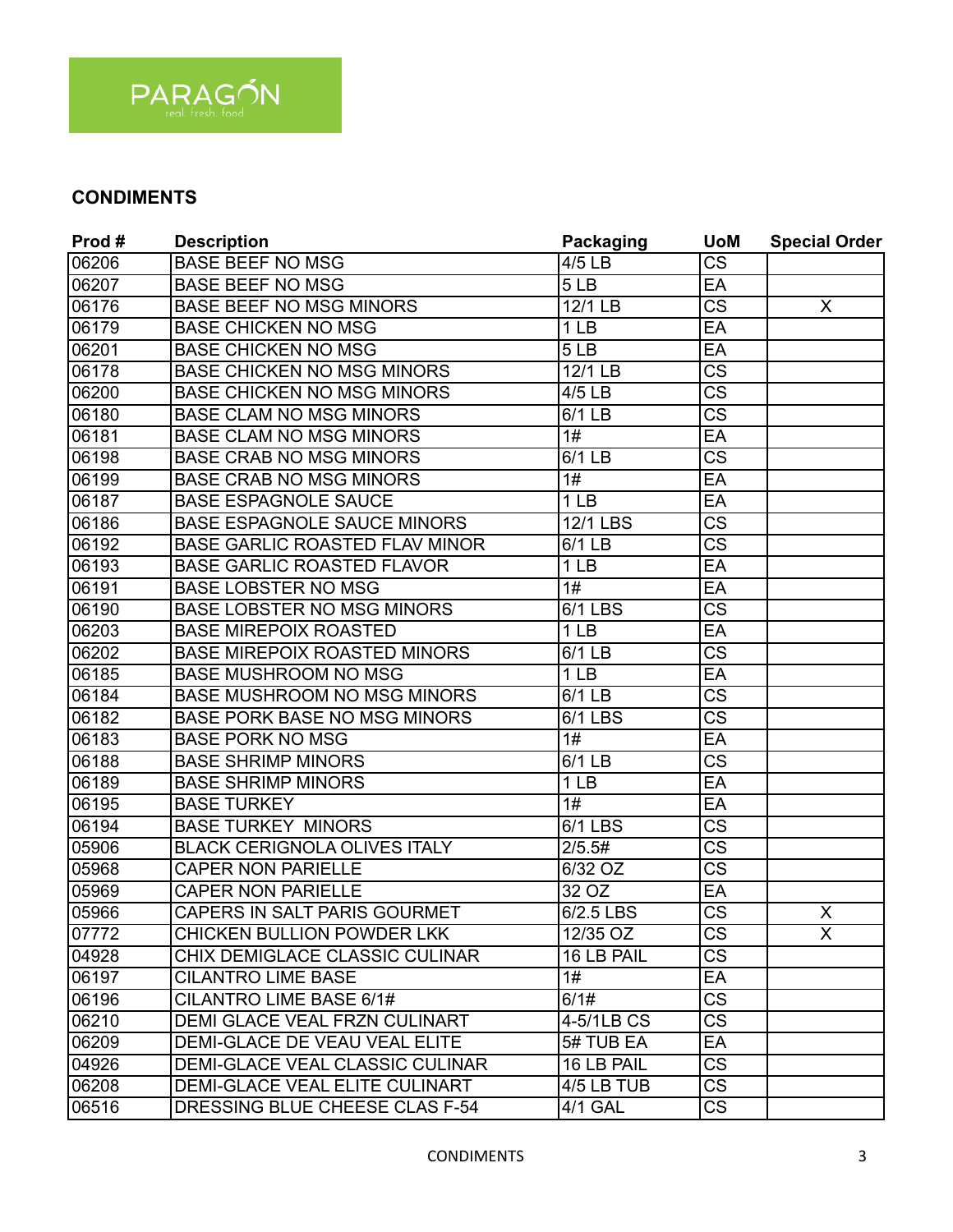| Prod # | <b>Description</b>                    | <b>Packaging</b>   | <b>UoM</b>             | <b>Special Order</b>    |
|--------|---------------------------------------|--------------------|------------------------|-------------------------|
| 06517  | DRESSING BLUE CHEESE CLAS F-54        | 1 GAL              | EA                     |                         |
| 06537  | DRESSING CABERNET HERB L-66           | 1GAL               | EA                     | X                       |
| 06536  | DRESSING CABERNET HERB L-66           | 4/1 GAL            | <b>CS</b>              | $\overline{\mathsf{x}}$ |
| 06520  | DRESSING CAESAR CLASSIC G-3           | 4/1 GAL            | $\overline{\text{CS}}$ |                         |
| 06521  | DRESSING CAESAR CLASSIC G-3           | 1 GAL              | EA                     |                         |
| 06518  | <b>DRESSING CAESAR PERFECT G-1</b>    | 4/1 GAL            | $\overline{\text{cs}}$ |                         |
| 06519  | <b>DRESSING CAESAR PERFECT G-1</b>    | 1 GAL              | EA                     |                         |
| 06524  | DRESSING CARRIBEAN LO FAT J-52        | 4/1 GAL            | $\overline{\text{CS}}$ | X                       |
| 06525  | <b>DRESSING CARRIBEAN LO FAT J-52</b> | 1GAL               | EA                     | $\overline{\mathsf{x}}$ |
| 06534  | DRESSING CHAMPAGNE CONWAY L-3         | 4/1 GAL            | $\overline{\text{CS}}$ |                         |
| 06535  | <b>DRESSING CHAMPAGNE L-36</b>        | 1GAL               | EA                     |                         |
| 06514  | DRESSING COLE SLAW CONWAY E-33        | 4/1 GAL            | $\overline{\text{CS}}$ | X                       |
| 06515  | DRESSING COLE SLAW CONWAY E-33        | 1 GAL              | EA                     | $\overline{\mathsf{x}}$ |
| 06546  | DRESSING COLESLAW MARZETTI            | 4/1 GAL            | <b>CS</b>              |                         |
| 06547  | DRESSING COLESLAW MARZETTI            | 1 GAL              | EA                     |                         |
| 06508  | DRESSING FRENCH COUNTRY C-26          | <b>4/1 GAL</b>     | $\overline{\text{CS}}$ |                         |
| 06509  | DRESSING FRENCH COUNTRY C-26          | 1 GAL              | EA                     |                         |
| 06512  | DRESSING ITALIAN LAFLORA CON D-78     | 4/1 GAL            | $\overline{\text{cs}}$ |                         |
| 06513  | DRESSING ITALIAN LAFLORA CON D-78     | $\overline{1}$ GAL | EA                     |                         |
| 06526  | DRESSING ITALIAN LOW CAL J-1          | <b>4/1 GAL</b>     | $\overline{\text{cs}}$ | X                       |
| 06510  | DRESSING POMEGRANATE ACAI L-08        | 2/1 GAL            | $\overline{\text{cs}}$ |                         |
| 06511  | DRESSING POMEGRANATE ACAI L-08        | 1GAL               | EA                     |                         |
| 06530  | DRESSING POPPYSEED HONEY K-74         | 4/1 GAL            | $\overline{\text{CS}}$ |                         |
| 06531  | DRESSING POPPYSEED HONEY K-74         | 1 GAL              | EA                     |                         |
| 06506  | <b>DRESSING RANCH FARM KITCH B-29</b> | 4/1 GAL            | <b>CS</b>              |                         |
| 06507  | DRESSING RANCH FARM KITCH B-29        | 1 GAL              | EA                     |                         |
| 06532  | DRESSING RST GARLIC WINE L-34         | <b>4/1 GAL</b>     | $\overline{\text{cs}}$ | X                       |
| 06550  | DRESSING SAUCE PEANUT ASN W-51        | 2/1 GAL            | <b>CS</b>              |                         |
| 06551  | DRESSING SAUCE PEANUT ASN W-51        | 1 GAL              | EA                     |                         |
| 06542  | DRESSING SESAME GINGER CON N-60       | <b>4/1 GAL</b>     | $\overline{\text{CS}}$ |                         |
| 06543  | DRESSING SESAME GINGER N-60           | 1 GAL              | EA                     |                         |
| 06504  | DRESSING SHOYU TST SESAME CONW        | 4/1 GAL            | CS                     | X.                      |
| 06544  | DRESSING THOUS ISLAND CON S-16        | 4/1 GAL            | $\overline{\text{CS}}$ |                         |
| 06545  | DRESSING THOUS ISLAND S-16            | 1 GAL              | EA                     |                         |
| 06538  | DRESSING VIN BALSAMIC CON L-68        | 4/1 GAL            | CS                     |                         |
| 06539  | DRESSING VIN BASIL BALSAMIC L-90      | 4/1 GAL            | $\overline{\text{CS}}$ |                         |
| 06540  | DRESSING VIN BASIL BALSAMIC L-90      | 1 GAL              | EA                     |                         |
| 06541  | DRESSING VIN BASLAMIC L-68            | 1 GAL              | EA                     |                         |
| 06522  | DRESSING VIN CHIPOT LIME L-59         | 4/1 GAL            | CS                     |                         |
| 06523  | DRESSING VIN CHIPOT LIME L-59         | 1 GAL              | EA                     |                         |
| 06528  | DRESSING VIN RASP FF CON J-31         | 4/1 GAL            | CS                     |                         |
| 06529  | DRESSING VIN RASP FF J-31             | 1GAL               | EA                     |                         |
| 06570  | GHERKINS SWEET FANCY SCHWARTZ         | 4/1 GAL            | $\overline{\text{CS}}$ | X                       |
| 04930  | <b>GINGER PICKLED PINK GARI PAIL</b>  | 20 LB              | CS                     |                         |
| 06356  | <b>GINGER PICKLED PINK SHOGA WELL</b> | 12/11.5 OZ         | $\overline{\text{CS}}$ |                         |
| 06357  | <b>GINGER PICKLED PINK SHOGA WELL</b> | 11.5 OZ EA         | EA                     |                         |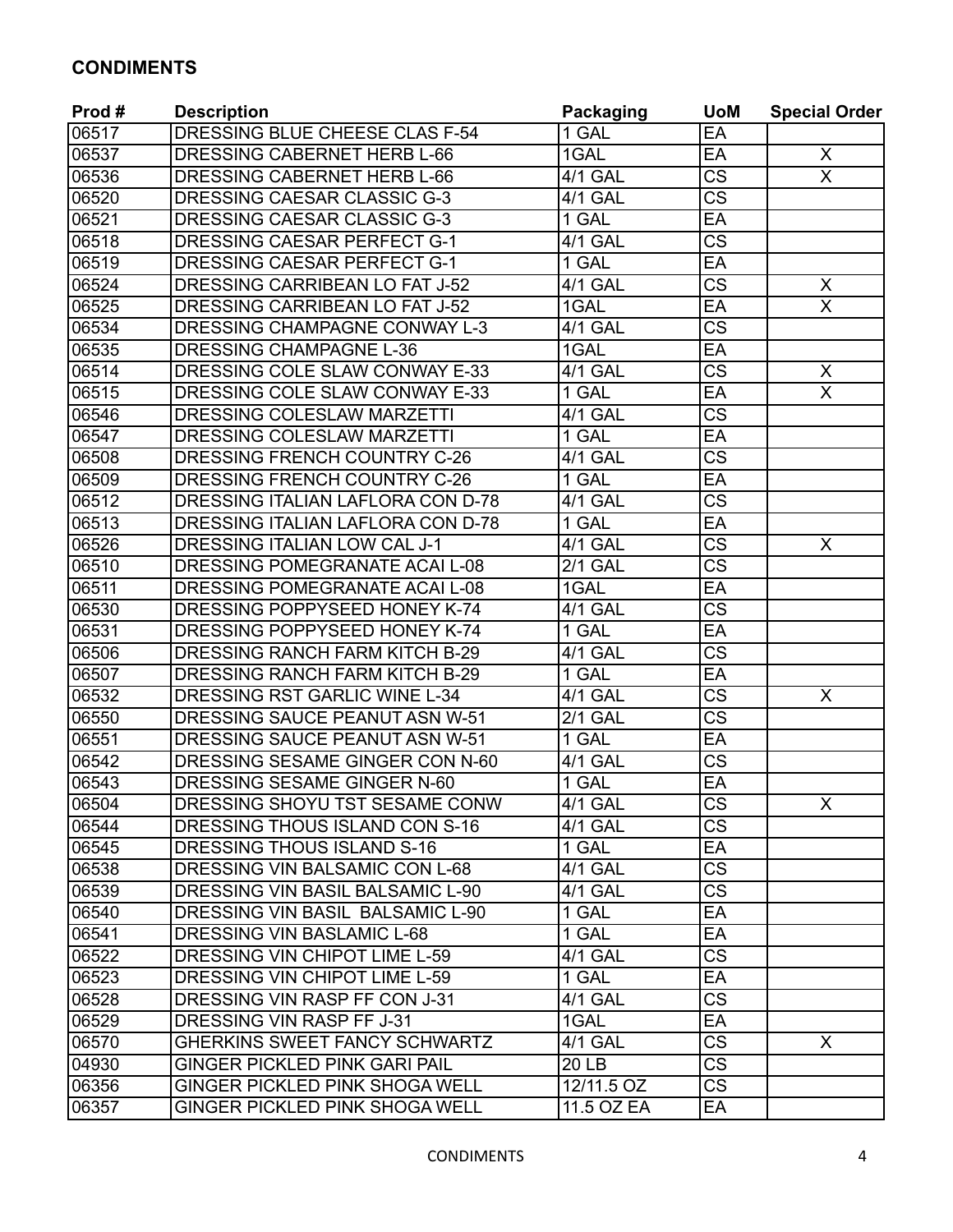| Prod# | <b>Description</b>                   | <b>Packaging</b> | <b>UoM</b>             | <b>Special Order</b>    |
|-------|--------------------------------------|------------------|------------------------|-------------------------|
| 06211 | <b>GLACE DE VEAU VEAL FRZN BLOCK</b> | 5/1 LB BOX       | EA                     |                         |
| 05922 | <b>GRILLED PITTED GREEN OLIVES</b>   | 2/4.2 LB         | $\overline{\text{CS}}$ | X.                      |
| 05152 | GUACAMOLE WEST STYLE FROZ CALA       | <b>12/1 LBS</b>  | $\overline{\text{cs}}$ |                         |
| 05153 | <b>GUACAMOLE WESTERN STYLE</b>       | 1#               | EA                     |                         |
| 06030 | HARISSA PEPPER PASTE TUBE DEA        | 24/4.76 OZ       | $\overline{\text{cs}}$ |                         |
| 06031 | HARISSA PEPPER PASTE TUBE DEA        | 4.76 OZ EA       | EA                     |                         |
| 06037 | <b>HORSERADISH PREPARED WHITE</b>    | 32OZ             | EA                     |                         |
| 06036 | HORSERADISH WHITE TULKOFF PREP       | 6/32 OZ          | $\overline{\text{CS}}$ |                         |
| 07774 | HOT BEAN SAUCE HAR HAR               | 24/16OZ          | $\overline{\text{CS}}$ | X                       |
| 06038 | <b>ITALIAN SEASONING 6/6OZ</b>       | 6/6 OZ           | $\overline{\text{cs}}$ |                         |
| 04394 | JAM GRAPE GLASS JAR DICKINSON        | 72/1 OZ          | $\overline{\text{CS}}$ | X.                      |
| 07954 | <b>MAYONNAISE CONWAY Q-01</b>        | 4/1 GAL          | $\overline{\text{cs}}$ |                         |
| 07955 | MAYONNAISE CONWAY Q-01               | <b>GAL</b>       | EA                     |                         |
| 07802 | MAYONNAISE DUKES HEAVY DUTY          | 4/1 GAL          | $\overline{\text{cs}}$ |                         |
| 05332 | MAYONNAISE KEWPIE SQUEEZE BTLE       | 20/17.6 OZ       | $\overline{\text{cs}}$ |                         |
| 05333 | MAYONNAISE KEWPIE SQUEEZE BTLE       | 17.6 OZ          | EA                     |                         |
| 05913 | MEDITERRANEAN OLIVE MIX              | 4#               | EA                     |                         |
| 05082 | MUSTARD DIJON SMOOTH MAILLE          | 4/9 LB           | $\overline{\text{cs}}$ |                         |
| 05083 | <b>MUSTARD DIJON SMOOTH MAILLE</b>   | 9LB              | EA                     |                         |
| 05096 | MUSTARD DRY ENGLISH COLEMANS         | 12/1 LB          | $\overline{\text{CS}}$ |                         |
| 05097 | MUSTARD DRY ENGLISH COLEMANS         | 1 <sub>LB</sub>  | EA                     |                         |
| 05084 | MUSTARD GRAPE WHOLE GRAIN TUB        | 6/2.2# TUB       | $\overline{\text{CS}}$ |                         |
| 05085 | MUSTARD GRAPE WHOLE GRAIN TUB        | 2.2# TUB         | EA                     |                         |
| 05100 | <b>MUSTARD HOT &amp; SWEET</b>       | 4/1 GAL          | $\overline{\text{cs}}$ | $\overline{\mathsf{x}}$ |
| 05088 | MUSTARD WHOLE GRAIN CROCK            | 12/17 OZ         | $\overline{\text{CS}}$ |                         |
| 05089 | <b>MUSTARD WHOLE GRAIN CROCK</b>     | 17 OZ            | EA                     |                         |
| 05086 | MUSTARD WHOLE GRAIN MAILLE OLD ST    | 4/1 GAL          | $\overline{\text{CS}}$ |                         |
| 05087 | MUSTARD WHOLE GRAIN MAILLE OLD ST    | 1GAL             | EA                     |                         |
| 05907 | <b>OLIVE BLACK CERIGNOLA</b>         | 5.5# CAN         | EA                     |                         |
| 08003 | OLIVE BLACK NICOISE PITTED           | 8.8# DR WT       | EA                     | X                       |
| 04488 | OLIVE BLUE CHEESE IN OIL SAVOR       | <b>7.5 LBS</b>   | $\overline{\text{CS}}$ | $\overline{\sf x}$      |
| 05904 | <b>OLIVE CERIGNOLA GREEN</b>         | $2/2.5$ KG       | CS                     |                         |
| 05905 | OLIVE CERIGNOLA GREEN                | 2.5 KG           | EA                     |                         |
| 05908 | <b>OLIVE CERIGNOLA RED</b>           | 2/5.5# CAN       | $\overline{\text{CS}}$ |                         |
| 05909 | <b>OLIVE CERIGNOLA RED</b>           | 5.5#             | EA                     |                         |
| 05896 | OLIVE EXT LG RIPE PITTED LINDSAY     | 6/#10            | CS                     |                         |
| 05897 | OLIVE EXT LG RIPE PITTED LINDSAY     | #10 CAN          | EA                     |                         |
| 05910 | OLIVE GREEN CASTELVETRANO            | 2/5.5# CAN       | CS                     |                         |
| 09062 | OLIVE GRN CASTELVETRANO PITTED       | $2/4.4$ LB       | $\overline{\text{CS}}$ | $\mathsf{X}$            |
| 07324 | OLIVE KALAMATA PITTED XLG LIND       | 6/70 OZ          | $\overline{\text{cs}}$ |                         |
| 07325 | OLIVE KALAMATA PITTED XLG LIND       | 70 OZ TUB        | EA                     |                         |
| 05894 | OLIVE MANZANILLA PITTED SPAIN        | 12/32 OZ         | $\overline{\text{CS}}$ | X                       |
| 05912 | OLIVE MIX MEDITERRAN PITTED          | $2-4LB$          | $\overline{\text{CS}}$ |                         |
| 05892 | OLIVE QUEEN PITTED SPAIN             | 4/1 GAL          | $\overline{\text{CS}}$ |                         |
| 05893 | OLIVE QUEEN PITTED SPAIN             | 1 GAL            | EA                     |                         |
| 07632 | OLIVES PITTED OIL CURED CASE         | 4/5.5 LB         | $\overline{\text{CS}}$ |                         |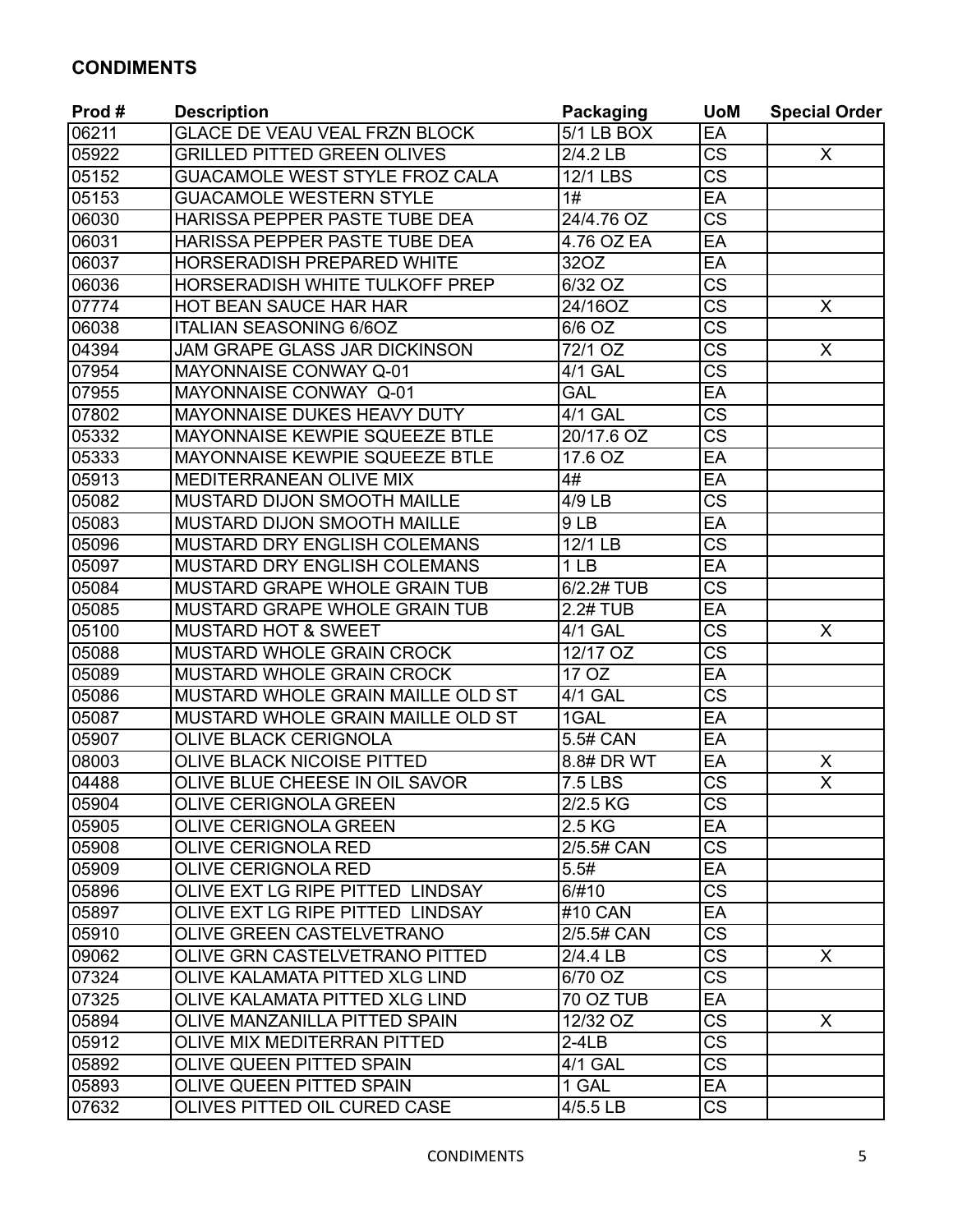| Prod# | <b>Description</b>                      | <b>Packaging</b>   | <b>UoM</b>             | <b>Special Order</b>    |
|-------|-----------------------------------------|--------------------|------------------------|-------------------------|
| 07633 | OLIVES PITTED OIL CURED EACH            | 5.5 LB             | EA                     |                         |
| 06335 | <b>OYSTER SAUCE</b>                     | 5#                 | EA                     |                         |
| 05918 | PICKLE CORNICHON GHERKIN FRANC          | <b>3/9 LBS</b>     | $\overline{\text{CS}}$ |                         |
| 05919 | PICKLE CORNICHON GHERKIN                | 9#                 | EA                     |                         |
| 06580 | PICKLE GIARDINIERA MILD MIX             | <b>4/1 GAL</b>     | $\overline{\text{CS}}$ |                         |
| 06581 | PICKLE GIARDINIERA MILD MIX             | 1 GAL              | EA                     |                         |
| 06574 | PICKLED PEPPER CHERRY MILD              | <b>4/1 GAL</b>     | $\overline{\text{CS}}$ | X                       |
| 04398 | PRESERVES BLACKBERRY DICKINSON          | 72/1 OZ            | $\overline{\text{CS}}$ | X                       |
| 04392 | PRESERVES RASPBERRY DICKINSON           | $72/1$ OZ          | $\overline{\text{cs}}$ | $\overline{\sf X}$      |
| 07728 | PRESERVES RED RASPBERRY DICKIN          | 72/1 OZ            | $\overline{\text{CS}}$ | $\overline{\mathsf{X}}$ |
| 07730 | PRESERVES SEEDLESS BLACKBERRY           | 72/1 OZ            | $\overline{\text{cs}}$ | $\overline{\mathsf{x}}$ |
| 05767 | PRESERVES STRAWBERRY                    | #10                | EA                     |                         |
| 07872 | PRESERVES STRAWBERRY GLASS JAR          | 72/1 OZ            | $\overline{\text{CS}}$ | X                       |
| 07944 | PRESERVES STRAWBERRY PC 200/.5          | <b>CS</b>          | $\overline{\text{CS}}$ | $\overline{\mathsf{x}}$ |
| 07322 | <b>RELISH LEGOUT RED</b>                | 53 OZ              | $\overline{\text{cs}}$ | $\overline{\mathsf{x}}$ |
| 06365 | SAMBAL OELEK GROUND CHILI               | 18 OZ              | EA                     |                         |
| 06360 | SAUCE CHILI SRIRACHA ROOSTER            | 12/28 OZ           | $\overline{\text{CS}}$ |                         |
| 06361 | SAUCE CHILI SRIRACHA ROOSTER            | <b>28 OZ EA</b>    | $E$ A                  |                         |
| 08072 | <b>SAUCE FISH LUCKY BRAND</b>           | 12/23 OZ           | $\overline{\text{CS}}$ |                         |
| 08073 | SAUCE FISH LUCKY BRAND PLASTIC          | 6/23 OZ            | EA                     |                         |
| 06362 | SAUCE FISH SQUID BRAND THAI             | 12/25 OZ           | $\overline{\text{CS}}$ |                         |
| 06363 | SAUCE FISH SQUID BRAND THAI             | 25 OZ BTL          | EA                     |                         |
| 06358 | SAUCE GARLIC CHILI W/ SEEDS HF          | 12/18 OZ           | $\overline{\text{CS}}$ |                         |
| 06359 | SAUCE GARLIC CHILI W/ SEEDS HF          | 18 OZ BTL          | EA                     |                         |
| 06328 | <b>SAUCE HOISIN</b>                     | 6/5 LB             | $\overline{\text{CS}}$ |                         |
| 06329 | <b>SAUCE HOISIN</b>                     | 5LB                | EA                     |                         |
| 08064 | SAUCE HOISIN KOON CHUN                  | 6/5 LB             | $\overline{\text{CS}}$ | X.                      |
| 06490 | SAUCE HORSERADISH CONWAY P-10           | 4/1 GAL            | $\overline{\text{CS}}$ | X                       |
| 07820 | SAUCE MAE PLOY SWT CHILI SAUCE          | 12/32 OZ           |                        |                         |
| 07821 | SAUCE MAE PLOY CHILI SAUCE              | $\overline{3}2$ OZ | EA                     |                         |
| 05187 | <b>SAUCE MELBA RED &amp; BLACK RASP</b> | 32 OZ JAR          | EA                     |                         |
| 05178 | SAUCE MIX DEMI-GLACE KNORR PDR          | $4/2$ LB           | $\overline{\text{CS}}$ |                         |
| 05179 | SAUCE MIX DEMI-GLACE KNORR PWD          | 2 LB EA            | EA                     |                         |
| 06334 | <b>SAUCE OYSTER</b>                     | 6/5 LB             | $\overline{\text{CS}}$ |                         |
| 08066 | SAUCE OYSTER GREEN PANDA                | 6/5 LB             | <b>CS</b>              | X                       |
| 05170 | SAUCE PEPPER CAYENNE FRANK RED          | 24/5 OZ            | $\overline{\text{CS}}$ | $\overline{X}$          |
| 06336 | <b>SAUCE PLUM</b>                       | 6/5 LB             | $\overline{\text{cs}}$ |                         |
| 06337 | <b>SAUCE PLUM</b>                       | 5#                 | EA                     |                         |
| 06488 | SAUCE REMOULADE CONWAY H-5              | 4/1 GAL            | $\overline{\text{CS}}$ |                         |
| 06489 | <b>SAUCE REMOULADE H-5</b>              | 1 GAL              | EA                     |                         |
| 09060 | SAUCE SOY FLAVOR PEARLS 7 OZ            | 7 OZ JAR           | EA                     | $\mathsf{X}$            |
| 04666 | <b>SAUCE SOY GOLDEN LABEL</b>           | 6/63 OZ            | <b>CS</b>              |                         |
| 06598 | <b>SAUCE SOY KIKKOMAN</b>               | 4/1 GAL            | $\overline{\text{CS}}$ |                         |
| 06599 | <b>SAUCE SOY KIKKOMAN</b>               | 1 GAL              | EA                     |                         |
| 07924 | SAUCE SOY LIGHT KIKKOMAN                | 5 GAL PAIL         | $\overline{\text{CS}}$ | $\mathsf{X}$            |
| 06346 | SAUCE SOY MUSHROOM PEARL RIVER          | 12/1.8 LTR         | $\overline{\text{CS}}$ |                         |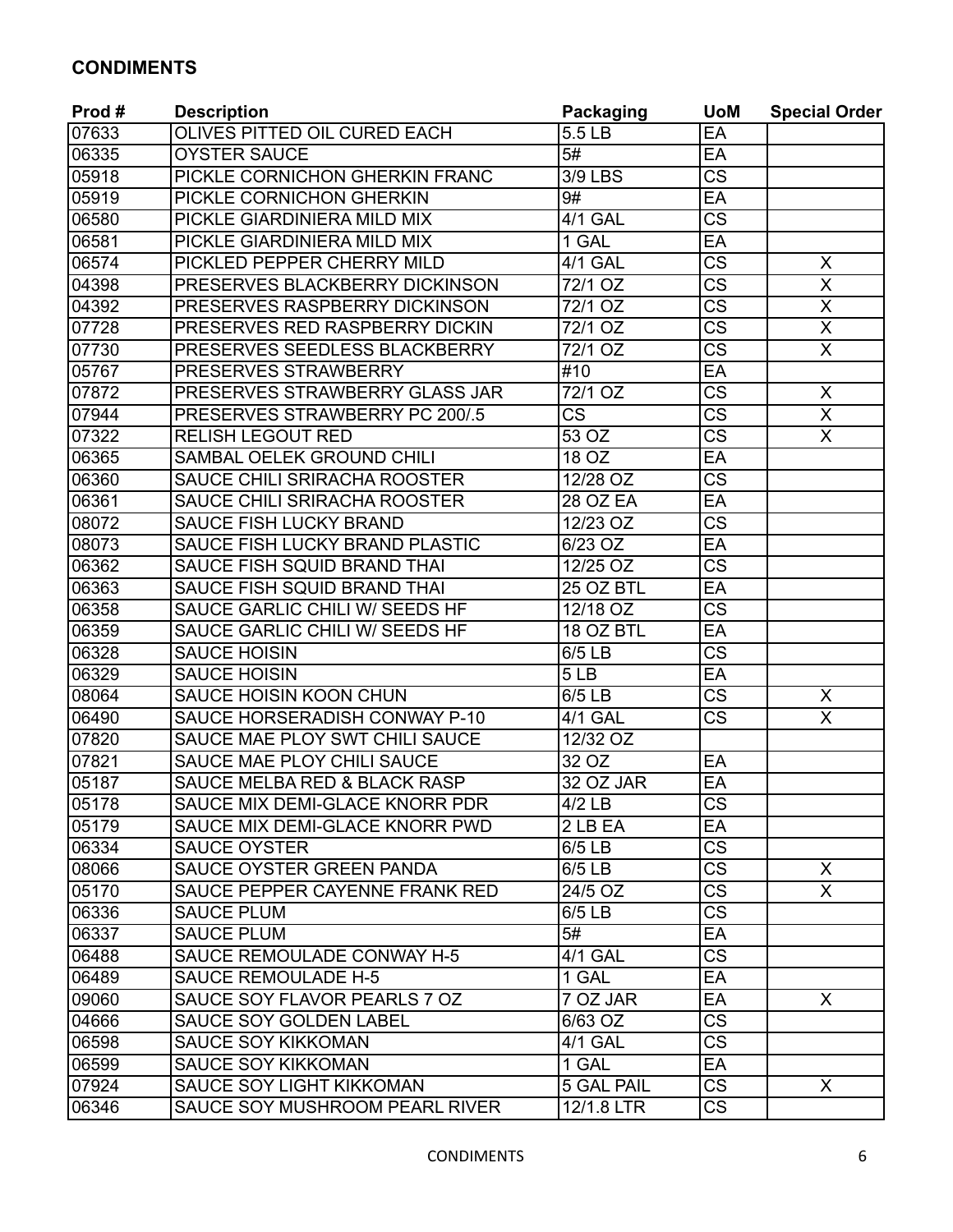| Prod# | <b>Description</b>                        | Packaging         | <b>UoM</b>             | <b>Special Order</b>    |
|-------|-------------------------------------------|-------------------|------------------------|-------------------------|
| 06347 | SAUCE SOY MUSHROOM PEARL RIVER            | <b>1.8 LTR</b>    | EA                     |                         |
| 08076 | SAUCE SOY REGULAR KIKKOMAN                | <b>5 GAL PAIL</b> | $\overline{\text{cs}}$ | $\mathsf{X}$            |
| 06344 | SAUCE SOY SWEET ABC KECAP MANI            | 12/21 OZ          | $\overline{\text{CS}}$ |                         |
| 06345 | SAUCE SOY SWEET ABC KECAP MANI            | 21 OZ BTL         | EA                     |                         |
| 06462 | SAUCE SOY TAMARI GF KIKKOMAN              | 6/64 OZ           | $\overline{\text{CS}}$ |                         |
| 06463 | SAUCE SOY TAMARI GF KIKKOMAN              | <b>64 OZ EA</b>   | EA                     |                         |
| 08068 | SAUCE SOY THICK KOON CHUN                 | 6/5 LB            | $\overline{\text{cs}}$ | $\overline{\mathsf{x}}$ |
| 07852 | SAUCE SOY TSUYU NO MOTO NINBEN            | <b>12/1 LTR</b>   | $\overline{\text{CS}}$ | $\overline{\mathsf{x}}$ |
| 06437 | <b>SAUCE SOY WHITE</b>                    | 60OZ              | EA                     |                         |
| 06348 | <b>SAUCE SWEET &amp; SOUR MINORS</b>      | 6/0.5             | $\overline{\text{cs}}$ | $\mathsf{X}$            |
| 05180 | <b>SAUCE TAHINI</b>                       | 12/16 OZ          | $\overline{\text{cs}}$ |                         |
| 05181 | <b>SAUCE TAHINI</b>                       | 16OZ              | EA                     |                         |
| 06597 | <b>SAUCE TERIYAKI</b>                     | 1GAL              | EA                     |                         |
| 05164 | <b>SAUCE WORCESTERSHIRE LEA &amp; PER</b> | 24/5 OZ           | <b>CS</b>              | $\overline{\mathsf{X}}$ |
| 06482 | SAUCE WORCESTERSHIRE LEA & PER            | 3/1 GAL           | $\overline{\text{CS}}$ | $\overline{\mathsf{X}}$ |
| 08074 | <b>SEASONING MUSHROOM VEGEHOPE</b>        | 24/1 LB           | $\overline{\text{CS}}$ | X                       |
| 08075 | <b>SEASONING MUSHROOM VEGEHOPE</b>        | 3/1 LB            | EA                     | $\overline{\mathsf{x}}$ |
| 06571 | <b>SWEET GHERKINS</b>                     | 1GAL              | EA                     |                         |
| 05795 | <b>SWEET MIDGET PICKLE</b>                | 12.8OZ            | EA                     |                         |
| 03824 | SYRUP MAPLE PC GLASS DICKINSON            | 72/1.6 OZ         | $\overline{\text{CS}}$ |                         |
| 06498 | SYRUP MAPLE PURE PENNSYLVANIA             | <b>4/1 GAL</b>    | <b>CS</b>              |                         |
| 06499 | SYRUP MAPLE PURE PENNSYLVANIA             | 1 GAL             | EA                     |                         |
| 06486 | TABASCO PEPPER SAUCE MCLHENNY             | 4/1 GAL           | $\overline{\text{CS}}$ | $\overline{X}$          |
| 06501 | <b>TABLE SYRUP</b>                        | 1GAL              | EA                     |                         |
| 06285 | <b>TRUFFLE CREAM BLACK</b>                | 9.8 OZ            | EA                     |                         |
| 06380 | <b>WASABI POWDER HORSERADISH</b>          | 10/2.2 LB         | $\overline{\text{CS}}$ |                         |
| 06382 | <b>WASABI PREPARED SQUEEZE TUBE</b>       | 20/1.5 OZ         | $\overline{\text{CS}}$ | X                       |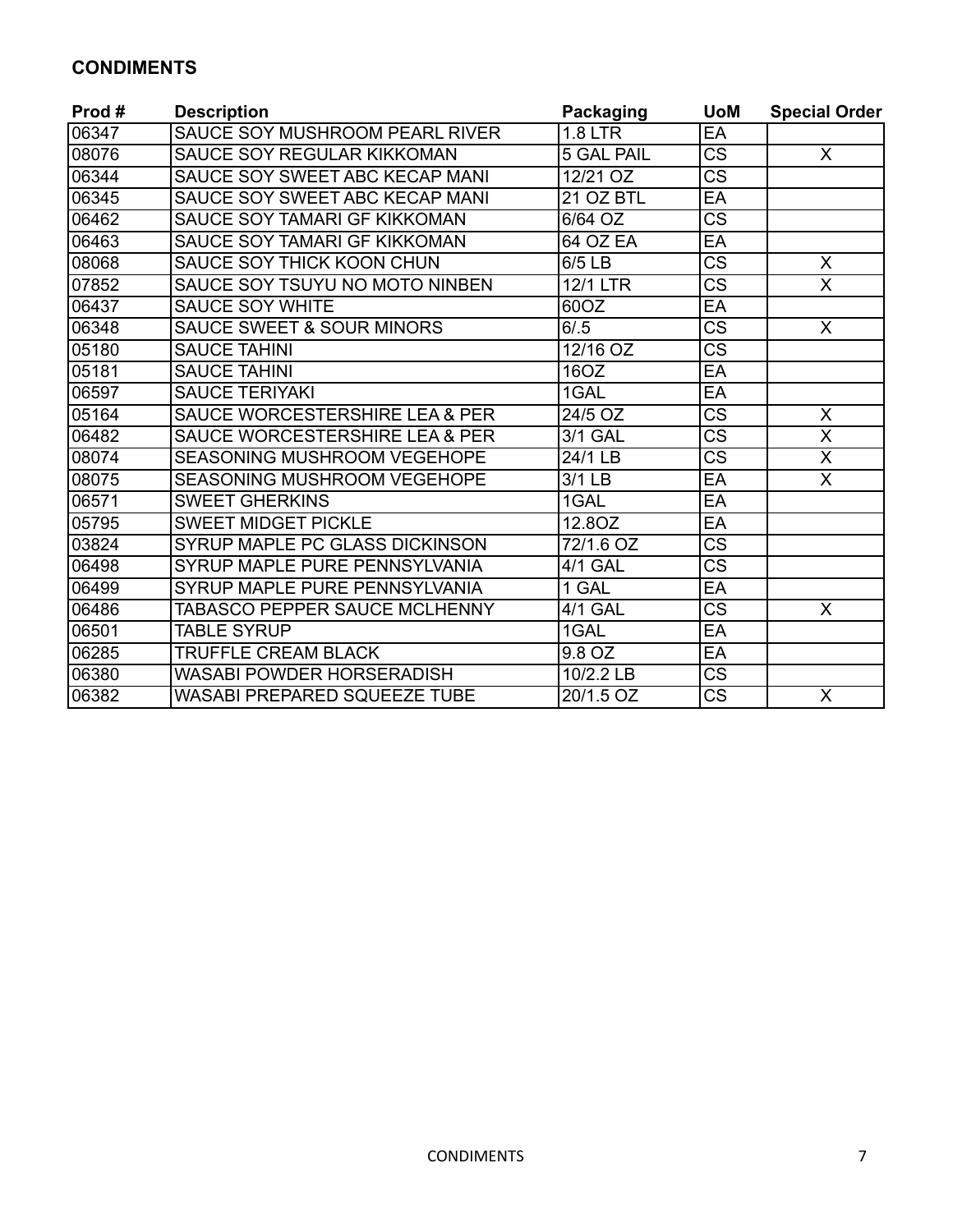

#### **MISCELLANEOUS**

| Prod# | <b>Description</b>                    | Packaging  | <b>UoM</b>             | <b>Special Order</b> |
|-------|---------------------------------------|------------|------------------------|----------------------|
| 07092 | <b>ARTICHOKE BOTTOMS 7-9CT</b>        | 24/14 OZ   | $\overline{\text{cs}}$ |                      |
| 07093 | <b>ARTICHOKE BOTTOMS 7-9 CT</b>       | 14 OZ      | EA                     |                      |
| 05582 | ARTICHOKE HALF GRILLED W/ STEM        | 6/27 OZ    | $\overline{\text{CS}}$ |                      |
| 05583 | <b>ARTICHOKE HALF GRILLED W/ STEM</b> | 27 OZ CAN  | EA                     |                      |
| 05508 | <b>ARTICHOKE HEARTS 30-40CT</b>       | 6/#10 CAN  | $\overline{\text{CS}}$ |                      |
| 05509 | <b>ARTICHOKE HEARTS 30-40CT</b>       | #10 CAN    | EA                     |                      |
| 05506 | <b>ARTICHOKE HEARTS 8-10CT SMALL</b>  | 24/14 OZ   | <b>CS</b>              |                      |
| 05507 | <b>ARTICHOKE HEARTS 8-10CT SMALL</b>  | 14 OZ CAN  | EA                     |                      |
| 05512 | <b>ARTICHOKE HEARTS QUARTERED</b>     | 6/#10 CAN  | $\overline{\text{CS}}$ |                      |
| 05513 | <b>ARTICHOKE HEARTS QUARTERED</b>     | #10 CAN    | EA                     |                      |
| 05564 | <b>ARTICHOKE STEM ON GRILLED TRAY</b> | $2/3.1$ LB | $\overline{\text{CS}}$ |                      |
| 05565 | <b>ARTICHOKE STEM ON GRILLED TRAY</b> | 3.1#       | EA                     |                      |
| 05584 | <b>ARTICHOKE WHOLE W/ STEM ROMAN</b>  | 6/5.7# CAN | $\overline{\text{CS}}$ |                      |
| 05585 | <b>ARTICHOKE WHOLE W/ STEM ROMAN</b>  | 5.7# CAN   | EA                     |                      |
| 06350 | <b>BATTER TEMPURA GOLDEN DIPT</b>     | 6/5 LB     | $\overline{\text{CS}}$ |                      |
| 06351 | BATTER TEMPURA GOLDEN DIPT            | 5LB        | EA                     |                      |
| 05552 | CHIPOTLE PEPPERS IN ADOBO SAUC        | 12/7 OZ    | $\overline{\text{CS}}$ |                      |
| 05553 | CHIPOTLE PEPPERS IN ADOBO SAUC        | 7 OZ       | EA                     |                      |
| 05538 | <b>CORN BABY WHOLE IN WATER</b>       | 6/#10 CAN  | $\overline{\text{CS}}$ |                      |
| 05542 | <b>GRILLED BORETTANE ONIONS TRAY</b>  | 2/4.2 LB   | <b>CS</b>              | X                    |
| 06428 | GYOZA WRAPPERS FROZEN TWIN DRA        | 12/12 OZ   | $\overline{\text{CS}}$ |                      |
| 05548 | <b>HEARTS OF PALM CANNED</b>          | 12/28 OZ   | $\overline{\text{cs}}$ |                      |
| 05549 | <b>HEARTS OF PALM CANNED</b>          | 28 OZ      | EA                     |                      |
| 05536 | <b>HOMINY WHITE FANCY</b>             | 6/#10 CAN  | $\overline{\text{cs}}$ |                      |
| 05537 | <b>HOMINY WHITE FANCY</b>             | #10 CAN    | EA                     |                      |
| 07976 | <b>HORN SMALL CREAM 2.38" TATIN</b>   | 297 CT     | $\overline{\text{CS}}$ | X                    |
| 06402 | MISO SOY BEAN PASTE RED AKA           | 10/2.2 LB  | $\overline{\text{CS}}$ |                      |
| 06403 | MISO SOY BEAN PASTE RED AKA           | 26.4 OZ    | EA                     |                      |
| 05544 | <b>ONIONS COCKTAIL SILVERSKIN</b>     | 6/32 OZ    | $\overline{\text{cs}}$ |                      |
| 05545 | <b>ONIONS COCKTAIL SILVERSKIN</b>     | 32 OZ      | EA                     |                      |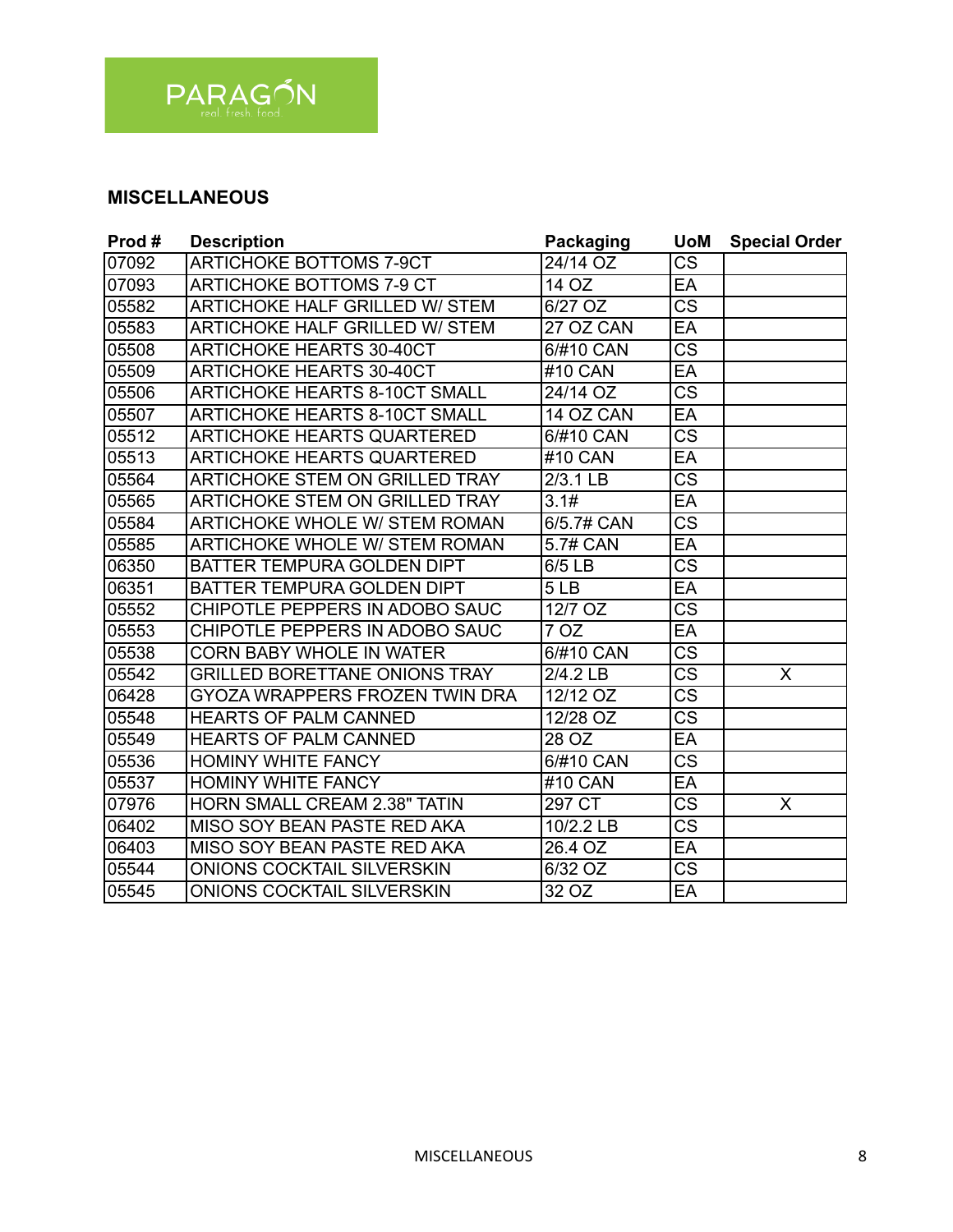#### **MISCELLANEOUS**

| Prod# | <b>Description</b>                    | <b>Packaging</b> | <b>UoM</b>             | <b>Special Order</b> |
|-------|---------------------------------------|------------------|------------------------|----------------------|
| 05568 | PEPPER PIMENTO RED WHOLE              | 24/14 OZ         | $\overline{\text{CS}}$ |                      |
| 05569 | PEPPER PIMENTO RED WHOLE              | 14 OZ            | EA                     |                      |
| 05566 | PEPPER PIQUILLO WHOLE                 | 6/5.5 LB         | $\overline{\text{CS}}$ |                      |
| 05567 | PEPPER PIQUILLO WHOLE                 | 5.5 LB           | EA                     |                      |
| 05558 | PEPPER RED FIRE ROASTED ROLAND        | 12/28 OZ         | $\overline{\text{CS}}$ |                      |
| 05559 | PEPPER RED FIRE ROASTED               | 28 OZ            | EA                     |                      |
| 05522 | PEPPER RED PEPPADEW PIQUANT           | 2/#10 CAN        | $\overline{\text{cs}}$ |                      |
| 05523 | PEPPER RED PEPPADEW PIQUANT           | #10 CAN          | EA                     |                      |
| 05562 | PEPPER RED ROASTED                    | 12/48 OZ         | $\overline{\text{CS}}$ |                      |
| 05563 | PEPPER RED ROASTED                    | 48 OZ            | EA                     |                      |
| 05586 | PEPPER SUNDRIED IN TRAY               | 2/2.2 LB         | $\overline{\text{cs}}$ |                      |
| 05587 | PEPPER SUNDRIED IN TRAY               | 2.2#             | EA                     |                      |
| 08040 | PEPPER WHOLE MILD CHERRY              | 4/1 GAL          | $\overline{\text{CS}}$ | X                    |
| 05561 | PEPPER YELLOW ROASTED                 | 48 OZ            | EA                     |                      |
| 07112 | PEPPERS SWEETY DROP                   | 6/28oz           | $\overline{\text{CS}}$ |                      |
| 05150 | PESTO ARTICHOKE SAUCE ARAMANI         | 3/30 OZ          | <b>CS</b>              |                      |
| 05148 | PESTO BASIL SAUCE ARMANINO            | 6/30 OZ          | $\overline{\text{CS}}$ |                      |
| 05146 | PESTO RST RED BELL PEPPER ARMA        | 3/30 OZ          | <b>CS</b>              |                      |
| 04956 | POLENTA MEDIUM QUICK COOKING          | 12/8.8 OZ        | <b>CS</b>              |                      |
| 04957 | POLENTA QUICK COOKING                 | 8.8 OZ           | EA                     |                      |
| 03696 | PRETZELS BULK RODS SNYDERS            | 450 CT           | $\overline{\text{CS}}$ |                      |
| 06438 | RICE PAPER SPRING ROLL SMALL          | 12 OZ            | <b>CS</b>              |                      |
| 06439 | RICE PAPER SPRING ROLL SMALL          | 12OZ             | EA                     |                      |
| 04886 | RICE PAPER SPRING ROLL WRAP LG        | 12 OZ            | EA                     |                      |
| 05560 | ROASTED YELLOW PEPPERS MANCINI        | 12/48 OZ         | $\overline{\text{CS}}$ |                      |
| 06406 | SKINS WONTON 3.5 X 3.5                | $12/1$ LB        | $\overline{\text{CS}}$ |                      |
| 05000 | STRAW MUSHROOMS WHOLE PEELED          | 24/15 OZ         | $\overline{\text{CS}}$ | X                    |
| 05574 | <b>VEGETABLES MIX GRILL</b>           | 6/28 OZ          | <b>CS</b>              |                      |
| 05575 | <b>VEGETABLES MIX GRILL</b>           | 28 OZ            | EA                     |                      |
| 06404 | <b>WRAPPER EGG ROLL SKIN 7"X7"</b>    | 12/1 LB          | <b>CS</b>              |                      |
| 06320 | <b>WRAPPER SPRING ROLL 8"X8" FROZ</b> | 40/25 CT         | $\overline{\text{CS}}$ |                      |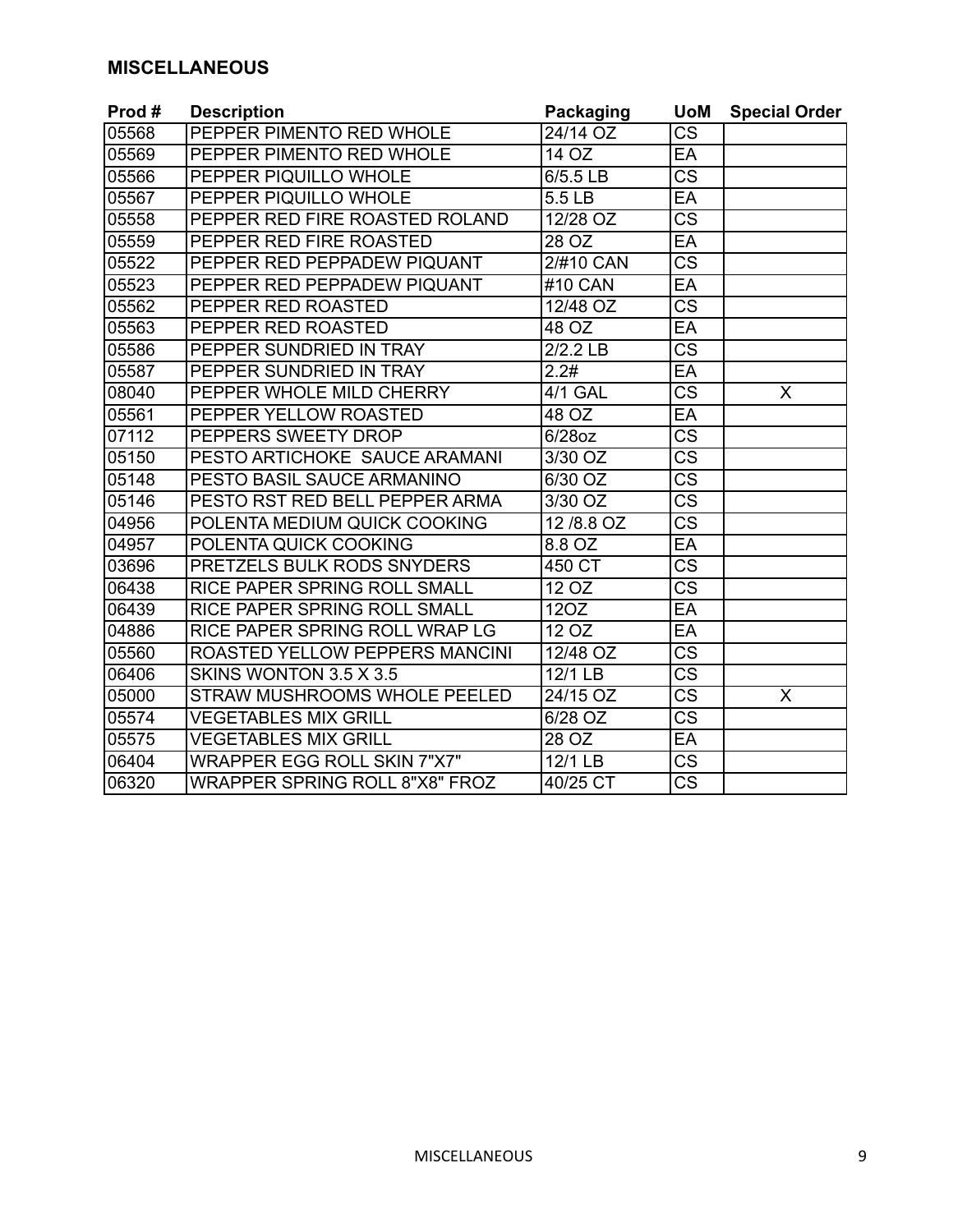

### **OIL & VINEGARS**

| Prod# | <b>Description</b>                    | <b>Packaging</b>  | <b>UoM</b>             | <b>Special Order</b> |
|-------|---------------------------------------|-------------------|------------------------|----------------------|
| 32288 | <b>4% WHITE DISTILLED VINEGAR</b>     | <b>4/1 GAL</b>    | $\overline{\text{CS}}$ |                      |
| 06240 | 8 YEAR AGED GRAPE MUST CONDIME        | 4/250 ML          | $\overline{\text{CS}}$ |                      |
| 06241 | 8 YEAR AGED GRAPE MUST                | 250ML             | EA                     |                      |
| 06256 | 8BRIX WHITE ICE VERJUS PARIS          | 16/16 OZ          | $\overline{\text{cs}}$ |                      |
| 06265 | <b>CHAMPAGNE VINEGAR</b>              | 5LTR              | EA                     |                      |
| 05871 | EXTRA VIRGIN OLIVE OIL SPAIN          | 5 LTR             | EA                     |                      |
| 07964 | <b>MIRIN AJI RICE KIKKOMAN LARGE</b>  | 6/60 OZ           | $\overline{\text{CS}}$ |                      |
| 07965 | MIRIN AJI RICE KIKKOMAN LARGE         | 60 OZ EACH        | EA                     |                      |
| 06368 | <b>MIRIN AJI RICE SWEET KIKKOMAN</b>  | <b>12/1 LTR</b>   | $\overline{\text{cs}}$ |                      |
| 06369 | MIRIN AJI RICE SWEET KIKKOMAN         | 1 LTR EACH        | EA                     |                      |
| 04486 | OIL CANOLA SALAD PACKER               | <b>35 LBS</b>     | <b>CS</b>              |                      |
| 06370 | OIL CHILI HOT ROLAND                  | 4-12/6.20Z        | $\overline{\text{cs}}$ |                      |
| 06371 | OIL CHILI HOT ROLAND                  | 12/6.2 OZ         | EA                     |                      |
| 05872 | OIL EVOO UNFILTERED PAESANO EX        | $6/1$ LTR         | $\overline{\text{CS}}$ |                      |
| 05873 | OIL EVOO UNFILTERED PAESANO EX        | <b>1 LTR EACH</b> | EA                     |                      |
| 04798 | OIL FRY CREAMY                        | 35 LB             | $\overline{\text{CS}}$ |                      |
| 05854 | <b>OIL GRAPESEED SPAIN PARIS GOUR</b> | 3/5 LTR           | $\overline{\text{CS}}$ |                      |
| 05855 | OIL GRAPESEED SPAIN                   | 5 LTR             | EA                     |                      |
| 05864 | OIL HAZELNUT PARIS GOURMET            | 12/16.7           | <b>CS</b>              |                      |
| 05865 | <b>OIL HAZELNUT</b>                   | 16.7 OZ           | EA                     |                      |
| 05858 | OIL KADOYA PURE SESAME                | 10/3.5 LBS        | $\overline{\text{cs}}$ |                      |
| 06560 | OIL OLIVE & CANOLA BLD COLAVIT        | $6/1$ GAL         | <b>CS</b>              |                      |
| 06561 | OIL OLIVE & CANOLA BLEND              | 1 GAL             | EA                     |                      |
| 04794 | OIL OLIVE BLEND LA PADELLA COR        | 10LTR BGBX        | $\overline{\text{cs}}$ |                      |
| 05878 | OIL OLIVE EX TANGERINE INFUSED        | 6/250 ML          | $\overline{\text{CS}}$ |                      |
| 05879 | OIL OLIVE EX TANGERINE INFUSED        | 250ML             | EA                     |                      |
| 05866 | OIL OLIVE EXT VIRG LEMON INFUS        | 6 CT/CS           | $\overline{\text{CS}}$ |                      |
| 05867 | OIL OLIVE EXT VIRG LEMON INFUS        | 250 ML            | EA                     |                      |
| 05880 | OIL OLIVE EXTRA VIRGIN 1ST COLD       | 4/3 LTR           | $\overline{\text{CS}}$ |                      |
| 05881 | OIL OLIVE EXTRA VIRGIN 1ST COLD       | 3LTR              | EA                     |                      |
| 04796 | OIL OLIVE EXTRA VIRGIN CORTO          | 10LTR BGBX        | $\overline{\text{CS}}$ |                      |
| 05876 | OIL OLIVE EXTRA VIRGIN CORTO          | 4/3LTR BAG        | CS.                    |                      |
| 05877 | OIL OLIVE EXTRA VIRGIN CORTO          | 3 LTR BGBX        | EA                     |                      |
| 05870 | OIL OLIVE EXTRA VIRGIN SPAIN          | 3/5 LTR           | $\overline{\text{CS}}$ |                      |
| 07999 | OIL ORANGE ESSENCE 16.9 OZ            | 16.9 OZ           | EA                     | X                    |
| 05884 | OIL ORGANIC VIRGIN COCONUT OIL        | 12/16 OZ          | CS                     |                      |
| 05885 | OIL ORGANIC VIRGIN COCONUT OIL        | 16 OZ EA          | EA                     |                      |
| 04908 | <b>OIL PECAN ROASTED</b>              | 6/8.45 OZ         | CS                     |                      |
| 05862 | OIL PUMPKIN SEED AUSTRIAN             | 6/8.5 OZ          | CS.                    |                      |
| 05863 | OIL PUMPKIN SEED AUSTRIAN             | 8.5 oz            | EA                     |                      |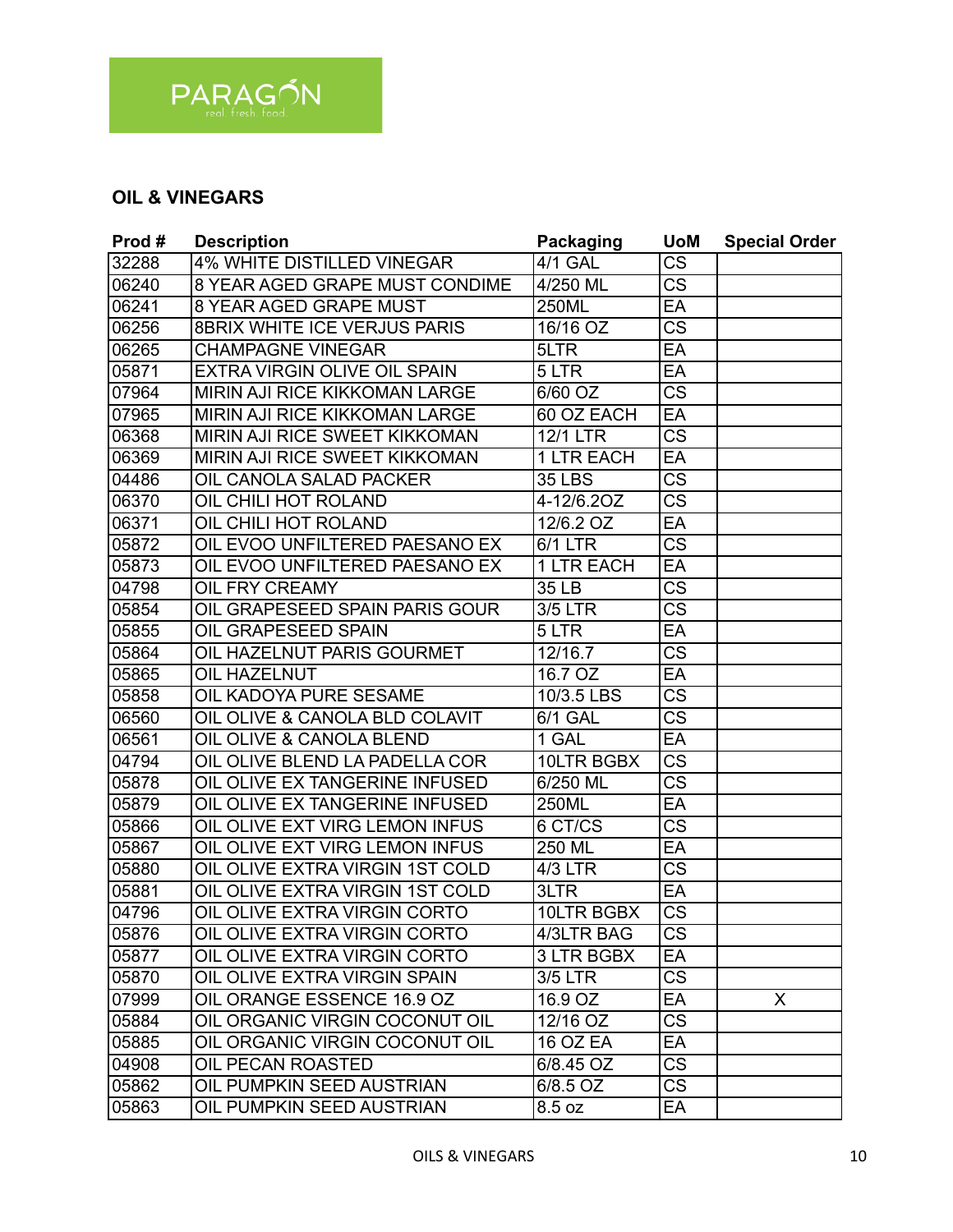| Prod# | <b>Description</b>                    | <b>Packaging</b> | <b>UoM</b>             | <b>Special Order</b> |
|-------|---------------------------------------|------------------|------------------------|----------------------|
| 04800 | OIL RICE BRAN RITO                    | <b>35 LBS</b>    | <b>CS</b>              |                      |
| 05859 | OIL SESAME PURE KADOYA                | <b>56 OZ TIN</b> | EA                     |                      |
| 07926 | OIL SESAME TASTY JOY                  | 4/1 GAL          | $\overline{\text{cs}}$ | X                    |
| 05868 | OIL TRUFFLE WHITE ITALY URBANI        | 6/8 OZ           | <b>CS</b>              |                      |
| 05869 | OIL TRUFFLE WHITE ITALY               | 8 OZ             | EA                     |                      |
| 05861 | OIL TRUFFLE BLACK ITALY               | 8 OZ             | EA                     | X                    |
| 05856 | OIL WALNUT FRANCE PARIS GOURME        | 12/16 OZ         | $\overline{\text{CS}}$ |                      |
| 05857 | <b>OIL WALNUT FRANCE</b>              | 16 OZ            | EA                     |                      |
| 07942 | <b>OIL WHIRL BUTTERFLAVORED</b>       | 3/1 GAL          | $\overline{\text{cs}}$ | X                    |
| 06286 | ONION CIPOLLINE BALSAMIC VINGR        | 6/29 OZ          | CS                     | X                    |
| 06288 | ONION CIPOLLINE BALSAMIC VNGR         | 6/#10 CAN        | $\overline{\text{CS}}$ |                      |
| 06289 | ONION CIPOLLINE BALSAMIC VNGR         | #10 CAN          | EA                     |                      |
| 06586 | <b>VINEGAR APPLE CIDER HEINZ</b>      | <b>4/1 GAL</b>   | <b>CS</b>              |                      |
| 06587 | <b>VINEGAR APPLE CIDER</b>            | 1 GAL            | EA                     |                      |
| 06252 | <b>VINEGAR BALSAMIC 1 LEAF VANTIA</b> | <b>2/5 LTR</b>   | $\overline{\text{CS}}$ |                      |
| 06253 | <b>VINEGAR BALSAMIC 1 LEAF VANTIA</b> | 5 LTR            | EA                     |                      |
| 04858 | <b>VINEGAR BALSAMIC 25 YR GOLD</b>    | 3.38 OZ          | <b>CS</b>              |                      |
| 07886 | <b>VINEGAR BALSAMIC DIAMOND 4LEAF</b> | $6/8.45$ OZ      | $\overline{\text{CS}}$ |                      |
| 07887 | <b>VINEGAR BALSAMIC DIAMOND 4LEAF</b> | 8.45 OZ EA       | EA                     |                      |
| 06250 | <b>VINEGAR BALSAMIC GLAZE BALMI</b>   | 6/14 OZ          | $\overline{\text{CS}}$ |                      |
| 06251 | <b>VINEGAR BALSAMIC GLAZE BALMI</b>   | <b>14 OZ EA</b>  | EA                     |                      |
| 06254 | <b>VINEGAR BALSAMIC GLAZE FIG RLD</b> | 6/12.9 OZ        | $\overline{\text{cs}}$ |                      |
| 06255 | <b>VINEGAR BALSAMIC GLAZE FIG RLD</b> | 12.9 OZ          | EA                     |                      |
| 06260 | <b>VINEGAR BALSAMIC GLAZE RLND GF</b> | 6/12.9 OZ        | $\overline{\text{CS}}$ |                      |
| 06261 | <b>VINEGAR BALSAMIC GLAZE RLND GF</b> | 12.9 OZ EA       | EA                     |                      |
| 06248 | <b>VINEGAR BALSAMIC MODENA 3 LEAF</b> | <b>2/5 LTR</b>   | <b>CS</b>              |                      |
| 06249 | VINEGAR BALSAMIC MODENA 3 LEAF        | 5 LTR EA         | EA                     |                      |
| 06258 | <b>VINEGAR BALSAMIC MODENA CONSUL</b> | <b>2/5 LTR</b>   | $\overline{\text{cs}}$ |                      |
| 06259 | <b>VINEGAR BALSAMIC MODENA CONSUL</b> | 5 LTR            | EA                     |                      |
| 06244 | <b>VINEGAR BALSAMIC WHITE</b>         | <b>2/5 LTR</b>   | <b>CS</b>              |                      |
| 06245 | <b>VINEGAR BALSAMIC WHITE</b>         | 5 LTR            | EA                     |                      |
| 06264 | <b>VINEGAR CHAMPAGNE FRANCE</b>       | $2/5$ LTR        | $\overline{\text{CS}}$ |                      |
| 06262 | VINEGAR FORTIFIED A.O.C. BAYULS       | 12/16.8 OZ       | CS                     |                      |
| 06263 | <b>VINEGAR FORTIFIED A.O.C BAYULS</b> | 16.75 OZ         | EA                     |                      |
| 07708 | <b>VINEGAR ICE WINE MINUS 8 AGED</b>  | 12/6.76 OZ       | EA                     |                      |
| 07709 | <b>VINEGAR ICE WINE MINUS 8 AGED</b>  | 6.76 OZ EA       | EA                     |                      |
| 06235 | <b>VINEGAR MALT</b>                   | 12 OZ            | EA                     | X                    |
| 07854 | <b>VINEGAR PONZU JAPAN</b>            | 6/64 OZ          | <b>CS</b>              | X.                   |
| 06237 | <b>VINEGAR POWDER MALT</b>            | 16 OZ            | EA                     |                      |
| 06242 | <b>VINEGAR RASPBERRY FRANCE</b>       | <b>2/5 LTR</b>   | $\overline{\text{CS}}$ |                      |
| 06243 | <b>VINEGAR RASPBERRY FRANCE</b>       | 5 LTR            | EA                     |                      |
| 06595 | <b>VINEGAR RED WINE</b>               | 1 GAL            | EA                     |                      |
| 06266 | <b>VINEGAR RED WINE FRANCE</b>        | $2/5$ LTR        | $\overline{\text{CS}}$ |                      |
| 06267 | <b>VINEGAR RED WINE FRANCE</b>        | 5 LTR            | EA                     |                      |
| 06594 | <b>VINEGAR RED WINE REGINA</b>        | 4/1 GAL          | CS                     |                      |
| 08062 | <b>VINEGAR RICE SEASONED MARUKAN</b>  | <b>4/1 GAL</b>   | CS                     | X.                   |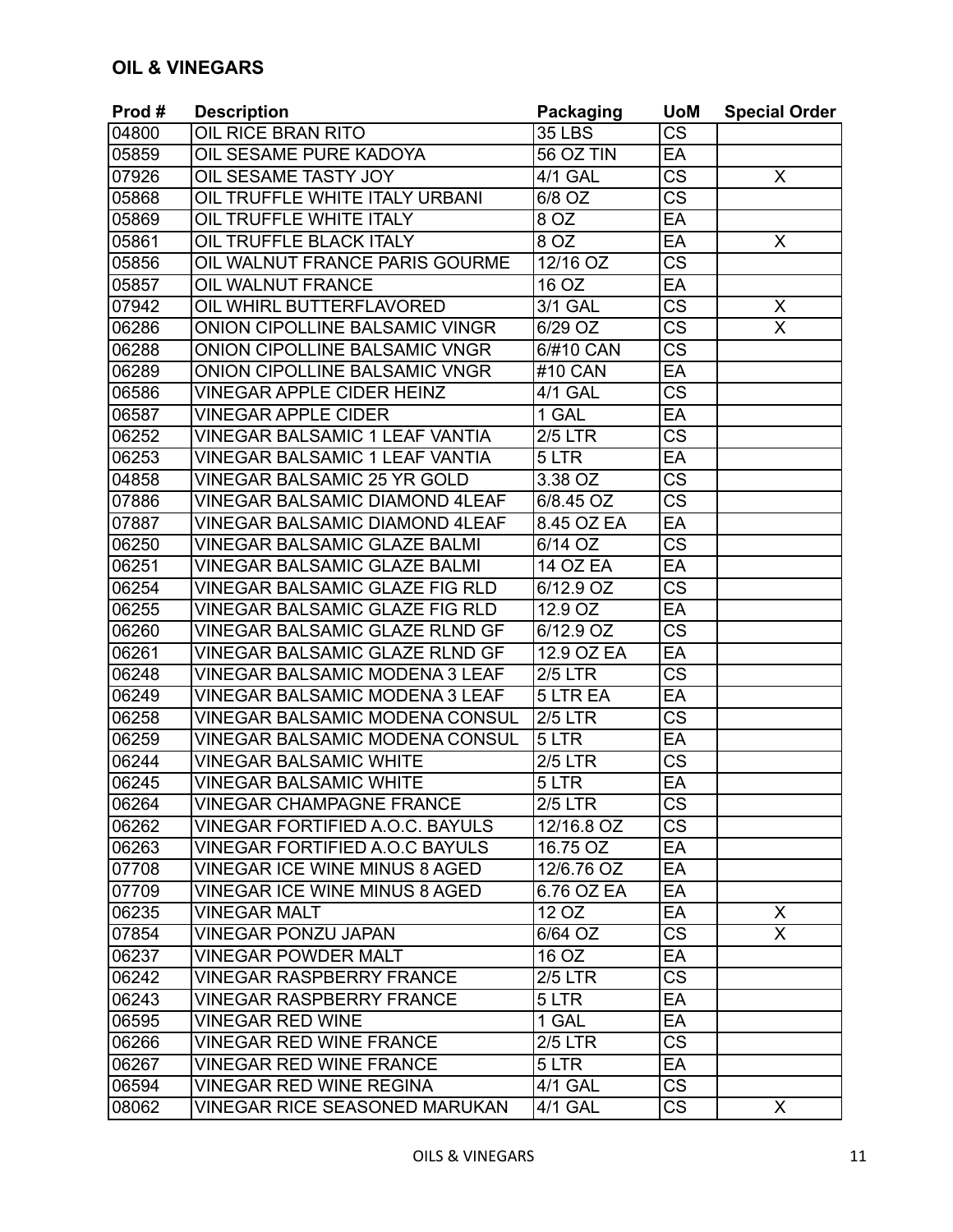#### **OIL & VINEGARS**

| Prod#  | <b>Description</b>                      | Packaging       | <b>UoM</b> | <b>Special Order</b> |
|--------|-----------------------------------------|-----------------|------------|----------------------|
| 07676  | <b>VINEGAR RICE WINE ROLAND</b>         | 12/20 OZ        | <b>CS</b>  |                      |
| 07677  | <b>VINEGAR RICE WINE ROLAND</b>         | <b>20 OZ EA</b> | EA         |                      |
| 06238  | <b>VINEGAR SHERRY SPANISH</b>           | 12/25.4 OZ      | <b>CS</b>  |                      |
| 106239 | <b>VINEGAR SHERRY SPANISH</b>           | 25.4 OZ         | EA         |                      |
| 06590  | <b>VINEGAR TARRAGON HEINZ</b>           | 4/1 GAL         | <b>CS</b>  |                      |
| 06591  | <b>VINEGAR TARRAGON HEINZ</b>           | 1GAL            | EA         |                      |
| 06257  | <b>VINEGAR VERJUS WHT ICE 8 BRIX</b>    | 16.9 OZ         | EA         |                      |
| 06588  | <b>VINEGAR WHITE DISTILLED HEINZ</b>    | 6/1 GAL         | <b>CS</b>  |                      |
| 06589  | <b>VINEGAR WHITE DISTILLED</b>          | 1 GAL           | EA         |                      |
| 06592  | VINEGAR WHITE WINE CHAMPAGNE REC4/1 GAL |                 | <b>CS</b>  |                      |
| 06593  | <b>VINEGAR WHITE WINE CHAMPAGNE</b>     | 1 GAL           | EA         |                      |
| 106268 | <b>VINEGAR WHITE WINE SPECIAL RES</b>   | <b>4/5 LTR</b>  | <b>CS</b>  |                      |
| 06269  | <b>VINEGAR WHITE WINE SPECIAL RES</b>   | 5 LTR           | EA         |                      |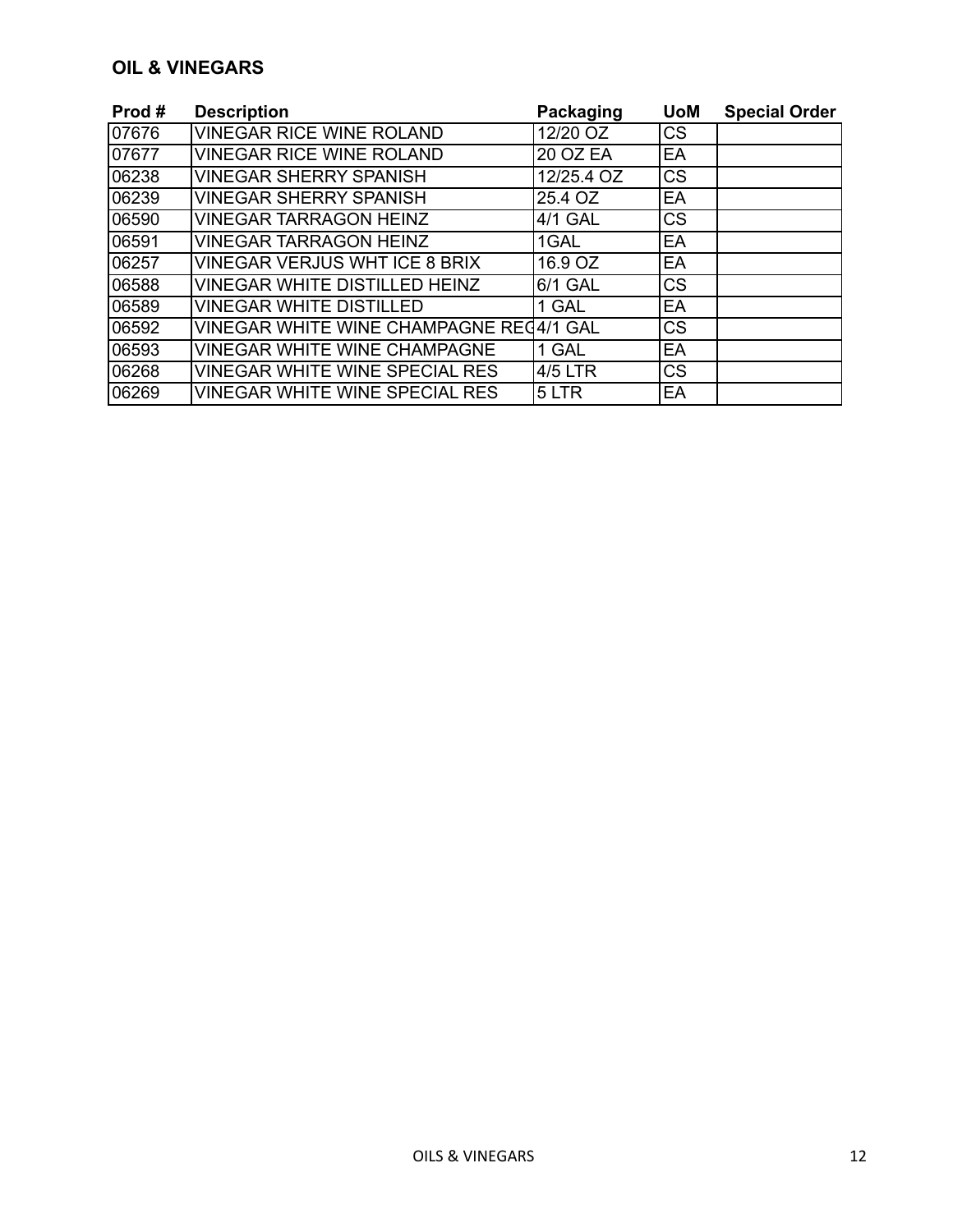

# **SYRUPS**

| Prod# | <b>Description</b>                | <b>Packaging</b>      | <b>UoM</b>             | <b>Special Order</b>    |
|-------|-----------------------------------|-----------------------|------------------------|-------------------------|
| 05822 | CREAM OF COCONUT COCO LOPEZ       | 24/15 OZ              | <b>CS</b>              |                         |
| 05823 | CREAM OF COCONUT COCO LOPEZ       | 15OZ CAN              | EA                     |                         |
| 04870 | PUMP FOR 750ML TORANI BOTTLE      | EA                    | <b>CS</b>              |                         |
| 04872 | PUMP TORANI 1/2 OZ FOR SAUCE      | EA                    | <b>CS</b>              |                         |
| 05468 | RASPBERRY NATURAL FLAVOR BLEND    | 6/32 OZ               | <b>CS</b>              | X                       |
| 06464 | <b>SAUCE TORANI CARAMEL</b>       | 4/64 OZ               | $\overline{\text{CS}}$ |                         |
| 06465 | <b>SAUCE TORANI CARAMEL</b>       | 64 OZ                 | EA                     |                         |
| 05208 | SAUCE TORANI CARAMEL SUGAR FRE    | 4/64 OZ               | $\overline{\text{CS}}$ | X                       |
| 05204 | SAUCE TORANI DARK CHOCOLATE       | $\overline{4/64}$ OZ  | $\overline{\text{CS}}$ |                         |
| 05210 | SAUCE TORANI DK CHOC SUGAR FRE    | 4/64 OZ               | <b>CS</b>              |                         |
| 05206 | SAUCE TORANI WHITE CHOCOLATE      | 4/64 OZ               | $\overline{\text{CS}}$ | X                       |
| 05328 | STRAWBERRY FLAVOR SYRUP 4/1LTR    | 4/1 LTR               | <b>CS</b>              | X                       |
| 05312 | <b>SUGAR FREE CHOCOLATE SYRUP</b> | 6/25.4 OZ             | $\overline{\text{CS}}$ |                         |
| 05313 | <b>SUGAR FREE CHOCOLATE</b>       | 25.4OZ                | EA                     |                         |
| 05314 | SYRUP BLACKBERRY MONIN            | <b>4/1 LTR</b>        | $\overline{\text{CS}}$ |                         |
| 05315 | SYRUP BLACKBERRY MONIN            | 1 LTR                 | EA                     |                         |
| 05271 | <b>SYRUP CARAMEL</b>              | 25.4 OZ               | EA                     |                         |
| 05324 | <b>SYRUP CARAMEL MONIN</b>        | $\overline{4/1}$ LTR  | $\overline{\text{CS}}$ |                         |
| 05325 | <b>SYRUP CARAMEL MONIN</b>        | 1 LTR                 | EA                     |                         |
| 05310 | SYRUP CARAMEL SUGAR FREE          | 4/25.4                | $\overline{\text{CS}}$ | X                       |
| 05285 | <b>SYRUP COCONUT</b>              | 25.4OZ                | EA                     | X                       |
| 05280 | <b>SYRUP COFFEE</b>               | 12/25.4 OZ            | <b>CS</b>              |                         |
| 05281 | <b>SYRUP COFFEE</b>               | 25.4OZ                | EA                     |                         |
| 05820 | SYRUP GRENADINE PLASTIC ROSES     | $\overline{12/33}$ OZ | $\overline{\text{CS}}$ |                         |
| 05821 | SYRUP GRENADINE PLASTIC BOTTLE    | 33.8 OZ               | EA                     |                         |
| 05266 | SYRUP HAZELNUT TORANI             | $4/25.4$ OZ           | <b>CS</b>              | X                       |
| 05267 | <b>SYRUP HAZELNUT TORANI</b>      | 25.4 OZ EA            | EA                     | $\overline{\mathsf{x}}$ |
| 07932 | SYRUP MONIN CHOC. ORGANIC         | 6 CT                  | <b>CS</b>              | X                       |
| 07814 | <b>SYRUP MONIN SALTED CARAMEL</b> | 4/1 LITER             | <b>CS</b>              | X                       |
| 05320 | <b>SYRUP PEACH MONIN</b>          | <b>4/1 LTR</b>        | <b>CS</b>              |                         |
| 05321 | <b>SYRUP PEACH MONIN</b>          | 1 LTR                 | EA                     |                         |
| 05331 | <b>SYRUP POMEGRANATE</b>          | 1 LTR                 | EA                     |                         |
| 05318 | <b>SYRUP POMEGRANATE MONIN</b>    | <b>4/1 LTR</b>        | $\overline{\text{CS}}$ | X                       |
| 05322 | <b>SYRUP RASPBERRY MONIN</b>      | 4/1 LTR               | <b>CS</b>              |                         |
| 05323 | <b>SYRUP RASPBERRY MONIN</b>      | 1LTR                  | EA                     |                         |
| 05306 | SYRUP RASPBERRY--SUGA             | 6/25.4 OZ             | <b>CS</b>              | X                       |
| 05307 | <b>SYRUP RASPBERRY--SUGA</b>      | 25.4 OZ               | EA                     | X                       |
| 05262 | SYRUP TORANI ALMOND AKA ORGEAT    | 4/25.4 OZ             | CS                     |                         |
| 05263 | SYRUP TORANI ALMOND AKA ORGEAT    | 25.4 OZ               | EA                     |                         |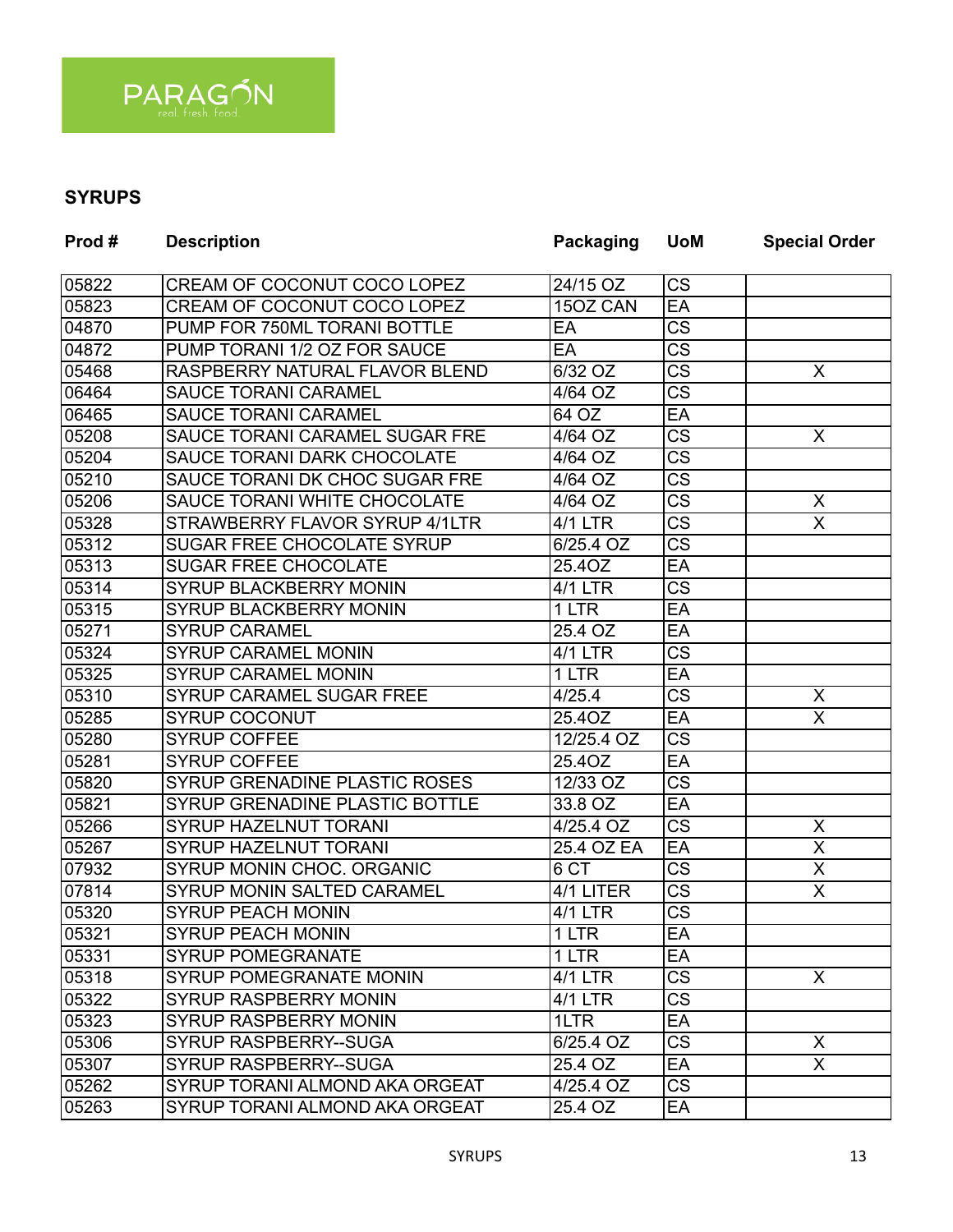# **SYRUPS**

| Prod# | <b>Description</b>                | <b>Packaging</b>     | <b>UoM</b>             | <b>Special Order</b>    |
|-------|-----------------------------------|----------------------|------------------------|-------------------------|
| 05302 | SYRUP TORANI ALMOND ROCA          | $4/25.4$ OZ          | <b>CS</b>              |                         |
| 05303 | SYRUP TORANI ALMOND ROCA          | 25.4 OZ              | EA                     |                         |
| 05282 | <b>SYRUP TORANI BLACKBERRY</b>    | 4/25.4 OZ            | $\overline{\text{CS}}$ |                         |
| 05283 | <b>SYRUP TORANI BLACKBERRY</b>    | 25.4 OZ              | EA                     |                         |
| 05270 | <b>SYRUP TORANI CARAMEL</b>       | 4/25.4 OZ            | $\overline{\text{cs}}$ |                         |
| 05274 | <b>SYRUP TORANI CHERRY</b>        | 4/25.4 OZ            | $\overline{\text{cs}}$ |                         |
| 05275 | <b>SYRUP TORANI CHERRY</b>        | 25.4OZ               | EA                     |                         |
| 05284 | <b>SYRUP TORANI COCONUT</b>       | 6/25.4 OZ            | $\overline{\text{CS}}$ | X                       |
| 05276 | SYRUP TORANI CREME DE MENTHE      | $6/25.4$ OZ          | <b>CS</b>              | $\overline{\mathsf{x}}$ |
| 05292 | SYRUP TORANI CREME OF BANANA      | 4/25.4 OZ            | $\overline{\text{CS}}$ |                         |
| 05293 | SYRUP TORANI CREME OF BANANA      | 25.4OZ               | EA                     |                         |
| 05300 | SYRUP TORANI ENGLISH TOFFEE       | 12/25.4 OZ           | $\overline{\text{CS}}$ | X                       |
| 05268 | <b>SYRUP TORANI IRISH CREAM</b>   | 4/25.4 OZ            | $\overline{\text{CS}}$ |                         |
| 05269 | <b>SYRUP TORANI IRISH CREAM</b>   | 25.4 OZ              | EA                     |                         |
| 07086 | <b>SYRUP TORANI MARSHMALLOW</b>   | 4/25.4 OZ            | $\overline{\text{CS}}$ |                         |
| 07087 | SYRUP TORANI MARSHMALLOW          | 25.4 OZ              | EA                     |                         |
| 05298 | <b>SYRUP TORANI PASSION FRUIT</b> | 6/25.4 OZ            | $\overline{\text{CS}}$ | X                       |
| 05288 | <b>SYRUP TORANI PEACH</b>         | 6/25.4 OZ            | $\overline{\text{CS}}$ | X                       |
| 05289 | <b>SYRUP TORANI PEACH</b>         | 25.4 OZ              | EA                     | $\overline{\mathsf{x}}$ |
| 05290 | <b>SYRUP TORANI PEPPERMINT</b>    | 6/25.4 OZ            | $\overline{\text{cs}}$ | $\overline{\mathsf{x}}$ |
| 05291 | <b>SYRUP TORANI PEPPERMINT</b>    | 25.4 OZ              | EA                     | $\overline{\mathsf{x}}$ |
| 05294 | <b>SYRUP TORANI PUMPKIN PIE</b>   | 6/25.4 OZ            | <b>CS</b>              | $\overline{\mathsf{x}}$ |
| 05264 | <b>SYRUP TORANI RASPBERRY</b>     | 4/25.4 OZ            | $\overline{\text{CS}}$ |                         |
| 05265 | <b>SYRUP TORANI RASPBERRY</b>     | 25.4 OZ              | EA                     |                         |
| 05272 | <b>SYRUP TORANI STRAWBERRY</b>    | 4/25.4 OZ            | $\overline{\text{CS}}$ |                         |
| 05273 | <b>SYRUP TORANI STRAWBERRY</b>    | 25.4 OZ              | EA                     |                         |
| 05286 | <b>SYRUP TORANI TANGERINE</b>     | 6/25.4 OZ            | $\overline{\text{CS}}$ | X                       |
| 05260 | <b>SYRUP TORANI VANILLA</b>       | $4/25.4$ OZ          | $\overline{\text{CS}}$ |                         |
| 05261 | <b>SYRUP TORANI VANILLA</b>       | 25.4 OZ              | EA                     |                         |
| 05308 | SYRUP TORANI VANILLA SUGAR FRE    | 4/25.4 OZ            | <b>CS</b>              |                         |
| 05309 | SYRUP TORANI VANILLA SUGAR FREE   | 25.4 OZ              | EA                     |                         |
| 07620 | SYRUP TORANI WATERMELON 750 ML    | 4 CT                 | $\overline{\text{CS}}$ |                         |
| 05326 | <b>SYRUP VANILLA MONIN</b>        | $\overline{4/1}$ LTR | <b>CS</b>              |                         |
| 05258 | SYURUP VANILLA FRENCH             | 6/25.4 OZ            | $\overline{\text{cs}}$ | X                       |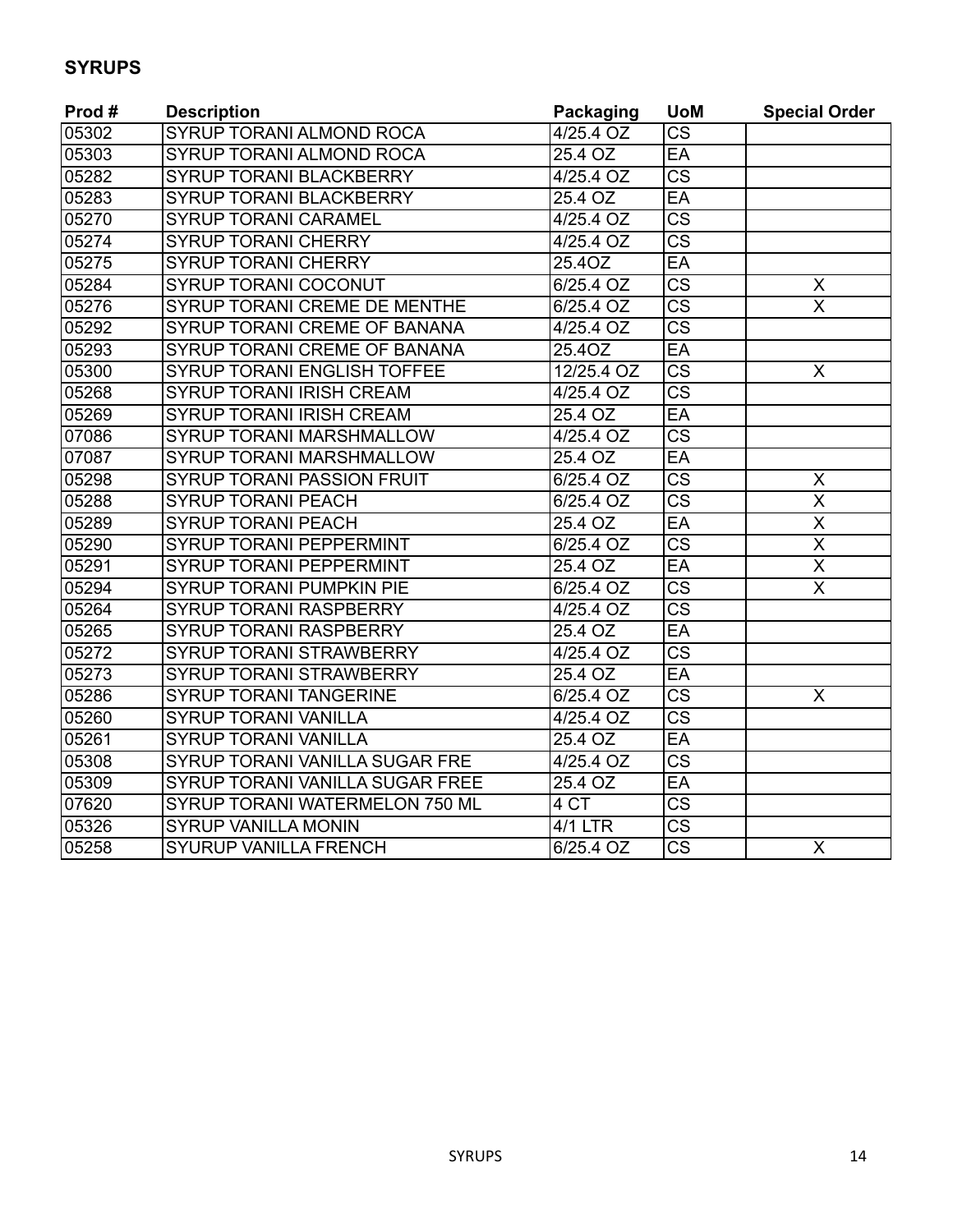

| Prod# | <b>Description</b>                    | <b>Packaging</b>     | <b>UoM</b>             | <b>Special Order</b> |
|-------|---------------------------------------|----------------------|------------------------|----------------------|
| 06136 | ALDERWOOD SMOKED SEA SALT COUR        | 6/35 OZ              | $\overline{\text{CS}}$ | X                    |
| 05946 | ARROWROOT 6/18OZ                      | $\overline{6/18}$ OZ | $\overline{\text{CS}}$ |                      |
| 05947 | <b>ARROWROOT POWDER</b>               | 18 OZ                | EA                     |                      |
| 04814 | <b>BAY LEAF LARGE</b>                 | 4 OZ                 | $\overline{\text{CS}}$ |                      |
| 05973 | <b>CAPERBERRIES</b>                   | 32 OZ                | EA                     |                      |
| 05972 | <b>CAPERBERRIES PARIS GOURMET</b>     | $\overline{6}/32$ OZ | $\overline{\text{cs}}$ |                      |
| 07702 | CHILE CALABRIAN DRIED WHOLE           | $\overline{1}$ LB    | $\overline{\text{CS}}$ |                      |
| 05554 | <b>CHILI GREEN WHOLE</b>              | 12/27 OZ             | $\overline{\text{cs}}$ |                      |
| 05555 | <b>CHILI GREEN WHOLE</b>              | 27OZ                 | EA                     |                      |
| 08070 | CHILI GROUND SAMBAL OELEK HUY         | 3/1 GAL              | <b>CS</b>              | X                    |
| 05570 | CHIPOTLE ADOBO SAUCE GLTN FREE        | 24/7 OZ              | $\overline{\text{cs}}$ |                      |
| 05571 | CHIPOTLE ADOBO SAUCE GLTN FREE        | 7 OZ CAN             | EA                     |                      |
| 05986 | CILANTRO 6/30Z                        | $\overline{6}/3$ OZ  | $\overline{\text{CS}}$ | X                    |
| 07723 | <b>CORIANDER MCCORMCIK WHOLE SEED</b> | 11 OZ                | EA                     |                      |
| 07722 | <b>CORIANDER MCCORMICK WHOLE SEED</b> | 6/11 OZ              | $\overline{\text{cs}}$ |                      |
| 05997 | CORIANDER, GROUND                     | 120Z                 | EA                     |                      |
| 06006 | <b>CREAM OF TARTAR</b>                | 6/30 OZ              | $\overline{\text{CS}}$ |                      |
| 06007 | <b>CREAM OF TARTAR</b>                | 30 OZ                | EA                     |                      |
| 04884 | DASHI GRANULATED NO MOTO              | 2.2 <sub>LB</sub>    | $\overline{\text{CS}}$ |                      |
| 07856 | FISH BONITO SHAVED HONAKTSUO          | 6/16 OZ              | $\overline{\text{CS}}$ | X                    |
| 07786 | <b>FLOWER HIBISCUS DRIED</b>          | 2 <sub>LB</sub>      | $\overline{\text{cs}}$ |                      |
| 06159 | <b>GARLIC BLACK PEELED FRESH</b>      | 16 OZ                | EA                     | X                    |
| 05546 | <b>GARLIC CHOPPED IN WATER TULKOF</b> | 6/32 OZ              | $\overline{\text{CS}}$ |                      |
| 05547 | <b>GARLIC CHOPPED IN WATER TULKOF</b> | 32 OZ                | EA                     |                      |
| 03618 | <b>GRAIN WHEATBERRRIES HARD RED</b>   | <b>10 LB</b>         | $\overline{\text{cs}}$ |                      |
| 04822 | HERBES DE PROVENCE LARGE SIZE         | 28 OZ                | $\overline{\text{cs}}$ |                      |
| 05695 | <b>LINGONBERRIES SWEDISH WILD</b>     | 14.3 OZ EA           | EA                     |                      |
| 05694 | <b>LINGONBERRY SWEDISH WILD</b>       | 12/14.3 OZ           | $\overline{\text{CS}}$ |                      |
| 06128 | <b>MALDON SEA SALT BOX</b>            | 12/8.5 OZ            | $\overline{\text{CS}}$ |                      |
| 08060 | MSG AJI NO MOTO                       | 48/16 OZ             | $\overline{\text{cs}}$ | X                    |
| 04824 | ONION SPICE CHOPPED DEHYRATED         | 3.5 LBS              | $\overline{\text{cs}}$ |                      |
| 04826 | <b>OREGANO LEAF LARGE</b>             | 20OZ                 | $\overline{\text{cs}}$ |                      |
| 04828 | PAPRIKA SWT SMKD LA CHINATA           | 26.50Z TIN           | EA                     |                      |
| 06079 | PAPRIKA, SPANISH                      | 18oz                 | EA                     |                      |
| 06078 | PAPRIKA, SPANISH 120-140 ASTA         | $6/18$ oz            | <b>CS</b>              |                      |
| 03626 | PEPPER DRIED CHILI DE ARBOL           | 1 <sub>LB</sub>      | $\overline{\text{CS}}$ |                      |
| 07278 | PEPPER PIMENT D'ESPELETTE             | 8.8 OZ               | $\overline{\text{CS}}$ | $\mathsf{X}$         |
| 06068 | PEPPERCORN GREEN IN BRINE             | 6/15 OZ              | <b>CS</b>              |                      |
| 06069 | PEPPERCORN GREEN IN BRINE             | 15 OZ                | EA                     |                      |
| 04818 | POLLEN DILL                           | 1 <sub>OZ</sub>      | $\overline{\text{CS}}$ | X                    |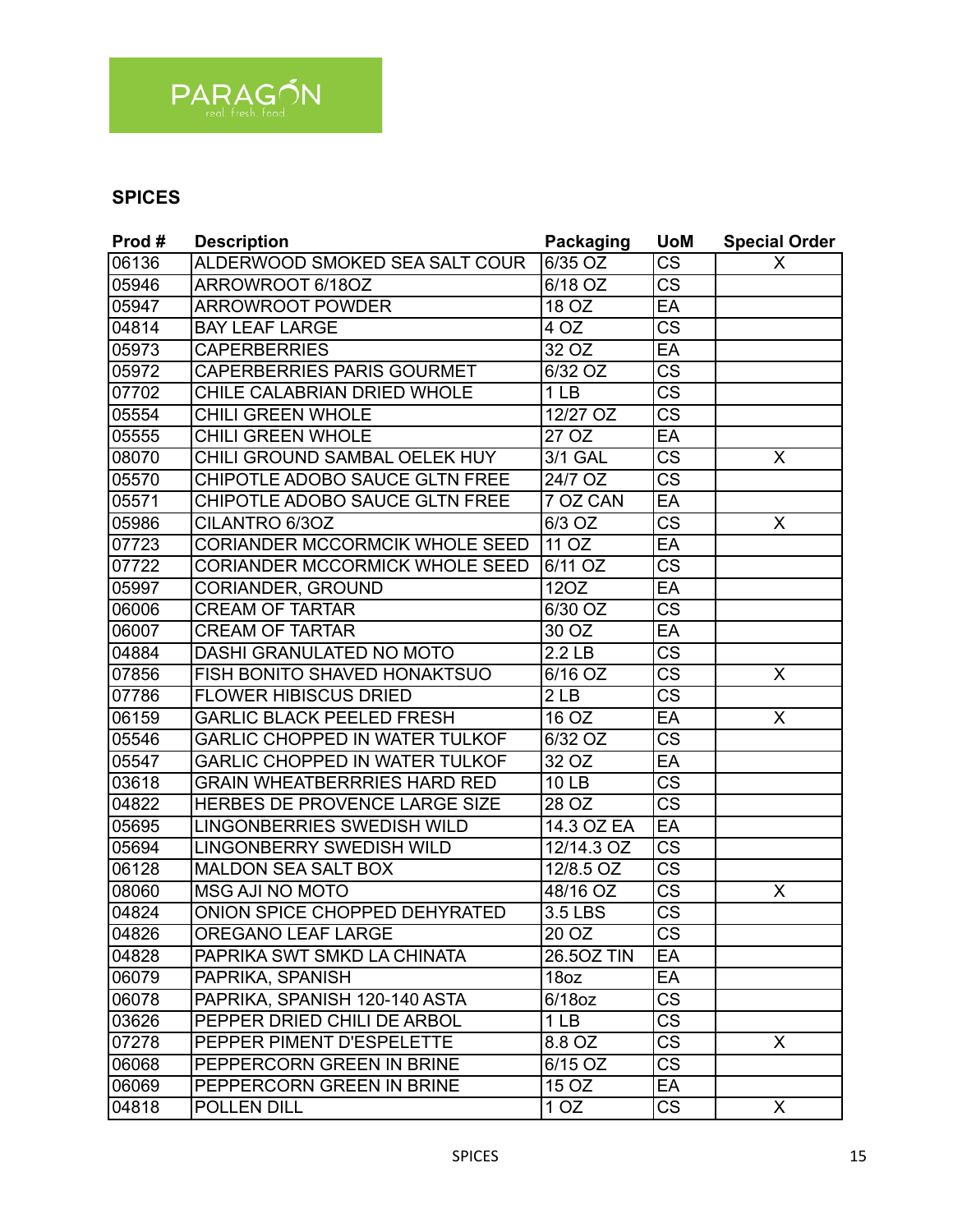| Prod# | <b>Description</b>                 | <b>Packaging</b>     | <b>UoM</b>             | <b>Special Order</b> |
|-------|------------------------------------|----------------------|------------------------|----------------------|
| 04820 | <b>POLLEN FENNEL</b>               | 1 <sub>OZ</sub>      | EA                     |                      |
| 04842 | <b>SAFFRON PERSIAN SARGOL</b>      | 1 <sub>OZ</sub>      | $\overline{\text{CS}}$ |                      |
| 04838 | <b>SALT</b>                        | 25 LB                | $\overline{\text{CS}}$ |                      |
| 09024 | <b>SALT CURING #2</b>              | 6/1 LB               | $\overline{\text{CS}}$ |                      |
| 09025 | <b>SALT CURING #2</b>              | 1 LB EA              | EA                     |                      |
| 04836 | SALT FLEUR DE SEL BRITTANY         | <b>2.2 LBS</b>       | $\overline{\text{CS}}$ | X                    |
| 04632 | <b>SALT KOSHER DIAMOND CRYSTAL</b> | 12/3 LB              | $\overline{\text{CS}}$ |                      |
| 04676 | <b>SALT PINK CURING #1</b>         | 6/1 LB               | <b>CS</b>              |                      |
| 04677 | <b>SALT PINK CURING #1</b>         | 1 LB EA              | EA                     |                      |
| 06122 | <b>SALT PINK HIMALAYAN</b>         | 6/35 OZ              | <b>CS</b>              |                      |
| 06123 | <b>SALT PINK HIMALAYAN</b>         | 35 OZ                | EA                     |                      |
| 06134 | <b>SALT SEA COURSE RED LABEL</b>   | 12/26.4 OZ           | $\overline{\text{CS}}$ |                      |
| 06135 | <b>SALT SEA COURSE RED LABEL</b>   | 26.4 OZ              | EA                     |                      |
| 06132 | SALT SEA FINE ITALY BLUE LABEL     | 12/26.4 OZ           | <b>CS</b>              |                      |
| 06133 | SALT SEA FINE ITALY BLUE LABEL     | 26.4 OZ              | EA                     |                      |
| 06129 | <b>SALT SEA MALDON BOX</b>         | 8.5 OZ               | EA                     |                      |
| 07142 | <b>SALT SEA MALDON TUB</b>         | 3.3 LB               | <b>CS</b>              |                      |
| 06125 | <b>SALT SEA SMOKED</b>             | 32 OZ                | EA                     | X                    |
| 06124 | <b>SALT SEA SMOKED FINE 6/32OZ</b> | $\overline{6}/32$ OZ | CS                     | X                    |
| 06154 | <b>SALT SEASONED</b>               | 4/5#                 | $\overline{\text{CS}}$ |                      |
| 06443 | SMOKED BONITO FISH FLAKE           | 40G                  | EA                     |                      |
| 05934 | SPICE ALLSPICE GROUND              | 6/1 LB               | $\overline{\text{cs}}$ |                      |
| 05935 | SPICE ALLSPICE GROUND              | 1 <sub>LB</sub>      | EA                     |                      |
| 05932 | <b>SPICE ALLSPICE WHOLE</b>        | 6/12 OZ              | $\overline{\text{CS}}$ |                      |
| 05933 | <b>SPICE ALLSPICE WHOLE</b>        | 12OZ                 | EA                     |                      |
| 05938 | <b>SPICE ANISE SEED</b>            | 6/1 LB               | <b>CS</b>              |                      |
| 05939 | <b>SPICE ANISE SEED</b>            | 1#                   | EA                     |                      |
| 05941 | SPICE ANISE SEED GROUND            | 16 OZ                | EA                     |                      |
| 05940 | SPICE ANISE SEED GROUND 6/16OZ     | 6/16 OZ              | <b>CS</b>              |                      |
| 05936 | <b>SPICE ANISE STAR</b>            | 6/6 OZ               | <b>CS</b>              |                      |
| 05937 | <b>SPICE ANISE STAR</b>            | 6 OZ                 | EA                     |                      |
| 05958 | <b>SPICE BASIL LEAF</b>            | 6/6 OZ               | $\overline{\text{cs}}$ |                      |
| 05959 | <b>SPICE BASIL LEAF</b>            | 6 OZ                 | EA                     |                      |
| 05960 | SPICE BAY LEAF HAND SELECTED       | 6/1 OZ               | $\overline{\text{CS}}$ |                      |
| 05961 | SPICE BAY LEAF HAND SELECTED       | 1 <sub>OZ</sub>      | EA                     |                      |
| 05948 | SPICE CAJUN MAGIC SEASON P.P.      | 4/24 OZ              | <b>CS</b>              | $\mathsf{X}$         |
| 05950 | SPICE CAJUN MEAT MAGIC PP SEAS     | 4/24 OZ              | <b>CS</b>              |                      |
| 05951 | SPICE CAJUN MEAT MAGIC SEASON      | 24 OZ                | EA                     |                      |
| 05953 | <b>SPICE CAJUN POULTRY MAGIC</b>   | 24 OZ                | EA                     |                      |
| 05952 | SPICE CAJUN POULTRY MAGIC P.P.     | 4/24 OZ              | $\overline{\text{CS}}$ |                      |
| 05954 | SPICE CAJUN REDFISH BLKND MAGI     | 4/24 OZ              | <b>CS</b>              |                      |
| 05955 | SPICE CAJUN REDFISH BLKND MAGI     | 24 OZ                | EA                     |                      |
| 05975 | <b>SPICE CARAWAY SEED</b>          | 16 OZ                | EA                     |                      |
| 05974 | SPICE CARAWAY SEED 6/16OZ          | 6/16 OZ              | <b>CS</b>              |                      |
| 05964 | SPICE CARDAMOM GREEN WHOLE         | 6/13 OZ              | <b>CS</b>              |                      |
| 05965 | SPICE CARDAMOM GREEN WHOLE         | 13 OZ                | EA                     |                      |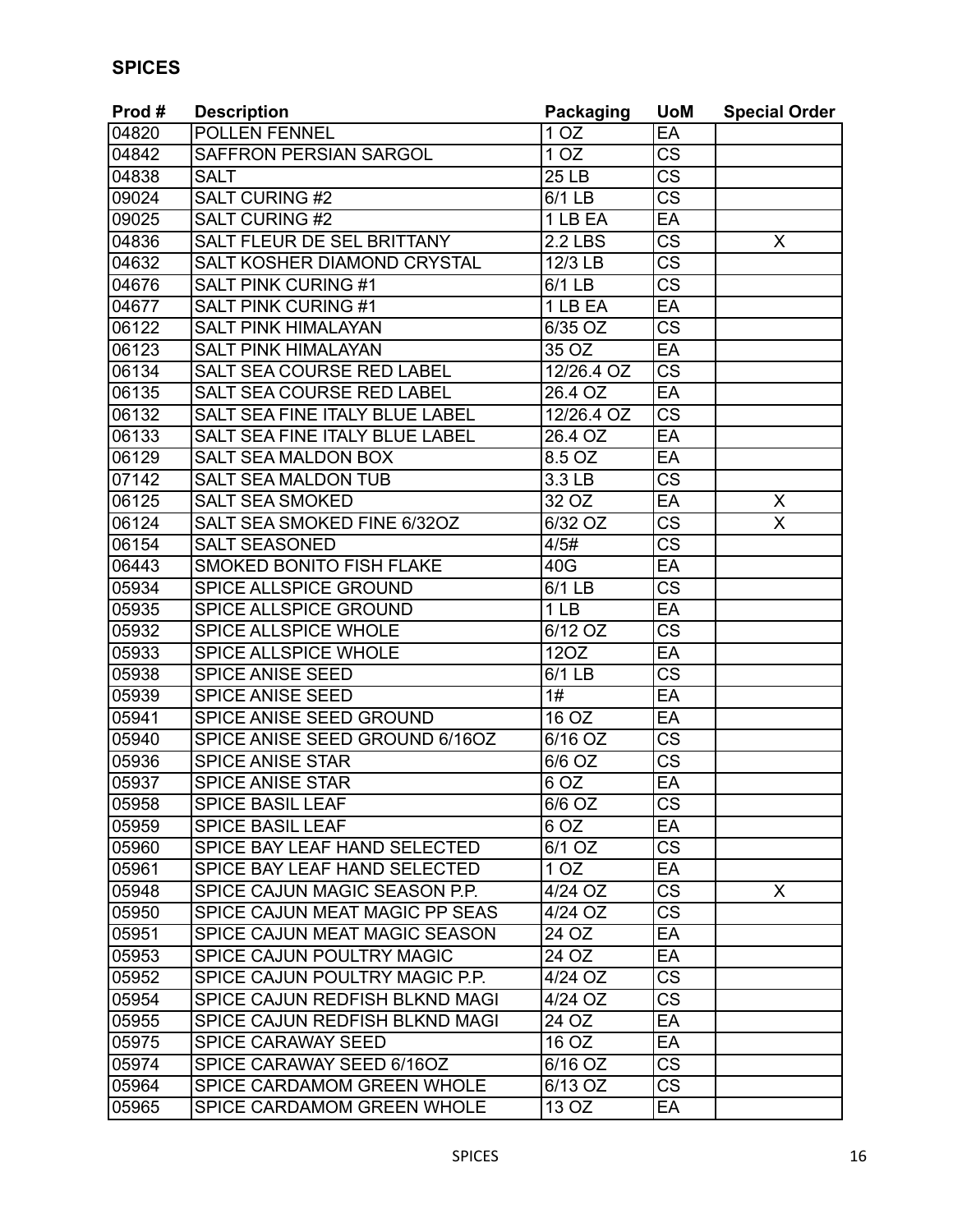| Prod# | <b>Description</b>                  | <b>Packaging</b>     | <b>UoM</b>             | <b>Special Order</b> |
|-------|-------------------------------------|----------------------|------------------------|----------------------|
| 05962 | SPICE CARDAMOM GROUND               | $\overline{6/16}$ OZ | CS                     |                      |
| 05963 | SPICE CARDAMOM GROUND               | $16$ OZ              | EA                     |                      |
| 05976 | <b>SPICE CELERY SALT</b>            | 6/32 OZ              | $\overline{\text{CS}}$ |                      |
| 05977 | <b>SPICE CELERY SALT</b>            | 32 OZ                | EA                     |                      |
| 05978 | <b>SPICE CELERY SEED WHOLE</b>      | 6/1 LB               | $\overline{\text{CS}}$ |                      |
| 05979 | <b>SPICE CELERY SEED WHOLE</b>      | 1 <sub>LB</sub>      | EA                     |                      |
| 05980 | <b>SPICE CHERVIL DRIED</b>          | 6/4 OZ               | $\overline{\text{CS}}$ |                      |
| 05981 | <b>SPICE CHERVIL DRIED</b>          | 4OZ                  | EA                     |                      |
| 06156 | <b>SPICE CHILE FLAKE URFA BIBER</b> | $\overline{6}/14$ OZ | $\overline{\text{CS}}$ | X                    |
| 05942 | SPICE CHILI ANCHO POWDER            | 6/20 OZ              | CS                     |                      |
| 05943 | SPICE CHILI ANCHO POWDER            | 1.25 LB              | EA                     |                      |
| 05983 | SPICE CHILI POWDER LIGHT            | 16 OZ                | EA                     | X                    |
| 05984 | <b>SPICE CHIVE DRIED</b>            | 6/2 OZ               | CS                     | $\overline{\sf X}$   |
| 05988 | SPICE CINNAMON GROUND KORINTJE      | 6/1 LB               | $\overline{\text{CS}}$ |                      |
| 05989 | SPICE CINNAMON GROUND KORINTJE      | 1 <sub>LB</sub>      | EA                     |                      |
| 05991 | <b>SPICE CINNAMON STICK 4"</b>      | 2 <sub>LB</sub>      | EA                     |                      |
| 05994 | <b>SPICE CLOVE GROUND</b>           | 6/16 OZ              | $\overline{\text{cs}}$ |                      |
| 05995 | <b>SPICE CLOVE GROUND</b>           | $16\overline{OZ}$    | EA                     |                      |
| 05992 | <b>SPICE CLOVE WHOLE</b>            | 6/12 OZ              | CS                     |                      |
| 05993 | <b>SPICE CLOVE WHOLE</b>            | 12 OZ                | EA                     |                      |
| 05996 | SPICE CORIANDER GROUND              | 6/12 OZ              | $\overline{\text{cs}}$ |                      |
| 05970 | SPICE CRUSHED ALEPPO PEPPER         | 6/14 OZ              | $\overline{\text{CS}}$ |                      |
| 05971 | SPICE CRUSHED ALEPPO PEPPER         | <b>14 OZ EA</b>      | EA                     |                      |
| 06002 | <b>SPICE CUMIN GROUND</b>           | 6/1 LB               | $\overline{\text{cs}}$ |                      |
| 06003 | <b>SPICE CUMIN GROUND</b>           | 1.B                  | EA                     |                      |
| 06000 | SPICE CUMIN SEED WHOLE              | 6/14 OZ              | CS                     |                      |
| 06001 | <b>SPICE CUMIN SEED WHOLE</b>       | 14 OZ                | EA                     |                      |
| 06005 | SPICE CURRY POWDER MADRAS           | 20 OZ                | EA                     |                      |
| 06004 | SPICE CURRY POWDER MADRAS           | 6/20 OZ              | CS                     |                      |
| 06084 | SPICE DRY PINK PEPPERCORNS          | 6/8 OZ               | $\overline{\text{CS}}$ |                      |
| 06085 | SPICE DRY PINK PEPPERCORNS          | 8OZ                  | EA                     |                      |
| 06014 | <b>SPICE FENNEL GROUND</b>          | 6/12 OZ              | CS                     | X                    |
| 06015 | SPICE FENNEL GROUND                 | 120Z                 | EA                     |                      |
| 06010 | <b>SPICE FENNEL SEEDS</b>           | 6/12 OZ              | <b>CS</b>              |                      |
| 06011 | <b>SPICE FENNEL SEEDS</b>           | 120Z                 | EA                     |                      |
| 06012 | SPICE FIVE SPICE POWDER             | 6/16 OZ              | $\overline{\text{CS}}$ | X                    |
| 06013 | SPICE FIVE SPICE POWDER             | 16 OZ                | EA                     |                      |
| 06016 | <b>SPICE GARAM MASALA</b>           | 6/14 OZ              | CS                     |                      |
| 06017 | <b>SPICE GARAM MASALA</b>           | 14 OZ                | EA                     |                      |
| 06018 | SPICE GARLIC GRANULATED CASE        | 6/20 OZ              | $\overline{\text{CS}}$ |                      |
| 06019 | SPICE GARLIC GRANULATED EACH        | 20 OZ                | EA                     |                      |
| 09046 | SPICE GARLIC MINCED DRIED           | 4.5 LB               | CS                     | X                    |
| 06020 | <b>SPICE GARLIC POWDER</b>          | 6/20 OZ              | $\overline{\text{CS}}$ |                      |
| 06021 | <b>SPICE GARLIC POWDER</b>          | 20 OZ                | EA                     |                      |
| 06022 | <b>SPICE GARLIC SALT</b>            | $\overline{6}/40$ OZ | CS                     |                      |
| 06023 | <b>SPICE GARLIC SALT</b>            | 40 OZ                | EA                     |                      |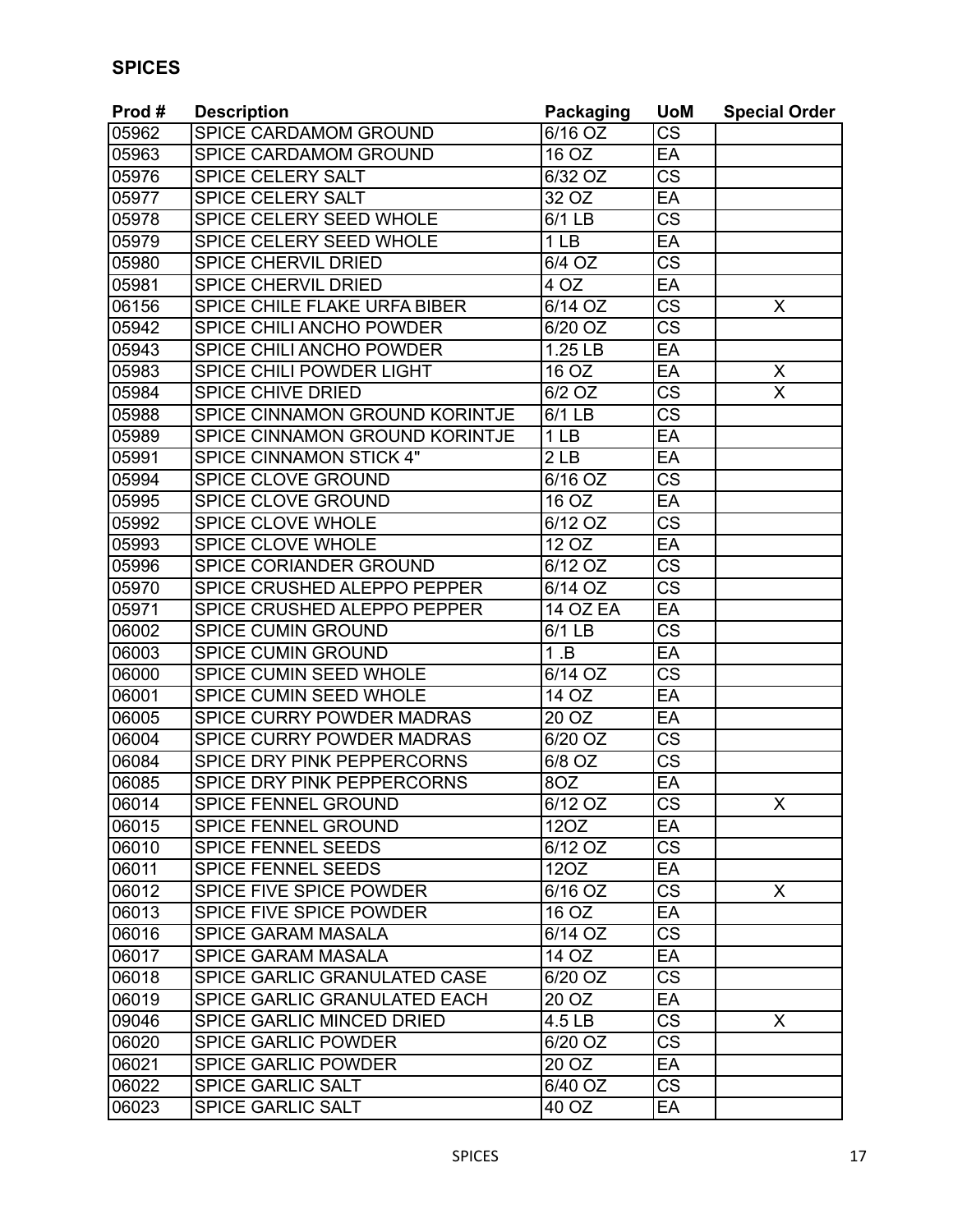| Prod# | <b>Description</b>                 | Packaging         | <b>UoM</b>             | <b>Special Order</b>    |
|-------|------------------------------------|-------------------|------------------------|-------------------------|
| 06026 | <b>SPICE GINGER POWDER</b>         | 6/12 OZ           | <b>CS</b>              |                         |
| 06027 | <b>SPICE GINGER POWDER</b>         | 12 OZ             | EA                     |                         |
| 06145 | SPICE GROUND SUMAC                 | 180Z              | EA                     |                         |
| 06029 | SPICE GUMBO FILE SEASONING         | 12OZ              | EA                     | X                       |
| 06028 | SPICE GUMBO FILE SEASONING         | 6/12 OZ           | $\overline{\text{cs}}$ | $\overline{\mathsf{x}}$ |
| 06032 | SPICE HERBS DE PROVENCE W/ LAV     | 6/7 OZ            | $\overline{\text{cs}}$ |                         |
| 06033 | SPICE HERBS DE PROVENCE W/ LAV     | 7 OZ EA           | EA                     |                         |
| 06162 | <b>SPICE JALAPENO CHILI POWDER</b> | $6/16$ OZ         | $\overline{\text{CS}}$ | X                       |
| 06163 | SPICE JALAPENO CHILI POWDER        | <b>16 OZ EA</b>   | EA                     | X                       |
| 06040 | SPICE JERK JAMAICAN NO MSG         | 6/18OZ            | <b>CS</b>              |                         |
| 06041 | SPICE JERK JAMAICAN NO MSG         | 18 OZ             | EA                     |                         |
| 06042 | SPICE JUNIPER BERRY ITALY          | 6/11 OZ           | $\overline{\text{cs}}$ |                         |
| 06043 | SPICE JUNIPER BERRY ITALY          | 11 OZ             | EA                     |                         |
| 06044 | <b>SPICE LAVENDER WHOLE</b>        | 6/4 OZ            | $\overline{\text{CS}}$ |                         |
| 06045 | <b>SPICE LAVENDER WHOLE</b>        | $\overline{4 OZ}$ | EA                     |                         |
| 06046 | SPICE LEMON PEEL GRANULATED        | 6/14 OZ           | $\overline{\text{CS}}$ |                         |
| 06047 | SPICE LEMON PEEL GRANULATED        | 14 OZ             | EA                     |                         |
| 06051 | <b>SPICE MACE GROUND</b>           | 16 OZ             | EA                     |                         |
| 06050 | <b>SPICE MACE GROUND</b>           | 6/16 OZ           | $\overline{\text{cs}}$ |                         |
| 06052 | SPICE MARJORAM LEAF DRIED          | 6/3 OZ            | <b>CS</b>              |                         |
| 06053 | SPICE MARJORAM LEAF DRIED          | 3 OZ              | EA                     |                         |
| 06056 | SPICE MUSTARD BROWN WHOLE          | 6/20 OZ           | $\overline{\text{CS}}$ |                         |
| 06057 | SPICE MUSTARD BROWN WHOLE          | 20 OZ             | EA                     |                         |
| 06061 | <b>SPICE MUSTARD SEED BLACK</b>    | 20 OZ             | EA                     |                         |
| 09031 | SPICE MUSTARD SEED YELLOW MCK      | <b>22 OZ EA</b>   | EA                     |                         |
| 06058 | SPICE MUSTARD YELLOW WHOLE         | 6/24 OZ           | <b>CS</b>              |                         |
| 06059 | SPICE MUSTARD YELLOW WHOLE         | 24 OZ             | EA                     |                         |
| 06064 | SPICE NUTMEG GROUND                | 6/16 OZ           | $\overline{\text{cs}}$ | X                       |
| 06065 | <b>SPICE NUTMEG GROUND</b>         | 16 OZ             | EA                     |                         |
| 06063 | <b>SPICE NUTMEG WHOLE</b>          | 20 OZ             | EA                     |                         |
| 06062 | <b>SPICE NUTMEG WHOLE</b>          | 6/20 OZ           | $\overline{\text{cs}}$ | X                       |
| 06070 | <b>SPICE ONION POWDER</b>          | $6/18$ OZ         | $\overline{\text{cs}}$ |                         |
| 06071 | <b>SPICE ONION POWDER</b>          | 18 OZ             | EA                     |                         |
| 06073 | <b>SPICE ONION SALT</b>            | 40 OZ             | EA                     |                         |
| 06072 | SPICE ONION SALT 6/40OZ            | 6/40 OZ           | <b>CS</b>              |                         |
| 06074 | SPICE OREGANO DRIED MEDITERR       | 6/6 OZ            | <b>CS</b>              |                         |
| 06075 | SPICE OREGANOMEDITERRANEAN         | 6OZ               | EA                     |                         |
| 06024 | SPICE PAPRIKA SWEET SMOKED         | 6/20 OZ           | <b>CS</b>              |                         |
| 06025 | SPICE PAPRIKA SWEET SMOKED         | 20OZ              | EA                     |                         |
| 04830 | SPICE PARSLEY FLAKE LARGE SIZE     | 8 OZ              | $\overline{\text{CS}}$ |                         |
| 06080 | <b>SPICE PARSLEY FLAKES</b>        | 6/20 OZ           | <b>CS</b>              | X                       |
| 06081 | <b>SPICE PARSLEY FLAKES</b>        | 2 OZ EA           | EA                     | X                       |
| 04846 | SPICE PEPPER ANCHO DRIED WHOLE     |                   | $\overline{\text{CS}}$ | X.                      |
| 06093 | SPICE PEPPER BLACK CAFÉ GRIND      | 18 OZ             | EA                     |                         |
| 06094 | SPICE PEPPER BLACK COARSE          | 6/14 OZ           | <b>CS</b>              |                         |
| 06095 | SPICE PEPPER BLACK COARSE          | 14 OZ             | EA                     |                         |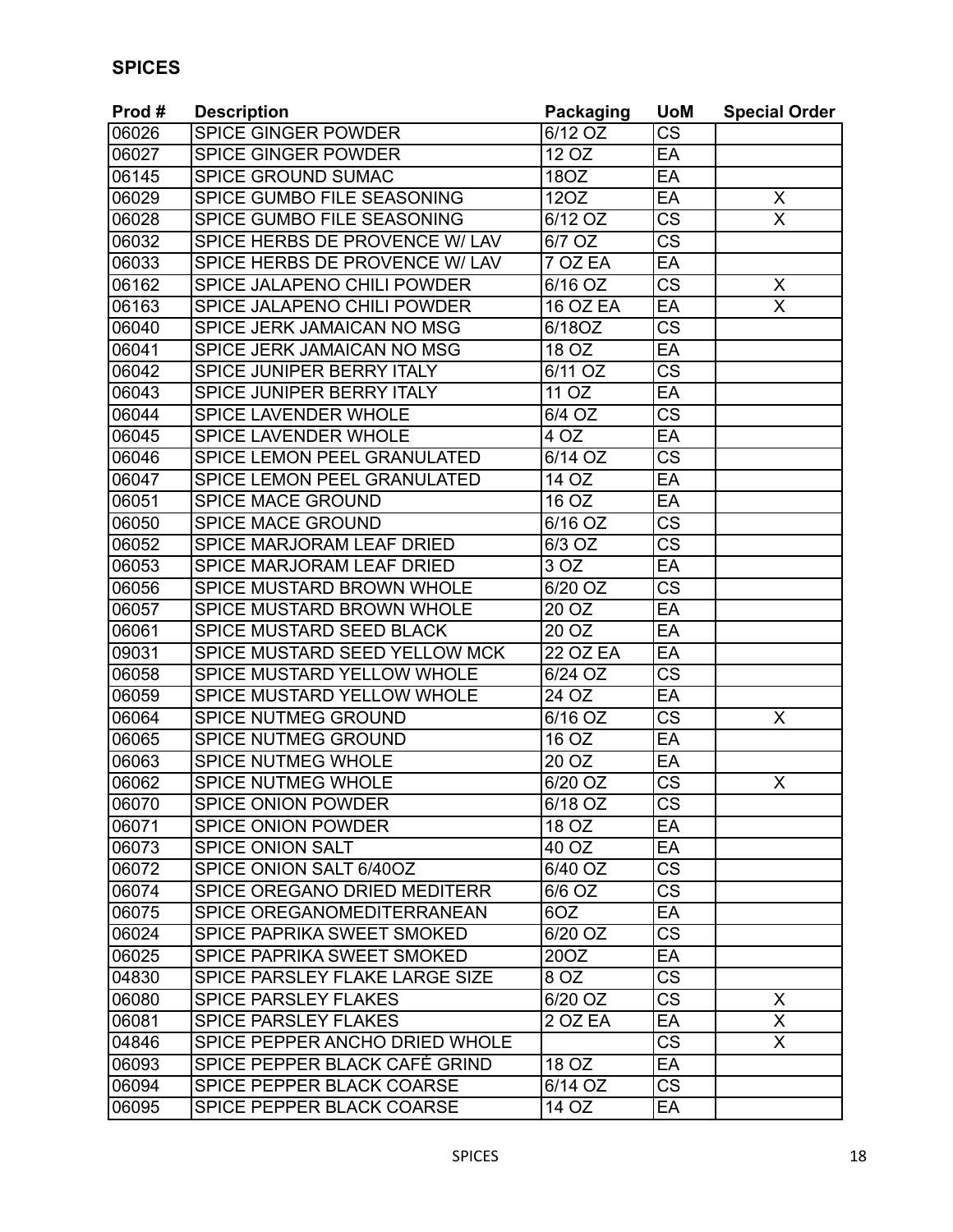| Prod#              | <b>Description</b>             | <b>Packaging</b>     | <b>UoM</b>             | <b>Special Order</b>    |
|--------------------|--------------------------------|----------------------|------------------------|-------------------------|
| 06090              | SPICE PEPPER BLACK GROUND      | 6/16 OZ              | <b>CS</b>              |                         |
| 06091              | SPICE PEPPER BLACK GROUND      | 16 OZ                | EA                     |                         |
| 06092              | SPICE PEPPER BLACK, CAFÉ GRIND | $\overline{6}/18$ OZ | $\overline{\text{CS}}$ |                         |
| 06104              | <b>SPICE PEPPER CAYENNE</b>    | 6/18 OZ              | <b>CS</b>              |                         |
| 06105              | SPICE PEPPER CAYENNE           | 18 OZ                | EA                     |                         |
| 06160              | SPICE PEPPER HABANERO POWDER   | 6/16 OZ              | $\overline{\text{cs}}$ | X                       |
| 06161              | SPICE PEPPER HABANERO POWDER   | 16 OZ                | EA                     | $\overline{\mathsf{x}}$ |
| 06048              | <b>SPICE PEPPER LEMON</b>      | 6/20 OZ              | $\overline{\text{CS}}$ |                         |
| 06049              | <b>SPICE PEPPER LEMON</b>      | 20 OZ                | EA                     |                         |
| 06102              | SPICE PEPPER RED CRUSHED       | 6/12 OZ              | <b>CS</b>              |                         |
| 06103              | SPICE PEPPER RED CRUSHED       | 12 OZ                | EA                     |                         |
| 06106              | SPICE PEPPER WHITE GROUND      | 6/16 OZ              | $\overline{\text{cs}}$ |                         |
| 06107              | SPICE PEPPER WHITE GROUND      | 16 OZ                | EA                     |                         |
| 04630              | SPICE PEPPERCORN BLACK         | <b>25 LB</b>         | $\overline{\text{CS}}$ | X                       |
| 06100              | SPICE PEPPERCORN BLACK         | $6/4$ LB             | $\overline{\text{cs}}$ |                         |
| 06101              | SPICE PEPPERCORN BLACK         | 4#                   | EA                     |                         |
| 06096              | SPICE PEPPERCORN BLACK CRACKED | 6/16 OZ              | $\overline{\text{cs}}$ |                         |
| 06097              | SPICE PEPPERCORN BLACK CRACKED | 16 OZ                | EA                     |                         |
| 06098              | SPICE PEPPERCORN BLACK WHOLE   | 6/16 OZ              | $\overline{\text{cs}}$ |                         |
| 06099              | SPICE PEPPERCORN BLACK WHOLE   | 16 OZ                | EA                     |                         |
| 06086              | SPICE PEPPERCORN FIVE MELODY   | 6/18 OZ              | $\overline{\text{CS}}$ | X                       |
| 06087              | SPICE PEPPERCORN FIVE MELODY   | 18 OZ                | EA                     | $\overline{\mathsf{X}}$ |
| 06089              | SPICE PEPPERCORN GREEN         | 8 OZ                 | EA                     | $\overline{\mathsf{X}}$ |
| 05944              | SPICE PEPPERCORN SZECHUAN      | 6/8 OZ               | $\overline{\text{CS}}$ |                         |
| 05945              | SPICE PEPPERCORN SZECHUAN      | 8OZ                  | EA                     |                         |
| 04832              | SPICE PEPPERCORN WHITE LARGE   | 5LB                  | CS                     |                         |
| 06082              | SPICE PEPPERCORN WHITE WHOLE   | $\overline{6/16}$ OZ | <b>CS</b>              |                         |
| 06083              | SPICE PEPPERCORN WHITE WHOLE   | 16OZ                 | EA                     |                         |
| 06110              | <b>SPICE PICKLING</b>          | 6/14 OZ              | <b>CS</b>              |                         |
| 06111              | <b>SPICE PICKLING</b>          | $\overline{14}$ OZ   | EA                     |                         |
| 06112              | <b>SPICE POPPYSEED BLUE</b>    | 6/20 OZ              | $\overline{\text{cs}}$ |                         |
| 06113              | <b>SPICE POPPYSEED BLUE</b>    | 20OZ                 | EA                     |                         |
| 06393              | SPICE POWDER CHILI JAPANESE    | 10.5OZ               | EA                     |                         |
| 06116              | <b>SPICE PUMPKIN PIE</b>       | 6/16 OZ              | $\overline{\text{CS}}$ | X.                      |
| 06118              | SPICE ROSEMARY LEAF WHOLE      | 6/7 OZ               | <b>CS</b>              |                         |
| 06119              | SPICE ROSEMARY LEAF WHOLE      | 7 OZ JAR             | EA                     |                         |
| 06138              | <b>SPICE SAGE GROUND</b>       | 6/12 OZ              | $\overline{\text{CS}}$ | X                       |
| 06139              | <b>SPICE SAGE GROUND</b>       | 12 OZ                | EA                     | X.                      |
| 06066              | SPICE SEAFOOD SEASON OLD BAY   | 12/1 LB              | <b>CS</b>              | X                       |
| 06067              | SPICE SEAFOOD SEASONING        | 1 <sub>LB</sub>      | EA                     | $\overline{X}$          |
| 05930              | SPICE SEASONING ADOBO          | 6/32 OZ              | <b>CS</b>              |                         |
| 05931              | SPICE SEASONING ADOBO          | 32OZ                 | EA                     |                         |
| 06039              | SPICE SEASONING ITALIAN        | 6 OZ                 | EA                     |                         |
| 06054              | SPICE SEASONING OLD BAY        | 3/7.5 LB             | <b>CS</b>              | X.                      |
| 06114              | SPICE SEASONING POULTRY        | 6/16 OZ              | <b>CS</b>              | X                       |
| $\overline{06115}$ | SPICE SEASONING POULTRY        | 16 OZ                | EA                     | $\mathsf{X}$            |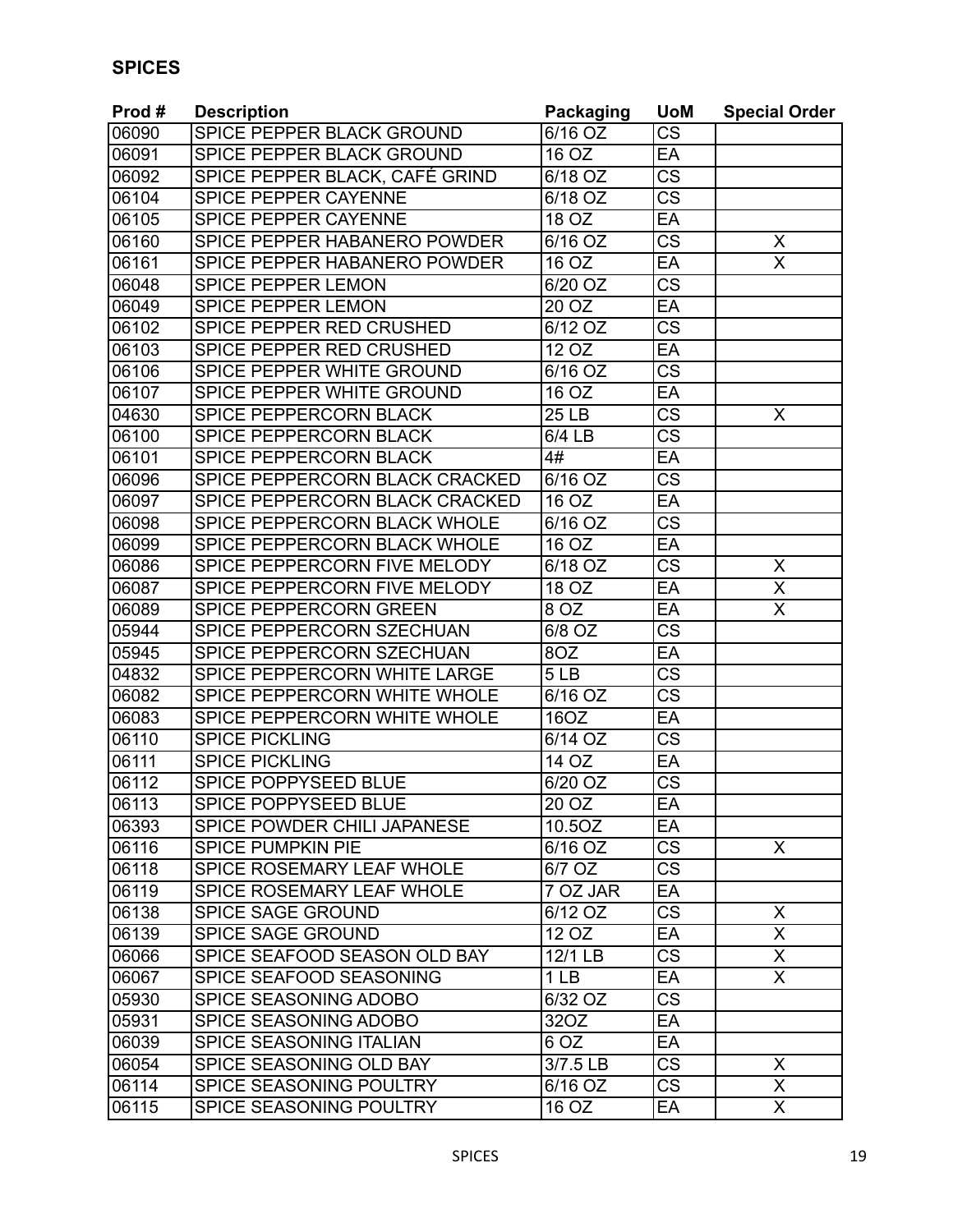| Prod# | <b>Description</b>               | Packaging         | <b>UoM</b> | <b>Special Order</b> |
|-------|----------------------------------|-------------------|------------|----------------------|
| 06444 | SPICE SESAME SEED BLACK          | 6/22 OZ           | <b>CS</b>  |                      |
| 06445 | SPICE SESAME SEED BLACK          | 22 OZ             | EA         |                      |
| 06142 | SPICE SESAME SEED HULLED WHITE   | 6/20 OZ           | <b>CS</b>  |                      |
| 06143 | SPICE SESAME SEED HULLED WHITE   | 20 OZ             | EA         |                      |
| 06144 | <b>SPICE SUMAC GROUND</b>        | 6/18 OZ           | <b>CS</b>  |                      |
| 06148 | <b>SPICE TANDOORI</b>            | 6/20 OZ           | <b>CS</b>  | X                    |
| 06146 | SPICE TARRAGON DRIED LEAF        | 6/3 OZ            | <b>CS</b>  |                      |
| 06147 | <b>SPICE TARRAGON DRIED LEAF</b> | 3 OZ              | EA         |                      |
| 06150 | SPICE THYME DRIED LEAF           | 6/6 OZ            | <b>CS</b>  |                      |
| 06151 | <b>SPICE THYME DRIED LEAF</b>    | 6 OZ              | EA         |                      |
| 06152 | <b>SPICE TUMERIC GROUND</b>      | 6/18 OZ           | <b>CS</b>  |                      |
| 06153 | <b>SPICE TUMERIC GROUND</b>      | 18 OZ             | EA         |                      |
| 06276 | TRUFFLE PEELING BLK URBAN SUMM   | 12/7 OZ           | <b>CS</b>  |                      |
| 06277 | TRUFFLE PEELINGS BLACK SUMMER    | 7 OZ              | EA         |                      |
| 06283 | <b>TRUFFLE WHOLE SUMMER</b>      | 7 OZ              | EA         | X                    |
| 06281 | <b>TRUFLE BLACK JUICE</b>        | 7 OZ              | EA         | X                    |
| 06381 | WASABI POWDER                    | 2.2 <sub>LB</sub> | EA         |                      |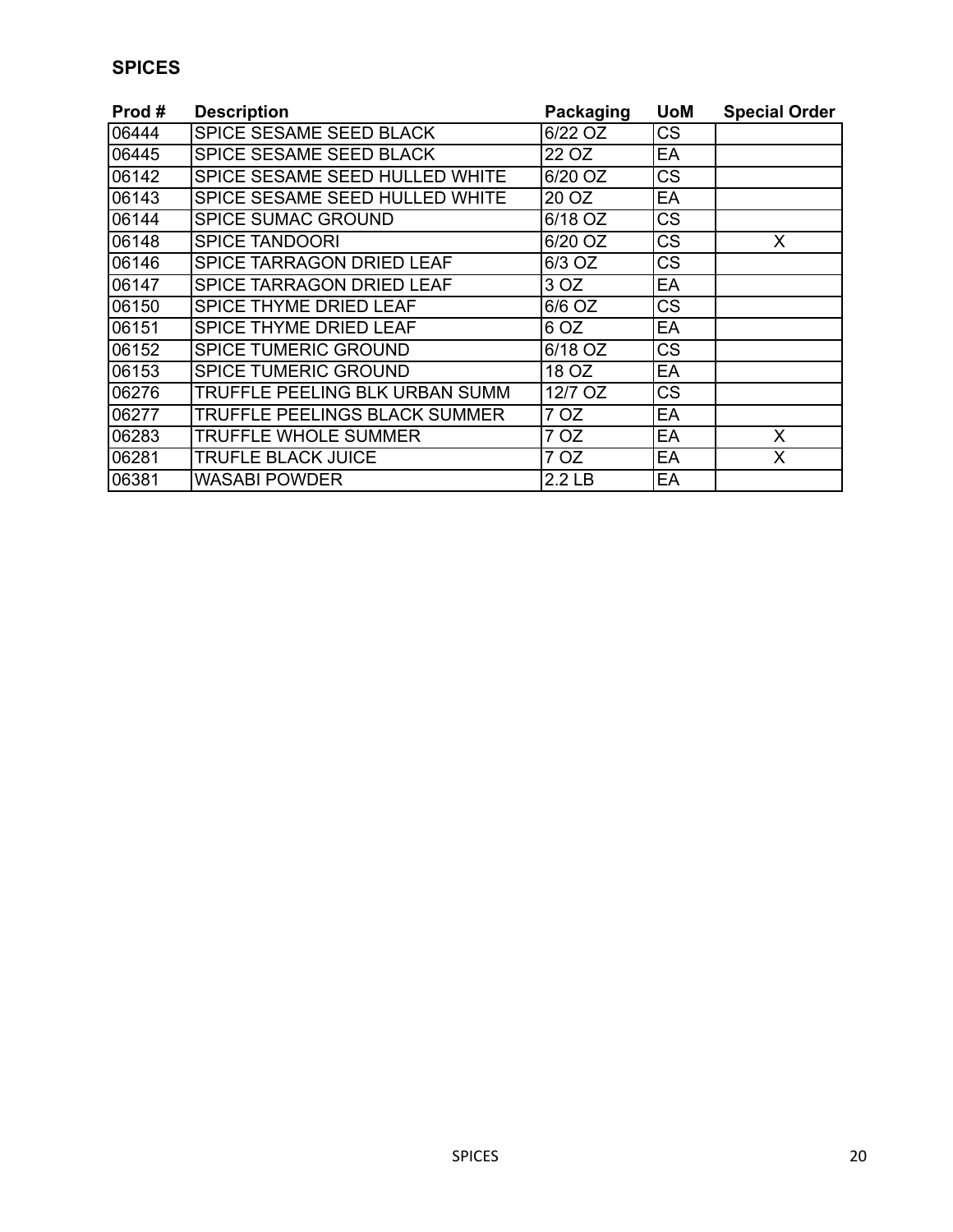

#### **DRIED MUSHROOMS**

| Prod# | <b>Description</b>                  | Packaging       | <b>UoM</b> | <b>Special Order</b> |
|-------|-------------------------------------|-----------------|------------|----------------------|
| 04864 | MUSHROOM DRIED CHANTERELLE          | 1 LB            | <b>CS</b>  |                      |
| 06272 | <b>MUSHROOM DRIED MIX WILD</b>      | 15/1 LB         | lcs        |                      |
| 06273 | MUSHROOM DRIED MIX WILD             | 1 LB            | lEA        |                      |
| 04860 | <b>MUSHROOM DRIED TRUMPET BLACK</b> | 1 <sub>LB</sub> | <b>CS</b>  | X                    |
| 06616 | <b>MUSHROOM DRY MOREL EUROPE</b>    | 1 LB            | <b>CS</b>  |                      |
| 06274 | <b>MUSHROOM PORCINI POWDER</b>      | 6/12 OZ         | <b>ICS</b> |                      |
| 06275 | <b>MUSHROOM PORCINI POWDER</b>      | 12OZ            | 'EA        |                      |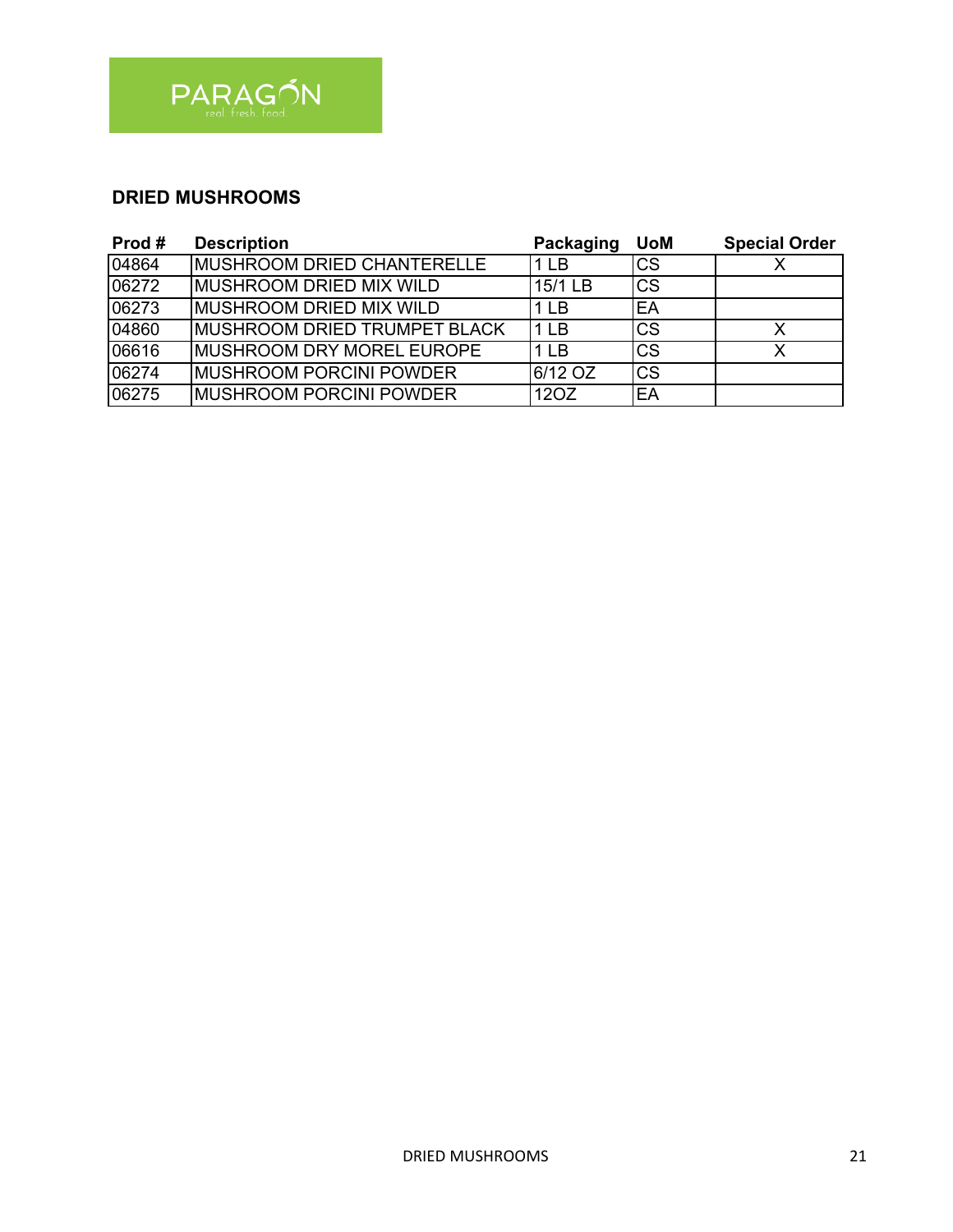

#### **DRIED FRUITS & NUTS**

| Prod# | <b>Description</b>                | <b>Packaging</b>       | <b>UoM</b>             | <b>Special Order</b> |
|-------|-----------------------------------|------------------------|------------------------|----------------------|
| 06657 | <b>BANANA CHIPS, SWEETENED</b>    | 5 <sub>LB</sub>        | EA                     |                      |
| 06672 | <b>DATE PITTED</b>                | 15 <sub>LB</sub>       | $\overline{\text{CS}}$ | X                    |
| 06673 | DATE PITTED DEGLET                | 5LB                    | EA                     |                      |
| 06665 | <b>DRIED APPLE RINGS FUJI</b>     | 2.5 <sub>LB</sub>      | EA                     |                      |
| 06681 | <b>DRIED APRICOT #1 JUMBO</b>     | 5LB                    | EA                     |                      |
| 05710 | DRIED APRICOTS SOFT DEMI-SEC      | 8/2.2                  | <b>CS</b>              |                      |
| 05711 | DRIED APRICOTS SOFT DEMI-SEC      | 2.2 <sub>LB</sub>      | EA                     |                      |
| 06669 | <b>DRIED BLUEBERRIES</b>          | $\overline{5}$ LB      | EA                     | X                    |
| 06655 | <b>DRIED CHERRY PREMIUM</b>       | 3LB                    | $\overline{\text{CS}}$ |                      |
| 06670 | <b>DRIED CRANBERRY</b>            | 20 LB                  | <b>CS</b>              |                      |
| 06671 | <b>DRIED CRANBERRY</b>            | 5LB                    | EA                     |                      |
| 06686 | <b>DRIED CURRANT</b>              | 30 LB                  | <b>CS</b>              | X                    |
| 06687 | <b>DRIED CURRANT</b>              | 5LB                    | EA                     |                      |
| 06677 | <b>DRIED FIG MISSION</b>          | 5 <sub>LB</sub>        | $\overline{\text{CS}}$ |                      |
| 06675 | DRIED FIGS CALMYRNA GOLDEN        | 5LB                    | $\overline{\text{cs}}$ |                      |
| 06718 | <b>DRIED MANGO SLICES</b>         | 5LB                    | <b>CS</b>              | X                    |
| 06679 | <b>DRIED PINEAPPLE RING</b>       | 5LB                    | $\overline{\text{CS}}$ |                      |
| 04934 | <b>DRIED PRUNE PIT DRY RET</b>    | 12/18 OZ               | $\overline{\text{cs}}$ |                      |
| 04935 | <b>DRIED PITTED PRUNES</b>        | 18 OZ                  | EA                     |                      |
| 06684 | <b>DRIED STRAWBERRY</b>           | <b>10 LB</b>           | $\overline{\text{CS}}$ |                      |
| 06685 | <b>DRIED STRAWBERRIES</b>         | 5LB                    | EA                     | X                    |
| 05712 | FIG SEMI-DRIED SOFT PARIS GOUR    | 8/2.2 LBS              | CS                     |                      |
| 05713 | FIG SEMI-DRIED SOFT               | 2.2 <sub>LB</sub>      | EA                     |                      |
| 03810 | MILK CHOCOLATE COVERED PEANUTS    | 5LB                    | $\overline{\text{cs}}$ |                      |
| 06739 | NUT ALMOND BLANCHED SLIVERED      | 5LB                    | $\overline{\text{CS}}$ |                      |
| 07282 | NUT ALMOND DICED BLANCHED         | 7LB                    | $\overline{\text{CS}}$ |                      |
| 04792 | NUT ALMOND MARCONA FRIED & SALTED | 9.5# TUB               | $\overline{\text{CS}}$ |                      |
| 06712 | NUT ALMOND SKIN ON NATURAL        | <b>25 LB</b>           | CS                     |                      |
| 06713 | NUT ALMOND NATURAL SKIN ON SLICED | 5LB                    | $\overline{\text{CS}}$ |                      |
| 06721 | NUT ALMOND SLICED BLANCHED        | $\overline{5}$ LB      | $\overline{\text{CS}}$ |                      |
| 06704 | <b>NUT ALMOND SMOKEHOUSE</b>      | 25 LB                  | CS                     | X                    |
| 06705 | NUT ALMOND SMOKEHOUSE             | 5 LB                   | EA                     | X.                   |
| 06726 | NUT ALMOND WHL SKIN -OFF          | $\overline{\text{CS}}$ | $\overline{\text{CS}}$ |                      |
| 06727 | NUT ALMOND WHOLE BLANCHED         | 5 <sub>LB</sub>        | $\overline{\text{CS}}$ |                      |
| 06724 | NUT ALMOND WHL SKIN-ON NATURAL    | CS                     | CS                     |                      |
| 06725 | NUT ALMOND WHL SKIN-ON NATURAL    | 5LB                    | $\overline{\text{CS}}$ |                      |
| 06733 | <b>NUT CASHEW WHOLE RAW</b>       | 5LB                    | CS                     |                      |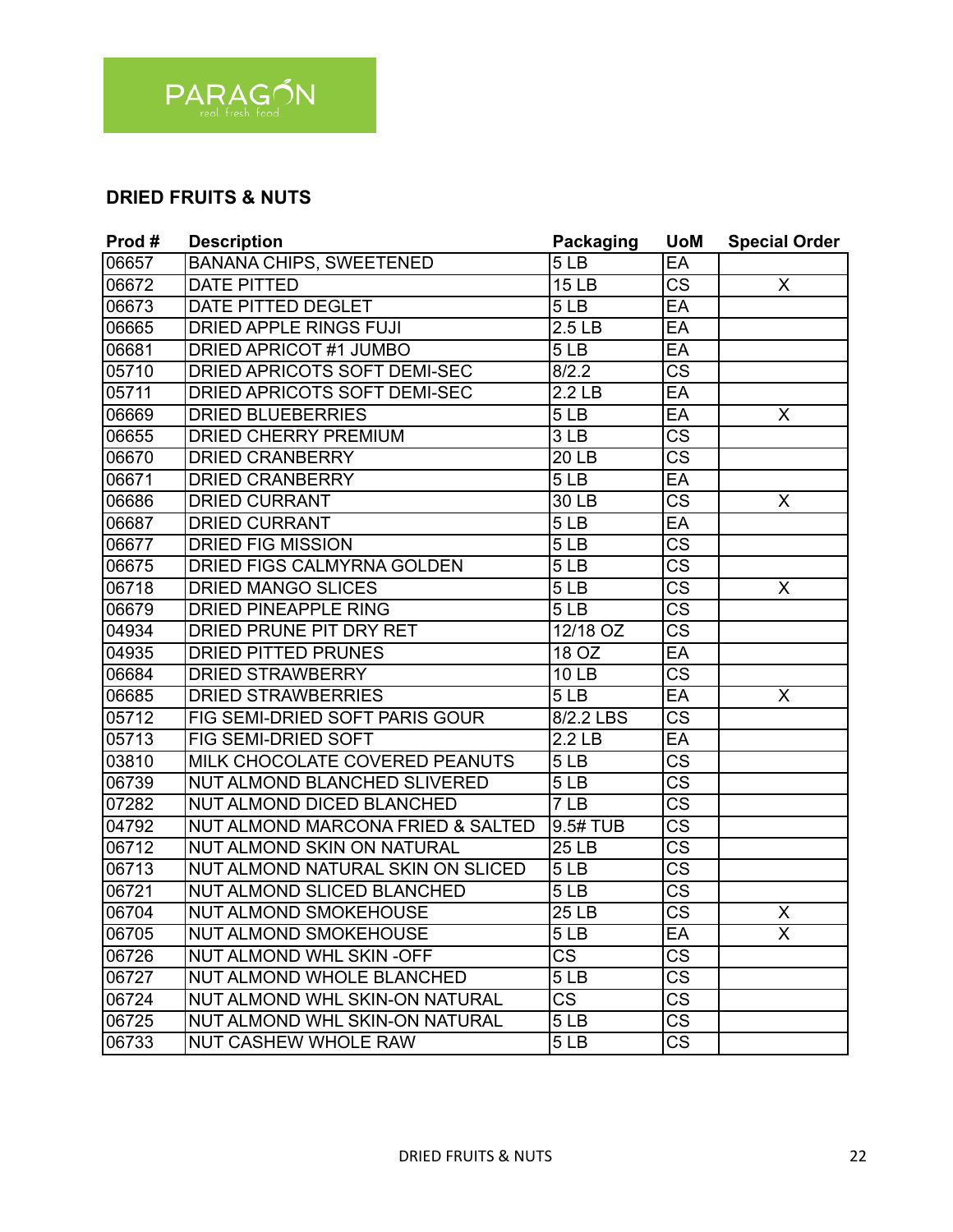| Prod# | <b>Description</b>                        | <b>Packaging</b>       | <b>UoM</b>             | <b>Special Order</b> |
|-------|-------------------------------------------|------------------------|------------------------|----------------------|
| 06735 | NUT CASHEWS WHOLE ROASTED NO SALT 5 LB    |                        | EA                     |                      |
| 06730 | NUT CASHEWS WHOLE RSTD SALTED             | <b>CS</b>              | <b>CS</b>              |                      |
| 06731 | NUT CASHEWS WHOLE ROASTED/SALTED          | 15 <sub>LB</sub>       | $\overline{\text{CS}}$ |                      |
| 05836 | NUT CHESTNUT FRESH ROASTED VACPAC 32/7 OZ |                        | CS                     |                      |
| 05837 | NUT CHESTNUT FRESH ROASTED VACPAC 70Z     |                        | EA                     |                      |
| 06701 | NUT HAZELNUT WHOLE BLANCHED FILBER 5 LB   |                        | $\overline{\text{CS}}$ |                      |
| 06698 | <b>NUT MACADEMIA HALVES</b>               | $\overline{\text{CS}}$ | $\overline{\text{CS}}$ |                      |
| 06699 | <b>NUT MACADEMIA HALVES</b>               | 5 <sub>LB</sub>        | CS                     |                      |
| 07106 | <b>NUT MACADEMIA WHOLE</b>                | $\overline{30#}$       | CS                     |                      |
| 07107 | <b>NUT MACADEMIA WHOLE</b>                | 5 <sub>LB</sub>        | $\overline{\text{cs}}$ |                      |
| 07109 | <b>NUT MIX PSYCHEDELIC</b>                | 5LB                    | CS                     |                      |
| 07115 | <b>NUT MIX SMOKEY MOUNTAIN</b>            | 5 <sub>LB</sub>        | EA                     |                      |
| 07111 | <b>NUT MIX SPICY SRIRACHA</b>             | 5 <sub>LB</sub>        | <b>CS</b>              |                      |
| 07113 | <b>NUT MIX TAVERN</b>                     | 5 <sub>LB</sub>        | $\overline{\text{CS}}$ |                      |
| 06729 | NUT MIXED DELUXE SALTED                   | 5 <sub>LB</sub>        | $\overline{\text{CS}}$ |                      |
| 06690 | NUT PEANUT BLANCHED RAW MED VIRGIN 5 LB   |                        | CS                     |                      |
| 05826 | NUT PEANUT DRY ROASTED PLANTERS           | 6/52 OZ                | $\overline{\text{cs}}$ |                      |
| 05827 | <b>NUT PEANUT DRY ROASTED</b>             | 52 OZ                  | EA                     |                      |
| 05828 | NUT PEANUT HONEY ROASTED PLANTERS 6/52 OZ |                        | <b>CS</b>              |                      |
| 05829 | <b>NUT PEANUT HONEY ROASTED</b>           | 52 OZ                  | EA                     | X                    |
| 05824 | NUT PEANUT ROASTED & SALTED               | 6/56 OZ                | $\overline{\text{cs}}$ |                      |
| 05825 | NUT PEANUT ROASTED & SALTED               | 56OZ                   | EA                     |                      |
| 06695 | <b>NUT PECAN HALVES FANCY</b>             | 5LB                    | EA                     |                      |
| 06722 | <b>NUT PECAN PIECES SMALL FANCY</b>       | <b>25 LB</b>           | $\overline{\text{CS}}$ |                      |
| 06723 | NUT PECAN PIECES SMALL FANCY              | 5 <sub>LB</sub>        | EA                     |                      |
| 06613 | <b>NUT PINE NUTS</b>                      | 5LB                    | $\overline{\text{CS}}$ |                      |
| 07670 | NUT PISTACHICO WONDERFUL SHELL ON         | 20/16 OZ               | EA                     |                      |
| 06703 | <b>NUT PISTACHIO RAW SHELLED</b>          | 5LB                    | <b>EA</b>              |                      |
| 07119 | NUT SNACK PACK CUP PSYCH MIX              | 12/4 OZ                | <b>CS</b>              |                      |
| 06711 | NUT WALNUT HALVE&PIECES SHELL             | 5 <sub>LB</sub>        | <b>CS</b>              |                      |
| 04478 | NUTS & BOLTS SALTED MIX 1-15#             | <b>15 LB</b>           | $\overline{\text{CS}}$ | X                    |
| 04068 | <b>RAISIN BULK GOLDEN</b>                 | 30 LBS                 | CS                     |                      |
| 04978 | <b>RAISIN DARK PACKER</b>                 | 24/15 OZ               | CS                     |                      |
| 04979 | <b>RAISIN DARK</b>                        | 15OZ                   | EA                     |                      |
| 04976 | <b>RAISIN GOLDEN PACKER</b>               | 24/15 OZ               | CS                     |                      |
| 04977 | <b>RAISIN GOLDEN</b>                      | 15OZ                   | EA                     |                      |
| 07604 | RAISINS CALIF NATURAL SEEDLESS            | 1/30 LB                | <b>CS</b>              |                      |
| 04070 | <b>RAISINS YOGURT COVERED</b>             | 5 LB                   | CS                     |                      |
| 07978 | <b>SEED CHIA</b>                          | 5LB                    | <b>CS</b>              | $\sf X$              |
| 04768 | <b>SEED FLAX BROWN</b>                    | 5LB                    | $\overline{\text{CS}}$ |                      |
| 06615 | <b>SEED PEPITA ROASTED SALTED</b>         | 5LB                    | CS                     |                      |
| 06693 | SEED SUNFLOWER ROASTED SALTED             | 5 <sub>LB</sub>        | CS                     |                      |
| 07873 | <b>SEED SUNFLOWER UNSALTED</b>            | 5LB                    | CS                     |                      |
| 06386 | <b>WASABI GREEN PEA SNACK</b>             | 5LB                    | <b>CS</b>              | X                    |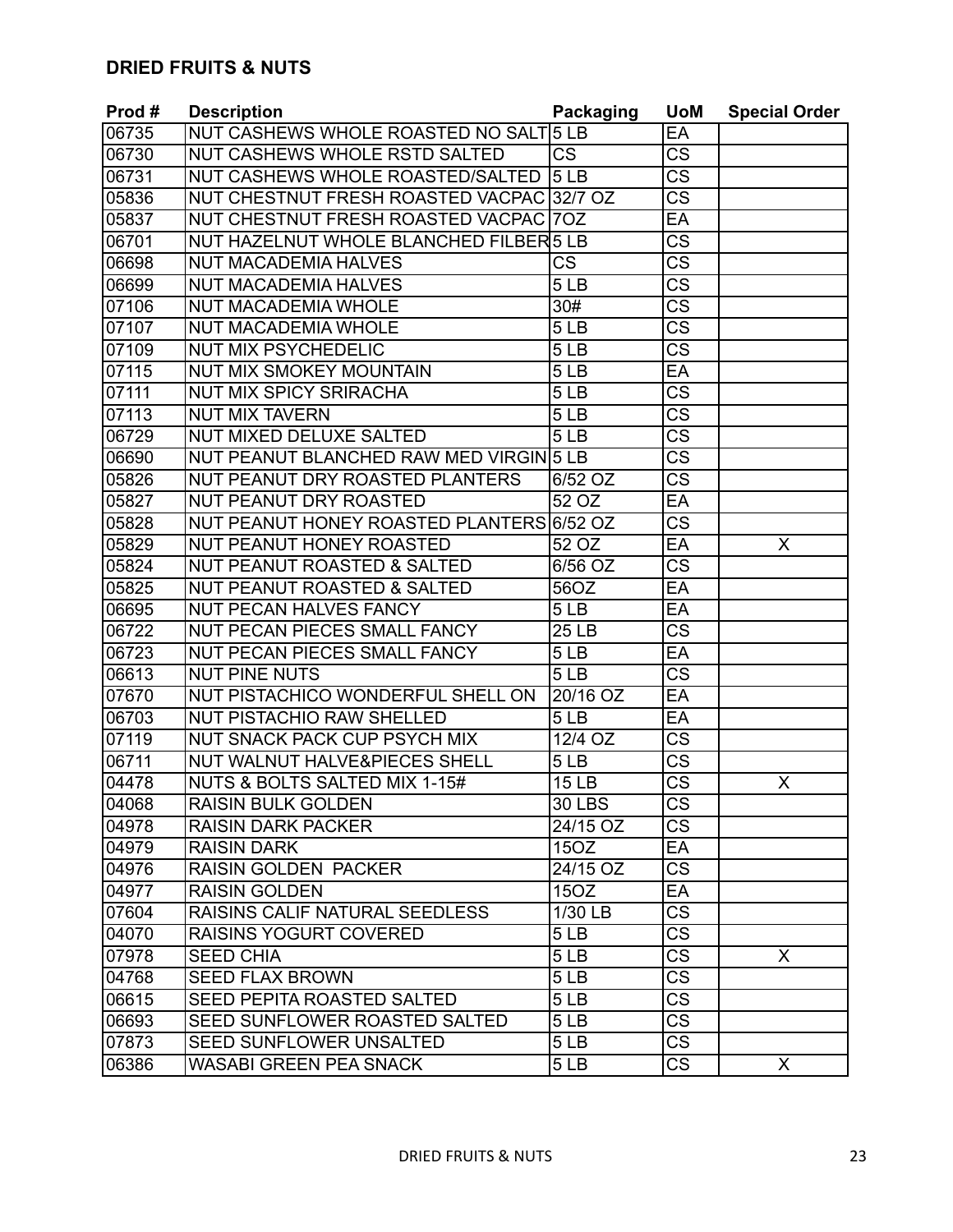

# **BREADS AND CRACKERS**

| Prod# | <b>Description</b>                    | <b>Packaging</b> | <b>UoM</b>             | <b>Special Order</b>    |
|-------|---------------------------------------|------------------|------------------------|-------------------------|
| 04380 | BAGEL BLUEBERRY 5 OZ.                 | 45 CT            | $\overline{\text{CS}}$ |                         |
| 04384 | BAGEL CINNAMON RAISIN 5 OZ.           | 45 CT            | $\overline{\text{CS}}$ |                         |
| 04382 | <b>BAGEL EVERYTHING 5 OZ</b>          | 45 CT            | $\overline{\text{CS}}$ |                         |
| 04378 | <b>BAGEL PLAIN 5 OZ</b>               | 45 CT            | $\overline{\text{CS}}$ |                         |
| 04386 | BAGEL WHOLE WHEAT 5 OZ.               | 45 CT            | $\overline{\text{CS}}$ |                         |
| 07510 | BAGELS SESAME 5 OZ                    | 45 CT            | $\overline{\text{CS}}$ | X                       |
| 04272 | <b>BAGUETTE CIABATTA</b>              | 30/10.1 OZ       | <b>CS</b>              |                         |
| 04288 | <b>BAGUETTINE CRANBERRY 60BGCR</b>    | $30/4$ OZ        | $\overline{\text{CS}}$ |                         |
| 08038 | <b>BREAD BRIOCHE SLIDERS 3 INCH</b>   | $9/12$ CT        | $\overline{\text{CS}}$ | X                       |
| 04236 | BREAD MUFFULETTA 9" FFB GAMBIN        | 24/10 OZ         | <b>CS</b>              | $\overline{\mathsf{x}}$ |
| 07992 | BREAD NAAN PLAIN OBLONG 3.4 OZ        | 54 CT            | $\overline{\text{cs}}$ | $\overline{\mathsf{x}}$ |
| 04226 | <b>BREAD PO BOY WHITE 24"FFB GAMB</b> | 16/10 OZ         | <b>CS</b>              |                         |
| 10080 | <b>BREAD POTATO SLICED MILLET</b>     | 6 PK             | <b>CS</b>              | X                       |
| 08032 | <b>BREAD WHOLE GRAIN UDI GLUTEN F</b> | 6/30 OZ          | $\overline{\text{CS}}$ | X                       |
| 08030 | BREAD WHT UDI GLUTEN FREE SAND        | 8/12 OZ          | $\overline{\text{CS}}$ | $\overline{\mathsf{x}}$ |
| 04882 | <b>BREADCRUMB PANKO KIKKOMAN</b>      | <b>25 LBS</b>    | $\overline{\text{CS}}$ |                         |
| 07826 | <b>BRIOCHE BRIDOR BK BUTT 60BRIO</b>  | 50 CT/CS         | $\overline{\text{CS}}$ | $\overline{\mathsf{X}}$ |
| 04278 | <b>BRIOCHE CINNAMON #52110</b>        | 36/4.6 oz        | $\overline{\text{CS}}$ |                         |
| 04280 | <b>BUTTER DANISH RTB #59021</b>       | 56/3.5 OZ        | <b>CS</b>              |                         |
| 04366 | CHOCOLATE FILLED UNBAKED CROIS        | 84/3.5 OZ        | $\overline{\text{CS}}$ |                         |
| 04270 | CIABATTA 1/2 BAQUETTE #52377          | 56 CT/4.4        | $\overline{\text{CS}}$ |                         |
| 04290 | CIABATTA BIGFOOT 60BGFT               | 20/18 OZ         | $\overline{\text{CS}}$ |                         |
| 04356 | CIABATTA BREAD 4X6 SQUAR SLICE        | 48/4 OZ          | $\overline{\text{CS}}$ |                         |
| 04232 | <b>CIABATTA SANDWICH ROLL SLICED</b>  | 60/3.1 OZ        | $\overline{\text{CS}}$ |                         |
| 05714 | COCKTAIL PUMPERNICKLE BREAD SL        |                  | CS                     | X                       |
| 05716 | <b>COCKTAIL RYE BREAD SLICED 12/1</b> | 12/1 LB          | $\overline{\text{CS}}$ | $\overline{\mathsf{x}}$ |
| 03948 | CRACKER BREADSTICK ASSORTED           | 500/2 CT         | $\overline{\text{CS}}$ |                         |
| 03934 | <b>CRACKER MEDLEY BULK ASORT KEEB</b> | 7.25 LBS         | <b>CS</b>              | X                       |
| 03940 | <b>CRACKER MELBA TOAST WHITE OLON</b> | 320/2 OZ         | $\overline{\text{CS}}$ | $\overline{\sf x}$      |
| 03946 | <b>CRACKERS LAHVOSH ROUND 3"</b>      | $6/12$ OZ        | $\overline{\text{CS}}$ |                         |
| 07536 | <b>CROISSANT APPLE FILL VDF 3.40Z</b> | 84 CT            | $\overline{\text{CS}}$ | X                       |
| 04282 | <b>CROISSANT CHOC RTB PERFECT BUT</b> | 80/2.80 OZ       | CS                     |                         |
| 04368 | <b>CROISSANT CHOC. PRE-PROOF RTB</b>  | 80/2.7           | <b>CS</b>              | X                       |
| 04264 | <b>CROISSANT CURVED BUTTER RTB</b>    | 60/3.7 OZ        | CS                     |                         |
| 07876 | <b>CROISSANT HAM &amp; SWISS</b>      | CS               | CS                     | X                       |
| 04354 | <b>CROISSANT LARGE PRE-PROOFED</b>    | 54/3.2 OZ        | $\overline{\text{CS}}$ |                         |
| 08020 | CROISSANT LECOQ CUISINE FROZ          | 3 OZ. CS         | <b>CS</b>              | X                       |
| 04360 | CROISSANT LRG BUTTER UNBAKED          | 108/3.4 OZ       | <b>CS</b>              |                         |
| 04322 | CROISSANT MINI FILLED ASSORTED        | 108/1.5 OZ       | <b>CS</b>              |                         |
| 04284 | <b>CROISSANT MULTIGRAIN #52385</b>    | 54/3.5 OZ        | <b>CS</b>              | X                       |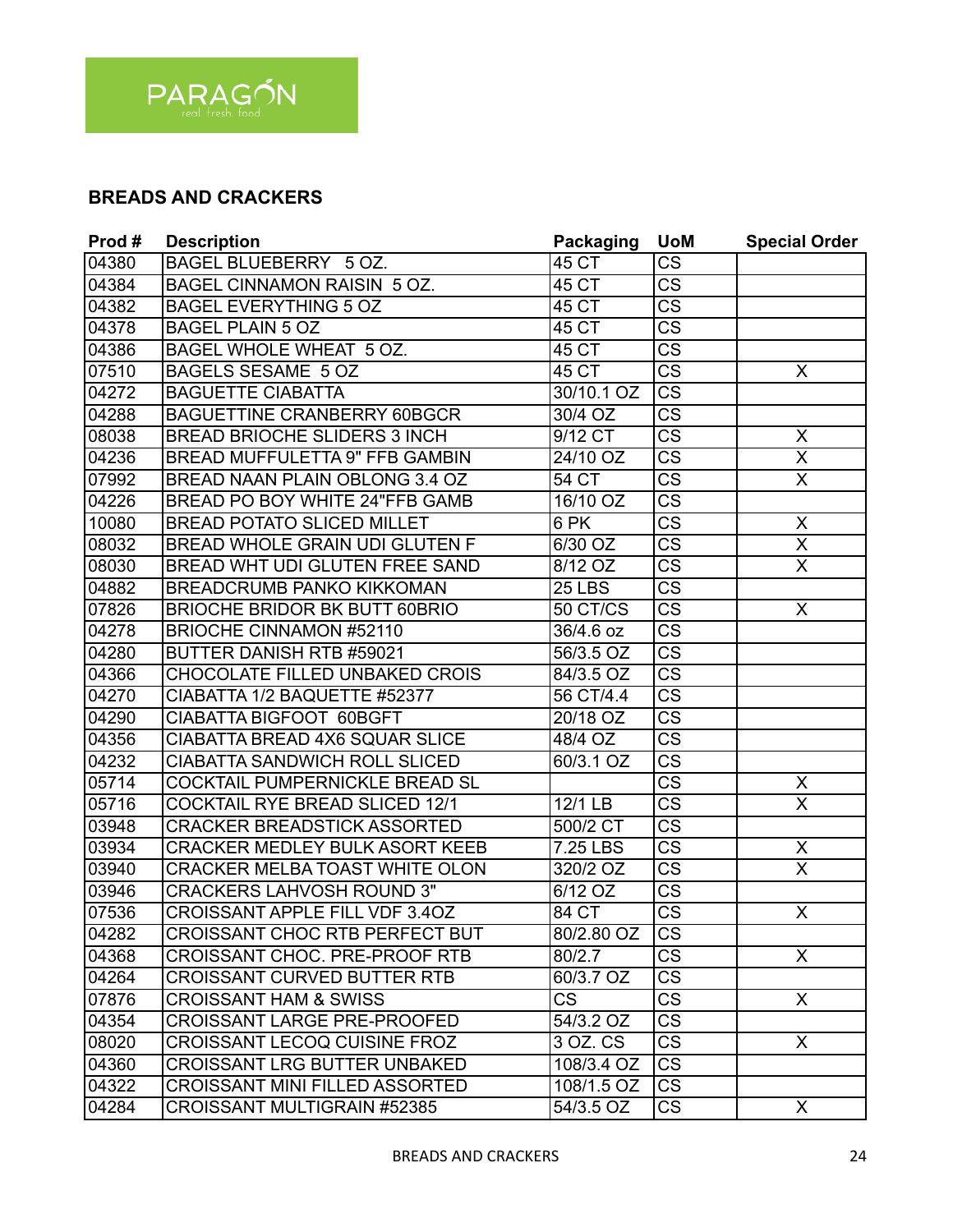#### **BREADS AND CRACKERS**

| Prod # | <b>Description</b>                    | Packaging              | <b>UoM</b>             | <b>Special Order</b> |
|--------|---------------------------------------|------------------------|------------------------|----------------------|
| 04372  | <b>CROISSANT PERFECT RTB BRIDOR</b>   | 80/2.75 OZ             | <b>CS</b>              |                      |
| 07534  | CROISSANT RASP FILL VDF 3.8 OZ        | 84 CT                  | $\overline{\text{CS}}$ | X                    |
| 04350  | <b>CROISSANT SHEETS BUTTER DOUGH</b>  | 14/1.6 lbs             | CS                     | X                    |
| 04352  | <b>CROISSANT SMALL PRE-PROOFED</b>    | 180/1 OZ               | $\overline{\text{CS}}$ |                      |
| 07874  | <b>CROISSANT TURKEY &amp; SWISS</b>   | $\overline{\text{CS}}$ | $\overline{\text{CS}}$ | X                    |
| 07256  | <b>FOCACCIA ROSEMARY</b>              | 14/15.2 OZ             | $\overline{\text{CS}}$ |                      |
| 32254  | <b>GRANOLA MAPLE ALMOND</b>           | 25 <sub>LB</sub>       | $\overline{\text{CS}}$ | X                    |
| 04364  | LARGE FULLY BAKED BUTTER CROIS        | 48/3 OZ                | $\overline{\text{CS}}$ |                      |
| 07326  | MUFFIN APPLE STREUSEL DAVID FZ        | 12/6 OZ                | $\overline{\text{CS}}$ |                      |
| 07328  | MUFFIN BANANA NUT FROZ DAVIDS         | 12/6 OZ                | <b>CS</b>              |                      |
| 07251  | MUFFIN BATTER BLUEBERRY EA            | <b>8LB TUB</b>         | EA                     |                      |
| 07330  | MUFFIN BLUEBERRY TRAY FRZ DAVID       | 12/6 OZ                | <b>CS</b>              |                      |
| 07332  | MUFFIN CHOC & CRM CHEES DAVID         | 12/6 OZ                | <b>CS</b>              |                      |
| 07336  | MUFFIN CHOC W/CHOC CHIPS DAVID        | 12/6 OZ                | <b>CS</b>              |                      |
| 07334  | MUFFIN CHOCOLATE CHIP DAVID FZ        | 12/6 OZ                | $\overline{\text{cs}}$ |                      |
| 07338  | MUFFIN CINNAMON CHIP FZ DAVID         | 12/6 OZ                | $\overline{\text{CS}}$ |                      |
| 07340  | MUFFIN CORN TRAY FROZEN DAVIDS        | 12/6 OZ                | $\overline{\text{CS}}$ |                      |
| 07342  | MUFFIN CRAN ORANGE DAVID FROZ         | 12/6 OZ                | $\overline{\text{cs}}$ |                      |
| 04024  | <b>MUFFIN ENGLISH</b>                 | 6/12 CT                | <b>CS</b>              |                      |
| 07344  | MUFFIN HEALTH HARVES DAVID FZ         | 12/6 OZ                | $\overline{\text{CS}}$ |                      |
| 07346  | MUFFIN RAISIN BRAN DAVID FROZ         | 12/6 OZ                | $\overline{\text{CS}}$ |                      |
| 07350  | MUFFIN RED VELVET CHEESE              | $12/6$ OZ              | $\overline{\text{CS}}$ |                      |
| 07348  | MUFFIN TRIPLE BERRY MT DAVID          | 12/6 OZ                | $\overline{\text{CS}}$ |                      |
| 04358  | MULTI GRAIN SANDWICH BAQUETTE         | $\overline{\text{CS}}$ | $\overline{\text{CS}}$ | X                    |
| 04362  | PETITE UNBAKED BUTTER CROISSAN        | 280/1 OZ               | <b>CS</b>              |                      |
| 08028  | PIZZA 3 CHEESE UDI GLUTEN FREE        | 6/10 OZ                | $\overline{\text{CS}}$ | X                    |
| 04228  | ROLL ARTISIAN VARIETY FUL BAKE        | 160/1.5 OZ             | $\overline{\text{cs}}$ |                      |
| 04254  | ROLL BRIOCHE BUN SLICE FUL BAKE       | 88/2.2 OZ              | <b>CS</b>              |                      |
| 04292  | <b>ROLL BRIOCHE SLIDER 3"</b>         | 192/.9 OZ              | $\overline{\text{CS}}$ | X                    |
| 04276  | ROLL CIABATTA CAMPAGNARD              | 80/3.5 OZ              | $\overline{\text{CS}}$ |                      |
| 04376  | ROLL CINN CLASS UNBAKE GEN MIL        | 90/4.5 OZ              | $\overline{\text{CS}}$ |                      |
| 04370  | ROLL CINN SWIRL JUMBO UNBAKED         | 72/4.5 OZ              | <b>CS</b>              |                      |
| 08026  | ROLL DINNER UDI GLUTEN FREE           | 8/7.4 OZ               | <b>CS</b>              | X                    |
| 04250  | ROLL FR MIDI BAGUETTE PAR BAKE        | 36/6 OZ                | <b>CS</b>              |                      |
| 04246  | ROLL FRENCH BATARD PAR BAKED          | 24/8.8 OZ              | <b>CS</b>              |                      |
| 04274  | ROLL GOLDEN FRENCH BAGUETTE           | 36/10.1 OZ             | $\overline{\text{CS}}$ |                      |
| 04252  | ROLL MILANO SUB PAR BAKED 8"          | 66/3.5 OZ              | <b>CS</b>              |                      |
| 04256  | ROLL PORTUGUESE CORN BOULE            | 40/8 OZ                | <b>CS</b>              |                      |
| 04244  | ROLL PRETZEL BUN RND SLICE 4"         | 80/3.9 OZ              | <b>CS</b>              |                      |
| 04230  | ROLL PRETZEL DINNER SLIDER            | 200/1.4 OZ             | CS                     |                      |
| 04266  | ROLL SPINICH & FETA BISTRO RTB        | 90/3.88 OZ             | <b>CS</b>              |                      |
| 04238  | ROLL WHOLE GRAIN DINNER IND GF        | 36/1.4 OZ              | <b>CS</b>              | X                    |
| 04078  | STEAM BUN BAO PLAIN FOLDED            | 6/24 CT                | <b>CS</b>              | X                    |
| 04298  | <b>WRAP 12" FLOUR TORTILLA ORIGIN</b> | 6/12 CT                | CS                     | X                    |
| 04296  | <b>WRAP TORTILLA FLOUR 8" MISSION</b> | 24/12 CT               | CS                     | X                    |
| 04300  | <b>WRAP TORTILLA SPINACH HERB 12"</b> | 6/12 CT                | CS                     | X                    |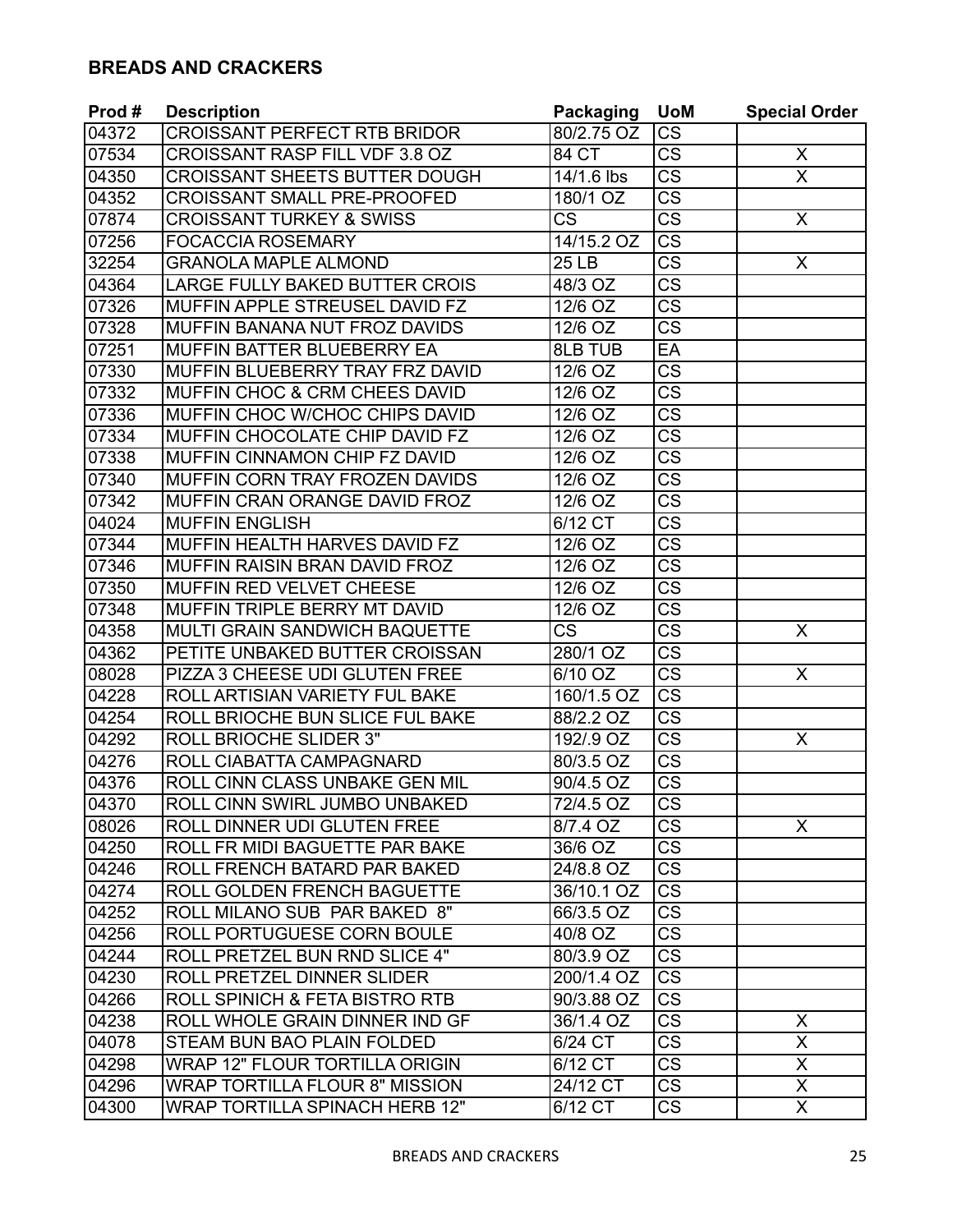# **BREADS AND CRACKERS**

| Prod # | <b>Description</b>                    | Packaging | <b>UoM</b> | <b>Special Order</b> |
|--------|---------------------------------------|-----------|------------|----------------------|
| 04302  | <b>IWRAP TORTILLA TOM BASIL 12"</b>   | 16/12 CT  | ICS        |                      |
| 04304  | <b>IWRAP WHOLE WHEAT TORTILLA 12"</b> | 16/12 CT  | lCS        |                      |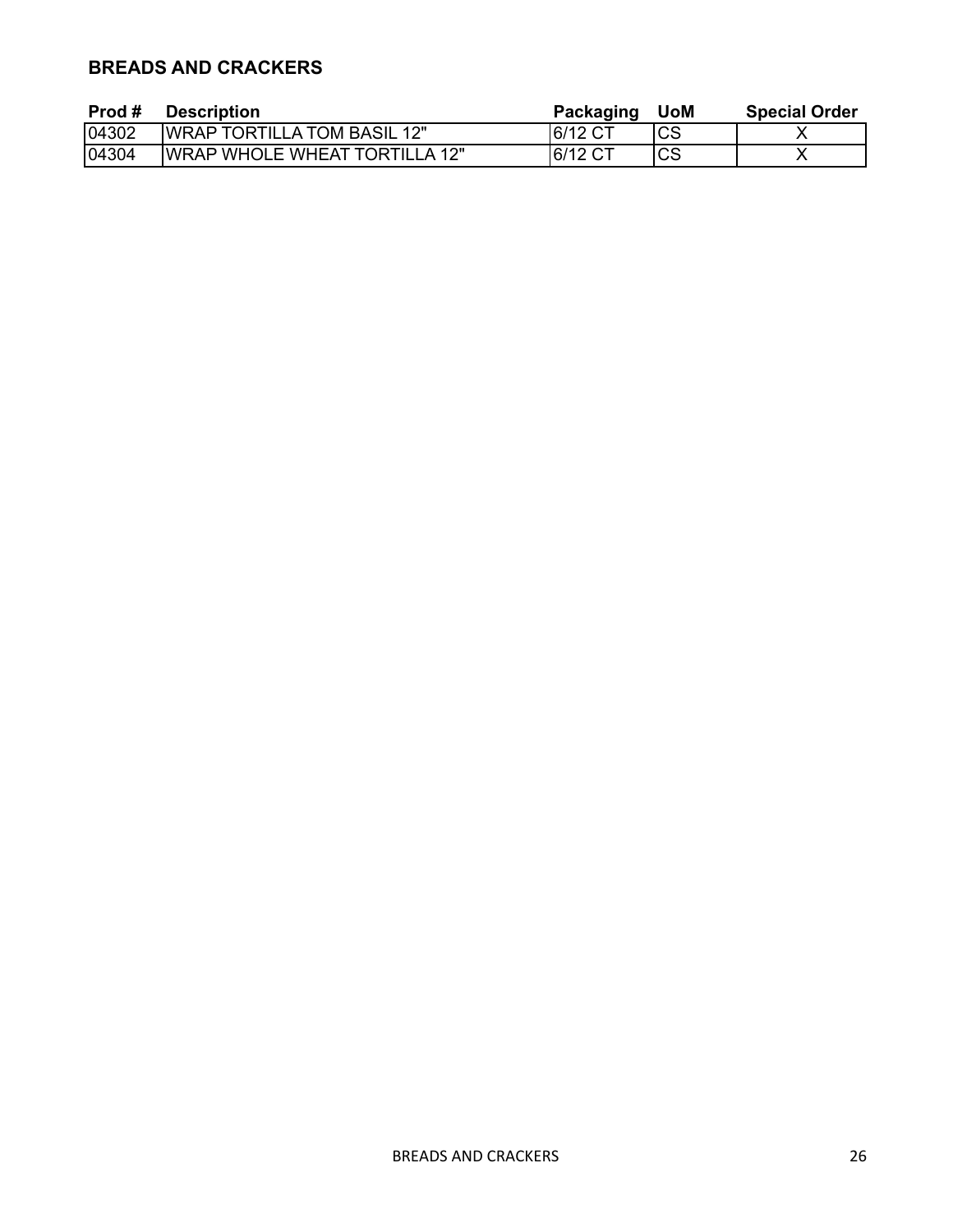

#### **MEATS & SEAFOOD**

| Prod# | <b>Description</b>                     | <b>Packaging</b>    | <b>UoM</b>             | <b>Special Order</b>    |
|-------|----------------------------------------|---------------------|------------------------|-------------------------|
| 05347 | ANCHOVIES IN OLIVE OIL TINS            | 28 OZ               | EA                     |                         |
| 05346 | ANCHOVIES IN OLIVE OIL TINS            | 24/28 OZ            | $\overline{\text{CS}}$ |                         |
| 05348 | ANCHOVIES OLIVE OIL RECCA SICILY       | 12/25OZ             | $\overline{\text{CS}}$ |                         |
| 05349 | ANCHOVIES OLIVE OIL RECCA SICILY       | $250Z$ TIN          | EA                     |                         |
| 05344 | ANCHOVIES SALTED RECCA SICILY          | 2/11 LB             | $\overline{\text{cs}}$ | X                       |
| 05342 | ANCHOVY FILLET MARINATED WHITE         | 4/2.2 LB            | $\overline{\text{CS}}$ |                         |
| 05343 | ANCHOVY FILLET MARINATED WHITE         | 2.2 <sub>LB</sub>   | EA                     |                         |
| 05350 | <b>ANCHOVY PASTE</b>                   | $12/2$ OZ           | $\overline{\text{cs}}$ |                         |
| 05351 | <b>ANCHOVY PASTE</b>                   | 2 OZ                | EA                     |                         |
| 07032 | <b>BACON SMOKED APPLEWOOD NODINE</b>   | 4/5 LB              | $\overline{\text{CS}}$ |                         |
| 07033 | <b>BACON SMOKED APPLEWOOD NODINE</b>   | 5#                  | EA                     |                         |
| 07988 | BEEF BRESAOLA BERNINA NOCE             | $2.8 \overline{LB}$ | <b>CS</b>              | X                       |
| 07880 | CASING SHEEP 26/28                     | 1 HANK              | $\overline{\text{CS}}$ | $\overline{\mathsf{x}}$ |
| 08022 | CHIX BREAST DICED FULLY COOKED         | <b>2/5 LBS</b>      | $\overline{\text{CS}}$ | X                       |
| 05369 | <b>CHORIZO FULLY COOKED</b>            | 1#                  | EA                     |                         |
| 05368 | CHORIZO FULLY COOKED 5 LINKS           | 5/1#                | $\overline{\text{CS}}$ |                         |
| 05359 | <b>CHORIZO MILD PALACIO</b>            | 8 OZ                | EA                     |                         |
| 05358 | CHORIZO MILD PALACIO SPAINISH          | 14/8 OZ             | $\overline{\text{cs}}$ |                         |
| 05352 | <b>CLAMS CHOPPED</b>                   | 12/51 OZ            | $\overline{\text{CS}}$ | X                       |
| 05353 | <b>CLAMS CHOPPED</b>                   | 51 OZ               | EA                     | X                       |
| 06991 | DRY HOT SAUSAGE LICINI                 | 8 OZ                | LB                     |                         |
| 05364 | DUCK ARMAGNAC SAUSAGE (RAW) 4L         | 4/8 OZ              | $\overline{\text{CS}}$ | $\pmb{\times}$          |
| 06938 | DUCK BREAST 1/2 MAGRET MOULARD         | 6/0.85#             | LB                     |                         |
| 07292 | DUCK BREAST PETIT ROHAN 7-8 OZ         | <b>8/4PK</b>        | $\overline{\text{CS}}$ | X                       |
| 06608 | <b>DUCK FAT RENDERED</b><br>D'ARTAGNAN | 10 LB PAIL          | $\overline{\text{CS}}$ |                         |
| 06860 | DUCK LEG & THIGH BONE IN MLEAF         | 18 LB AVG           | LB                     |                         |
| 09018 | DUCK LEG CONFIT D'ARTAGNAN             | 6 PACK              | $\overline{\text{CS}}$ | X                       |
| 03866 | DUCK LEG CONFIT MAPLE LEAF             | <b>5/2 LBS</b>      | CS                     | $\overline{\mathsf{X}}$ |
| 07100 | <b>DUCK LEG FRESH ROHAN</b>            | 18 CT/10#           | $\overline{\text{CS}}$ | $\overline{\sf x}$      |
| 08056 | DUCK LEG MOULARD 14 OZ AVG             | 4/4CT               | $\overline{\text{cs}}$ | $\overline{\mathsf{x}}$ |
| 07704 | <b>DUCK LIVER D'ARTAGNAN</b>           | 5 LB AVG            | $\overline{\text{CS}}$ | $\overline{\mathsf{x}}$ |
| 07712 | <b>DUCK PROSCIUTTO D'ARTAGNAN</b>      | 10 OZ               | CS                     | X.                      |
| 03868 | DUCKLING ROAST HALF MAPLE LEAF         | 12/12 OZ            | $\overline{\text{CS}}$ |                         |
| 06876 | <b>FOIE GRAS GRADE A FRESH</b>         | 2 LB AVG            | LB                     |                         |
| 06878 | FOIE GRAS GRADE B FROZEN               | 2 LB AVG            | LB                     |                         |
| 06934 | <b>FOIE GRAS SLICES IQF CANADA</b>     | 4/2.2# AVG          | LB                     | X                       |
| 07716 | FOIE GRAS TORCHON TUBE D'ART           | 1 LB                | <b>CS</b>              | X.                      |
| 07783 | <b>GLUE MEAT DRY TRANSGLUTAMIN</b>     | 2.2 <sub>LB</sub>   | EA                     | X.                      |
| 06866 | <b>HAM SERRANO BNLS</b>                | <b>12 LB</b>        | LB                     |                         |
| 06936 | <b>HAM SPECK SMOKED</b>                | 2/5 LB              | LB                     |                         |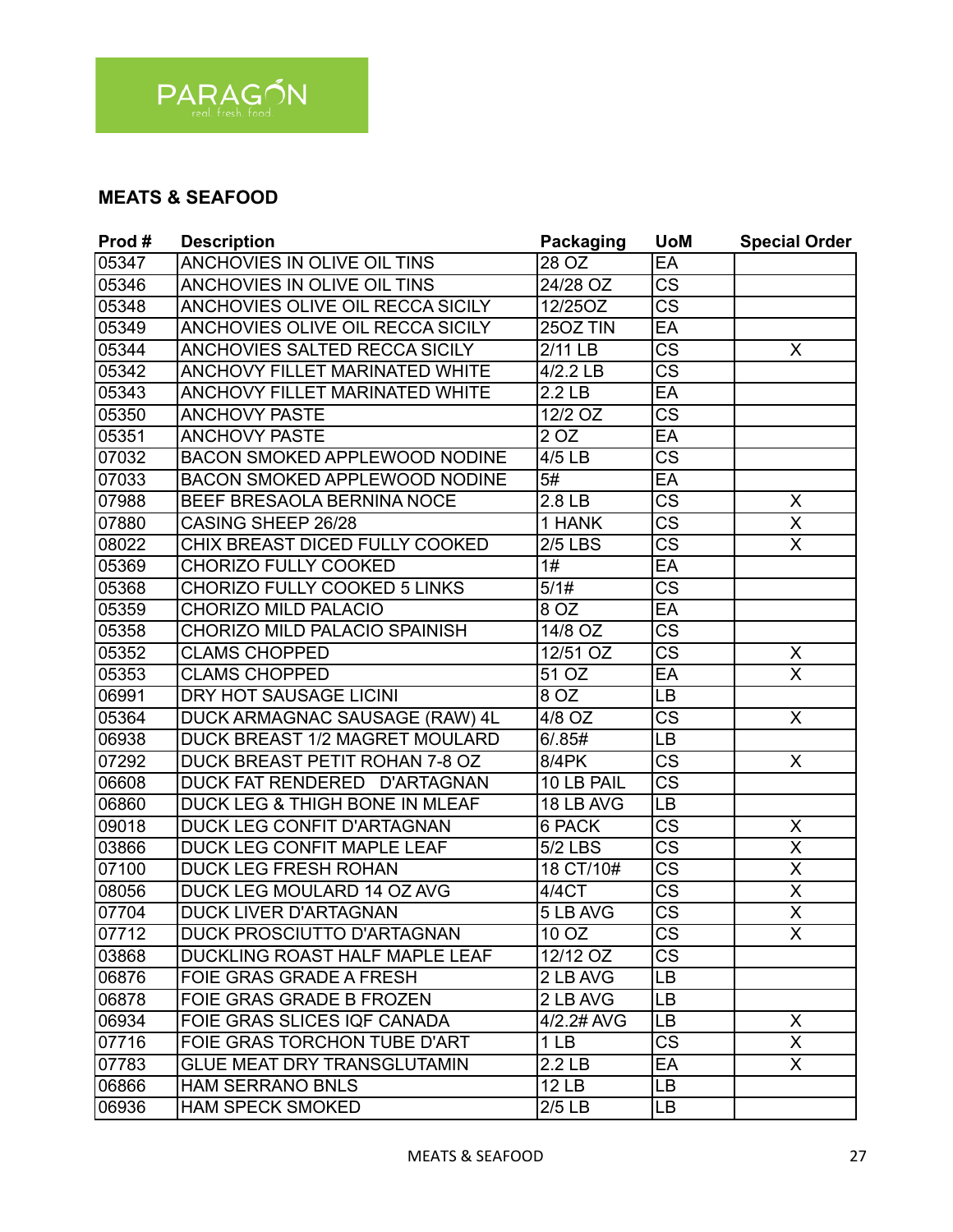| Prod# | <b>Description</b>                    | Packaging              | <b>UoM</b>             | <b>Special Order</b>    |
|-------|---------------------------------------|------------------------|------------------------|-------------------------|
| 06937 | <b>SPECK SMOKED HAM</b>               | 5#                     | LB                     |                         |
| 07000 | HAM TASSO CHUNK FROZEN                | 5/2 LB                 | LB                     |                         |
| 07001 | <b>HAM TASSO CHUNK FRZ</b>            | 1.5 <sub>LB</sub>      | LB                     |                         |
| 07818 | LAMB 8 RIB RACK CAP OFF AUSSIE        | 12/280Z AV             | <b>CS</b>              | X                       |
| 07819 | LAMB 8 RIB RACK CAP OFF AUSSIE        | 29 OZ AVG              | EA                     | $\overline{\mathsf{x}}$ |
| 07138 | <b>LAMB CHOP DOMESTIC</b>             | $\overline{\text{CS}}$ | $\overline{\text{cs}}$ |                         |
| 07714 | <b>LAMB LOIN B/O DOMESTIC D'ART</b>   | <b>5/4 LB PK</b>       | $\overline{\text{CS}}$ | X                       |
| 07715 | LAMB LOIN B/O DOMESTIC D'ART          | 4 LB PACK              | EA                     | $\pmb{\times}$          |
| 07290 | <b>LAMB RACK FRENCHED CHINE-OFF</b>   | 8/CS                   | $\overline{\text{CS}}$ | $\overline{\mathsf{x}}$ |
| 07291 | <b>LAMB RACK FRENCHED CHINE-OFF</b>   | EA                     | EA                     | $\overline{\mathsf{X}}$ |
| 07096 | <b>MEAT CAPOCOLLO HOT</b>             | 4/6 LB                 | $\overline{\text{CS}}$ | $\overline{\mathsf{x}}$ |
| 07097 | <b>MEAT CAPOCOLLO HOT</b>             | 6# AVG                 | EA                     | $\overline{\mathsf{x}}$ |
| 06998 | <b>MEAT SOPPRESSATA HOT LARGE</b>     | 3/6 LB                 | LB                     |                         |
| 06999 | <b>MEAT SOPPRESSATA HOT LARGE</b>     | 6 LB AVG               | LB                     |                         |
| 06996 | <b>MEAT SOPPRESSATA MILD LARGE</b>    | 3/6 LB                 | LB                     |                         |
| 07034 | <b>MEAT TERRINE MOUSSE TRUFFLE</b>    | 3/3 LB                 | <b>CS</b>              | X                       |
| 07035 | <b>MEAT TERRINE MOUSSE TRUFFLE</b>    | 3#                     | EA                     | $\overline{\mathsf{x}}$ |
| 07784 | <b>MEAT VENISON LOIN B/O NEW ZLND</b> | 4/5.25 AVG             | $\overline{\text{CS}}$ | $\overline{\mathsf{x}}$ |
| 07785 | MEAT VENISON LOIN B/O NEW ZLND        | 5.25 LB AV             | EA                     | $\overline{\mathsf{X}}$ |
| 07800 | MORTADELLA NO NUTS PARMA SAUSA        | 3/8 LB                 | LB                     | $\overline{\sf x}$      |
| 04721 | MOUSSE ROULADE DUCK LIVER             | <b>11 OZ EA</b>        | EA                     |                         |
| 04720 | MOUSSE ROULADE OF DUCK LIVER          | 24/11 OZ               | $\overline{\text{CS}}$ |                         |
| 06940 | PATE PHEASANT TERRINE HERBETTE        | 3.2 LB AVG             | LB                     | X                       |
| 05357 | PEPPERED SALAME DRY COLUMBUS          | <b>10 OZ EA</b>        | EA                     |                         |
| 04718 | PIG BLOOD FROZEN 4 QUART NO GE        | 4 QUARTS               | $\overline{\text{CS}}$ | $\pmb{\times}$          |
| 07502 | PORK BERKSHIRE BELLY CS 3PK           | 3/20LB AVG             | CS                     | $\overline{\mathsf{x}}$ |
| 07503 | PORK BERKSHIRE BELLY PACK             | 20LB AVG               | EA                     | $\overline{\mathsf{x}}$ |
| 06848 | PORK PROSCIUTTO BNLS SAN DANIE        | <b>17# AVG</b>         | <b>LB</b>              | 53                      |
| 06854 | PORK PROSCIUTTO DI PARMA 24 MO        | 15LB AVG               | LB                     |                         |
| 06872 | PORK SHOULD COPPA SECA DRIED          | 30 LB                  | LB                     |                         |
| 06846 | PORK SKIN FROZEN 1-30#                | 30 lb                  | LB                     | $\overline{X}$          |
| 07288 | POUSSIN WHOLE DOMEST 16-20 OZ         | EA                     | $\overline{\text{cs}}$ | $\overline{\mathsf{x}}$ |
| 06942 | PROSCIUTTO STEAM COOKED               | 2/11LB                 | LВ                     |                         |
| 06943 | PROSCIUTTO STEAM COOKED               | 11#                    | <b>LB</b>              |                         |
| 05366 | RABBIT W/ GINGER SAUSAGE RAW 6        | 6/4 LINKS              | <b>CS</b>              | X                       |
| 05356 | SALAME PEPPERED DRY COLUMBUS          | 12/10 OZ               | <b>CS</b>              |                         |
| 07618 | SALAMI RUSTICO WINE GRLC PARMA        | 12/0.75 LB             | <b>CS</b>              |                         |
| 07619 | <b>SALAMI RUSTICO WINE GRLC PARMA</b> | $0.75$ LB              | EA                     |                         |
| 07778 | <b>SALAMI TUSCAN PARMA</b>            | 12/8 OZ                | CS                     | X                       |
| 05340 | SARDINES SKNLESS & BNLES IN OL        | $\overline{\text{CS}}$ | CS                     | $\overline{X}$          |
| 05372 | SAUSAGE ANDOUILLE ROPE PAUL P         | $2/5$ LB               | <b>CS</b>              |                         |
| 05373 | SAUSAGE ANDOUILLE ROPE PAUL P         | 5LB                    | EA                     |                         |
| 06858 | SAUSAGE CHICK APPLE CRANBERRY         | 5 <sub>LB</sub>        | LB.                    |                         |
| 09084 | SAUSAGE GIFT ASST PARMA               | 1 EA                   | <b>CS</b>              | X.                      |
| 09090 | SAUSAGE HOT SOPRESSATA PAPER          | 12/.7 LB               | <b>CS</b>              | X                       |
| 05374 | SAUSAGE MERGUEZ LAMB RAW              | 6/8.5 OZ               | CS                     |                         |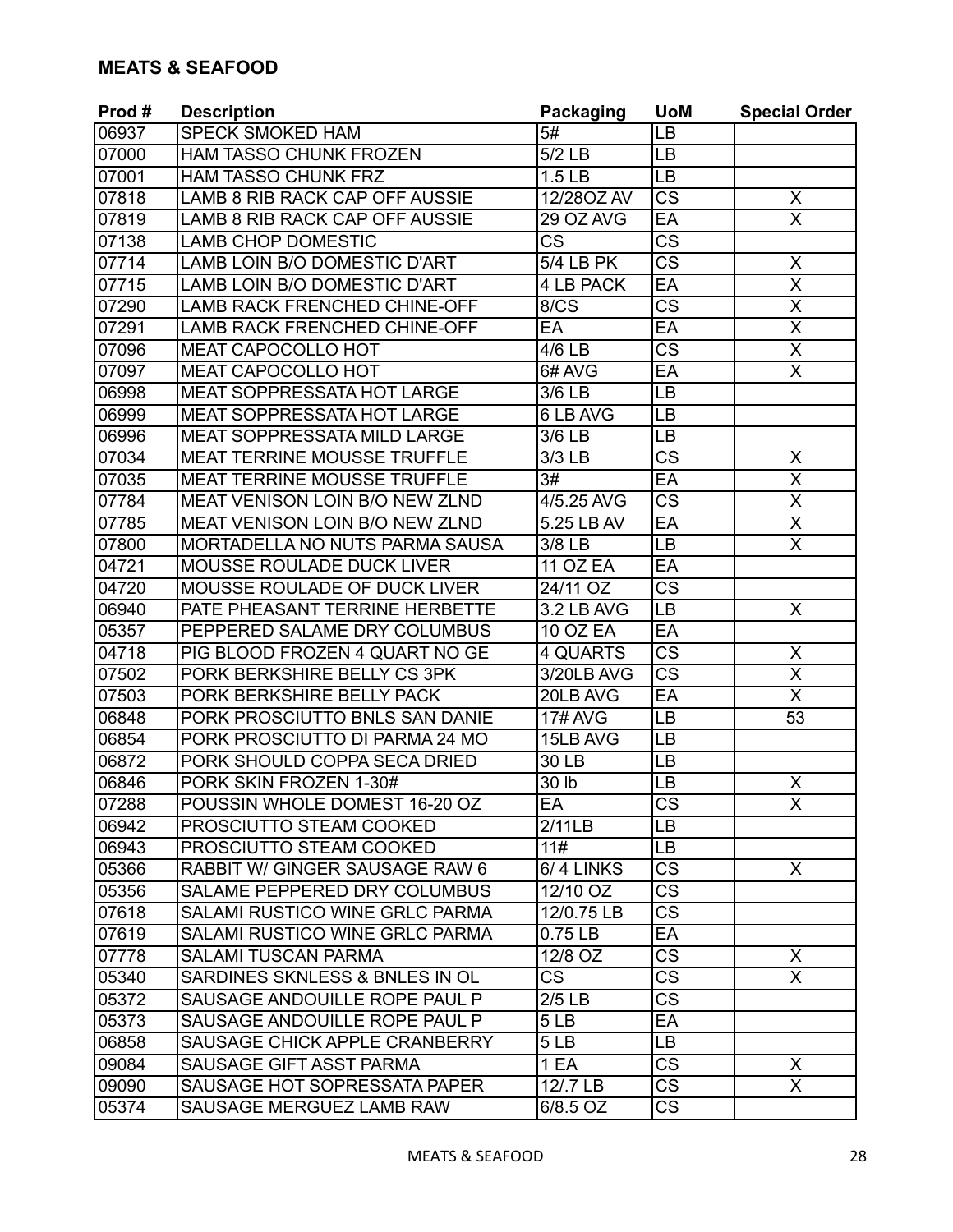#### **MEATS & SEAFOOD**

| Prod# | <b>Description</b>                | Packaging             | <b>UoM</b> | <b>Special Order</b> |
|-------|-----------------------------------|-----------------------|------------|----------------------|
| 09088 | SAUSAGE MILD SOPRESSATA PAPER     | 12/.7 LB              | <b>CS</b>  | X                    |
| 09086 | SAUSAGE RUSTICO PAPER WRAP        | 12/.7 OZ              | CS         | X                    |
| 07724 | SAUSAGE SAUCISSON SEC CLASSIC     | 6/8 OZ CS             | CS         | X                    |
| 06997 | SAUSAGE SOPPRESSATA MILD SWT      | 6 LB AVG              | LВ         |                      |
| 06982 | SAUSAGE SOPRESSATA HOT            | 12/0.7 LB             | CS         |                      |
| 06983 | SAUSAGE SOPRESSATA HOT            | 0.7 <sub>LB</sub>     | EA         |                      |
| 06994 | SAUSAGE SOPRESSATA MILD SWT       | 12/0.7 LB             | CS         |                      |
| 06995 | SAUSAGE SOPRESSATA MILD SWT       | 0.7 <sub>LB</sub>     | LВ         |                      |
| 09092 | SAUSAGE TUSCAN PARMA PAPER        | 12/.7 OZ              | <b>CS</b>  | X                    |
| 05370 | SAUSAGE VENISON & CHERRY RAW      | 6/8.5 OZ              | CS         | X                    |
| 06410 | SEAWEED NORI SHEET FULL YAKI      | CS                    | CS         |                      |
| 06411 | SEAWEED NORI SHEET FULL YAKI      | 50CT                  | EA         |                      |
| 05354 | SNAILS FRENCH HELIX EXTRA LARG    | $\overline{12}/6$ DOZ | <b>CS</b>  |                      |
| 05355 | SNAILS FRENCH HELIX EXTRA LARG    | 6 DOZ                 | EA         |                      |
| 06856 | SQUAB NY DRESSED APPROX 180Z      |                       | LВ         | X                    |
| 06852 | <b>VEAL GROUND COURSE STRAUSS</b> | 5/2 LB                | LВ         |                      |
| 06992 | VENTRECHE PANCETTA CASE           | 4/2.5LB               | LВ         |                      |
| 06993 | <b>VENTRECHE PANCETTA EACH</b>    | 2.5 <sub>LB</sub>     | LВ         |                      |
| 05363 | WILD BOAR SAUSAGE (RAW)           | 8.5OZ                 | EA         | X                    |
| 05362 | WILD BOAR SAUSAGE (RAW) 4 LIN     | 4/8.5 OZ              | CS         | X                    |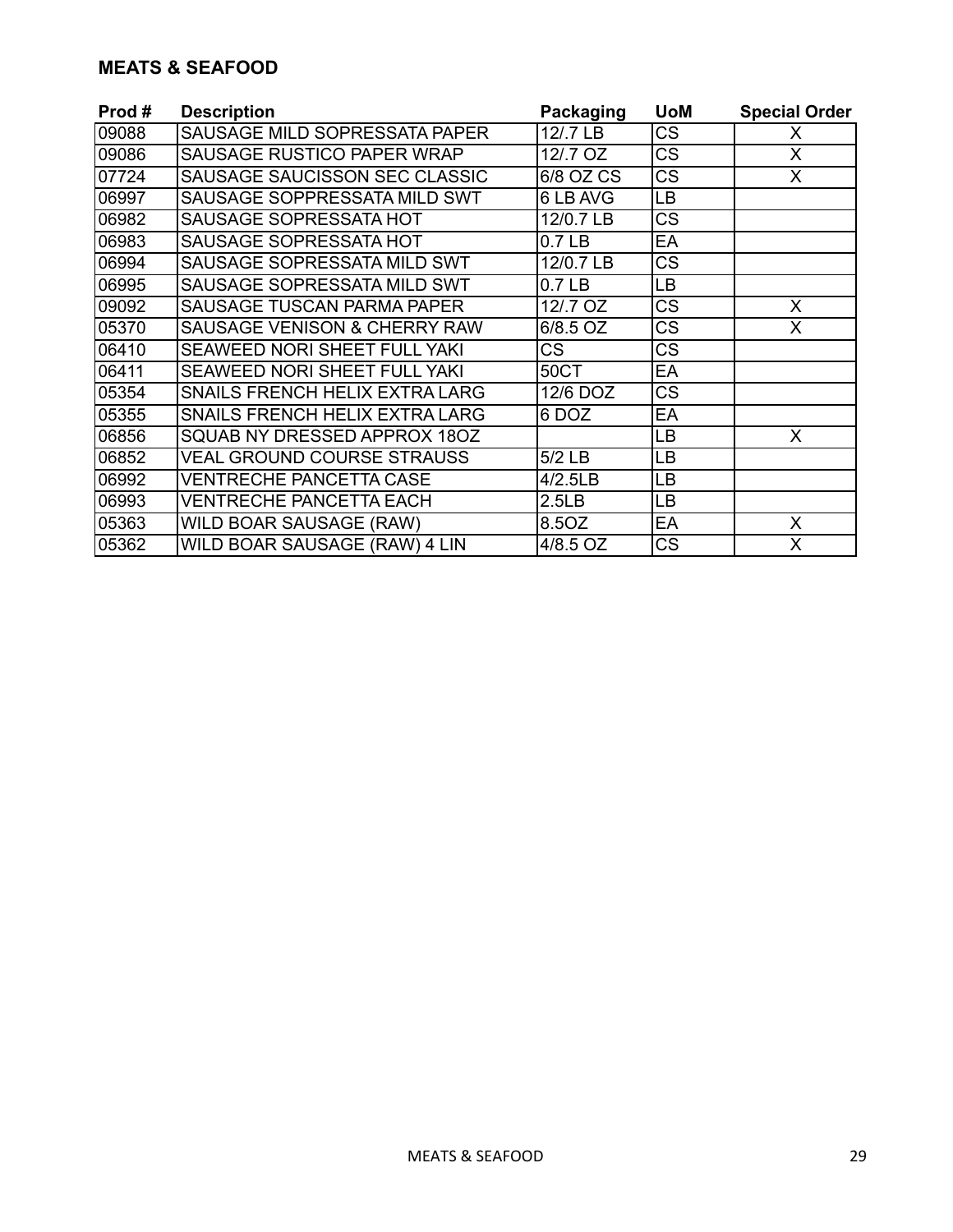

# **PASTA SAUCES AND NOODLES**

| Prod# | <b>Description</b>                        | <b>Packaging</b>       | <b>UoM</b>             | <b>Special Order</b>    |
|-------|-------------------------------------------|------------------------|------------------------|-------------------------|
| 05151 | <b>ARTICHOKE PESTO SAUCE</b>              | 30OZ                   | EA                     |                         |
| 04584 | BRIE SUN DRIED CHERRY RAVIOLI             | $\overline{\text{CS}}$ | $\overline{\text{CS}}$ | X                       |
| 04560 | CAVATELLI RETAIL RICOTTA TALLU            | 12/1 LBS               | <b>CS</b>              | $\overline{\sf x}$      |
| 05108 | CENTO WHOLE TOMATOES W/ BASIL             | 6/#10                  | $\overline{\text{CS}}$ |                         |
| 05109 | CENTO WHOLE TOMATOES W/ BASIL             | #10                    | EA                     |                         |
| 04574 | CHEESE RAVIOLI GLUTEN FREE                | $\overline{\text{CS}}$ | <b>CS</b>              | X                       |
| 04602 | DUCK CONFIT W/APPLE RAVIOLI LG            | $\overline{\text{CS}}$ | $\overline{\text{CS}}$ |                         |
| 07636 | ELBOWS GLUTEN FREE BARILLA                | $8/12$ OZ              | $\overline{\text{cs}}$ | X                       |
| 04622 | FOUR CHEESE BASIL ROUND RAVIOL            | $\overline{\text{cs}}$ | $\overline{\text{cs}}$ | $\overline{\mathsf{X}}$ |
| 03638 | FOUR CHEESE ROASTED GARLIC PUF            | $\overline{\text{CS}}$ | $\overline{\text{CS}}$ | X                       |
| 04626 | FOUR CHEESE ROUND RAVIOLI 120C            | 120 CT                 | $\overline{\text{CS}}$ | $\overline{\sf X}$      |
| 06409 | NODDLE FROZEN LO MEIN                     | $\overline{5#}$        | EA                     |                         |
| 04608 | <b>GARDEN VEGETABLE MELANGE LG RO</b>     | <b>CS</b>              | $\overline{\text{CS}}$ | X                       |
| 04570 | <b>GNOCCHI POTATO TALLUTOS</b>            | 12 LB/CS               | $\overline{\text{CS}}$ |                         |
| 04558 | <b>GNOCCHI RETAIL POTATO TALLUTOS</b>     | <b>12/1 LBS</b>        | $\overline{\text{cs}}$ | Χ                       |
| 04612 | <b>JAPANESE PUMPKIN &amp; SWEET POTAT</b> | CS                     | $\overline{\text{CS}}$ | $\overline{\mathsf{X}}$ |
| 04616 | LOBSTER SHRIMP RAV BASIL & BR             | $\overline{\text{CS}}$ | $\overline{\text{CS}}$ | X                       |
| 04554 | <b>MANICOTTI RETAIL RICOTTA TALLU</b>     | 12/6 CT                | $\overline{\text{cs}}$ | $\overline{\mathsf{x}}$ |
| 04564 | <b>MANICOTTI RICOTTA CREPE TALUTO</b>     | 12/6 CT                | $\overline{\text{CS}}$ |                         |
| 05122 | <b>MARINARA SAUCE POMODORINA MENU</b>     | 6/5.5#                 | $\overline{\text{CS}}$ |                         |
| 05123 | MARINARA SAUCE POMODORINA MENU            | 5.5# CAN               | EA                     |                         |
| 06414 | NOODLE BEANTHREAD CELLOPHANE              | 50/10.5 OZ             | <b>CS</b>              |                         |
| 06415 | NOODLE BEANTHREAD CELLOPHANE              | 10.5 OZ                | EA                     |                         |
| 06422 | NOODLE BUCKWHEAT SOBA FRZ AMOY            | 4/5 LB                 | $\overline{\text{cs}}$ |                         |
| 06423 | NOODLE BUCKWHEAT SOBA FRZ                 | 5LB                    | EA                     |                         |
| 07674 | NOODLE BUCKWHT SOBA ORG ROLAND            | 30/12.8 OZ             | $\overline{\text{CS}}$ |                         |
| 04492 | NOODLE EGG WIDE(BROAD)CREAMETT            | <b>12/1 LBS</b>        | $\overline{\text{CS}}$ |                         |
| 09022 | NOODLE RAMEN IND PORTION 4.4OZ            | 12/4 CT                | $\overline{\text{CS}}$ | X                       |
| 08096 | NOODLE RICE BANH PHO SMALL                | 30/16 OZ               | $\overline{\text{CS}}$ | X                       |
| 06416 | NOODLE RICE VERMICELLE MEDIUM             | 30/14 OZ               | $\overline{\text{cs}}$ |                         |
| 06417 | NOODLE RICE VERMICELLE MEDIUM             | 14OZ                   | EA                     |                         |
| 07672 | NOODLE UDON DRY ORGANIC ROLAND            | 30/12.8 OZ             | CS                     |                         |
| 06424 | NOODLE UDON FRZ AMOY                      | $4/5$ LB               | $\overline{\text{CS}}$ |                         |
| 06425 | NOODLE UDON FRZ                           | 5 <sub>LB</sub>        | EA                     |                         |
| 07084 | NOODLES BEAN THREAD CELLOPHANE            | 50/8-20Z               | CS                     |                         |
| 07085 | NOODLES BEAN THREAD CELLOPHANE            | 8 OZ PK                | EA                     |                         |
| 06408 | NOODLES LO MEIN FROZ WHT AMOY             | 4/5 LBS                | $\overline{\text{CS}}$ |                         |
| 06420 | <b>NOODLES SOBA CHUKA DRY</b>             | 48/7 OZ                | CS                     |                         |
| 06421 | <b>NOODLES SOBA CHUKA DRY</b>             | 7 OZ                   | EA                     |                         |
| 04500 | PASTA ACINI DE PEPE                       | $12/2$ lb              | <b>CS</b>              |                         |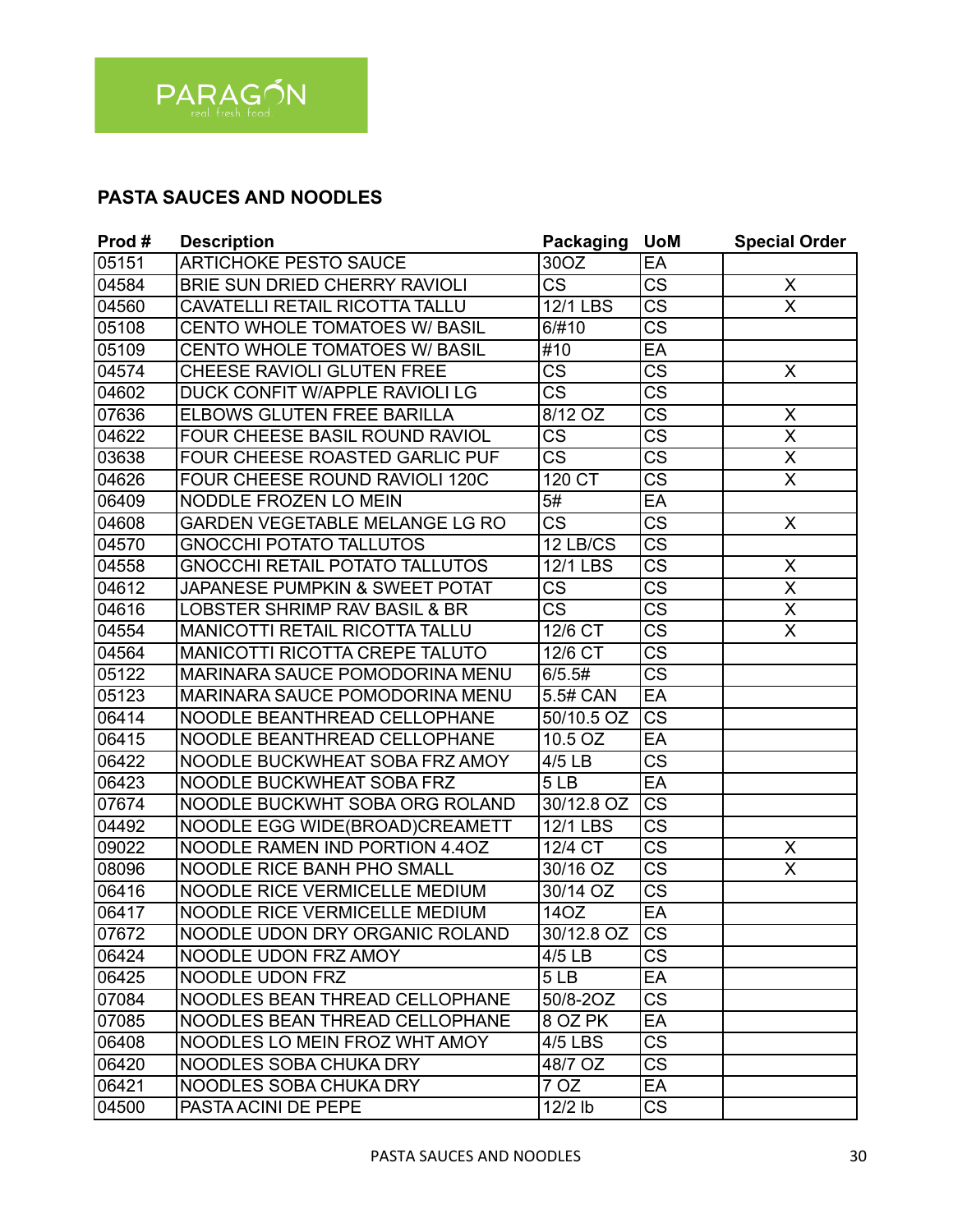# **PASTA SAUCES AND NOODLES**

| Prod# | <b>Description</b>                   | <b>Packaging</b>       | <b>UoM</b>             | <b>Special Order</b>    |
|-------|--------------------------------------|------------------------|------------------------|-------------------------|
| 07654 | PASTA ANGELHAIR CAPELLINI BARI       | 20/16 OZ               | <b>CS</b>              |                         |
| 04550 | PASTA ASIAGO TORTELLINI TALLUT       | $\overline{12/1}$ LBS  | <b>CS</b>              |                         |
| 04538 | PASTA BELL FLOWER CAMPANELLE         | 12/1 LBS               | $\overline{\text{CS}}$ |                         |
| 04530 | PASTA BOWTIE MED BARILLA             | 12/1 LB                | $\overline{\text{CS}}$ |                         |
| 04540 | PASTA CAVATAPPI BARILLA              | $\overline{20}$ LBS    | $\overline{\text{cs}}$ |                         |
| 04532 | PASTA DITALINI BARILLA               | <b>16/1 LBS</b>        | $\overline{\text{cs}}$ |                         |
| 04498 | PASTA DRY FARFALLE BARILLA           | 12/16 OZ               | $\overline{\text{CS}}$ |                         |
| 04548 | PASTA EGG FETTUCCINI TALLUTO'S       | <b>12/1 LBS</b>        | $\overline{\text{CS}}$ |                         |
| 04600 | PASTA EGG LASAGN SHETS 10 X 11       | 10#                    | $\overline{\text{CS}}$ |                         |
| 04520 | PASTA ELBOW MACARONI #41 BARIL       | 16/1 LB                | <b>CS</b>              |                         |
| 04514 | PASTA FUSILLI DECECCO                | 20/1 LB                | $\overline{\text{CS}}$ |                         |
| 04516 | PASTA GEMELLI BARILLA                | <b>16/1 LBS</b>        | $\overline{\text{cs}}$ |                         |
| 04506 | PASTA GLUTEN FREE CASARECCE          | 12/1 LB                | <b>CS</b>              | X                       |
| 04566 | PASTA LASAGNA LAYERS TALLUTO         | 11.25 LB               | $\overline{\text{CS}}$ |                         |
| 04524 | PASTA LINGUINI DRY BARILLA           | 20/1 LB                | $\overline{\text{CS}}$ |                         |
| 08050 | PASTA LINGUINI GLUTEN FREE           | $\overline{12/1}$ LBS  | $\overline{\text{CS}}$ | X                       |
| 04512 | PASTA MEZZE PENNE MINI #369          | 16/1 LB                | $\overline{\text{CS}}$ |                         |
| 04508 | PASTA ORECCHIETTE BARILLA            | 20/1 LBS               | $\overline{\text{CS}}$ |                         |
| 04536 | <b>PASTA ORZO BARILLA</b>            | <b>16/1 LBS</b>        | $\overline{\text{cs}}$ |                         |
| 04542 | PASTA PAPPARDELLE DECECCO EGG        | 12/8.8 OZ              | <b>CS</b>              |                         |
| 04510 | PASTA PENNE RIGATE #72 BARILLA       | 12/1 LB                | $\overline{\text{CS}}$ |                         |
| 04504 | PASTA PENNE RIGATE GLUTEN FREE       | <b>12/1 LBS</b>        | $\overline{\text{CS}}$ | X                       |
| 04620 | PASTA PENNE WHOLE WHEAT              | 7 LB                   | $\overline{\text{CS}}$ |                         |
| 04526 | PASTA PETTUCCINE BARILLA             | $20/1$ LBS             | $\overline{\text{CS}}$ |                         |
| 04518 | <b>PASTA RIGATONI BARILLA</b>        | 12/1 LBS               | $\overline{\text{CS}}$ |                         |
| 04494 | PASTA SHELL MEDIUM DOMESTIC          | 2/10 LBS               | $\overline{\text{CS}}$ |                         |
| 04534 | PASTA ZITI #74 BARILLA               | $\overline{12/1}$ LBS  | <b>CS</b>              |                         |
| 04614 | PURPLE SWEET POTATO W/ GINGER        | $\overline{\text{CS}}$ | $\overline{\text{CS}}$ | X                       |
| 07526 | RAVIOLI BEEF RETAIL TALLUTO'S        | 12/1 LB                | <b>CS</b>              |                         |
| 04556 | RAVIOLI CHESE LG SQUAR TALLUTO       | 12/12 CT               | $\overline{\text{CS}}$ |                         |
| 04606 | RAVIOLI GOAT CHEESE SWT BASIL        | $\overline{\text{CS}}$ | $\overline{\text{cs}}$ |                         |
| 04552 | RAVIOLI RETAIL RND CHESE TALLU       | 12/12 CT               | $\overline{\text{cs}}$ | $\lambda$<br>х          |
| 07984 | RAVIOLI SUNDRY TOM, SPIN, GOAT       | 2 1/2 72CT             | $\overline{\text{CS}}$ | $\mathsf{X}$            |
| 04568 | RICOTTA GNOCCHI TALLUTOS             | 12/1 LB                | $\overline{\text{CS}}$ |                         |
| 05126 | SAUCE MARINARA EMMA BELLA            | 6/#10 CAN              | <b>CS</b>              |                         |
| 05127 | SAUCE MARINARA EMMA BELLA            | #10 CAN                | EA                     | X                       |
| 05149 | <b>SAUCE PESTO BASIL</b>             | 30 OZ                  | EA                     |                         |
| 07638 | SPAGHETTI GLUTEN FREE BARILLA        | 12/12 OZ               | <b>CS</b>              | X.                      |
| 07264 | TOMATO CRUSHED BELL ORTO POUCH       | 6/105 OZ               | <b>CS</b>              |                         |
| 07265 | TOMATO CRUSHED BELL ORTO POUCH       | <b>105 OZ EA</b>       | EA                     |                         |
| 05145 | <b>TOMATO GARLIC PESTO</b>           | 30OZ                   | EA                     | $\mathsf{X}$            |
| 05106 | TOMATO PEELED SAN MARZANO DOP        | CIAO 6/#10             | $\overline{\text{CS}}$ |                         |
| 05107 | <b>TOMATO PEELED SAN MARZANO DOP</b> | 5.5# CIAO              | EA                     |                         |
| 05104 | TOMATO PEELED W/ BASIL ITALIAN       | 12/35 OZ               | $\overline{\text{CS}}$ |                         |
| 05141 | TOMATO PLUM WH PLD ALTA CUCINA       | #10 CAN                | EA                     | X                       |
| 06108 | TOMATO POWDER 6/18OZ                 | 6/18 OZ                | $\overline{\text{CS}}$ | $\overline{\mathsf{x}}$ |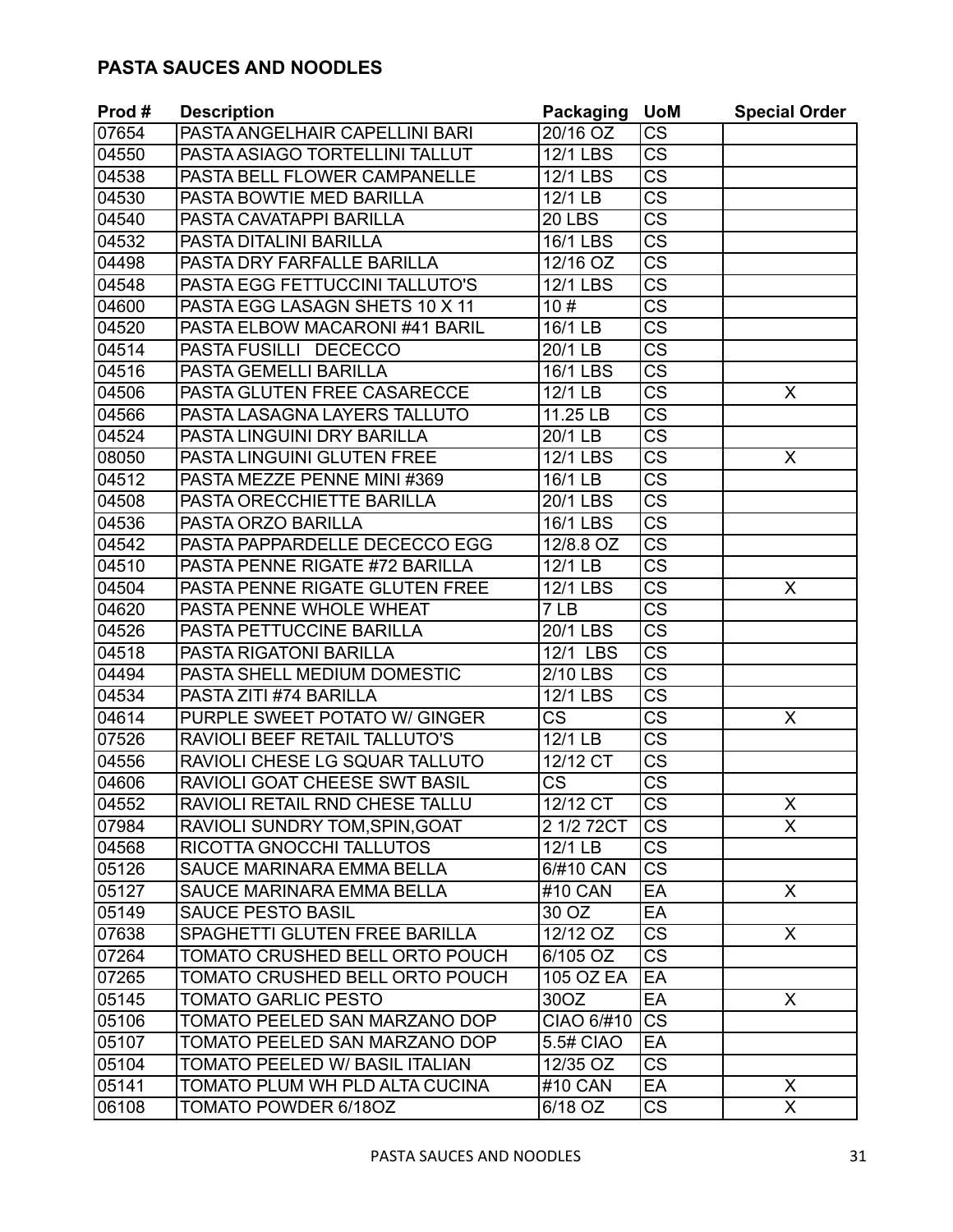#### **PASTA SAUCES AND NOODLES**

| Prod# | <b>Description</b>                    | Packaging | <b>UoM</b> | <b>Special Order</b> |
|-------|---------------------------------------|-----------|------------|----------------------|
| 05134 | <b>TOMATO SAUCE BELLA ROSA</b>        | 6/#10 CAN | <b>ICS</b> |                      |
| 05110 | TOMATO SLICED SOLEGGITATI             | $6/29$ OZ | Ics        |                      |
| 07016 | TOMATOES DICED FULL RED               | 6/#10 CAN | Ics        |                      |
| 07017 | <b>TOMATOES DICED FULL RED</b>        | #10 CAN   | IEA        |                      |
| 04562 | <b>TONNARELLI EGG CHITARRA TALLUT</b> | 12/1 LBS  | ICS        |                      |
| 04588 | <b>WILD MUSHROOM MEZZALUNA</b>        | 1/130 CT  | Ics        |                      |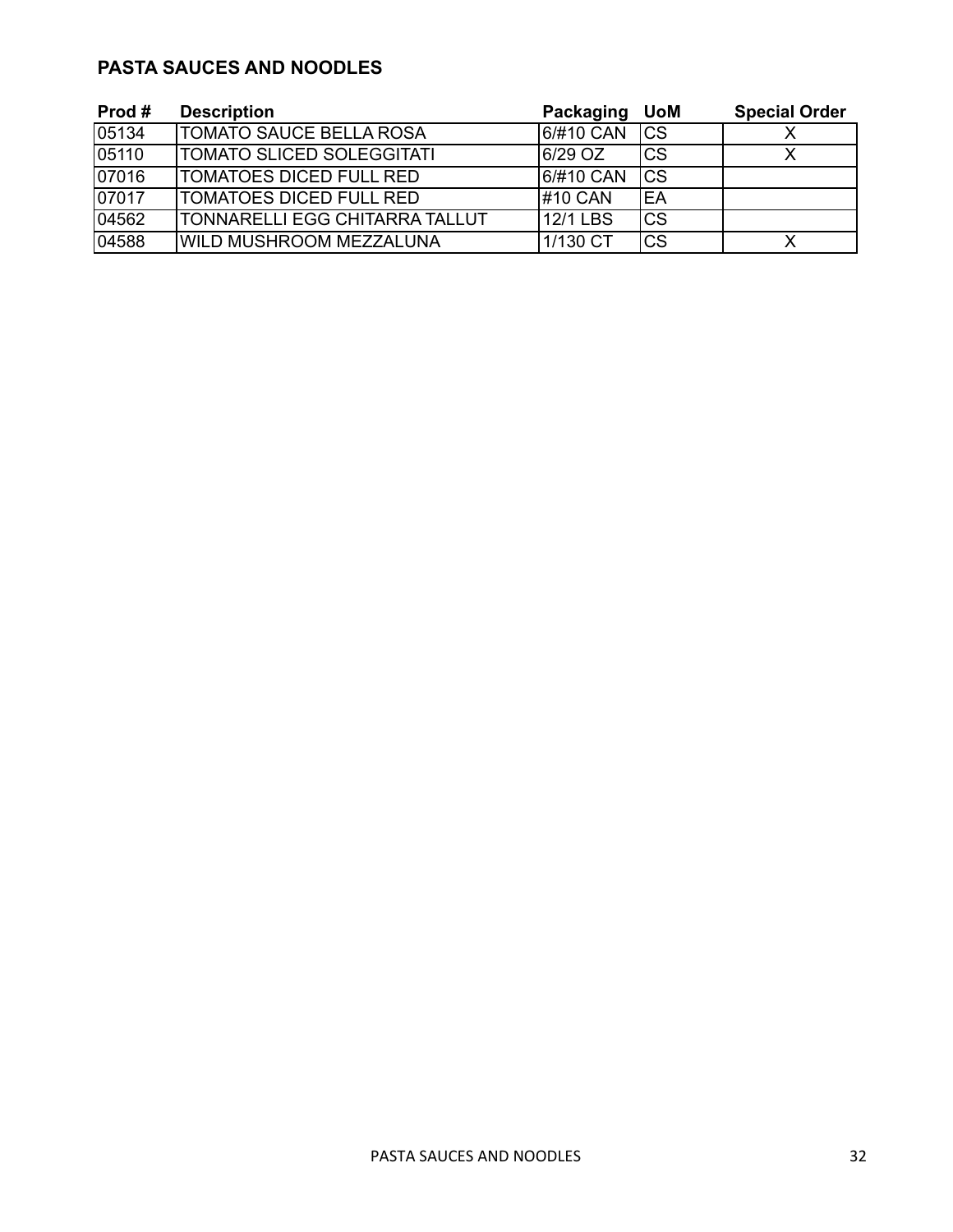

| Prod# | <b>Description</b>                     | <b>Packaging</b>     | <b>UoM</b>             | <b>Special Order</b> |
|-------|----------------------------------------|----------------------|------------------------|----------------------|
| 07244 | <b>BARS BLONDIE SWEET SAMS</b>         | $24$ CT/CS           | $\overline{\text{CS}}$ |                      |
| 07666 | <b>BINDI APPLE STRUDEL</b>             | 2.85 LB              | $\overline{\text{CS}}$ | X                    |
| 03574 | <b>BINDI BLOOD ORANGE SORBETTO</b>     | 1.24 GAL             | $\overline{\text{CS}}$ |                      |
| 03552 | <b>BINDI CAPPUCCINO TRUFFLE COFFE</b>  | <b>12 CT</b>         | $\overline{\text{cs}}$ |                      |
| 07664 | <b>BINDI CHEESECAKE BLUEBRY CRUMB</b>  | 16 CUT               | $\overline{\text{cs}}$ | X                    |
| 03554 | <b>BINDI CHOC TRUFFLE GELATO</b>       | $12$ $\overline{CT}$ | $\overline{\text{cs}}$ |                      |
| 03548 | <b>BINDI DREAM BOMBA</b>               | 20 <sub>C</sub>      | $\overline{\text{CS}}$ |                      |
| 03566 | <b>BINDI FLUTE LIMONCELLO GLASS</b>    | 6 <sub>CT</sub>      | $\overline{\text{cs}}$ |                      |
| 03578 | <b>BINDI LEMON SORBETTO</b>            | <b>1.24 GAL</b>      | $\overline{\text{cs}}$ |                      |
| 03556 | <b>BINDI LIMONCELLO TRUFFLE</b>        | <b>12 CT</b>         | $\overline{\text{CS}}$ |                      |
| 03586 | <b>BINDI PISTACHIO GELATO</b>          | <b>1.24 GAL</b>      | $\overline{\text{CS}}$ |                      |
| 03646 | <b>BINDI PROFITEROLES PLAS CUP</b>     | <b>12 CT</b>         | $\overline{\text{cs}}$ |                      |
| 07662 | <b>BINDI PYRAMID CHOC INDIVIDUAL</b>   | 6 CT                 | $\overline{\text{cs}}$ | X                    |
| 03582 | <b>BINDI RASPBERRY SORBETTO</b>        | 1.24 GAL             | $\overline{\text{CS}}$ |                      |
| 03558 | <b>BINDI STRACCIATELLA GLASS</b>       | 6 <sub>CT</sub>      | $\overline{\text{cs}}$ |                      |
| 07668 | <b>BINDI TIRAMISU PLASTIC CUP</b>      | <b>12 CT</b>         | $\overline{\text{CS}}$ |                      |
| 03588 | <b>BINDI VANILLA BEAN GELATO</b>       | <b>1.24 GAL</b>      | $\overline{\text{cs}}$ |                      |
| 03672 | <b>BLOOD ORANGE MASCARPONE MOUSSE</b>  | <b>16 CT</b>         | $\overline{\text{cs}}$ |                      |
| 03730 | <b>BOMBA SPUMONI BINDI</b>             | 20/6 OZ              | $\overline{\text{CS}}$ |                      |
| 03546 | <b>BOMBA VANILLA &amp; CHOC GELATO</b> | 20 <sub>CT</sub>     | $\overline{\text{cs}}$ |                      |
| 04308 | BROWNIE GOUR THAW & SERVE DAVI         | <b>48 CT</b>         | $\overline{\text{cs}}$ |                      |
| 03648 | CAKE BINDI 3 CHOC. MOUSSE              | <b>12 CT</b>         | $\overline{\text{CS}}$ |                      |
| 03676 | CAKE BINDI FONDANT CAKE                | <b>16 CT</b>         | $\overline{\text{CS}}$ |                      |
| 03654 | <b>CAKE BINDI GRANDMOTHER TORTA</b>    | 12CT                 | $\overline{\text{cs}}$ |                      |
| 03650 | CAKE BINDI LIMONCELLO RASP             | <b>16 CT</b>         | $\overline{\text{cs}}$ |                      |
| 03678 | CAKE BINDI MINI NY CHEESECAKE          | <b>16 CT</b>         | $\overline{\text{CS}}$ |                      |
| 03656 | CAKE BINDI MIX BERRY FRUIT DI          | <b>12 CT</b>         | $\overline{\text{CS}}$ |                      |
| 03674 | CAKE BINDI NEW YORK CHEESECAKE         | 16 CT                | $\overline{\text{CS}}$ |                      |
| 03664 | CAKE BINDI TIRAMISU ROUND              | <b>12 CT</b>         | $\overline{\text{cs}}$ |                      |
| 04028 | CAKE BLUEBERRY CRUMB SWT SAMS          | 12 CT/CS             | $\overline{\text{CS}}$ |                      |
| 07238 | CAKE LEMON POUND ICE SWT SAMS          | 16 CT/CS             | $\overline{\text{cs}}$ |                      |
| 04044 | CAKE MARBLE POUND SWT SAMS             | 16 CT/CS             | CS                     |                      |
| 04032 | CAKE PLAIN CRUMB SWEET SAMS            | 12 CT/CS             | <b>CS</b>              |                      |
| 04048 | CAKE POUND SW SAM DBL ICE CHOC         | 16 CT/CS             | $\overline{\text{CS}}$ |                      |
| 04042 | CAKE SW SAMS BANANA NUT POUND          | 16 CT/CS             | <b>CS</b>              |                      |
| 04046 | CAKE SW SAMS CHOC CHIP POUND           | 16 CT/CS             | $\overline{\text{CS}}$ |                      |
| 04040 | CAKE SW SAMS CRAN WALNUT POUND         | 16 CT/CS             | <b>CS</b>              |                      |
| 04030 | CAKE SWEET SAMS APPLE CRUMB            | 12 CT/CS             | <b>CS</b>              |                      |
| 04984 | CHEESECAKE ALESSI MINI ASSORT          | 2/56 CT              | <b>CS</b>              |                      |
| 05735 | CHEESECAKE COLOSSAL NY 12              | 108 oz               | EA                     |                      |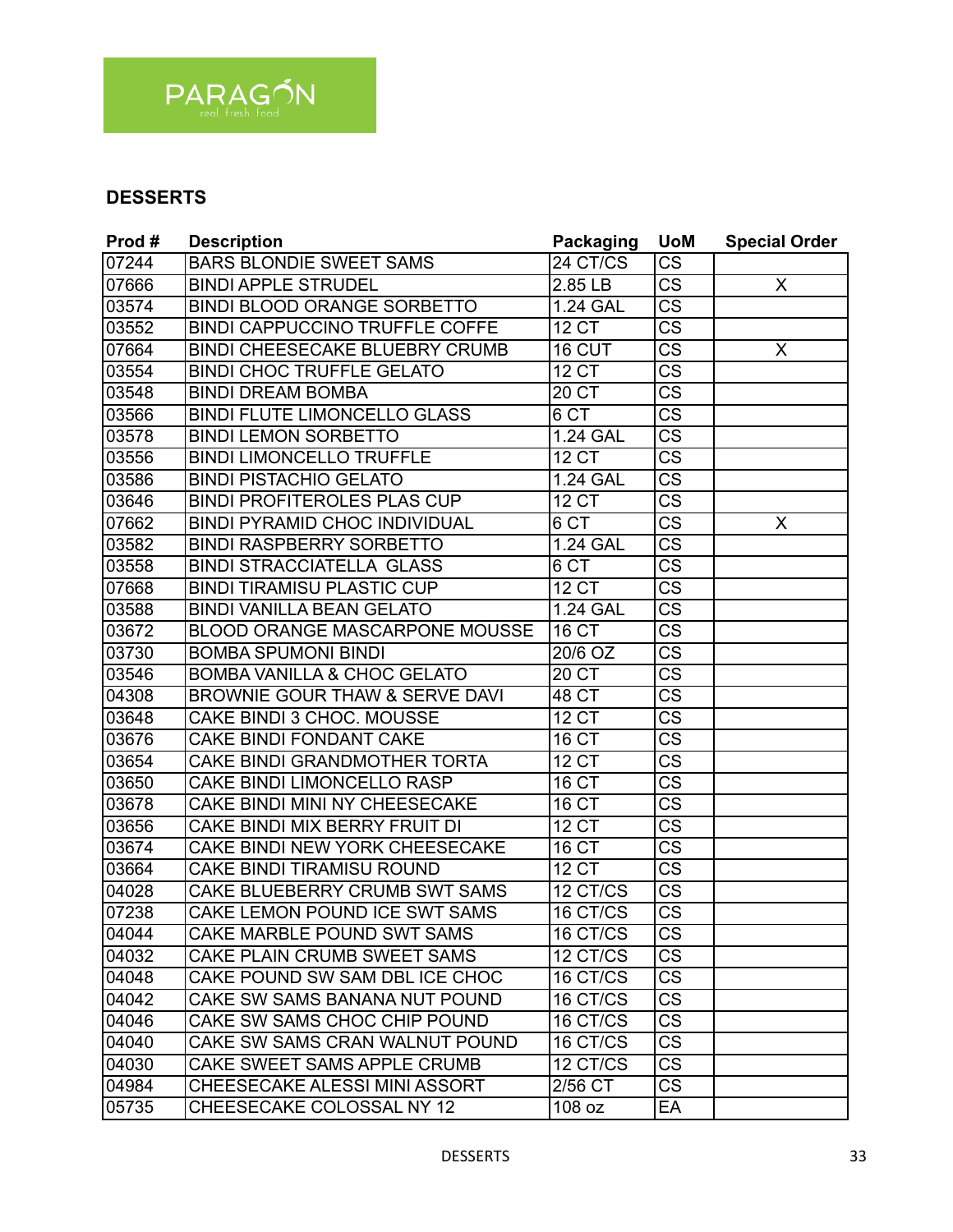| Prod# | <b>Description</b>                   | <b>Packaging</b>      | <b>UoM</b>             | <b>Special Order</b>    |
|-------|--------------------------------------|-----------------------|------------------------|-------------------------|
| 05734 | CHEESECAKE COLOSSAL NY 12CT          | $\overline{4/108}$ OZ | <b>CS</b>              |                         |
| 04985 | CHEESECAKE MINI ASSORTED             | 56 CT                 | EA                     |                         |
| 03652 | CHOCOLATE CAKE 1-10" PRECUT 14       | 14 ct                 | <b>CS</b>              |                         |
| 03658 | CHOCOLATE DUO MOUSSE INDIVIDUA       | <b>16 COUNT</b>       | $\overline{\text{CS}}$ | X                       |
| 03738 | COCONUT CHOCOLATE BOMBA 1-20CT       | 20 <sub>ct</sub>      | $\overline{\text{CS}}$ | X                       |
| 05736 | COLOSSAL CARROT CAKE                 | $2/10$ CUT            | $\overline{\text{cs}}$ |                         |
| 05737 | COLOSSAL CARROT CAKE                 | 112 oz                | EA                     |                         |
| 05738 | <b>COLOSSAL CHOCOLATE LAYER</b>      | 2/108 OZ              | $\overline{\text{CS}}$ |                         |
| 05739 | <b>COLOSSAL CHOCOLATE LAYER</b>      | 108OZ                 | EA                     |                         |
| 05494 | <b>COOKIE GAUFRETTE FAN WAFER</b>    | 2/300 CT              | <b>CS</b>              | X                       |
| 03990 | COOKIE GINGERBREAD HOPE 1.5 OZ       | 213 CT                | $\overline{\text{CS}}$ | X                       |
| 03902 | COOKIE GRD OREO BASE NO CREAM        | <b>35 LBS</b>         | $\overline{\text{cs}}$ |                         |
| 03984 | COOKIE HEATH BAR HOPES 1.5 OZ        | $2\overline{16}$ CT   | $\overline{\text{CS}}$ |                         |
| 04008 | COOKIE HOPE GOURMET ROYAL 4 OZ       | 80 CT                 | $\overline{\text{CS}}$ |                         |
| 03996 | <b>COOKIE HOPE PEANUT BUTTER 1.5</b> | 216 CT.               | $\overline{\text{cs}}$ |                         |
| 03972 | COOKIE HOPE PEANUT BUTTER 3 OZ       | 106 CT                | $\overline{\text{CS}}$ |                         |
| 03994 | COOKIE HOPE SUGAR 1.5 OZ             | 216 CT                | $\overline{\text{CS}}$ |                         |
| 03988 | COOKIE HOPE TRIPLE CHOC 1.5 OZ       | $216$ CT              | $\overline{\text{cs}}$ |                         |
| 03966 | COOKIE HOPE TRIPLE CHOC. 3 OZ        | 106 CT                | $\overline{\text{CS}}$ |                         |
| 03986 | COOKIE HOPE WHT CHOC MAC NUT         | 106/3 OZ              | $\overline{\text{cs}}$ | X                       |
| 07910 | COOKIE HOPE WHT CHOC. MAC NU         | 216/1.5 OZ            | $\overline{\text{cs}}$ | X                       |
| 03970 | COOKIE HOPES SUGAR<br>3 OZ.          | 106 CT                | $\overline{\text{CS}}$ |                         |
| 03962 | COOKIE HOPES CHOC CHUNK 4 OZ         | 80 CT                 | $\overline{\text{CS}}$ |                         |
| 03980 | COOKIE HOPES GOURMET CHOC CHIP       | 216/1.5 OZ            | $\overline{\text{cs}}$ |                         |
| 04004 | COOKIE HOPES HARVEST CRANBERRY       | 106/3 OZ              | $\overline{\text{CS}}$ |                         |
| 03982 | COOKIE HOPES HSTYLE CHOC CHIP        | 216/1.5 OZ            | <b>CS</b>              |                         |
| 03960 | COOKIE HSTYLE HOPE M & M 4 OZ        | 80 CT                 | $\overline{\text{cs}}$ | X                       |
| 04002 | COOKIE HSTYLE PUMPKIN HOPE 1.5       | $213$ CT              | <b>CS</b>              | $\overline{\sf X}$      |
| 04014 | <b>COOKIE LADY FINGERS TIRAMISU</b>  | 300 CT                | <b>CS</b>              |                         |
| 03974 | COOKIE LEMON COOLER HOPE 3 OZ.       | 106 CT                | $\overline{\text{CS}}$ |                         |
| 04010 | COOKIE LG PALMIER VIE DE FRAN        | 54/4.7 OZ             | $\overline{\text{CS}}$ |                         |
| 05382 | COOKIE MIX FLORENTINE SIEBIN         | 10/21 OZ              | CS                     | X.                      |
| 05383 | COOKIE MIX FLORENTINE SIEBIN         | 21 OZ BAG             | EA                     |                         |
| 03992 | COOKIE OATMEAL RAISIN HOPE 1.5       | 216 CT                | <b>CS</b>              | X                       |
| 03968 | COOKIE OATMEAL RAISN HOPE 3 OZ       | 106 CT                | <b>CS</b>              | $\overline{\mathsf{x}}$ |
| 04006 | COOKIE OATMEAL RAISN HOPE 4 OZ       | 80 CT                 | $\overline{\text{CS}}$ |                         |
| 03904 | COOKIE OREO PIECES W/CREAM NAB       | <b>25 LBS</b>         | <b>CS</b>              |                         |
| 04020 | COOKIE ORIG BISCOTTI IND WRAP        | 48/1.08 OZ            | <b>CS</b>              |                         |
| 04000 | COOKIE ROYAL HOPE GOURM 1.5 OZ       | $216$ CT              | $\overline{\text{CS}}$ |                         |
| 03978 | COOKIE ROYAL HOPES 3 OZ              | 106 CT                | $\overline{\text{CS}}$ |                         |
| 03964 | COOKIE SEMISWT CHOC CHUNK HOPE       | 106/3 OZ              | <b>CS</b>              |                         |
| 04034 | COOKIE SWEET SAM BLACK & WHITE       | 24 CT                 | <b>CS</b>              |                         |
| 03562 | COPPA 3 CHOCOLATES IN GLASS 1-       | <b>CS</b>             | $\overline{\text{CS}}$ | X                       |
| 03560 | COPPA SPAGNOLA IN GLASS 1-6CT        | 6 COUNT               | <b>CS</b>              | X                       |
| 03564 | COPPA STRAWBERRIES & CARAMEL 1       | <b>CS</b>             | $\overline{\text{CS}}$ | X                       |
| 03644 | CREME BRULEE & BERRIES IN GLAS       | CS                    | <b>CS</b>              | X                       |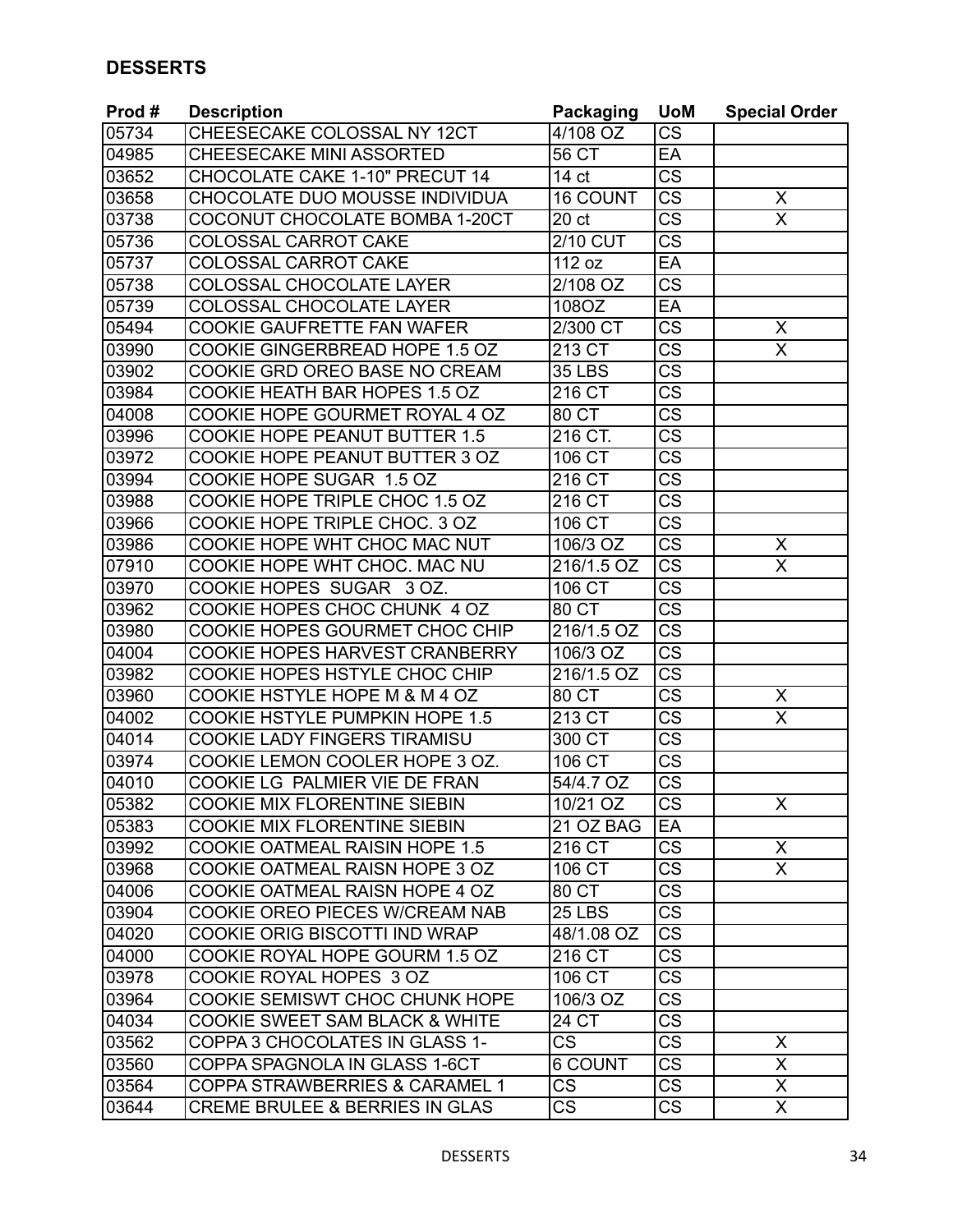| Prod# | <b>Description</b>                    | <b>Packaging</b>       | <b>UoM</b>             | <b>Special Order</b>    |
|-------|---------------------------------------|------------------------|------------------------|-------------------------|
| 03660 | <b>CREME BRULEE IN RAMEKIN BINDI</b>  | 8 COUNT                | <b>CS</b>              |                         |
| 07862 | <b>CREPES FROZEN 6"</b>               | 100 CT                 | $\overline{\text{cs}}$ | X                       |
| 07246 | CUPCAKES CHOC GANACHE SWT SAMS        | 24 CT/CS               | $\overline{\text{CS}}$ | Χ                       |
| 07248 | <b>CUPCAKES SALT CARAMEL SWT SAMS</b> | 12 CT/CS               | $\overline{\text{CS}}$ | $\overline{\mathsf{x}}$ |
| 04318 | <b>DANISH FILLED MINI RTB</b>         | 120/1.5 OZ             | $\overline{\text{CS}}$ |                         |
| 04310 | DANISH LARGE FILLED VARIETY RT        | 48/3.1 OZ              | $\overline{\text{cs}}$ |                         |
| 04314 | DANISH MINI CINNAMON SWIRL            | 120/1.5 OZ             | $\overline{\text{CS}}$ | X                       |
| 04342 | <b>DESSERT CARIBBEAN 3"</b>           | <b>24 CT</b>           | $\overline{\text{CS}}$ |                         |
| 07972 | <b>ECLAIR MINI BUTTER 2.25" TATIN</b> | 250 CT                 | $\overline{\text{CS}}$ | X                       |
| 03550 | <b>EXOTIC BOMBA SORBETTO</b>          | 20 CT                  | $\overline{\text{CS}}$ |                         |
| 03568 | <b>GELATO AMARENA CHERRY</b>          | <b>1.24 GAL</b>        | $\overline{\text{cs}}$ |                         |
| 04694 | <b>GELATO CARAMEL SEA SALT</b>        | 1.24 GAL               | $\overline{\text{cs}}$ |                         |
| 04696 | <b>GELATO CHOC DARK</b>               | 1.24 GAL               | $\overline{\text{CS}}$ |                         |
| 03576 | <b>GELATO CHOCOLATE</b>               | 1.24 GAL               | $\overline{\text{CS}}$ |                         |
| 04690 | <b>GELATO CINNAMON</b>                | <b>1.24 GAL</b>        | $\overline{\text{cs}}$ | X                       |
| 03580 | <b>GELATO COFFEE</b>                  | 1.24 GAL               | $\overline{\text{CS}}$ |                         |
| 04686 | <b>GELATO DULCE DE LECHE</b>          | 1.24 GAL               | $\overline{\text{CS}}$ |                         |
| 03584 | <b>GELATO HAZELNUT</b>                | <b>1.24 GAL</b>        | $\overline{\text{cs}}$ |                         |
| 04692 | <b>GELATO KIDS BEAR GELATO</b>        | 16/2.8 OZ              | $\overline{\text{CS}}$ |                         |
| 04688 | <b>GELATO MINT CHOC CHIP</b>          | 1.24 GAL               | $\overline{\text{cs}}$ | X                       |
| 03976 | GOURMET WHITE CHOC MACAD 4 OZ         | 80 CT                  | $\overline{\text{cs}}$ |                         |
| 03572 | <b>GREEK YOGURT STRAWBERRY SWIRL</b>  | <b>CS</b>              | $\overline{\text{cs}}$ | X                       |
| 03570 | <b>HAZELNUT TRUFFLE BINDI</b>         | <b>12 CT</b>           | $\overline{\text{cs}}$ |                         |
| 07046 | <b>INDULGENCE DESSERT ALESSI MINI</b> | 2/56 CT                | $\overline{\text{cs}}$ |                         |
| 07047 | INDULGENCE MINI QUADRUPLE             | 56 CT                  | EA                     |                         |
| 08052 | <b>LADYLOCKS FILLED MINI</b>          | 360 CT                 | $\overline{\text{CS}}$ | X                       |
| 03998 | M & M COOKIE HOMESTYLE 1-216/         | $216$ CT               | $\overline{\text{cs}}$ |                         |
| 04336 | <b>MACAROON MINI ASSORTED</b>         | 6/25 CT                | $\overline{\text{CS}}$ |                         |
| 03668 | MINI KEY LIME CHEESECAKE              | 16 CT                  | $\overline{\text{CS}}$ |                         |
| 03662 | MONTEROSA CUP PLASTIC ALLA FRA        | $\overline{\text{CS}}$ | $\overline{\text{CS}}$ |                         |
| 07048 | MOUSSE ALESSI FRUIT MINI ASSOR        | $2/56$ CT              | $\overline{\text{cs}}$ |                         |
| 07049 | <b>MOUSSE MINI ASSORTED FRUIT</b>     | 56 CT                  | EA                     |                         |
| 04980 | PASTR MINI FANCY                      | 2/56 CT                | $\overline{\text{CS}}$ |                         |
| 04328 | <b>PASTRY CHARLEMAGNE 3"</b>          | 24 CT                  | $\overline{\text{CS}}$ |                         |
| 04320 | PASTRY LEMON CREME FAN                | 48/3.1 OZ              | <b>CS</b>              |                         |
| 04316 | PASTRY MAPLE PECAN PLAIIT             | 48/3.4 OZ              | $\overline{\text{CS}}$ |                         |
| 04981 | PASTRY MINI FANCY                     | 56 CT                  | EA                     |                         |
| 04324 | PASTRY RASPBERRY CROWN                | 48/3.5 OZ              | <b>CS</b>              |                         |
| 04326 | <b>PASTRY SACHER MOUSSE 3"</b>        | 24 CT                  | $\overline{\text{CS}}$ |                         |
| 04332 | <b>PASTRY TROIS CHOC MOUSSE 3"</b>    | 24 CT                  | $\overline{\text{CS}}$ |                         |
| 03682 | PEAR TART WHOLE 1-10"                 | 10 INCH                | <b>CS</b>              |                         |
| 04986 | PETIT FOURS ALESSI MINI ASSORT        | 2/56 CT                | <b>CS</b>              |                         |
| 04987 | PETIT FOURS MINI ASSORTED             | 56 CT                  | EA                     |                         |
| 03670 | PISTACHIO CHEESECAKE PRECUT 16        | 16 CT                  | <b>CS</b>              |                         |
| 04338 | PUMPKIN CHEESECAKE 3" GHYSLAIN        | 24 CT                  | $\overline{\text{CS}}$ |                         |
| 03736 | RIPIENO COCONUT SORBET SHELL          | <b>12 CT</b>           | <b>CS</b>              |                         |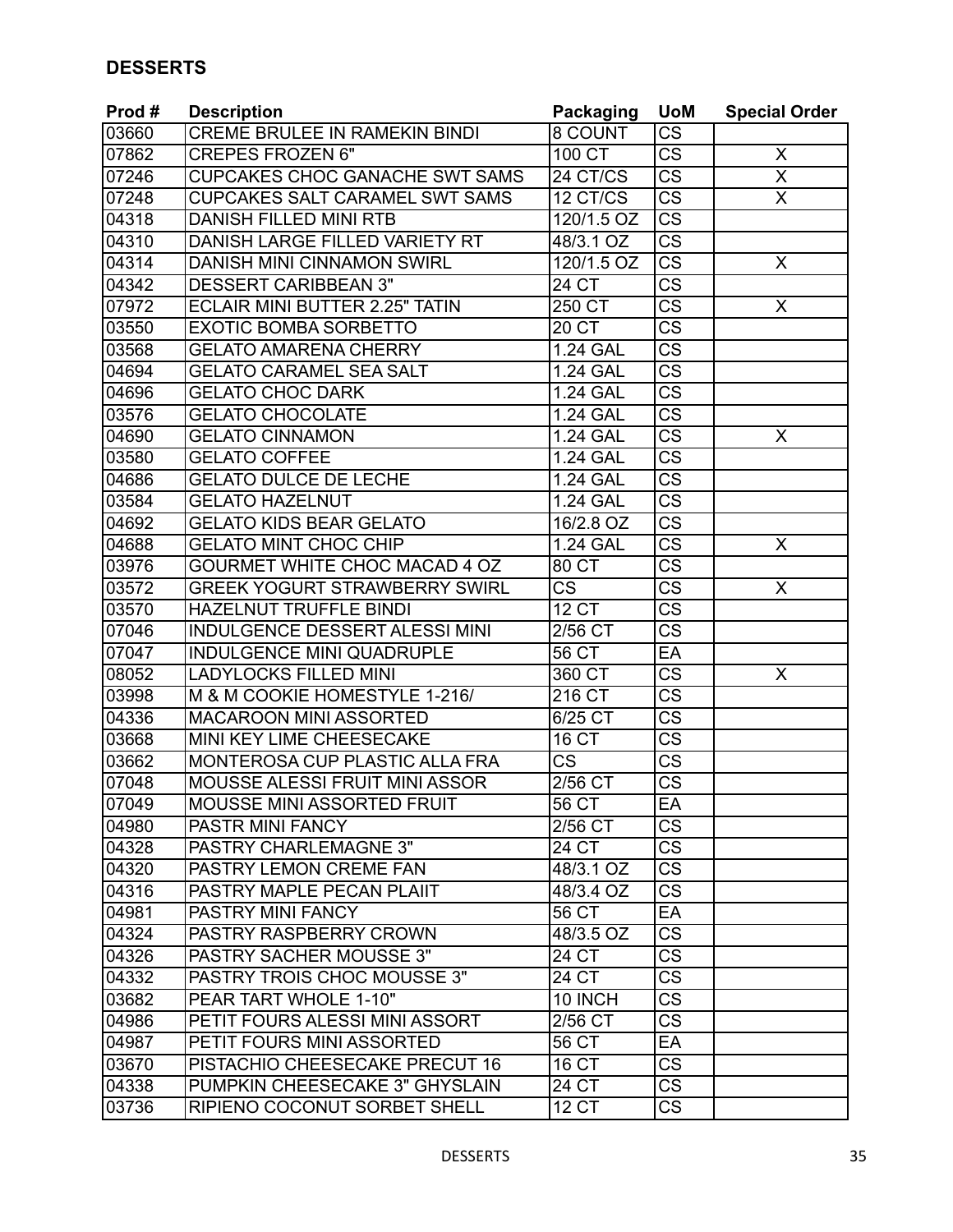| Prod# | <b>Description</b>                    | Packaging | <b>UoM</b> | <b>Special Order</b> |
|-------|---------------------------------------|-----------|------------|----------------------|
| 03540 | RIPIENO LEMON SORBET IN SHELL         | 112 CT    | Ics        |                      |
| 03732 | <b>RIPIENO MANGO SORBET IN SHELL</b>  | 112 CT    | lcs        |                      |
| 03542 | <b>RIPIENO ORANGE SORBET IN SHELL</b> | 112 CT    | lcs        |                      |
| 03734 | <b>IRIPIENO PEACH SORBET IN SHELL</b> | 12 CT     | lcs        |                      |
| 03544 | RIPIENO PINEAPPLE SORBET SHELL        | 112 CT    | Ics        |                      |
| 04340 | <b>ROYALE DESSERT 3"</b>              | 24 CT     | lcs        |                      |
| 04698 | SORBETTO LIMONCELLO BINDI             | 1.24 GAL  | <b>ICS</b> |                      |
| 04330 | <b>VANILLA CREME BRULEE 3" GHYSLA</b> | 30 CT     | lcs        |                      |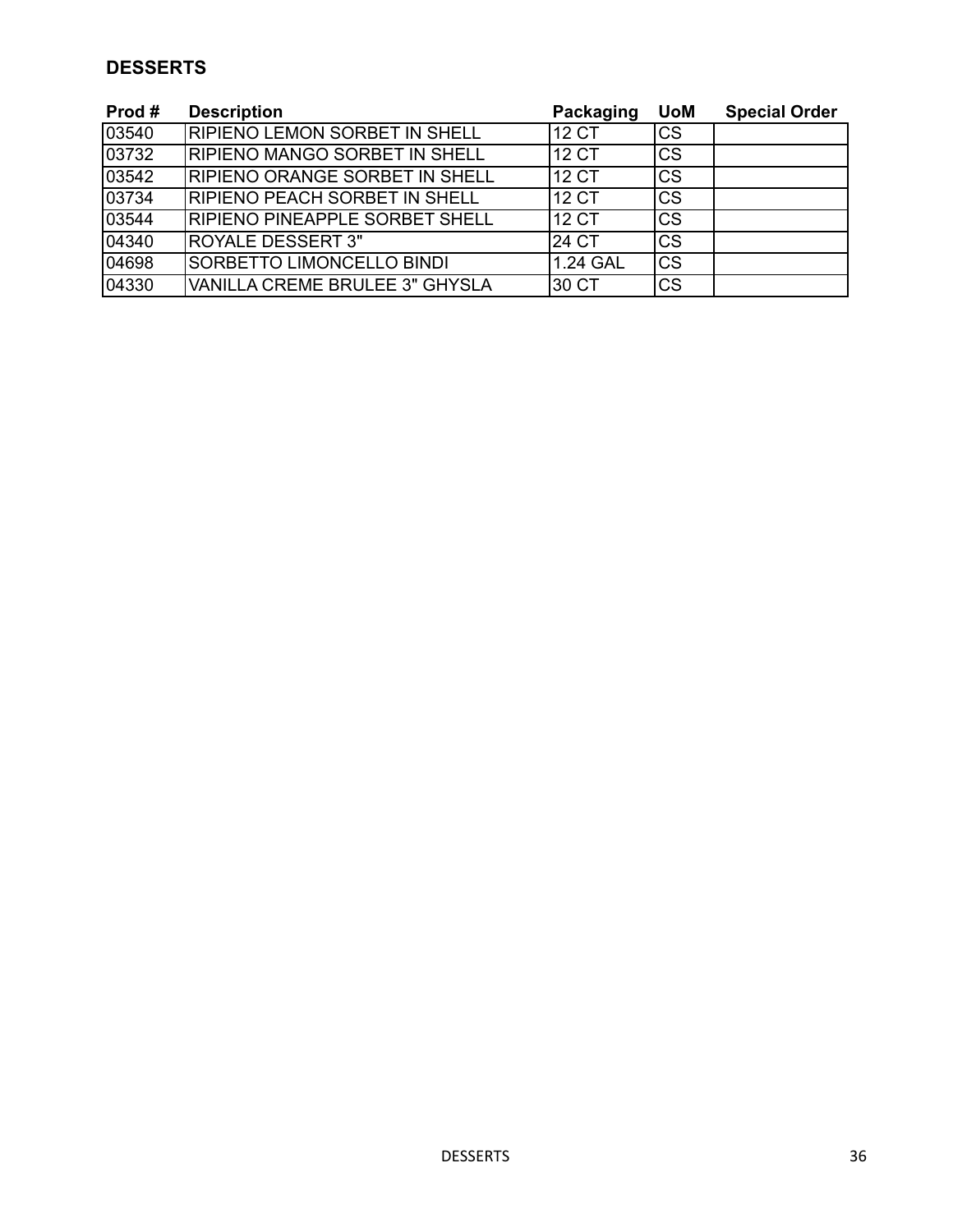

# **CHOCOLATE**

| Prod# | <b>Description</b>                    | <b>Packaging</b> | <b>UoM</b>             | <b>Special Order</b>    |
|-------|---------------------------------------|------------------|------------------------|-------------------------|
| 04712 | <b>CHOC BAR MINI ASSORTED</b>         | CS               | $\overline{\text{CS}}$ | X                       |
| 09056 | CHOC BATON 40% NOEL 165 CT            | 15/3.5 LB        | $\overline{\text{CS}}$ | X                       |
| 05235 | CHOC BATONS 3" 44% 300CT NOEL         | 3.5 LB           | EA                     |                         |
| 06768 | CHOC BITTERSWEET 64% ROYAL NOE        | 4/11 LB          | $\overline{\text{cs}}$ |                         |
| 06769 | CHOC BITTERSWEET 64% ROYAL NOE        | <b>11 LB</b>     | EA                     |                         |
| 06760 | CHOC BITTERSWEET 65% INAYA PIS        | 4/11# PSTL       | $\overline{\text{cs}}$ |                         |
| 06761 | CHOC BITTERSWEET 65% INAYA PIS        | <b>11 LB</b>     | EA                     |                         |
| 07020 | <b>CHOC BITTERSWEET CALLETS</b>       | 2/22 LB          | $\overline{\text{CS}}$ |                         |
| 06744 | CHOC BITTERSWEET L6040NV CALLE        | 5/11# BLOC       | $\overline{\text{cs}}$ |                         |
| 06745 | CHOC BITTERSWEET L6040NV CALLE        | 11 LB BAR        | EA                     |                         |
| 03786 | CHOC CHUNKS GOURMET SEMI SWEET        | 30 LB            | $\overline{\text{CS}}$ |                         |
| 05245 | <b>CHOC CUP THIMBLE SNOBINET</b>      | 72CT             | EA                     |                         |
| 05244 | CHOC CUP THIMBLE SNOBINETTE           | 12/72 CT         | $\overline{\text{CS}}$ |                         |
| 06758 | CHOC DARK 58% MI AMERE                | 4/11 LB          | <b>CS</b>              |                         |
| 06759 | CHOC DARK 58% MI AMERE                | <b>11 LB</b>     | EA                     |                         |
| 03818 | CHOC DARK CHOC LIQUEUR CUP            | 480 CT           | CS                     | X                       |
| 03596 | <b>CHOC DARK CIGARETTE 4"</b>         | 120 CT           | $\overline{\text{CS}}$ |                         |
| 05224 | CHOC DARK DIPPING GLACER BRUNE        | 4/11# PAIL       | $\overline{\text{cs}}$ |                         |
| 05225 | CHOC DARK DIPPING GLACER BRUNE        | 11 LB PAIL       | EA                     |                         |
| 04949 | CHOC DARK FILIGRAN FAN DECOR          | 240 CT           | EA                     |                         |
| 04708 | <b>CHOC DARK FILIGRAN FEATHERS</b>    | 6/280 CT         | $\overline{\text{cs}}$ |                         |
| 04709 | <b>CHOC DARK FILIGRAN FEATHERS</b>    | 280 CT           | EA                     |                         |
| 06784 | CHOC DARK OCOA PISTOLES 70%           | 4/11#            | <b>CS</b>              |                         |
| 06785 | CHOC DARK OCOA PISTOLES 70%           | <b>11 LB</b>     | EA                     |                         |
| 04946 | CHOC DARK SHAVINGS LARGE CURL         | 5.5 LB           | $\overline{\text{CS}}$ |                         |
| 05222 | CHOC DARK SHINY GLAZE BRILLANC        | 4/4.4# TUB       | $\overline{\text{CS}}$ |                         |
| 05223 | CHOC DARK SHINY GLAZE BRILLANC        | 4.4# TUB         | EA                     |                         |
| 06753 | CHOC DARK TANZANIE ORIGINE 75%        | 11 LB PSTL       | EA                     | X                       |
| 08042 | CHOC DIPPING 4 DONUTS HENRY &         | 40 LBS           | $\overline{\text{CS}}$ | $\overline{\mathsf{x}}$ |
| 06778 | CHOC EXTRA BITTER 72% NOIR BUTTO      | 4/11 LBS         | $\overline{\text{CS}}$ | X                       |
| 06779 | CHOC EXTRA BITTER 72% NOIR BUTTON     | <b>11 LB</b>     | EA                     |                         |
| 06750 | CHOC GUAYAQUIL 64% PISTOLES CB        | 4/11 LB          | CS                     |                         |
| 06751 | CHOC GUAYAQUIL 64% PISTOLES CB        | <b>11 LB EA</b>  | EA                     |                         |
| 04704 | CHOC IVORY COATING GLACER BUTT        | 11# CS           | $\overline{\text{CS}}$ |                         |
| 04706 | <b>CHOC MARBLE QUILLS 8" CIGARETT</b> | 6/110 CT         | CS                     |                         |
| 04707 | <b>CHOC MARBLE QUILLS 8" CIGARETT</b> | 110 CT BOX       | EA                     |                         |
| 06766 | CHOC MILK 35% LACTEE DISC NOEL        | 4/11 LBS         | <b>CS</b>              |                         |
| 06767 | CHOC MILK 35% LACTEE DISC NOEL        | 11 LB            | EA                     |                         |
| 07030 | CHOC MILK 38% PISTOLES SUPERIO        | 4/11 LB          | <b>CS</b>              |                         |
| 07031 | CHOC MILK 38% PISTOLES SUPERIO        | 11 LB            | EA                     |                         |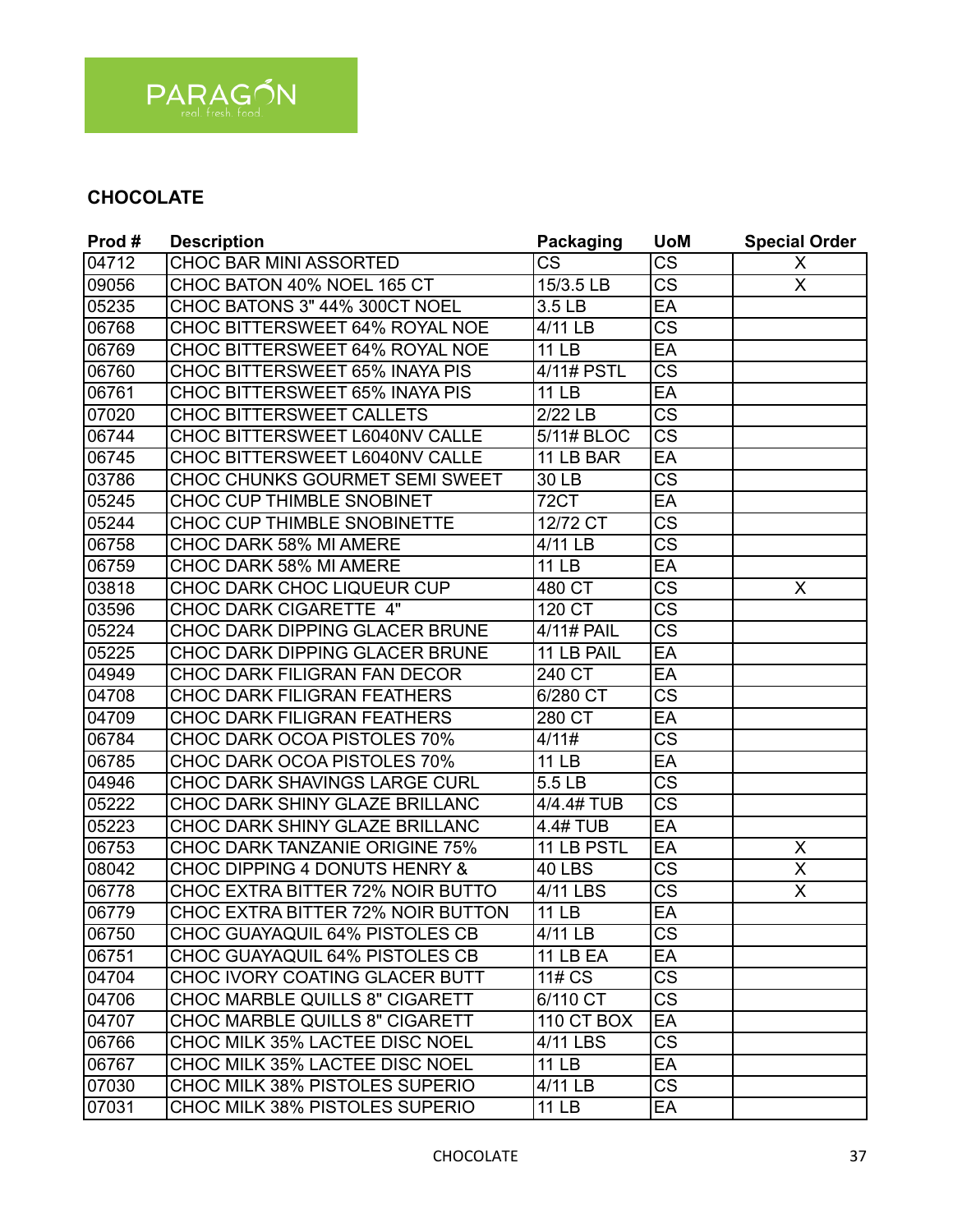# **CHOCOLATE**

| Prod# | <b>Description</b>                        | <b>Packaging</b> | <b>UoM</b>             | <b>Special Order</b>    |
|-------|-------------------------------------------|------------------|------------------------|-------------------------|
| 07026 | <b>CHOC MILK 41% PISTOLES ALUNGA</b>      | 4/11 LB          | $\overline{\text{CS}}$ |                         |
| 07027 | CHOC MILK 41% PISTOLES ALUNGA             | 11LB             | EA                     |                         |
| 06746 | CHOC MILK C823NV BLOCK CALLEBA            | 5/11 LB          | $\overline{\text{CS}}$ |                         |
| 06747 | CHOC MILK C823NV BLOCK CALLEBA            | <b>11 LB EA</b>  | EA                     |                         |
| 03594 | CHOC MILK CARAMEL FIL GHIRARD             | 50 CT            | $\overline{\text{CS}}$ |                         |
| 07022 | CHOC MILK DIPPING GLACER BLOND            | 4/11# PAIL       | $\overline{\text{cs}}$ |                         |
| 07023 | CHOC MILK DIPPING GLACER BLOND            | 11 LB PAIL       | EA                     |                         |
| 06756 | <b>CHOC MILK EQUILIBRE 35% PISTOL</b>     | 4/11LB           | $\overline{\text{CS}}$ |                         |
| 06757 | CHOC MILK EQUILIBRE 35% PISTOL            | <b>11 LB</b>     | $E$ A                  |                         |
| 05256 | <b>CHOC MILK FOUNTAIN CALLET</b>          | 8/5.5 LB         | $\overline{\text{CS}}$ | X                       |
| 07276 | CHOC MILK LACTEE 40% PIST VALR            | 3/6.6 LB         | $\overline{\text{CS}}$ | X                       |
| 07277 | CHOC MILK LACTEE 40% PIST VALR            | 6.6 LB           | EA                     | X                       |
| 07792 | CHOC MILK MOUSSE MIX CALLEBAUT            | 10/1.76 LB       | $\overline{\text{CS}}$ | $\overline{\mathsf{x}}$ |
| 03814 | CHOC PATE GLACE DK BRUN BUTTON            | <b>11 LB</b>     | <b>CS</b>              |                         |
| 06777 | CHOC SEMI SWEET BUTTONS 58.5% GRANI 11 LB |                  | EA                     |                         |
| 07024 | CHOC SEMI-SWEET 50% FORCE NOIRE           | 4/11# PSTL       | $\overline{\text{CS}}$ |                         |
| 07025 | CHOC SEMI-SWEET 50% FORCE NOIRE           | 11# PISTOL       | EA                     |                         |
| 06740 | CHOC SEMI-SWEET 54% BLOCK 835NV           | 5/11 LB          | $\overline{\text{cs}}$ |                         |
| 06741 | CHOC SEMI-SWEET 54% BLOCK 835NV           | <b>11 LB</b>     | EA                     |                         |
| 06772 | CHOC SEMI-SWEET 55% CLASSIC NOE           | 4/11 LBS         | $\overline{\text{CS}}$ |                         |
| 06773 | CHOC SEMI-SWEET 55% CLASSIC NOE           | <b>11 LB</b>     | EA                     |                         |
| 06776 | CHOC SEMI-SWEET BUTTONS 58% NOE           | 4/11 LBS         | $\overline{\text{CS}}$ |                         |
| 06770 | CHOC SEMI-SWEET CALLETS C811NV            | 2/22 LB          | $\overline{\text{CS}}$ |                         |
| 07594 | <b>CHOC SWISS CHALET GASTRO 58%</b>       | 2/6 KG           | $\overline{\text{cs}}$ |                         |
| 03592 | CHOC SWT GROUND WHITE GHIRARD             | <b>10 LBS</b>    | <b>CS</b>              |                         |
| 06752 | <b>CHOC TANZANIE ORIGINE DARK 75%</b>     | 4/11# PSTL       | $\overline{\text{CS}}$ | X                       |
| 03788 | CHOC ULTIMATE SEMI-SWEET CHUNK            | 30 LB            | $\overline{\text{cs}}$ |                         |
| 06754 | CHOC UNSWEETENED BLOCK CMCAL              | 5/11# BLOC       | $\overline{\text{CS}}$ |                         |
| 06755 | CHOC UNSWEETENED BLOCK CMCAL              | <b>11 LB</b>     | EA                     |                         |
| 06788 | CHOC UNSWEETENED LIQUOR BUTTON            | 4/11 LBS         | $\overline{\text{CS}}$ | X                       |
| 07938 | <b>CHOC VALRHONA 66% PISTOLES CAR</b>     | 6.6 LB           | $\overline{\text{cs}}$ | $\overline{\sf x}$      |
| 06774 | CHOC WHITE 30% BLANC BUTTONS NOEL         | 4/11 LBS         | СS                     |                         |
| 06775 | CHOC WHITE 30% BLANC BUTTONS NOEL         | <b>11 LB</b>     | EA                     |                         |
| 09111 | CHOC WHITE 35% IVOIRE VALRHONA            | 6.6 LB           | EA                     | X                       |
| 06748 | CHOC WHITE BLOCK CW2NV                    | 5/11 LB          | <b>CS</b>              |                         |
| 06749 | CHOC WHITE BLOCK CW2NV                    | <b>11 LB</b>     | EA                     |                         |
| 03790 | CHOC WHITE CHUNKS                         | 30 LB            | <b>CS</b>              | X                       |
| 05228 | CHOC WHITE DIPPING GLACER IVOI            | 4/11# PAIL       | <b>CS</b>              | $\mathsf{X}$            |
| 03598 | <b>CHOC WHITE QUILL 8"</b>                | 6/110 CT         | CS                     |                         |
| 03599 | <b>CHOC WHITE QUILL 8"</b>                | 110 CT           | EA                     |                         |
| 06742 | CHOC WHITE ZEPHYR PISTOLE                 | 4/11#            | <b>CS</b>              |                         |
| 06743 | CHOC WHITE ZEPHYR PISTOLE                 | <b>11 LB</b>     | EA                     |                         |
| 07524 | CHOC ZEBRA TUBES 4" PASTRY 1              | 12 CT/CS         |                        |                         |
| 07525 | CHOC ZEBRA TUBES 4" PASTRY 1              | .88 LB EA        | EA                     |                         |
| 07846 | CHOC. VALHRONA DISKS 34%                  | 3/6.6 LBS        | <b>CS</b>              | X.                      |
| 05234 | CHOCOLATE BATONS 3" 44% CACAO             | $15/3.3$ LB      | $\overline{\text{CS}}$ |                         |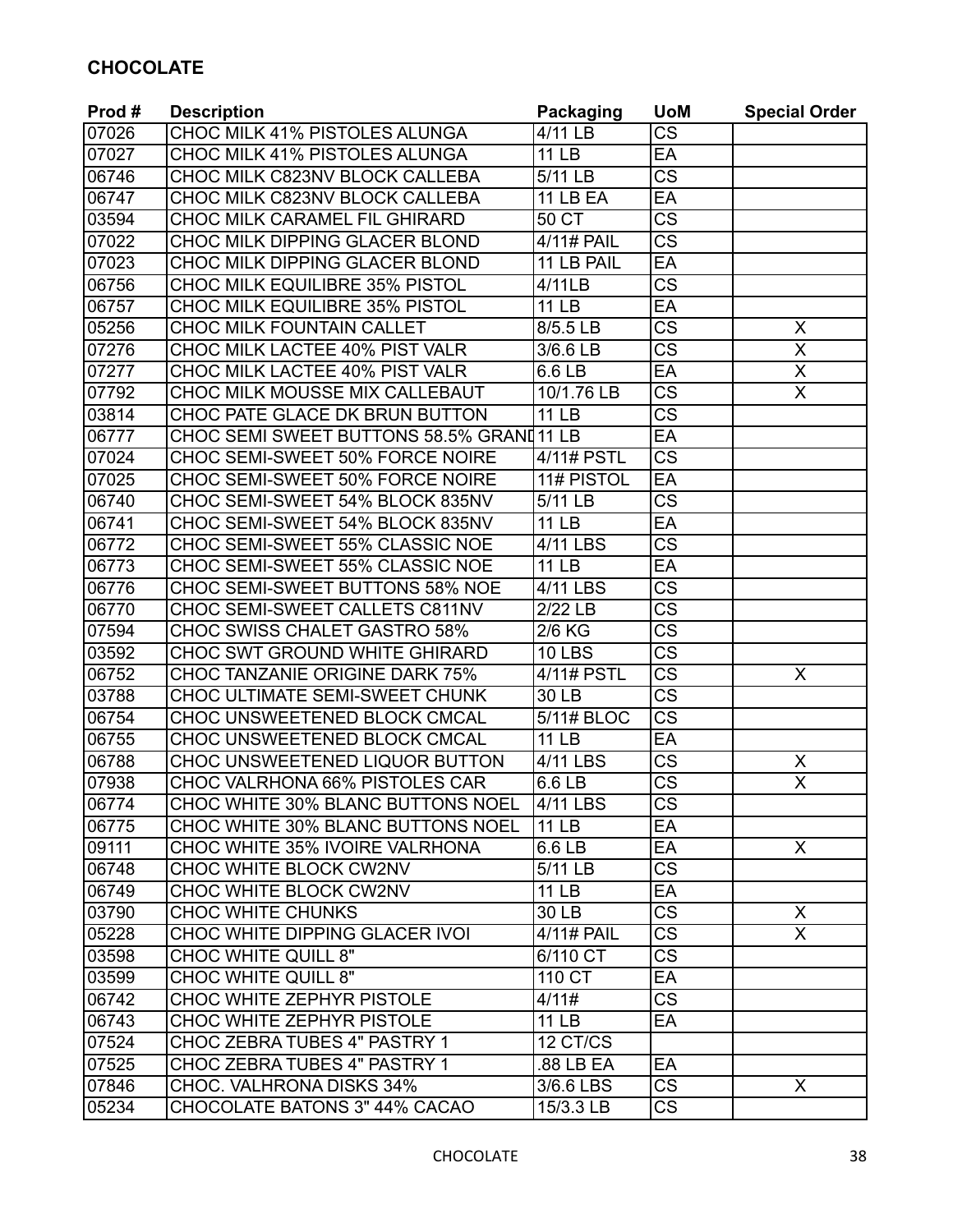# **CHOCOLATE**

| Prod# | <b>Description</b>                   | <b>Packaging</b>  | <b>UoM</b>             | <b>Special Order</b>    |
|-------|--------------------------------------|-------------------|------------------------|-------------------------|
| 03882 | <b>CHOCOLATE FLAVOR POWDER 1-5/2</b> | <b>CS</b>         | <b>CS</b>              |                         |
| 07970 | <b>CHOCOLATE PAILLETE NOE560</b>     | 11 LBS            | $\overline{\text{CS}}$ | X                       |
| 07284 | CHOCOLATE SPIRAL TURITELLA           | <b>117 PC</b>     | <b>CS</b>              | X                       |
| 05236 | <b>COCOA BUTTER BUTTONS</b>          | 6/3 LB            | CS                     |                         |
| 05237 | <b>COCOA BUTTER BUTTONS</b>          | 3LB               | EA                     |                         |
| 03806 | COCOA DBL CHOC. HOT POUCH            | 6/10.5 OZ         | CS                     |                         |
| 05238 | COCOA POWDER DARK DUTCH NOEL         | 4/11# BAG         | $\overline{\text{CS}}$ |                         |
| 05239 | COCOA POWDER DARK DUTCH NOEL         | <b>11# BAG</b>    | EA                     |                         |
| 05220 | COCOA POWDER DUTCHED BENSDORP        | 4/11# BAG         | <b>CS</b>              |                         |
| 05221 | COCOA POWDER DUTCHED BENSDORP        | <b>11# BAG</b>    | EA                     |                         |
| 05242 | <b>COCOA POWDER EXTRA BRUTE RED</b>  | 6/2.2 LB          | $\overline{\text{CS}}$ |                         |
| 05243 | <b>COCOA POWDER EXTRA BRUTE RED</b>  | 2.2# BAG          | EA                     |                         |
| 05240 | COCOA POWDER PLEIN AROME BROWN       | 6/2.2 LB          | $\overline{\text{CS}}$ |                         |
| 05241 | COCOA POWDER PLEIN AROME BROWN       | 2.2# BAG          | EA                     |                         |
| 03798 | COCOA POWDER SWT GRD CHOC GHIR       | 30 LB             | $\overline{\text{cs}}$ |                         |
| 03782 | COCOA POWDER WINDMILL 10 - 12%       | 50 LB             | <b>CS</b>              |                         |
| 05246 | COCOA SWT GRD CHOC GHIRARDELLI       | <b>6/3 LBS</b>    | <b>CS</b>              | X                       |
| 06782 | COFFEE BEAN COATED WHT CHOC          | 8/5 LB            | <b>CS</b>              | X                       |
| 05496 | COOKIE CIGARETTE CHOC HAZELNUT       | <b>2/245CT CS</b> | $\overline{\text{CS}}$ |                         |
| 05497 | COOKIE CIGARETTE CHOC HAZELNUT       | 245CT EA          | EA                     |                         |
| 06468 | COOKIE CIGARETTE PLAIN RUSSE         | 2/280 CT          | $\overline{\text{cs}}$ |                         |
| 06469 | COOKIE CIGARETTE PLAIN RUSSE         | 280 CT            | EA                     |                         |
| 32246 | COOKIE DBLE CHOC ENJOY LIFE GF       | 6/6.3 OZ          | $\overline{\text{CS}}$ | X                       |
| 03812 | <b>CUP CHOC TULIP MARBLE 3"</b>      | 36 CT             | $\overline{\text{CS}}$ | $\overline{\mathsf{x}}$ |
| 07710 | <b>CUP COFFEE DARK CHOCOLATE</b>     | 144 PC            | <b>CS</b>              | $\overline{\mathsf{x}}$ |
| 03822 | <b>CUPS CHOC MARBLE TULIP 1 3/8"</b> | 152 CT            | $\overline{\text{CS}}$ |                         |
| 07762 | <b>CUPS DARK BON BON</b>             | 200 CT            | $\overline{\text{CS}}$ | X                       |
| 03820 | <b>CUPS DARK CHOC MINI FLUTED</b>    | 210 CT            | <b>CS</b>              |                         |
| 07616 | DARK CHOCOLATE FLUTED TURBAN C       | 6LB               | <b>CS</b>              |                         |
| 03796 | MILK CHOC CHIPS GHIR 800 CT          | 25 LBS            | $\overline{\text{CS}}$ |                         |
| 05230 | NIB COCOA CARAMELIZED MED GRAI       | 6/2.2# TUB        | $\overline{\text{CS}}$ |                         |
| 05250 | <b>QUILLS 8" DARK CHOCOLATE</b>      | 6/110 CT          | CS                     |                         |
| 05251 | <b>QUILLS DARK CHOCOLATE 8"</b>      | 110 CT            | EA                     |                         |
| 03590 | SHAVINGS CHOC MINI DARK CURLS        | 8.8 LB            | <b>CS</b>              |                         |
| 05252 | SHAVINGS MINI WHITE CHOC CURLS       | 8.8 LB            | CS                     |                         |
| 03601 | SHAVINGS WHITE CHOC LARGE CURL       | 5.5 LBS           | EA                     |                         |
| 04702 | SQUARES DK CHOCOLATE GHIRARDEL       | 50 CT             | $\overline{\text{CS}}$ |                         |
| 07706 | <b>ZEBRA TUBES 1.5"</b>              | 5.5 LB            | <b>CS</b>              | X                       |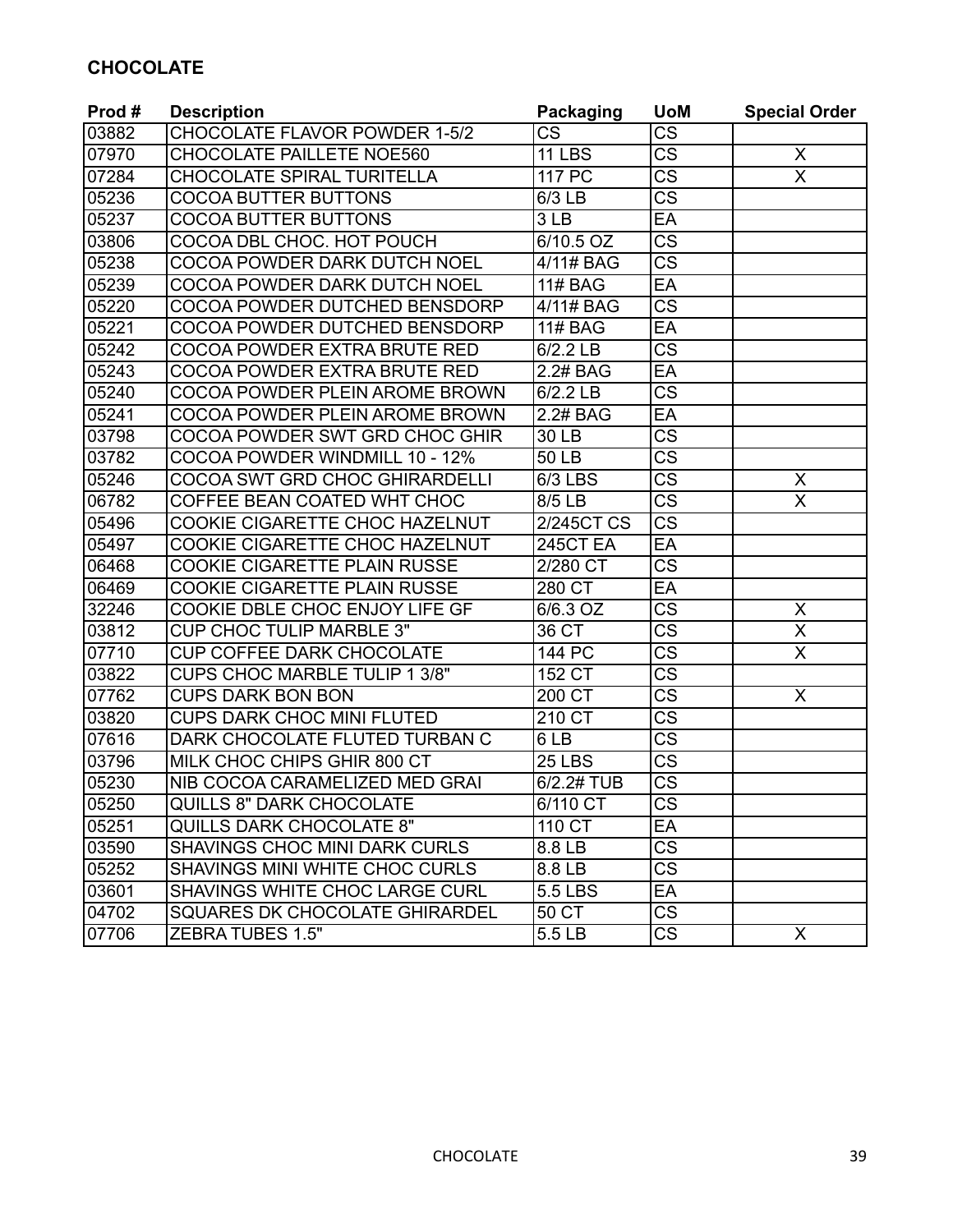

#### **GRAINS & LEGUMES**

| Prod#  | <b>Description</b>                    | <b>Packaging</b>       | <b>UoM</b>             | <b>Special Order</b>    |
|--------|---------------------------------------|------------------------|------------------------|-------------------------|
| 32248  | <b>BARLEY MALT ORGANIC EDEN</b>       | 12/20 OZ               | <b>CS</b>              | X                       |
| 62130  | <b>BEAN BLACK FERMENTED SALTED</b>    | 50/16 OZ               | $\overline{\text{cs}}$ |                         |
| 62131  | BEAN BLACK FERMENTED SALTED EA        | 16 OZ BAG              | EA                     |                         |
| 05516  | <b>BEAN BLACK TURTLE</b>              | 24/15.5 OZ             | $\overline{\text{cs}}$ |                         |
| 05517  | <b>BEAN BLACK TURTLE</b>              | 15.5 OZ                | EA                     |                         |
| 05520  | <b>BEAN BLACK TURTLE</b>              | 6/#10 CAN              | $\overline{\text{cs}}$ |                         |
| 05521  | <b>BEAN BLACK TURTLE</b>              | #10 CAN                | EA                     |                         |
| 03604  | <b>BEAN CANNELLINI DRIED</b>          | <b>10 LB</b>           | $\overline{\text{cs}}$ |                         |
| 05514  | <b>BEAN CANNELLINI WHITE KIDNEY</b>   | 24/15 OZ               | $\overline{\text{CS}}$ |                         |
| 05515  | <b>BEAN CANNELLINI WHITE KIDNEY</b>   | 15 OZ                  | EA                     |                         |
| 03612  | <b>BEAN CRANBERRY BORLOTTI</b>        | 1/10 LB                | $\overline{\text{CS}}$ |                         |
| 04714  | BEAN DRIED LIMA GIANT PERUVIAN        | <b>10 LB</b>           | $\overline{\text{CS}}$ | X                       |
| 03838  | <b>BEAN DRY GRT NORT JACK RABBIT</b>  | 24/1 LBS               | $\overline{\text{cs}}$ | $\overline{\mathsf{x}}$ |
| 03832  | <b>BEAN FAVA PEELED HABAS</b>         | $\overline{\text{cs}}$ | $\overline{\text{cs}}$ |                         |
| 05526  | <b>BEAN GARBANZO CHICK PEAS</b>       | 6/#10 CAN              | $\overline{\text{cs}}$ |                         |
| 05527  | <b>BEAN GARBANZO CHICK PEAS</b>       | #10 CAN                | EA                     |                         |
| 05528  | <b>BEAN GREAT NORTHERN IN BRINE</b>   | 6/#10 CAN              | $\overline{\text{CS}}$ |                         |
| 05529  | <b>BEAN GREAT NORTHERN IN BRINE</b>   | #10 CAN                | EA                     |                         |
| 03850  | <b>BEAN LIGHT RED KIDNEY JACK RAB</b> | 24/1 LBS               | $\overline{\text{cs}}$ |                         |
| 07788  | <b>BEAN PINTO DRIED WOODLAND</b>      | <b>10 LB</b>           | $\overline{\text{CS}}$ |                         |
| 03848  | BEAN TURTLE BLACK DRY JACK RAB        | 24/1 LBS               | $\overline{\text{CS}}$ | X                       |
| 03846  | <b>BEANS DRIED NAVY PEA JACK RABB</b> | 24/1 LBS               | $\overline{\text{CS}}$ |                         |
| 06762  | CHICK PEA DRIED GARBANZO BEANS        | 10 LB BOX              | $\overline{\text{cs}}$ |                         |
| 03620  | <b>CORNMEAL BLUE G58C</b>             | <b>10 LB</b>           | $\overline{\text{CS}}$ | X                       |
| 05485  | <b>CORNMEAL MASA HARINA QUAKER</b>    | 4.4#                   | EA                     |                         |
| 05486  | <b>CORNMEAL YELLOW AUNT JEMINA</b>    | 8/5 LB                 | $\overline{\text{cs}}$ |                         |
| 05487  | <b>CORNMEAL YELLOW AUNT JEMINA</b>    | 5LB                    | EA                     |                         |
| 03922  | <b>COUSCOUS ISRAELI MIDDLE EAST</b>   | $\overline{8}$ LB      | $\overline{\text{CS}}$ |                         |
| 04962  | <b>COUSCOUS PRECOOKED</b>             | $12/17.6$ OZ           | $\overline{\text{cs}}$ |                         |
| 04963  | <b>COUSCOUS PRECOOKED</b>             | 17.6 OZ                | EA                     |                         |
| 03932  | EDAMAME WHOLE IN POD SOYBEANS         | 6/2.5 LBS              | $\overline{\text{cs}}$ | Χ                       |
| 06662  | <b>FARRO WHEAT EMMER ORGANIC</b>      | 2/11 LB                | $\overline{\text{CS}}$ |                         |
| 06663  | <b>FARRO WHEAT EMMER ORGANIC</b>      | <b>11 LB</b>           | EA                     |                         |
| 03910  | <b>GRAIN BLACK QUINOA</b>             | 10 LB                  | $\overline{\text{CS}}$ |                         |
| 03694  | <b>GRAIN POLENTA ITALIAN COARSE</b>   | <b>10 LB</b>           | CS                     |                         |
| 03616  | <b>GRAIN QUINOA GOLDEN WHITE</b>      | <b>10 LB</b>           | $\overline{\text{CS}}$ |                         |
| 03914  | <b>GRAIN QUINOA TRICOLOR INCAN</b>    | <b>10 LB</b>           | $\overline{\text{cs}}$ |                         |
| 03912  | <b>GRAIN RED QUINOA</b>               | <b>10 LB</b>           | $\overline{\text{CS}}$ |                         |
| 03606  | LENTILS PETITE GOLDEN YELLOW          | <b>10 LB</b>           | $\overline{\text{cs}}$ | X.                      |
| 03692  | <b>LENTILS BLACK BELUGA</b>           | <b>10 LB</b>           | $\overline{\text{cs}}$ |                         |
| 103836 | <b>LENTILS BROWN JACK RABBIT</b>      | 24/1 LB                | $\overline{\text{cs}}$ | X                       |
| 03610  | <b>LENTILS FRENCH GREEN</b>           | 10 LB                  | $\overline{\text{CS}}$ |                         |
| 03608  | LENTILS PETITE CRIMSON                | 10 <sub>LB</sub>       | $\overline{\text{CS}}$ |                         |
| 03840  | PEAS GREEN SPLIT JACK RABBIT          | 24/1 LBS               | $\overline{\text{CS}}$ |                         |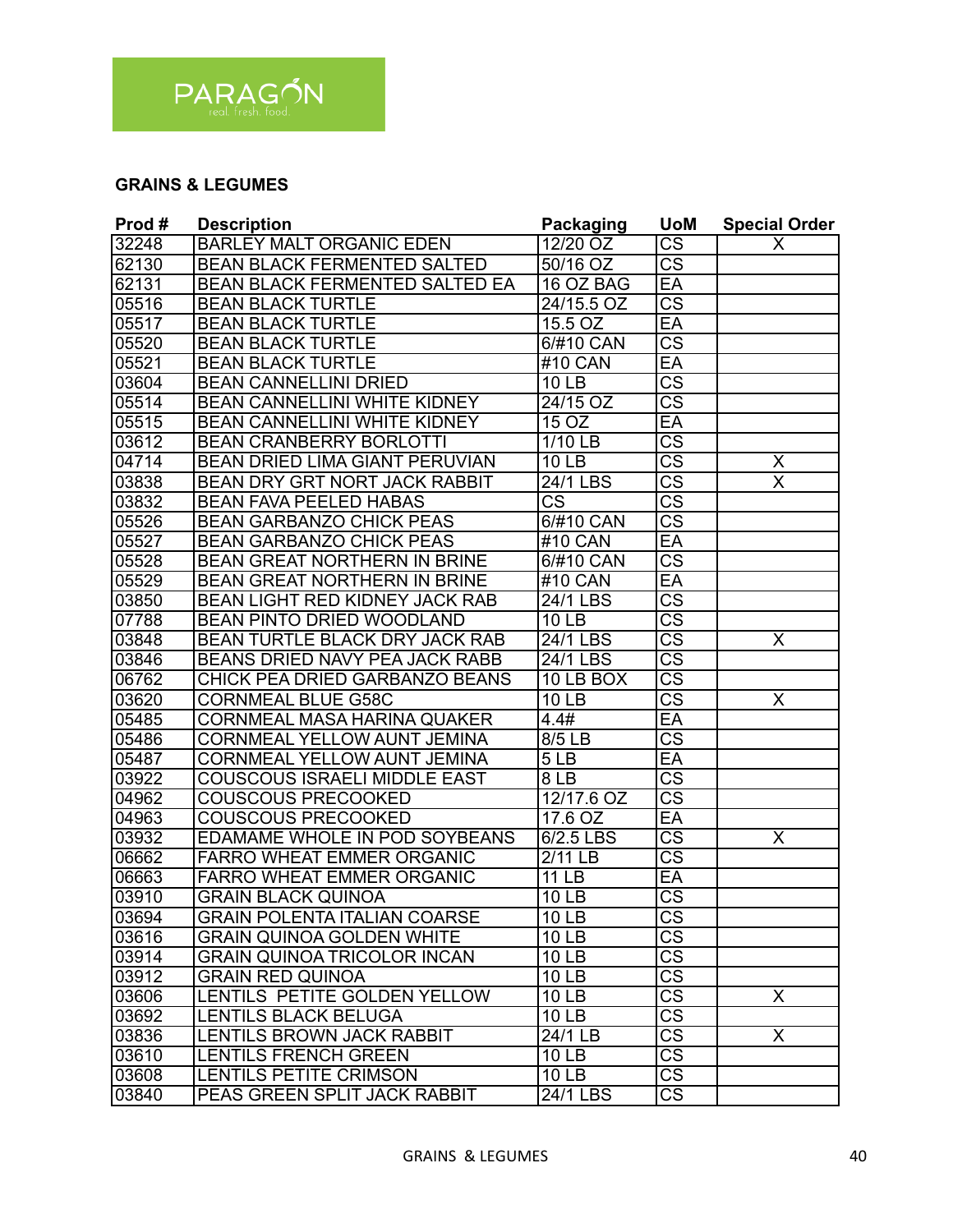#### **GRAINS & LEGUMES**

| Prod # | <b>Description</b>                 | <b>Packaging</b>  | <b>UoM</b>             | <b>Special Order</b> |
|--------|------------------------------------|-------------------|------------------------|----------------------|
| 03842  | PEAS YELLOW SPLIT JACK RABBIT      | 24/1 LBS          | CS                     | х                    |
| 05928  | RICE ARBORIO FOR RISOTTO           | 10/2.2 LB         | CS                     |                      |
| 05929  | RICE ARBORIO FOR RISOTTO           | 2.2 <sub>LB</sub> | EA                     |                      |
| 04810  | <b>RICE BAMBOO</b>                 | 10 LB             | CS                     |                      |
| 04812  | <b>RICE BASMATI</b>                | 4/11 LB           | CS                     |                      |
| 04813  | <b>RICE BASMATI</b>                | 11 LB             | EA                     |                      |
| 03702  | <b>RICE BLACK CHINESE</b>          | 10 LB             | $\overline{\text{CS}}$ |                      |
| 03506  | RICE BROWN UNCLE BEN'S             | 25 LB             | $\overline{\text{CS}}$ |                      |
| 05926  | RICE CARNAROLI SUPERFINO ROLAN     | 10/35 OZ          | $\overline{\text{CS}}$ |                      |
| 05927  | RICE CARNAROLI SUPERFINO ROLAN     | 35OZ              | EA                     |                      |
| 03510  | <b>RICE JASMINE</b>                | 25 LB             | CS                     |                      |
| 04808  | <b>RICE RED HIMALAYAN</b>          | <b>10 LB</b>      | $\overline{\text{CS}}$ | Χ                    |
| 03508  | RICE SUSHI MEDIUM GRAIN K ROSE     | <b>15 LB</b>      | $\overline{\text{CS}}$ |                      |
| 04628  | RICE WILD BLEND UNCLE BEN'S        | 6/36 OZ           | CS                     | X                    |
| 06706  | <b>RICE WILD LONG GRAIN</b>        | 4/5 LB            | CS                     |                      |
| 106707 | <b>RICE WILD LONG GRAIN</b>        | 5LB               | EA                     |                      |
| 06682  | WHEAT BULGUR COURSE GRIND          | 10 LB             | CS                     | X                    |
| 05490  | <b>WHEAT FARRO PEARLED ITALIAN</b> | 4/3#              | CS                     |                      |
| 05491  | WHEAT FARRO PEARLED ITALIAN        | 3 LB BAG          | EA                     |                      |
| 04674  | WHEAT GERM 1-5#                    | 5LB               | СS                     | X                    |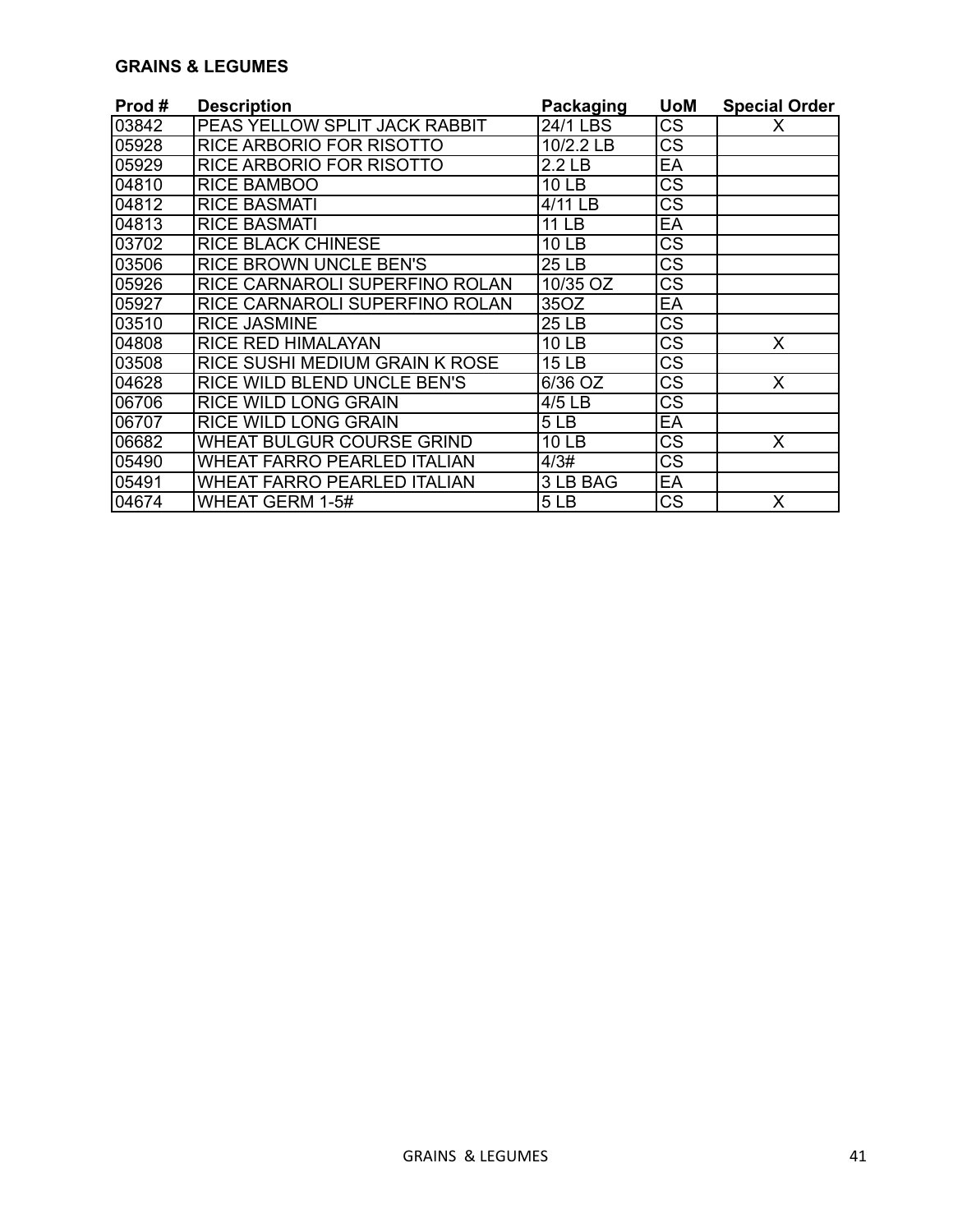

# **CHEESE, DAIRY & EGGS**

| Prod# | <b>Description</b>                      | <b>Packaging</b>  | <b>UoM</b>             | <b>Special Order</b> |
|-------|-----------------------------------------|-------------------|------------------------|----------------------|
| 06810 | <b>AGED ASIAGO WHEEL 6 MONTH DOP</b>    | 20 LB WHL         | LB                     | X                    |
| 06880 | <b>ASIAGO LOAF 2/5#</b>                 | 2/5#              | LB                     |                      |
| 04684 | <b>BLACK TRUFFLE BUTTER 1# LOG</b>      | 1#                | CS                     | X                    |
| 05057 | <b>BOURSIN CHEESE HERB &amp; GARLIC</b> | 5OZ               | EA                     |                      |
| 05056 | <b>BOURSIN CHEESE HERB &amp; GARLIC</b> | 12/5 OZ           | $\overline{\text{CS}}$ |                      |
| 03724 | <b>BUTTER ROSES 1-8.5</b>               | 600 CT            | $\overline{\text{CS}}$ | X                    |
| 06624 | <b>BUTTER UNSALTED 83% CULTURED</b>     | 36/1 LB           | $\overline{\text{CS}}$ |                      |
| 07922 | CHEESE AMERICAN GRANA BELGIOIO          | 2/8# AVG          | $\overline{\text{cs}}$ |                      |
| 07923 | CHEESE AMERICAN GRANA BELGIOIO          | 8 LB AVG          | EA                     |                      |
| 07008 | CHEESE ASIAGO AGED BELGIOIOSO           | 12 LB AVG         | <b>CS</b>              |                      |
| 11022 | <b>CHEESE BARELY BUZZED</b>             | 5 LB AVG          | $\overline{\text{CS}}$ | X                    |
| 07506 | CHEESE BLUE FOURME D'AMBERT             | 2/5.5             |                        |                      |
| 07507 | CHEESE BLUE FOURME D'AMBERT EA          | 5.5LB             | EA                     |                      |
| 07090 | CHEESE BLUE GOAT MILK CABRALES          | $2/5.5$ LB        | $\overline{\text{CS}}$ |                      |
| 07091 | CHEESE BLUE GOAT MILK CABRALES          | 5.5#              | EA                     |                      |
| 06870 | CHEESE BLUE STILTON HALF CYLDR          | 10 LB             | LB                     |                      |
| 05060 | CHEESE BRIE DOUBLE CREAM WHEEL          | $2/2.2$ LB        | $\overline{\text{CS}}$ |                      |
| 05061 | CHEESE BRIE DOUBLE CREAM WHEEL          | 2.2 <sub>LB</sub> | EA                     |                      |
| 05058 | CHEESE BRIE MINI WHEELS                 | 12/4.5 OZ         | CS                     |                      |
| 07501 | CHEESE BUENALBA GOAT W/PAPRIKA          | 6.5LB WHL         | EA                     |                      |
| 06920 | CHEESE BUTTERMILK BLUE CREAMY           | 2/6 LB WHE        | LB                     |                      |
| 06921 | CHEESE BUTTERMILK BLUE CREAMY           | 6 LB AVG          | LB                     |                      |
| 05062 | <b>CHEESE CAMEMBERT MINI WHEEL</b>      | 4-12/4.5OZ        | CS                     | X                    |
| 06981 | CHEESE CHEDDAR APPLEWOOD SMKD           | 6.5 LB            | LB                     |                      |
| 06980 | CHEESE CHEDDAR APPLEWOOD SMOKED         | 2/6.5LB AV        | CS                     |                      |
| 06948 | <b>CHEESE CHEDDAR COLLIERS POWERF</b>   | 2/5.5 LB          | $\overline{\text{CS}}$ |                      |
| 06949 | CHEESE CHEDDAR COLLIERS POWERF          | 5.5 LB AVG        | EA                     |                      |
| 06628 | CHEESE CHEDDAR MILD SHREDDED            | 4/5 LB            | <b>CS</b>              | X                    |
| 06978 | CHEESE CHEDDAR PORTER CAHILL            | 2/5#              | EA                     |                      |
| 06979 | CHEESE CHEDDAR PORTER CAHILL            | 5# WHEEL          | LB                     |                      |
| 06886 | CHEESE CHEDDAR RED SPRUCE 4 YR          | 2/2.5# AVG        | LB                     |                      |
| 06887 | CHEESE CHEDDAR RED SPRUCE 4 YR          | 2.5 LB AVG        | LB.                    |                      |
| 05162 | CHEESE CHEDDAR SAUCE AGED LOL           | 6/106 OZ          | <b>CS</b>              |                      |
| 05163 | CHEESE CHEDDAR SAUCE AGED LOL           | <b>106 OZ PCH</b> | EA                     |                      |
| 07634 | CHEESE CHEDDAR SHARP TILLAMOOK          | $2/5$ LB          | CS                     |                      |
| 06604 | CHEESE CHEDDAR SUPERSHARP HOFF          | <b>10 LB</b>      | CS                     |                      |
| 06884 | CHEESE CHEDDAR WHT XSHRP TILLA          | $2/5$ LB          | CS                     |                      |
| 09074 | CHEESE CLOTH RETAIL 4 SQ YARD           | 50 COUNT          | CS                     |                      |
| 09075 | CHEESE CLOTH RETAIL 4 SQ YARDS          | 1 EACH            | EA                     |                      |
| 06822 | CHEESE COMTE REVOIRE 10 MONTH           | <b>22 LB</b>      | LB                     |                      |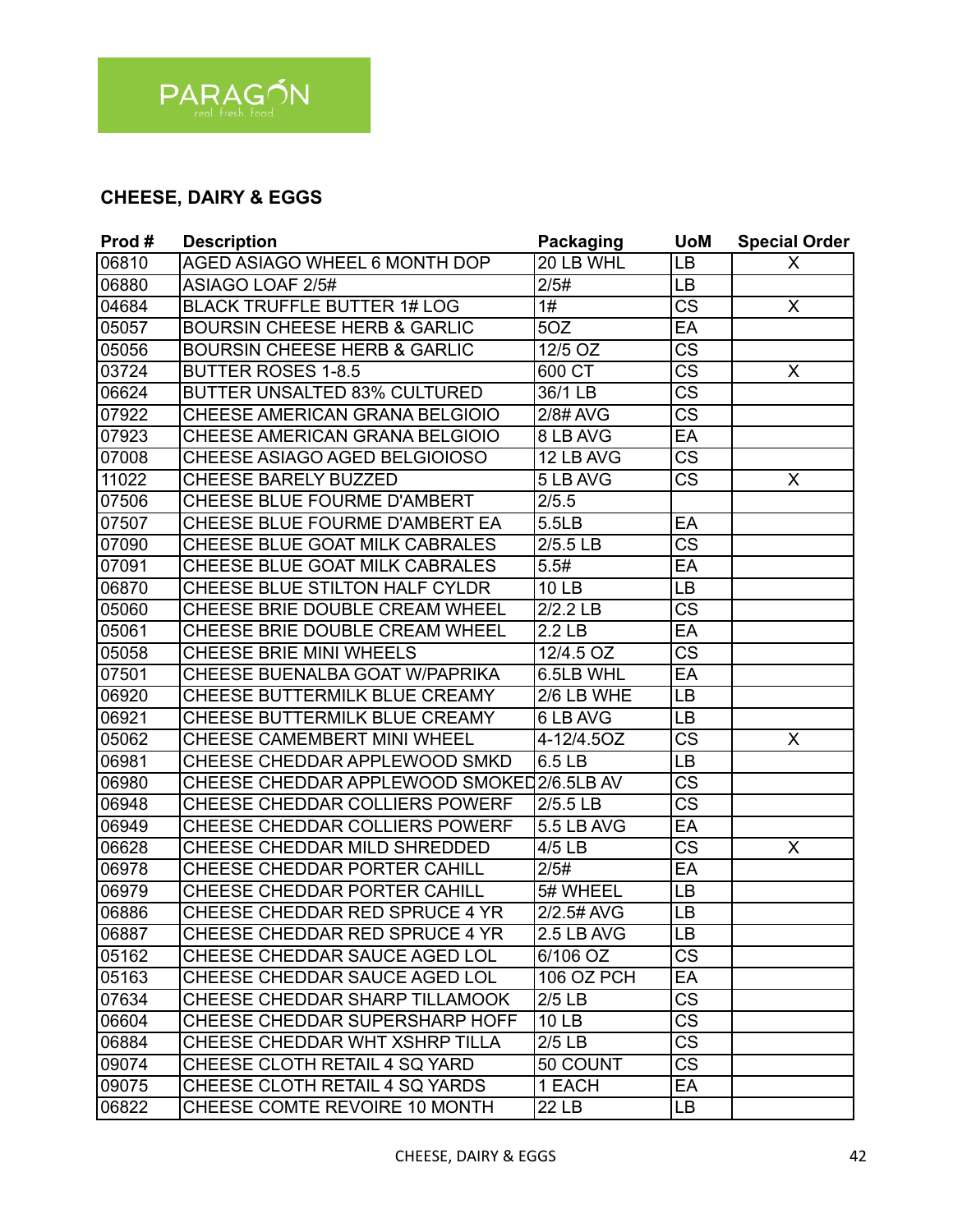| Prod# | <b>Description</b>                   | <b>Packaging</b>                  | <b>UoM</b>             | <b>Special Order</b> |
|-------|--------------------------------------|-----------------------------------|------------------------|----------------------|
| 06906 | CHEESE COTIJA MEXICAN STYLE          | 4/5 LB CS                         | LB                     |                      |
| 06907 | CHEESE COTIJA MEXICAN STYLE          | 5 LB AVG                          | LB                     |                      |
| 07089 | CHEESE COW WINE CURED TREVISO        | 1 <sub>LB</sub>                   | EA                     |                      |
| 06652 | CHEESE CREAM PHILADELPHIA            | 6/3 LB                            | $\overline{\text{CS}}$ |                      |
| 06653 | CHEESE CREAM PHILADELPHIA            | 3LB                               | EA                     |                      |
| 07260 | <b>CHEESE CURD YELLOW</b>            | 10 LB AVG                         | $\overline{\text{CS}}$ | X                    |
| 06868 | CHEESE DERBY MILD SAGE WHEEL         | 9 LB AVG                          | $\overline{\text{CS}}$ |                      |
| 06912 | CHEESE EDAM RED WAX ROUND BALL       | 6/4 LB AVG                        | LB                     |                      |
| 06913 | CHEESE EDAM RED WAX ROUND BALL       | 4 LB AVG                          | LB                     |                      |
| 06914 | CHEESE EMMENTALER SWISS AOC          | 2/13 LB AV                        | LB                     |                      |
| 06915 | CHEESE EMMENTALER SWISS AOC          | 13 LB AVG                         | LB                     |                      |
| 06850 | <b>CHEESE FONTINA DANISH CLEMENS</b> | 15 LB AVG                         | CS                     |                      |
| 03740 | <b>CHEESE FROZEN BUFFALO MOZZ</b>    | 4/17.6 OZ                         | $\overline{\text{CS}}$ |                      |
| 06832 | CHEESE GOAT 4 MO BEEMSTER            | <b>CS</b>                         | LB                     |                      |
| 06968 | CHEESE GOAT DRUNKEN STYLE VINO       | $2/5$ LB                          | LB                     |                      |
| 06969 | CHEESE GOAT DRUNKEN STYLE VINO       | <b>5 LB WHEEL</b>                 | LB                     |                      |
| 05054 | CHEESE GOAT PLAIN LOG                | 6/10.5 OZ                         | <b>CS</b>              |                      |
| 05055 | <b>CHEESE GOAT PLAIN LOG</b>         | 10.5 OZ                           | EA                     |                      |
| 07014 | <b>CHEESE GOAT TRUFFLE TREMOR</b>    | 3 LB AVG                          | CS                     |                      |
| 09102 | CHEESE GORGONZOLA CREAMY BELGI       | 2/5 LB AVG                        | $\overline{\text{CS}}$ |                      |
| 09100 | CHEESE GORGONZOLA CRUMBLY BELG       | 8 LB AVG                          | $\overline{\text{cs}}$ |                      |
| 07648 | CHEESE GORGONZOLA WHEEL MONTEF       | 6LB                               | CS                     |                      |
| 06830 | CHEESE GOUDA BEEMSTER EX AGED        | 6 LB AVG                          | EA                     |                      |
| 06828 | CHEESE GOUDA RED WAXED WHEEL         | 10 LB AVG                         | LB                     |                      |
| 06910 | <b>CHEESE GOUDA SMOKED</b>           | 4/6#                              | CS                     |                      |
| 06911 | <b>CHEESE GOUDA SMOKED</b>           | 6LB                               | EA                     |                      |
| 07012 | CHEESE GOUDA VINTAGE VAN GOGH        | <b>10 LB</b>                      | $\overline{\text{cs}}$ |                      |
| 07262 | CHEESE GRAN CRU ORIGINAL ROTH        | 2/7# AVG                          | CS                     |                      |
| 06902 | CHEESE GRUYERE 5 MONTH IMPORTE       | 2/5 LB AVG                        | LВ                     |                      |
| 06903 | CHEESE GRUYERE 5 MONTH IMPORTE       | 5 LB AVG                          | LB                     |                      |
| 06804 | CHEESE HAVARTI PLAIN CREAMY          | $1/9$ LB                          | LB                     |                      |
| 09020 | CHEESE HOFFMAN ROAST GARLIC          | <b>2/5 LBS</b>                    | CS                     | X                    |
| 08082 | CHEESE HOFFMAN SWISS ON RYE          | <b>2/5 LBS</b>                    | CS                     | X.                   |
| 06650 | CHEESE HOT PEPPER JALAPENO LOL       | $2/5$ LB                          | CS                     | X.                   |
| 06838 | CHEESE HUMBOLDT FOG GOATS MILK       | 5 LB AVG                          | LB.                    |                      |
| 06944 | CHEESE IDIAZABEL SMOKED DOP          | 2/7# AVG                          | <b>LB</b>              |                      |
| 06945 | CHEESE IDIAZABEL SMOKED DOP          | 7# AVG                            | LB                     |                      |
| 06956 | CHEESE JARLSBERG SWISS RINDLES       | 2/11LB                            | LВ                     |                      |
| 06957 | CHEESE JARLSBERG SWISS RINDLES       | 11#                               | LB.                    |                      |
| 06964 | <b>CHEESE MAHON 3 MONTH</b>          | $2/8$ LB                          | LВ                     |                      |
| 06952 | CHEESE MANCHEGO 6 MO SHEEP MLK       | 2/7 LB AVG                        | LB.                    |                      |
| 06953 | CHEESE MANCHEGO 6 MO SHEEP MLK       | 7 LB AVG                          | LB.                    |                      |
| 05048 | CHEESE MASCARPONE BELGIOIOSO         | 6/1 LB                            | $\overline{\text{CS}}$ |                      |
| 05049 | CHEESE MASCARPONE BELGIOIOSO         | 1 LB EA                           | EA                     |                      |
| 05050 | CHEESE MASCARPONE BELGIOIOSO         | $\overline{4}/\overline{5}$ # TUB | <b>CS</b>              |                      |
| 05051 | CHEESE MASCARPONE BELGIOIOSO         | 5#                                | EA                     |                      |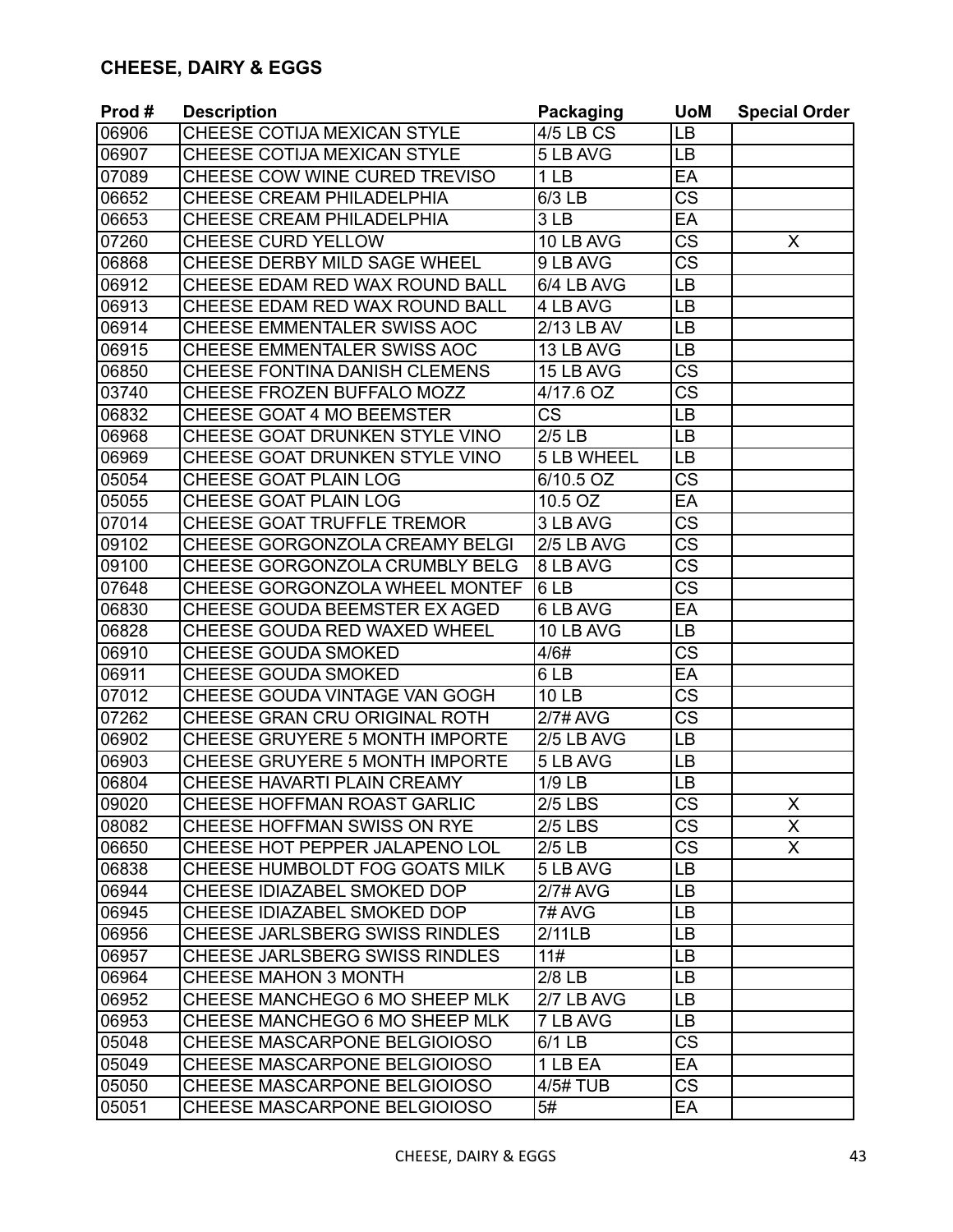| Prod# | <b>Description</b>                    | <b>Packaging</b>  | <b>UoM</b>             | <b>Special Order</b>    |
|-------|---------------------------------------|-------------------|------------------------|-------------------------|
| 07508 | CHEESE MIMOLETTE 12MO ISIGNY          | 2/7LB             | <b>CS</b>              |                         |
| 07509 | CHEESE MIMOLETTE 12MO ISIGNY          | <b>7LB WHEEL</b>  | EA                     |                         |
| 05066 | CHEESE MOLITERNO TRUFFLE WEDGE        | 12/5.3 OZ         | $\overline{\text{cs}}$ |                         |
| 05067 | <b>CHEESE MOLITERNO TRUFFLE WEDGE</b> | 5.3 OZ            | EA                     |                         |
| 06794 | <b>CHEESE MOODY BLUE SMOKE ROTH</b>   | <b>6 LB WHEEL</b> | $\overline{\text{CS}}$ |                         |
| 05044 | CHEESE MOZZ BOCCONCINI FRESH          | <b>2/3# TUB</b>   | $\overline{\text{CS}}$ |                         |
| 05045 | CHEESE MOZZ BOCCONCINI FRESH          | 3 LB TUB          | EA                     |                         |
| 07912 | CHEESE MOZZ BURRATA BRESH BELG        | 6/1 LB            | $\overline{\text{CS}}$ |                         |
| 07913 | CHEESE MOZZ BURRATA FRESH BELG        | 1 LB TUB          | EA                     |                         |
| 07916 | CHEESE MOZZ CILIEGINE FRESH           | $2/3$ LB          | $\overline{\text{CS}}$ |                         |
| 07917 | CHEESE MOZZ CILIEGINE FRESH           | 3 LB TUB          | EA                     |                         |
| 09104 | CHEESE MOZZARELLA FRESH LOG BE        | 6/2 LB AVG        | $\overline{\text{CS}}$ |                         |
| 06883 | <b>CHEESE MUENSTER</b>                | 6 LB AVG          | LB                     | X                       |
| 06834 | CHEESE PARADISO GRANA BEEMSTER        | 6LB AVG           | LB                     |                         |
| 07742 | CHEESE PARMESAN BLK WAX STELLA        | 2/20 LB           | $\overline{\text{cs}}$ |                         |
| 06640 | CHEESE PARMESAN SHREDDED DOM          | $2/5$ LB          | <b>CS</b>              | X                       |
| 06798 | CHEESE PARMIGIANO REGGIANO 22M        | 10 LB AVG         | <b>LB</b>              |                         |
| 06894 | CHEESE PROVOLONE AGED PICCAN          | 2/11 LB           | LB                     |                         |
| 06895 | CHEESE PROVOLONE AGED PICCAN          | <b>11 LB</b>      | LB                     |                         |
| 07918 | CHEESE PROVOLONE MILD BELGIOIO        | 12 LB AVG         | <b>CS</b>              |                         |
| 06908 | CHEESE QUESO FRESCO CHEESEMAKE        | 4/5 LBS CS        | $\overline{\text{cs}}$ |                         |
| 06896 | CHEESE RICOTTA SALATA SHEEPS          | 4/7 LB            | LB                     |                         |
| 06897 | <b>CHEESE RICOTTA SALATA SHEEPS</b>   | 7 LB              | LB                     |                         |
| 06632 | CHEESE ROMANO PECORINO GRATED         | $4/5$ LB          | $\overline{\text{CS}}$ |                         |
| 06633 | CHEESE ROMANO PECORINO GRATED         | 5LB               | EA                     |                         |
| 06806 | CHEESE ROMANO PECORINO QTR WHL        | 12 LB AVG         | $\overline{\text{CS}}$ |                         |
| 06954 | CHEESE SWISS GOLD PREMIUM             | 2/10# AVG         | LB                     |                         |
| 06955 | CHEESE SWISS GOLD PREMIUM             | 10 LB AVG         | LB                     |                         |
| 06802 | CHEESE TALEGGIO DOP ARRIGONI          | 4.6# AVG          | LB                     |                         |
| 06642 | <b>CHEESE VELVEETA</b>                | 6/5 LB            | <b>CS</b>              |                         |
| 06970 | CHEESE WEXFORD CHEDDAR GRN WAX        | 2/5.5# AVG        | LB                     |                         |
| 06971 | CHEESE WEXFORD CHEDDAR GRN WAX        | 5.5# AVG          | <b>LB</b>              |                         |
| 03538 | CHEESECLOTH BOLT GRADE 40             | <b>BOLT</b>       | CS                     |                         |
| 06818 | <b>CLASSIC CHEESEBOARD 5 VARIETIE</b> | 12 LBS AVG        | $\overline{\text{CS}}$ |                         |
| 06353 | <b>COCONUT MILK</b>                   | #10 CAN           | EA                     |                         |
| 07094 | <b>CREAM DOUBLE DEVONSHIRE</b>        | 12/6 OZ           | CS                     |                         |
| 07095 | <b>CREAM DOUBLE DEVONSHIRE</b>        | 6 OZ              | EA                     |                         |
| 09072 | <b>CREME FRAICHE BEURREMONT TUB</b>   | $4/3$ LB          | <b>CS</b>              | X                       |
| 09073 | <b>CREME FRAICHE BEURREMONT TUB</b>   | 3 LB TUB          | EA                     | $\overline{\mathsf{x}}$ |
| 05034 | <b>CREME FRAICHE GLASS JARS DEVON</b> | 12/6 OZ           | $\overline{\text{CS}}$ |                         |
| 05035 | CREME FRAICHE GLASS JARS DEVON        | 6 OZ EA           | EA                     |                         |
| 06962 | DOUBLE GLOUCESTER W/ STILTON          | 2/4.4 LB          | LB                     | X                       |
| 06963 | DOUBLE GLOUCESTER W/ STILTON          | 4.4 LB AVG        | <b>LB</b>              | X                       |
| 07140 | <b>DUCK EGGS</b>                      | 100 CT            | <b>CS</b>              | X.                      |
| 04716 | <b>EGG QUAIL FRESH</b>                | 15 CT             | <b>CS</b>              |                         |
| 03854 | <b>EGGS BEATERS FLEISHMANS</b>        | 12/2 LB           | CS                     | X                       |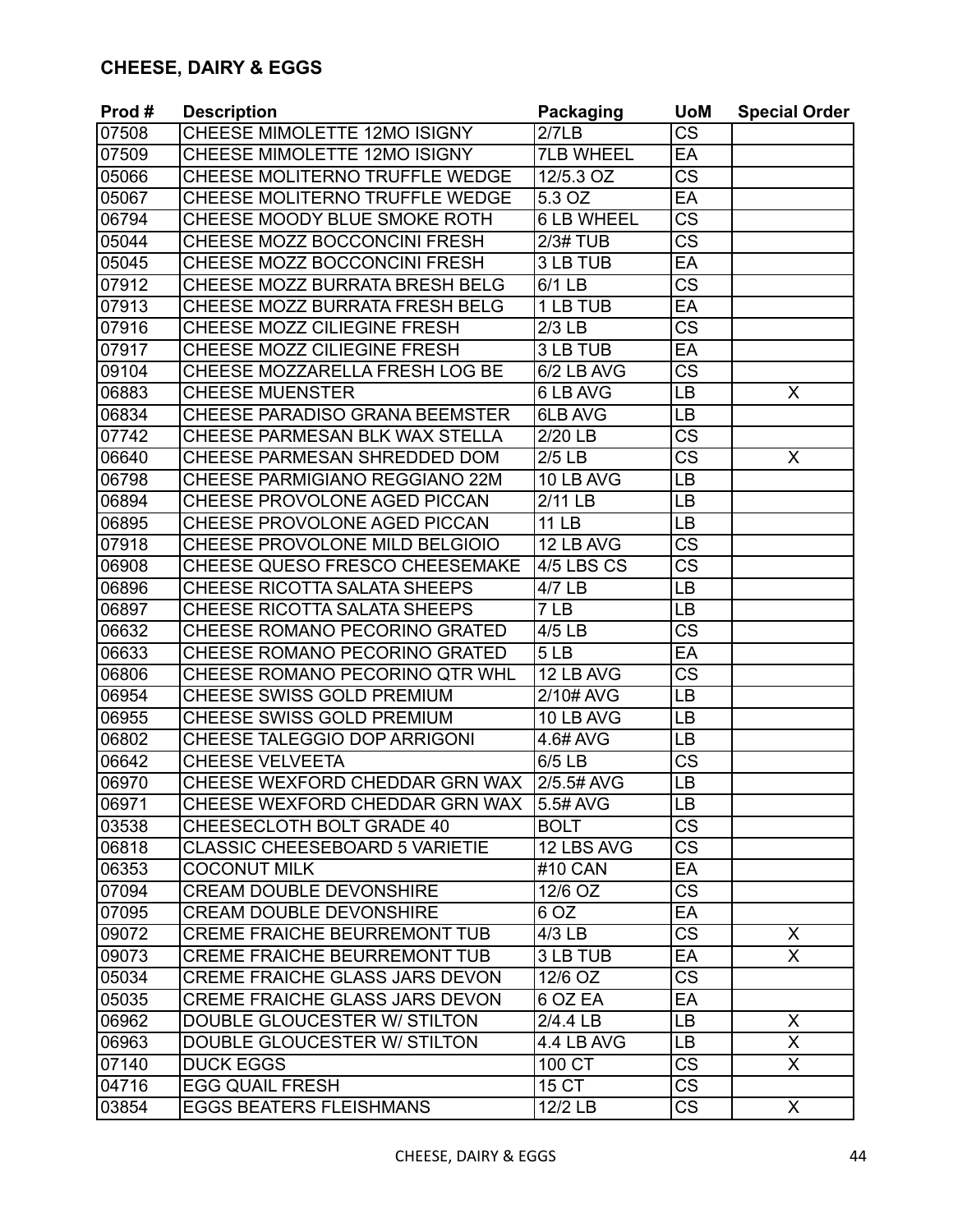| Prod# | <b>Description</b>                       | Packaging         | <b>UoM</b>             | <b>Special Order</b> |
|-------|------------------------------------------|-------------------|------------------------|----------------------|
| 03856 | EGGS PASTURIZED YOLKS EASY EGG           | $15/2$ LBS        | $\overline{\text{CS}}$ |                      |
| 03852 | <b>EGGS SUGAR FROZ YOLKS PAPETTIS</b>    | <b>6/5 LBS</b>    | $\overline{\text{CS}}$ |                      |
| 04700 | FETA COWS MILK WISCOXN PAIL              | $2/8$ LB          | CS                     |                      |
| 04701 | FETA COWS MILK WISCOXN PAIL              | 8LB               | EA                     |                      |
| 09032 | FETA CRUMBLED CHEESE                     | 4/5 LBS CS        | $\overline{\text{cs}}$ | X                    |
| 09098 | FONTINA MILD MELTING BELGIOIOS           | 10 LB AVG         | $\overline{\text{CS}}$ |                      |
| 05064 | <b>HALLOUMI CHEESE W/ MINT</b>           | 4/26 OZ           | $\overline{\text{CS}}$ | X                    |
| 06626 | <b>HORSERADISH CHEDDAR</b>               | $2/5$ LB          | $\overline{\text{CS}}$ |                      |
| 06627 | <b>HORSERADISH CHEDDAR</b>               | 5 LB EA           | EA                     |                      |
| 32226 | <b>LIQUID EGG WHITES</b>                 | 15/2 LB           | $\overline{\text{CS}}$ | X                    |
| 14071 | <b>LOCAL CHEES MERRY GOAT ROUND</b>      | 9 OZ              | EA                     |                      |
| 14076 | <b>LOCAL CHEESE BLACK AND BLUE</b>       | $5#$ AVG          | LB                     |                      |
| 14015 | <b>LOCAL CHEESE BLACK JACK PEPR CORN</b> | 5# AVG            | LB                     |                      |
| 14074 | LOCAL CHEESE CABRA LA MANCHA             | 3.5-5# AVG        | LB                     |                      |
| 14017 | <b>LOCAL CHEESE CHEDDAR LANCASTER</b>    | 5# AVG            | LB                     |                      |
| 14005 | LOCAL CHEESE CHEDDAR SMOKETOWN           | 5# AVG            | LB                     |                      |
| 14046 | LOCAL CHEESE CHEVRE ALLEGHENY            | 4# AVG            | LB                     |                      |
| 14030 | <b>LOCAL CHEESE CURD</b>                 | 15-18# AVG        | LB                     |                      |
| 14019 | <b>LOCAL CHEESE FETA SALDANA</b>         | 5# AVG            | LB                     |                      |
| 14073 | <b>LOCAL CHEESE MOUNTAIN TOP BLUE</b>    | 9 OZ              | EA                     |                      |
| 14011 | <b>LOCAL CHEESE MOZZARELLA</b>           | 5# AVG            | LB                     |                      |
| 14013 | LOCAL CHEESE MOZZARELLA SMOKED           | 5# AVG            | LB                     |                      |
| 14009 | <b>LOCAL CHEESE RICOTTA CHIESI</b>       | 5# AVG            | LB                     |                      |
| 14001 | <b>LOCAL CHEESE SWISS BABY ANIETAM</b>   | 5# AVG            | LB                     |                      |
| 09064 | <b>MARGERINE ELITE VICTOR BUNGE</b>      | <b>50 LB</b>      | CS                     | X                    |
| 05038 | MILK ALMOND BREEZE UNSWEETENED           | 12/32OZ           | $\overline{\text{cs}}$ |                      |
| 05039 | MILK ALMOND BREEZE UNSWEETENED           | 32 OZ EA          | EA                     |                      |
| 06352 | MILK COCONUT LARGE SIZE                  | 3/#10             | CS                     |                      |
| 07600 | <b>MILK COCONUT SILK</b>                 | 6/64 OZ           | $\overline{\text{CS}}$ |                      |
| 06354 | MILK COCONUT SMALL CANS                  | 12/13.5 OZ        | $\overline{\text{cs}}$ |                      |
| 06355 | MILK COCONUT SMALL CANS                  | 13.5 OZ           | EA                     |                      |
| 05030 | MILK EAGLE BRAND COND SWEETENE           | 24/14 OZ          | <b>CS</b>              |                      |
| 05028 | MILK EVAPORATED CARNATION                | 24/12 OZ          | $\overline{\text{CS}}$ |                      |
| 05029 | MILK EVAPORATED CARNATION                | 12 OZ             | EA                     |                      |
| 05024 | <b>MILK MALTED CARNATION</b>             | $6/2.5$ LB        | $\overline{\text{CS}}$ |                      |
| 05025 | <b>MILK MALTED CARNATION</b>             | 2.5 <sub>LB</sub> | EA                     |                      |
| 05032 | MILK POUCH EAGLE COND SWEETENE           | 3/140 OZ          | $\overline{\text{CS}}$ |                      |
| 05036 | <b>MILK SOY PLAIN SILK</b>               | 6/64 OZ           | CS                     |                      |
| 05037 | <b>MILK SOY PLAIN SILK</b>               | 64 OZ             | EA                     |                      |
| 06924 | MOZZARELLA CHEESE LOW MOISTURE           | 2/6# AVG          | LB                     | X.                   |
| 06882 | <b>MUENSTER CHEESE</b>                   | 2/6# AVG          | LB.                    | X                    |
| 06898 | PAPILLON ROQUEFORT SHEEP MILK            | $4/3$ LB          | LB                     |                      |
| 06899 | PAPILLON ROQUEFORT SHEEP MILK            | 3 LB AVG          | LB                     |                      |
| 06812 | ST ANDRE TRIPLE CREAM COWS               | 4.5 LB            | LB.                    | X                    |
| 06625 | UNSALTED CULTURED BUTTER                 | 1#                | EA                     | X.                   |
| 06946 | <b>WENSLEYDALE CHEESE W/APRICO</b>       | 2/2.5# AVG        | LB                     |                      |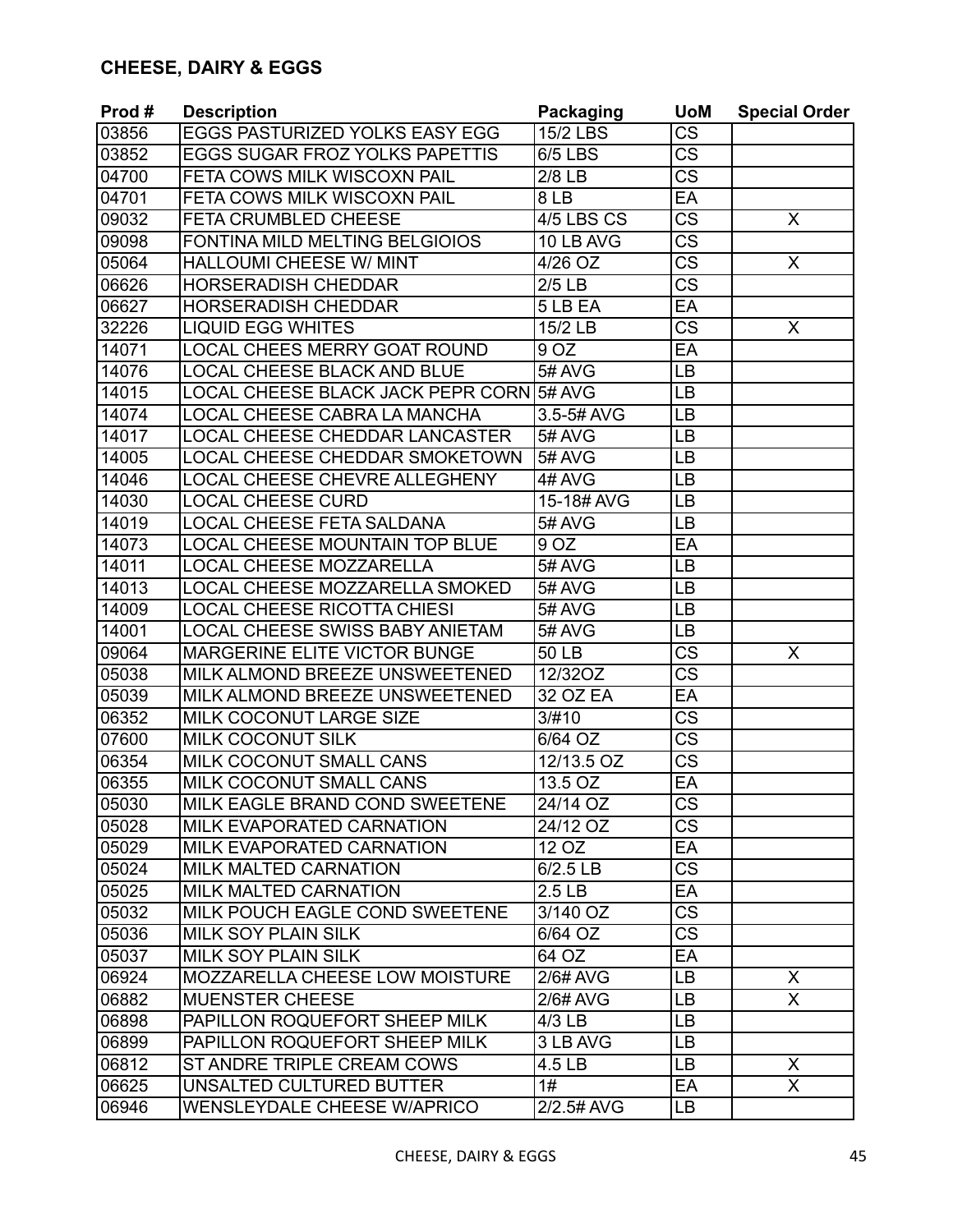# **CHEESE, DAIRY & EGGS**

| Prod # | <b>Description</b>                  | Packaging   | <b>UoM</b> | <b>Special Order</b> |
|--------|-------------------------------------|-------------|------------|----------------------|
| 06947  | <b>WENSLEYDALE CHEESE W/APRICOT</b> | 2.4# AVG    | <b>LB</b>  |                      |
| 06958  | WENSLEYDALE CHEESE WITH CRANBE      | 2/2.5# AVG  | <b>LB</b>  |                      |
| 06976  | WENSLEYDALE CHEESE WITH MANGO       | 2/2.2# AVG  | <b>LB</b>  |                      |
| 06974  | WHITE STILTON WITH BLUEBERRIES      | l2/3 LB AVG | <b>LB</b>  |                      |
| 06972  | WHITE STILTON WITH CRANBERRIES      | l2/3 LB AVG | <b>LB</b>  |                      |
| 06973  | WHITE STILTON WITH CRANBERRIES      | l3 LB AVG   | LВ         | X                    |
| 06960  | WINDSOR RED CHEDDAR W/ CLARET       | 16# AVG WHL | <b>LB</b>  | X                    |
| 07298  | YOGURT GREEK FAGE 0% PLAIN          | 6/35.3 OZ   | <b>CS</b>  |                      |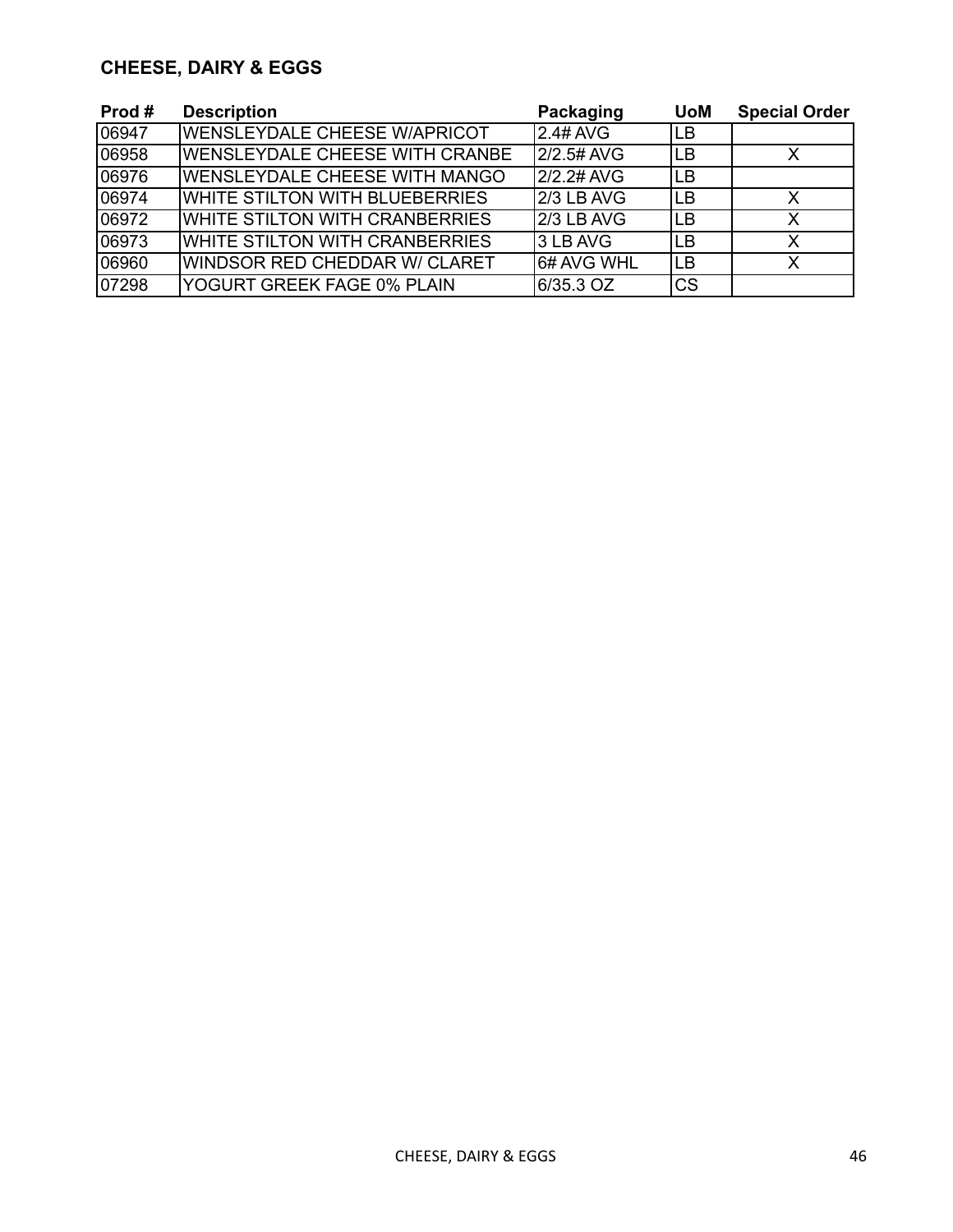

# **BAR & BEVERAGE**

| Prod# | <b>Description</b>                    | <b>Packaging</b>     | <b>UoM</b>             | <b>Special Order</b>    |
|-------|---------------------------------------|----------------------|------------------------|-------------------------|
| 07062 | BITTERS AZTEC CHOCOLATE FEE BR        | 12/5 OZ              | <b>CS</b>              |                         |
| 07050 | BITTERS CARDAMOM BOKERS STYLE         | 12/5 OZ              | $\overline{\text{CS}}$ |                         |
| 07051 | BITTERS CARDAMOM BOKERS STYLE         | 5 OZ                 | EA                     |                         |
| 05780 | <b>BITTERS CELERY FEE BROTHERS</b>    | 12/5 OZ              | $\overline{\text{CS}}$ |                         |
| 05781 | <b>BITTERS CELERY FEE BROTHERS</b>    | 5 OZ                 | EA                     |                         |
| 07060 | <b>BITTERS CHERRY FEE BROTHERS</b>    | 12/5 OZ              | $\overline{\text{cs}}$ |                         |
| 07061 | <b>BITTERS CHERRY FEE BROTHERS</b>    | 5 OZ                 | EA                     |                         |
| 07063 | <b>BITTERS CHOC AXTEC</b>             | 5 OZ                 | EA                     |                         |
| 05782 | BITTERS CRANBERRY FEE BROTHERS        | 12/5 OZ              | $\overline{\text{CS}}$ |                         |
| 05783 | BITTERS CRANBERRY FEE BROTHERS        | 4OZ                  | EA                     |                         |
| 05784 | BITTERS GRAPEFRUIT FEE BROTHER        | $12/5$ OZ            | $\overline{\text{CS}}$ |                         |
| 05785 | BITTERS GRAPEFRUIT FEE BROTHER        | 5 OZ                 | EA                     |                         |
| 05776 | <b>BITTERS LEMON FEE BROTHERS</b>     | 12/5 OZ              | $\overline{\text{CS}}$ |                         |
| 05777 | <b>BITTERS LEMON FEE BROTHERS</b>     | 50Z                  | $E$ A                  |                         |
| 07054 | <b>BITTERS MINT FEE BROTHERS</b>      | $12/5$ OZ            | $\overline{\text{cs}}$ |                         |
| 07055 | <b>BITTERS MINT FEE BROTHERS</b>      | 5OZ                  | EA                     |                         |
| 05778 | BITTERS MOLASSES FEE BROTHERS         | 12/5 OZ              | $\overline{\text{CS}}$ |                         |
| 05779 | BITTERS MOLASSES FEE BROTHERS         | 5 OZ                 | EA                     |                         |
| 05775 | <b>BITTERS OLD FASHION AROMATIC</b>   | 5 OZ EA              | EA                     |                         |
| 05774 | BITTERS OLD FASHION AROMATIC FEE      | $12/5$ OZ            | $\overline{\text{CS}}$ |                         |
| 07052 | BITTERS ORANGE GIN BARREL AGED        | 12/5 OZ              | $\overline{\text{CS}}$ |                         |
| 07053 | BITTERS ORANGE GIN BARREL AGED        | 5 OZ                 | EA                     |                         |
| 07056 | BITTERS ORANGE WEST INDIAN FEE        | 12/5 OZ              | $\overline{\text{cs}}$ |                         |
| 07057 | BITTERS ORANGE WEST INDIAN FEE        | 5 OZ                 | EA                     |                         |
| 07058 | <b>BITTERS PEACH FEE BROTHERS</b>     | 12/5 OZ              | $\overline{\text{cs}}$ |                         |
| 07059 | <b>BITTERS PEACH FEE BROTHERS</b>     | 5 OZ EA              | EA                     |                         |
| 07064 | <b>BITTERS PLUM FEE BROTHERS</b>      | 12/5 OZ              | $\overline{\text{cs}}$ |                         |
| 07065 | <b>BITTERS PLUM FEE BROTHERS</b>      | 4 OZ                 | EA                     |                         |
| 07066 | <b>BITTERS RHUBARB FEE BROTHERS</b>   | $\overline{12/5}$ OZ | $\overline{\text{CS}}$ |                         |
| 07067 | <b>BITTERS RHUBARB FEE BROTHERS</b>   | 5OZ                  | EA                     |                         |
| 05787 | <b>BITTERS WALNUT BLACK</b>           | 5 OZ                 | EA                     |                         |
| 07068 | <b>BITTERS WHISKEY BARREL AGED FE</b> | 12/5 OZ              | $\overline{\text{CS}}$ |                         |
| 07069 | BITTERS WHISKEY BARREL AGED FEE       | 5 OZ EA              | EA                     |                         |
| 05819 | <b>BLOODY MARY MIX</b>                | 32OZ                 | EA                     |                         |
| 05690 | CHERRY DARK SWT PTTD IN SYRUP         | 6/#10 CAN            | $\overline{\text{CS}}$ |                         |
| 05691 | CHERRY DARK SWT PTTD IN SYRUP         | #10 CAN              | EA                     |                         |
| 05684 | CHERRY LUXARDO MARASCHINO             | 12/14 OZ             | $\overline{\text{CS}}$ |                         |
| 07044 | CHERRY LUXARDO MARASCHINO             | $4/6.6$ LB           | $\overline{\text{CS}}$ |                         |
| 07045 | CHERRY LUXARDO MARASCHINO EACH        | 6.6 LB CAN           | $E$ A                  | $\overline{\mathsf{x}}$ |
| 05685 | CHERRY LUXARDO MARASCHINO EACH        | 14 OZ                | EA                     |                         |
| 04444 | <b>CIDER SPARKLING GLASS MARTINEL</b> | 12/8.4 OZ            | $\overline{\text{CS}}$ | X                       |
| 04438 | <b>CLUB SODA SHASTA</b>               | 15/1 LTR             | $\overline{\text{CS}}$ |                         |
| 07072 | <b>FALERNUM W INDIES FEE BROTHERS</b> | 12/32 OZ             | $\overline{\text{CS}}$ |                         |
| 07073 | <b>FALERNUM WEST INDIES BITTERS</b>   | 32 OZ                | EA                     |                         |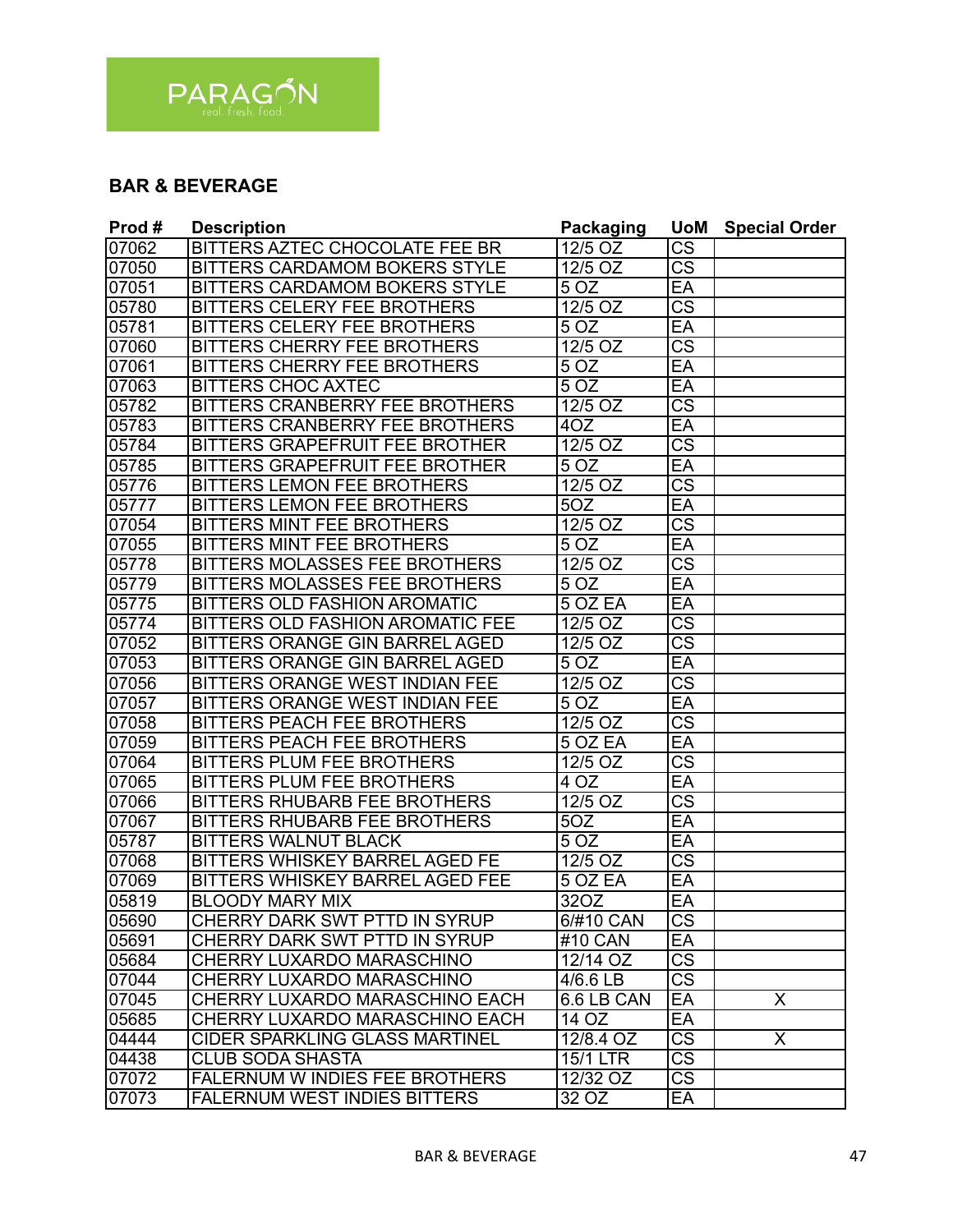#### **BAR & BEVERAGE**

| Prod# | <b>Description</b>                    | Packaging     | <b>UoM</b>             | <b>Special Order</b>    |
|-------|---------------------------------------|---------------|------------------------|-------------------------|
| 03800 | FRAPPE CHOC DOUBLE GHIRARDELLI        | <b>10 LBS</b> | CS                     | X                       |
| 07650 | FRAPPE DOUBCHOC SMOOTHIE CLASS        | <b>10 LB</b>  | <b>CS</b>              |                         |
| 08048 | <b>FRAPPE GHIRARDELLI CHOCOLATE</b>   | 6/3.12 LBS    | <b>CS</b>              | Χ                       |
| 08046 | <b>FRAPPE GHIRARDELLI WHITE CHOC</b>  | 6/3.12 LBS    | $\overline{\text{CS}}$ | $\overline{\mathsf{x}}$ |
| 03802 | <b>FRAPPE WHITE CLASSIC GHIRARDEL</b> | <b>10 LBS</b> | $\overline{\text{CS}}$ | $\overline{\mathsf{x}}$ |
| 04436 | <b>IZZE SPARKLING POMEGRANATE</b>     | 24/12 OZ      | $\overline{\text{cs}}$ | $\overline{\sf x}$      |
| 05768 | <b>JUICE APPLE PREMIUM KNOUSE</b>     | 8/64 OZ       | $\overline{\text{CS}}$ |                         |
| 05769 | <b>JUICE APPLE PREMIUM KNOUSE</b>     | 64 OZ         | EA                     |                         |
| 05816 | <b>JUICE CARROT ORGANIC</b>           | 6/16.9 OZ     | $\overline{\text{cs}}$ | X                       |
| 05773 | <b>JUICE CLAM SEA</b>                 | 46 OZ         | EA                     | $\overline{\sf x}$      |
| 04420 | <b>JUICE CLAMATO MOTT'S</b>           | 24/5.5 OZ     | $\overline{\text{CS}}$ |                         |
| 05788 | JUICE CRANBERRY OCEAN SPRAY           | 8/60 OZ       | $\overline{\text{CS}}$ | X                       |
| 04426 | <b>JUICE GRAPEFRUIT BLUEBIRD</b>      | 48/5.5 OZ     | $\overline{\text{CS}}$ |                         |
| 04428 | <b>JUICE GRAPEFRUIT RUBY RED</b>      | 8/60 OZ       | $\overline{\text{CS}}$ |                         |
| 07270 | <b>JUICE LIME KEY AMIFRUIT</b>        | 4/1 GAL       | $\overline{\text{CS}}$ |                         |
| 07271 | <b>JUICE LIME KEY AMIFRUIT</b>        | 1 GAL         | EA                     |                         |
| 05804 | <b>JUICE LIME SWEETENED ROSES</b>     | $12/33$ OZ    | $\overline{\text{CS}}$ | X                       |
| 05808 | <b>JUICE PINEAPPLE DOLE</b>           | 12/46 OZ      | $\overline{\text{cs}}$ |                         |
| 05809 | <b>JUICE PINEAPPLE DOLE</b>           | 46OZ          | EA                     |                         |
| 04430 | <b>JUICE PINEAPPLE DOLE</b>           | 48/6 OZ       | $\overline{\text{cs}}$ |                         |
| 04432 | <b>JUICE TOMATO CAMPBELLS</b>         | 48/5.5 OZ     | $\overline{\text{CS}}$ | X                       |
| 05810 | <b>JUICE TOMATO PLASTIC</b>           | 8/46 OZ       | $\overline{\text{cs}}$ | $\overline{\mathsf{x}}$ |
| 04434 | <b>JUICE VEGETABLE V-8 CAMPBELLS</b>  | 48/5.5 OZ     | $\overline{\text{CS}}$ |                         |
| 05812 | <b>JUICE VEGETABLE V-8 CAMPBELLS</b>  | 12/46 OZ      | $\overline{\text{CS}}$ |                         |
| 06394 | <b>JUICE YUZU CITRUS BOTTLE PARIS</b> | 6/58 OZ       | $\overline{\text{CS}}$ |                         |
| 06395 | <b>JUICE YUZU CITRUS BOTTLE PARIS</b> | 58 OZ         | EA                     |                         |
| 04448 | <b>MARTINELLIS SPARKLING CIDER</b>    | 12/25.4 FZ    | CS                     | X                       |
| 05316 | NECTAR AGAVE ORGANIC MONIN            | 4/1 LTR       | CS                     |                         |
| 05317 | <b>NECTAR AGAVE ORGANIC MONIN</b>     | 1LTR          | EA                     |                         |
| 04440 | <b>NECTAR APRICOT HERO</b>            | 6/33.8 OZ     | $\overline{\text{CS}}$ |                         |
| 07720 | <b>NECTAR PEACH</b>                   | $6/33.8$ OZ   | $\overline{\text{CS}}$ | X                       |
| 05790 | <b>OLIVE BRINE DIRTY MARTINI FEE</b>  | 12/12.8 OZ    | $\overline{\text{cs}}$ |                         |
| 05791 | OLIVE BRINE DIRTY MARTINI FEE         | 12.8 OZ       | EA                     |                         |
| 32230 | ORG BLOOD ORANGE JUICE VOLCANO        | 6/25.3 FZ     | $\overline{\text{cs}}$ | X                       |
| 32228 | ORG ORANGE JUICE UNCLEMATT PF         | 6/59 FZ       | <b>CS</b>              | х                       |
| 32222 | ORG ORANGE JUICEPULP UNCLEMATT        | 6/59 FZ       | $\overline{\text{CS}}$ | X                       |
| 32234 | ORGANIC LEMON JUICE LAKEWOOD          | 12/32 FZ      | $\overline{\text{CS}}$ | X                       |
| 32232 | ORGANIC LIME JUICE LAKEWOOD           | 12/32 FZ      | $\overline{\text{CS}}$ | X.                      |
| 04404 | <b>RED RIBBON ROOT BEER</b>           | 24/12 OZ      | $\overline{\text{CS}}$ | $\overline{X}$          |
| 07652 | SODA BIRCH BEER RED RIBBON            | 24/12 OZ      | $\overline{\text{CS}}$ |                         |
| 04406 | SODA GINGER BEER HOT! JAMICA'S        | 24/12 OZ      | $\overline{\text{CS}}$ | X                       |
| 08044 | SODA IZZE GRAPEFRUIT CANS             | 24/8.4 OZ     | $\overline{\text{CS}}$ | $\overline{\mathsf{x}}$ |
| 07936 | SODA PA PUNCH NATRONA BOTTLING        | 24/12 OZ      | $\overline{\text{CS}}$ | $\overline{\mathsf{x}}$ |
| 04402 | SODA PLANT MINT JULIP NATRONA         | 24/12 OZ      | $\overline{\text{CS}}$ |                         |
| 04408 | SODA POP CHERRY RED RIBBON            | 24/12 OZ      | $\overline{\text{CS}}$ |                         |
| 04410 | SODA POP GINGER BEER JAMICA'S         | 24/12 OZ      | $\overline{\text{CS}}$ |                         |
| 04418 | SODA POP MINT GINGER ALE RR           | 24/12 OZ      | $\overline{\text{CS}}$ |                         |
| 04412 | <b>SODA RED RIBB ALM CREAM NATRON</b> | 24/12 OZ      | $\overline{\text{CS}}$ |                         |
| 04416 | SODA RED RIBBON GRAPE NATRONA         | 24/12 OZ      | $\overline{\text{CS}}$ |                         |
| 04414 | SODA SELTZER NATRONA BOTTLING         | 24/12 OZ      | $\overline{\text{CS}}$ |                         |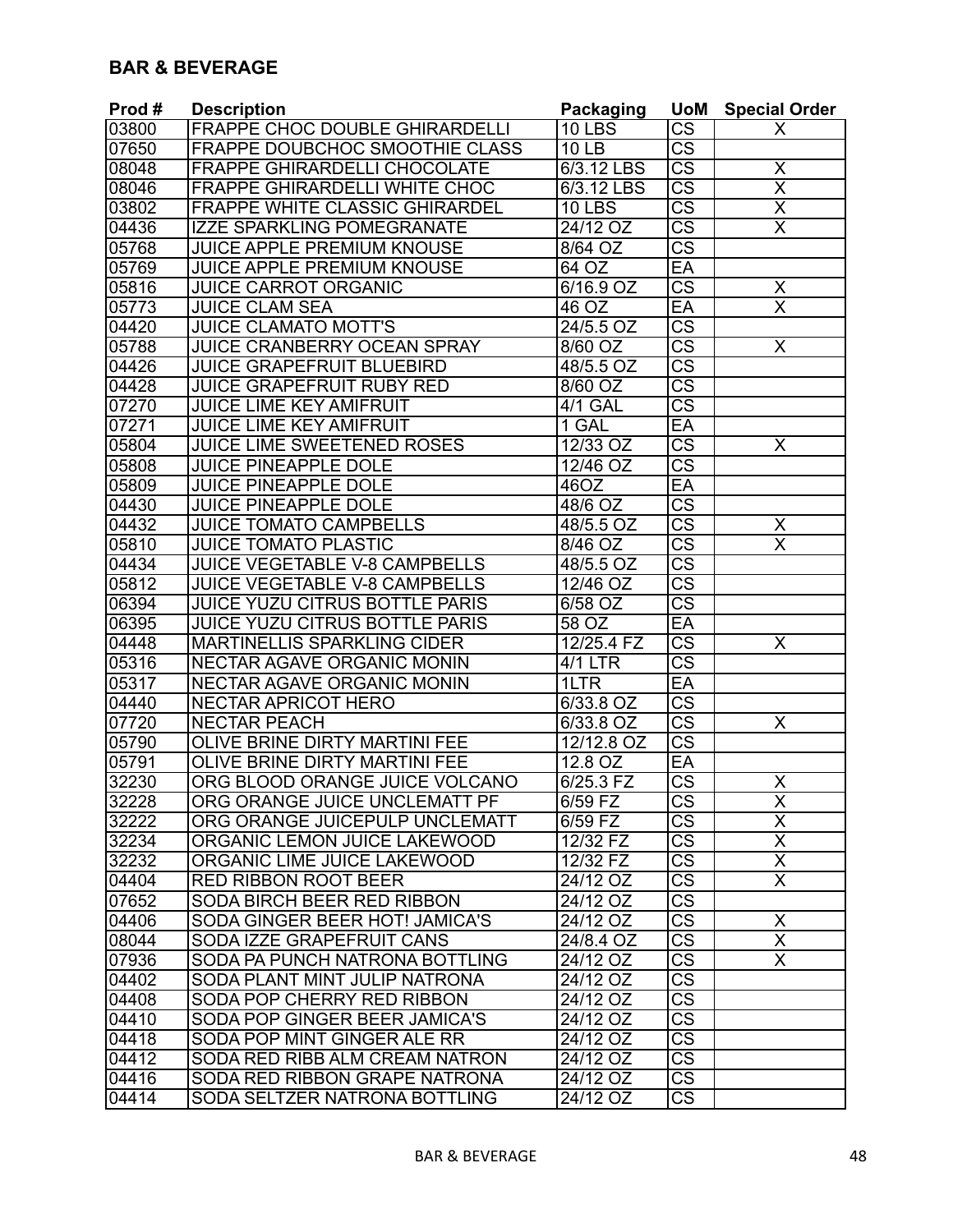#### **BAR & BEVERAGE**

| Prod#              | <b>Description</b>                    | <b>Packaging</b>       | <b>UoM</b>             | <b>Special Order</b>                |
|--------------------|---------------------------------------|------------------------|------------------------|-------------------------------------|
| 07798              | TEA AFRICAN NECTAR MIGHTY LEAF        | $\overline{\text{CS}}$ | <b>CS</b>              | X                                   |
| 03754              | TEA CHAMOMILE CITRON MIGHTY LE        | 100 CT                 | <b>CS</b>              | X                                   |
| 07804              | TEA DETOX INFUSION MIGHTY LEAF        | <b>CS</b>              | <b>CS</b>              | X                                   |
| 03746              | TEA ENG. BREAKFAST ORG MIGHTY         | 100 CT                 | $\overline{\text{CS}}$ |                                     |
| 03756              | <b>TEA GINGER TWIST MIGHTY LEAF</b>   | 100 CT                 | $\overline{\text{cs}}$ |                                     |
| 03752              | <b>TEA GREEN PASSION MIGHTY LEAF</b>  | 100 CT                 | $\overline{\text{CS}}$ | X                                   |
| 03760              | TEA HOJI-CHA ORGANIC MIGHTY LE        | 100 CT                 | $\overline{\text{CS}}$ | $\overline{\mathsf{x}}$             |
| 09012              | TEA MIGHTY LEAF BOMBAY CHI            | 100 CT                 | $\overline{\text{CS}}$ | $\overline{\mathsf{x}}$             |
| 09016              | TEA MIGHTY LEAF CHAMOMILE CITRU       | 100 CT                 | $\overline{\text{CS}}$ | $\overline{\mathsf{x}}$             |
| 07738              | TEA MIGHTY LEAF CLASS BL TEA          | 100 CT                 | $\overline{\text{CS}}$ | $\overline{\mathsf{x}}$             |
| 08098              | TEA MIGHTY LEAF DARJEELING            | 100 CT                 | $\overline{\text{CS}}$ | $\overline{\mathsf{x}}$             |
| 07736              | TEA MIGHTY LEAF EARL GREY             | 100 CT                 | $\overline{\text{CS}}$ |                                     |
| 09008              | TEA MIGHTY LEAF GREEN DRAGON          | 100 CT                 | $\overline{\text{CS}}$ | $\pmb{\mathsf{X}}$                  |
| 09010              | TEA MIGHTY LEAF MINT MELANGE          | 100 CT                 | CS                     | X                                   |
| 07740              | TEA MIGHTY LEAF SUNBURST GR TEA       | 30 CT/3 OZ             | $\overline{\text{CS}}$ | $\frac{\overline{X}}{\overline{X}}$ |
| $0901\overline{4}$ | TEA MIGHTY LEAF WHITE ORCHID          | 100 CT                 | $\overline{\text{CS}}$ |                                     |
| 03748              | TEA ORANGE JASMINE MIGHTY LEAF        | 100 CT                 | $\overline{\text{CS}}$ |                                     |
| 03758              | <b>TEA ORCHID OOLONG MIGHTY LEAF</b>  | 100 CT                 | $\overline{\text{CS}}$ |                                     |
| 05080              | <b>TEA OREGON CHAI ORIGINAL CONCT</b> | 6/32 OZ                | CS                     | X                                   |
| 05081              | TEA OREGON CHAI ORIGINAL CONCT        | 32 OZ EA               | EA                     |                                     |
| 03742              | TEA SAN BENEDETTO LEMON ICED          | 12/.5 LTR              | $\overline{\text{CS}}$ |                                     |
| 03744              | TEA SAN BENEDETTO PEACH ICED          | 12/.5 LTR              | $\overline{\text{CS}}$ |                                     |
| 03762              | TEA VERBENA MINT ORGANIC MIGHT        | 100 CT                 | $\overline{\text{CS}}$ |                                     |
| 04454              | WATER ARTESIAN SPARKLING VOSS         | 24/375 ML              | $\overline{\text{CS}}$ |                                     |
| 04456              | WATER ARTESIAN SPARKLING VOSS         | 12/800 ML              | $\overline{\text{CS}}$ |                                     |
| 04450              | <b>WATER ARTESIAN STILL VOSS</b>      | 24/375 ML              | CS                     |                                     |
| 05428              | <b>WATER HIBISCUS FEE BROTHERS</b>    | 12/5 OZ                | <b>CS</b>              | X                                   |
| 07038              | WATER JASMINE FEE BROTHERS            | 12/5 OZ                | <b>CS</b>              |                                     |
| 05430              | WATER LAVENDER FEE BROTHERS           | 12/4 OZ                | $\overline{\text{CS}}$ | X                                   |
| 08058              | <b>WATER LYE GEMINI WHITE LIHIA</b>   | 24/12 OZ               | $\overline{\text{cs}}$ | $\overline{\mathsf{x}}$             |
| 04470              | <b>WATER PANNA SPRING GLASS</b>       | 24/16.9 OZ             | $\overline{\text{cs}}$ |                                     |
| 07040              | <b>WATER ROSE FEE BROTHERS</b>        | $12/4$ OZ              | $\overline{\text{CS}}$ |                                     |
| 07041              | <b>WATER ROSE FEE BROTHERS</b>        | 4 OZ                   | EA                     |                                     |
| 04472              | WATER SAN BENEDETTO SPARK PLAS        | 24/17 OZ               | $\overline{\text{CS}}$ |                                     |
| 104474             | WATER SAN BENEDETTO STILL PLAS        | 24/17 OZ               | ∣CS                    |                                     |
| 04460              | WATER SPARK SAN PELL PLASTIC          | 24/16.9 OZ             | CS                     | X                                   |
| 04468              | WATER SPARKLING LEMON SAN PELL        | 24/6.7 OZ              | CS                     |                                     |
| 04462              | WATER SPARKLING MINRL SAN PELL        | 12/33 OZ               | $\overline{\text{CS}}$ |                                     |
| 04464              | <b>WATER SPARKLING MINRL SAN PELL</b> | 24/8 OZ                | CS                     |                                     |
| 04466              | WATER SPARKLING ORANGE SAN PEL        | 24/6.7 OZ              | CS                     |                                     |
| 07074              | WATER SPRING GLASS PANNA              | 12/33.8 OZ             | <b>CS</b>              |                                     |
| 07070              | WHISKY SOURS MIX FEE BROTHERS         | 4/1 GL                 | <b>CS</b>              |                                     |
| 07071              | WHISKY SOURS MIX FEE BROTHERS         | 1 GAL                  | EA                     |                                     |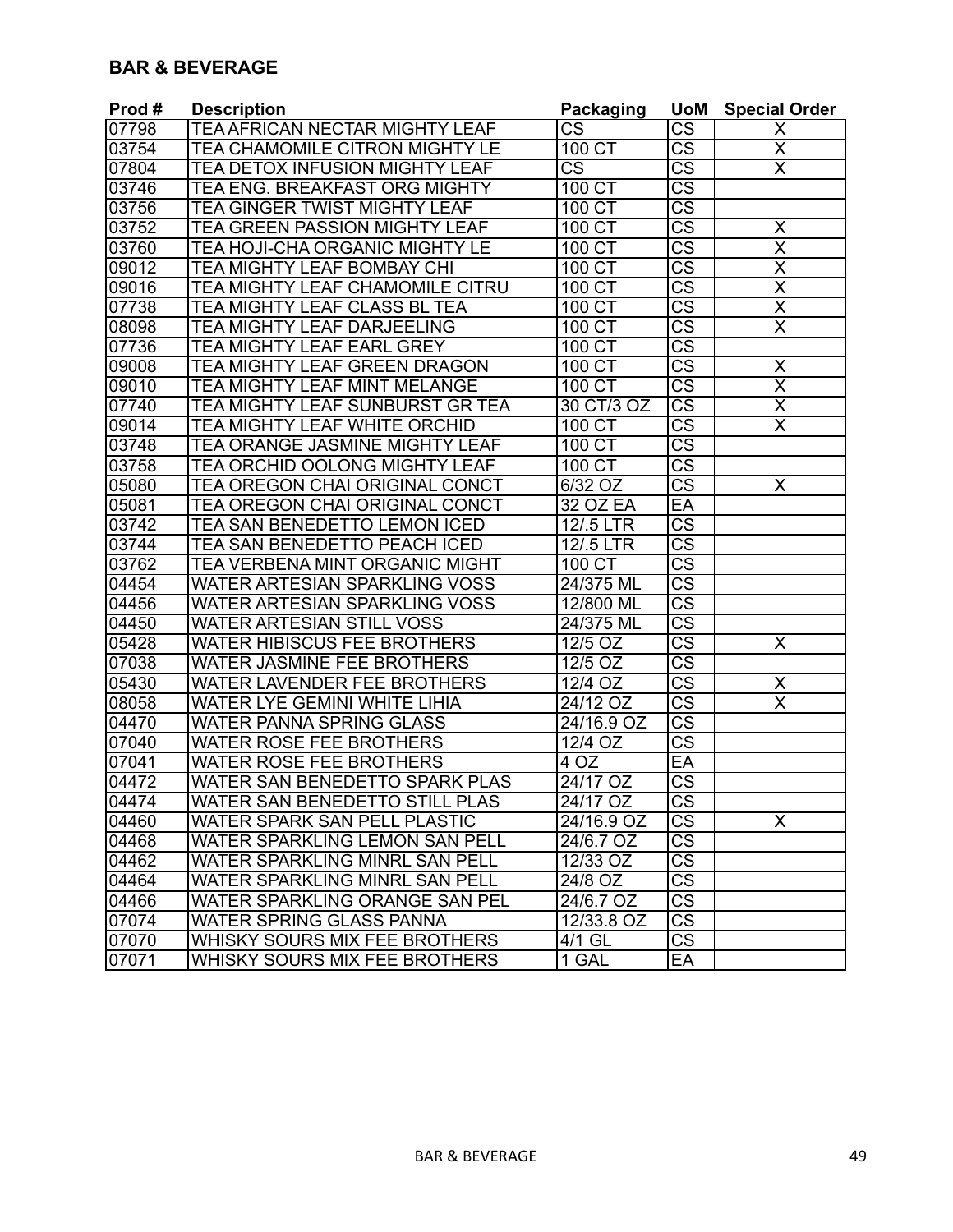

#### **BAKING & PASTRY**

| Prod# | <b>Description</b>                    | Packaging            | <b>UoM</b>             | <b>Special Order</b>    |
|-------|---------------------------------------|----------------------|------------------------|-------------------------|
| 04736 | <b>ACETATE BAND CAKE COLLAR 2.5"</b>  | CS                   | CS                     | X                       |
| 03614 | <b>ACETATE SHEET CLEAR</b>            | 16" X 24"            | $\overline{\text{CS}}$ |                         |
| 05388 | <b>AGAR AGAR POWDER</b>               | 6/1 LB               | $\overline{\text{CS}}$ |                         |
| 05389 | <b>AGAR AGAR POWDER</b>               | 1 <sub>LB</sub>      | EA                     |                         |
| 05832 | PASTE ALMOND BLANCH CALIF PARI        | <b>6/7 LBS</b>       | $\overline{\text{CS}}$ |                         |
| 05833 | PASTE ALMOND BLANCH CALIF PARI        | 7LB                  | EA                     |                         |
| 07614 | PASTAE ALMOND CATANIA 50%             | 13.2 LB              | $\overline{\text{cs}}$ |                         |
| 07726 | AMUSSETE SPOONS PIDY 1.4"x3"          | 252 CT               | $\overline{\text{CS}}$ | Χ                       |
| 07764 | AP BAKEPAN SPRAYAEROSOL BAKKLE        | 6/14 OZ              | $\overline{\text{CS}}$ | $\overline{\mathsf{x}}$ |
| 07732 | AP BAKERY PAN SPRAY AEROSOL           | $6/14$ OZ            | $\overline{\text{CS}}$ | $\overline{\mathsf{x}}$ |
| 07320 | APPLE DICED IQF                       | 40 LB                | $\overline{\text{CS}}$ |                         |
| 05504 | <b>APPLE WALNUT MUFFIN BATTER TUB</b> | <b>2/8 LBS</b>       | CS                     |                         |
| 05505 | <b>APPLE WALNUT MUFFIN BATTER TUB</b> | 8 LBS                | EA                     |                         |
| 04052 | <b>APPLES IQF GRANNY SMITH BIG VA</b> | 30 LB                | $\overline{\text{cs}}$ |                         |
| 04728 | <b>APRICOT GLAZE CRISTAL</b>          | <b>11 LBS</b>        | $\overline{\text{cs}}$ |                         |
| 03534 | <b>BAGS DISPOSABLE PASTRY 21 IN</b>   | 100 CT               | $\overline{\text{cs}}$ |                         |
| 05424 | <b>BAKING POWDER CLABBER GIRL</b>     | 6/5LB                | $\overline{\text{cs}}$ | X                       |
| 05425 | <b>BAKING POWDER CLABBER GIRL</b>     | 5LB                  | EA                     |                         |
| 05426 | <b>BAKING POWDER ALUM FREE RUMFOR</b> | 6/5 LB               | $\overline{\text{cs}}$ | X                       |
| 03512 | <b>BAKING REESES PIECES</b>           | $2/5$ LB             | $\overline{\text{CS}}$ | $\overline{\mathsf{x}}$ |
| 05422 | <b>BAKING SODA ARM &amp; HAMMER</b>   | $\overline{24/1}$ LB | $\overline{\text{CS}}$ | $\overline{\mathsf{x}}$ |
| 05423 | <b>BAKING SODA ARM &amp; HAMMER</b>   | 1 <sub>LB</sub>      | EA                     |                         |
| 05470 | <b>BANANA NATURAL FLAVOR BLEND 6/</b> | 6/32 OZ              | $\overline{\text{CS}}$ | X                       |
| 07002 | <b>BASE GELATO PROCESS GELPAN HOT</b> | 5/2.2 LB             | $\overline{\text{CS}}$ |                         |
| 03728 | <b>BASE GELMIX COLD SORBETTO 50</b>   | 5/2.2 LB             | $\overline{\text{CS}}$ |                         |
| 04730 | <b>BASE ISOMALT GRADE AA DECOMALT</b> | <b>15 LBS</b>        | $\overline{\text{cs}}$ |                         |
| 07796 | <b>BASE YOGO SOFT GELATECH</b>        | 5/2.2 LB             | $\overline{\text{CS}}$ | X                       |
| 07250 | BATTER MUFFIN BLUEBERRY TUB           | <b>2/8 LBS</b>       | EA                     |                         |
| 05502 | BATTER MUFFIN CRAN ORANGE TUB         | <b>2/8 LBS</b>       | $\overline{\text{CS}}$ |                         |
| 05503 | <b>BATTER MUFFIN CRAN ORANGE</b>      | 8LB                  | EA                     |                         |
| 05500 | BATTER MUFFIN RAISIN BRAN KARP        | $2/9$ LB TUB         | $\overline{\text{CS}}$ |                         |
| 05501 | <b>BATTER MUFFIN RAISIN BRAN</b>      | 9#                   | EA                     |                         |
| 04750 | <b>BEAN VANILLA BOURBON GAHARA</b>    | 8 OZ CAN             | EA                     |                         |
| 04060 | <b>BLACKBERRIES IQF DOLE</b>          | $2/5$ LB             | $\overline{\text{CS}}$ |                         |
| 04062 | <b>BLUEBERRIES IQF COLUMBIA FRUIT</b> | $2/5$ LB             | $\overline{\text{cs}}$ |                         |
| 08006 | <b>BOARDS FULL SHEET CAKE</b>         | <b>CS</b>            | $\overline{\text{cs}}$ | X                       |
| 08008 | <b>BOARDS HALF SHEET CAKE</b>         | CS                   | $\overline{\text{CS}}$ | $\mathsf{X}$            |
| 07928 | BOWL PIDY WAFFLE 3.75"                | 96 CT                | $\overline{\text{cs}}$ |                         |
| 07626 | <b>BOWL PIDY WAFFLE TULIP</b>         | 96 CT                | $\overline{\text{cs}}$ |                         |
| 05384 | CALCIC CALCIUM CHLORIDE               | 6/1 LBS              | $\overline{\text{cs}}$ | $\overline{\mathsf{x}}$ |
| 05706 | <b>CANDIED LEMON PEEL STRIPS</b>      | 12/2.2 LBS           | $\overline{\text{cs}}$ |                         |
| 05707 | <b>CANDIED LEMON PEEL</b>             | 2.2# <b>TRAY</b>     | $E$ A                  |                         |
| 05190 | <b>CARAMEL LOAF PETERS</b>            | $6/5$ LB             | $\overline{\text{CS}}$ |                         |
| 05191 | <b>CARAMEL LOAF PETERS</b>            | 5LB                  | $E$ A                  |                         |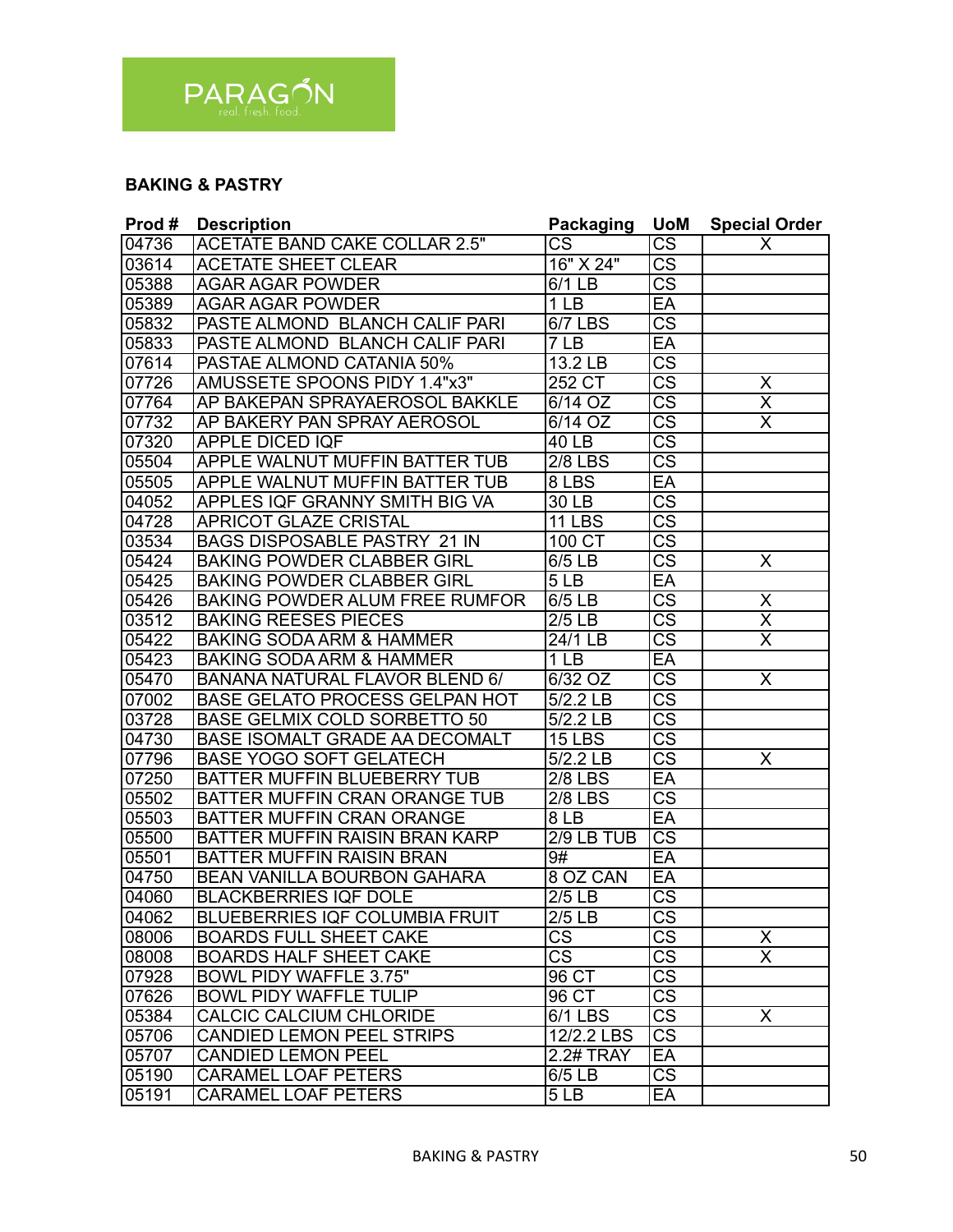| Prod#                       | <b>Description</b>                     | Packaging              | <b>UoM</b>             | <b>Special Order</b>    |
|-----------------------------|----------------------------------------|------------------------|------------------------|-------------------------|
| 05218                       | <b>CARAMEL SALTED ENROBED CRISPEA</b>  | $\frac{1}{4}$ /1.76 LB | $\overline{\text{CS}}$ | Χ                       |
| 05219                       | <b>CARAMEL SALTED ENROBED CRISPEA</b>  | 1.76 LB                | EA                     | $\overline{\mathsf{x}}$ |
| 05438                       | CARAMEL SHADE 6/32OZ                   | 6/32 OZ                | $\overline{\text{CS}}$ | $\overline{\mathsf{x}}$ |
| 05439                       | <b>CARAMEL SHADE</b>                   | 32 OZ                  | EA                     | $\overline{\mathsf{x}}$ |
| 03718                       | <b>CARDBOARD CAKE CIRCLE UNWAX</b>     | $\overline{\text{CS}}$ | $\overline{\text{cs}}$ | $\overline{\mathsf{x}}$ |
| 05409                       | <b>CARRAGEENAN IOTA</b>                | 1 <sub>LB</sub>        | EA                     |                         |
| 07766                       | CEREAL KELLOGG ALL BRAN FLAKES         | 4/43 OZ                | $\overline{\text{cs}}$ | $\overline{\mathsf{X}}$ |
| 03924                       | <b>CEREAL RICE KRISPIES KELLOGGS</b>   | $4/27$ OZ              | $\overline{\text{cs}}$ |                         |
| 04058                       | CHERRIES IQF DK SWT PIT DOLE           | $2/5$ LB               | $\overline{\text{cs}}$ |                         |
| 04780                       | <b>CHERRIES MONTMORRENCY RED TART</b>  | <b>30 LBS</b>          | $\overline{\text{cs}}$ |                         |
| 03784                       | CHIPS CHOC. SEMI SWEET 4000 CT         | 30 LB                  | $\overline{\text{cs}}$ | X                       |
| 09058                       | <b>CHIPS CINNAMON FOR BAKING</b>       | $\overline{\text{CS}}$ | $\overline{\text{cs}}$ | $\overline{\sf x}$      |
| 03700                       | <b>CHIPS PEANUT BUTTER</b>             | 5 <sub>LB</sub>        | $\overline{\text{cs}}$ |                         |
| 03804                       | <b>CHOC BARISTA DARK CHIPS GHIR</b>    | <b>10 LB</b>           | $\overline{\text{cs}}$ |                         |
| 03792                       | CHOC GHIR SEMI SWT CHP 1000 CT         | <b>25 LBS</b>          | $\overline{\text{cs}}$ |                         |
| 03794                       | CHOC GHIR WHITE CHIPS 1000 CT          | <b>10 LB</b>           | $\overline{\text{CS}}$ |                         |
| 05214                       | <b>CHOC MILK ENROBED CRISPEARL</b>     | 4/1.76 LB              | $\overline{\text{cs}}$ |                         |
| 05215                       | <b>CHOC MILK ENROBED CRISPEARL</b>     | 1.76 LB                | EA                     |                         |
| 03900                       | <b>CHOC MINI M&amp;M'S BAKING BULK</b> | 25 <sub>LB</sub>       | $\overline{\text{cs}}$ |                         |
| 07028                       | CHOC SEMI SWT CHIP 1000CT              | 30 LB                  | $\overline{\text{cs}}$ |                         |
| 07018                       | <b>CHOCOLATE DARK CRISPEARLS</b>       | $4/1.76$ LB            | $\overline{\text{cs}}$ |                         |
| 07019                       | <b>CHOCOLATE DARK CRISPEARLS</b>       | 1.76#                  | EA                     |                         |
| 05182                       | CHUTNEY MANGO MAJOR GREY               | 6/12 OZ                | $\overline{\text{cs}}$ |                         |
| 05183                       | CHUTNEY MANGO MAJOR GRAY               | 12 OZ JAR              | EA                     |                         |
| 05410                       | <b>CITRIC ACID</b>                     | $6/1$ LBS              | $\overline{\text{cs}}$ |                         |
| 05411                       | <b>CITRIC ACID</b>                     | 1 <sub>LB</sub>        | EA                     |                         |
| 32292                       | <b>CLABBER GIRL BAKING SODA</b>        | 6/5LB                  | $\overline{\text{cs}}$ |                         |
| 07850                       | <b>COCONUT DESICATED 25#</b>           | 25 LBS CS              | $\overline{\text{CS}}$ | X                       |
| 05848                       | <b>COCONUT FLAKE SWEETENED</b>         | 10/1 LB                | $\overline{\text{cs}}$ |                         |
| 05849                       | <b>COCONUT FLAKE SWEETENED</b>         | $\overline{1}$ LB      | EA                     |                         |
| 07990                       | COCONUT MACAROON DESICATED             | $25$ LBS               | $\overline{\text{CS}}$ |                         |
| 05442                       | <b>COLORING RED SHADE FOOD DURKEE</b>  | 6/32 OZ                | $\overline{\text{cs}}$ | $\frac{X}{X}$           |
| 08001                       | <b>COMPOUND ORANGE FRUIT 2.76 LBS</b>  | EA                     | EA                     | $\overline{\sf x}$      |
| 07528                       | CONE WAFFLE KELL LG                    | 60 CT                  | $\overline{\text{cs}}$ |                         |
| 04958                       | CORNSTARCH ARGO                        | 24/1 LB                | CS                     |                         |
| 04959                       | <b>CORNSTARCH ARGO</b>                 | 1 <sub>LB</sub>        | EA                     |                         |
| 03906                       | <b>CRACKER GRAHAM CRUMBS KEEBLER</b>   | <b>25 LBS</b>          | $\overline{\text{CS}}$ |                         |
| 03908                       | <b>CRACKER ORIG GRAHAM 30-PACK</b>     | $10$ LBS               | $\overline{\text{cs}}$ | X                       |
| 07718                       | <b>CREAM CHEESE PASTRY FILLING PU</b>  | 20LB                   | $\overline{\text{CS}}$ | $\overline{\mathsf{x}}$ |
| 04732                       | <b>CREAM PASTRY COLD PROCESS</b>       |                        | $\overline{\text{cs}}$ | $\overline{\mathsf{x}}$ |
|                             |                                        | 33 LBS                 | $\overline{\text{CS}}$ |                         |
| 04734                       | <b>CREAM PASTRY HOT PROCESS</b>        | <b>33 LBS</b>          |                        |                         |
| 07108<br>$\overline{077}34$ | <b>CREAM PUFF MINI PIDY</b>            | 250 CT                 | $\overline{\text{CS}}$ | X                       |
| 07780                       | <b>CRUST KEYLIME SWT STR GRHM PIE</b>  | 4/4.94 LB              | $\overline{\text{CS}}$ | X                       |
|                             | <b>CUPS MUFFIN 6" JUMBO</b>            | 20/500CT               | $\overline{\text{CS}}$ | $\overline{\mathsf{x}}$ |
| 07781                       | <b>CUPS MUFFIN 6" JUMBO</b>            | <b>500 CT EA</b>       | EA                     | $\overline{\mathsf{x}}$ |
| 05205                       | DARK CHOCOLATE SAUCE                   | 64OZ                   | EA                     |                         |
| 07612                       | <b>DEXTROSE CUISINE TECH PLASTIC</b>   | 8LB                    | $\overline{\text{cs}}$ | X                       |
| 04346                       | DOUGH DANISH BLUE BOX PENNANT          | 2/15 LB                | $\overline{\text{CS}}$ |                         |
| 03686                       | <b>DOUGH DUF BUTTER PUFF SHEETS</b>    | <b>10 LB</b>           | $\overline{\text{CS}}$ |                         |
| 03684                       | DOUGH DUF PATE BRISE PIE SHEET         | <b>10 LB</b>           | $\overline{\text{CS}}$ |                         |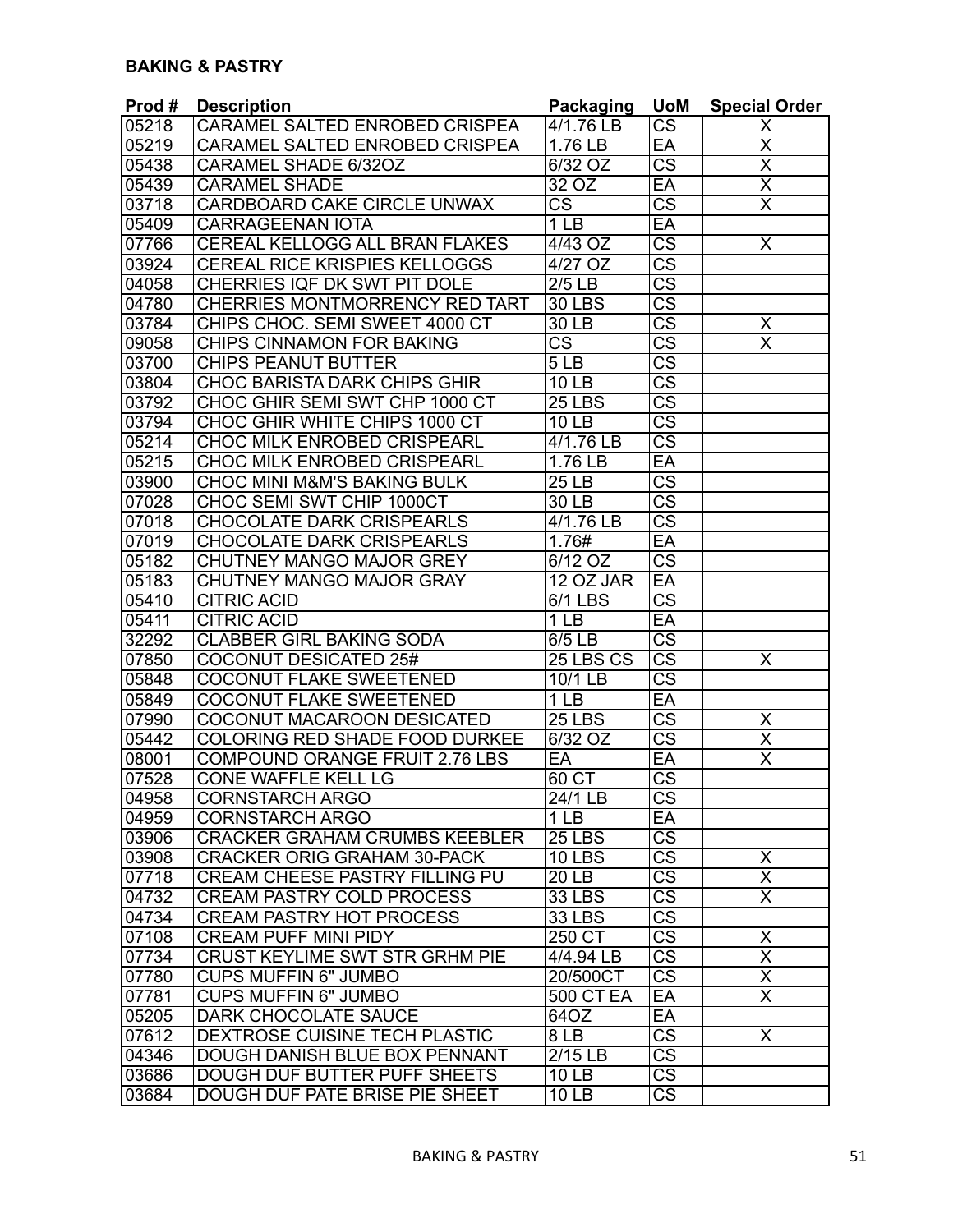| Prod# | <b>Description</b>                   | <b>Packaging</b>      | <b>UoM</b>             | <b>Special Order</b>    |
|-------|--------------------------------------|-----------------------|------------------------|-------------------------|
| 03688 | <b>DOUGH PENNANT PUFF SHEETS</b>     | <b>15 LB</b>          | <b>CS</b>              |                         |
| 03690 | <b>DOUGH PENNANT PUFF SQUARES</b>    | 15LB                  | $\overline{\text{cs}}$ |                         |
| 06765 | <b>ESPRESSO BEANS DARK CHOCOLATE</b> | 5LB                   | $\overline{\text{cs}}$ |                         |
| 05458 | <b>EXTRACT ALMOND PURE</b>           | 6/32 OZ               | $\overline{\text{CS}}$ |                         |
| 05459 | <b>EXTRACT ALMOND PURE</b>           | $32\overline{OZ}$     | EA                     |                         |
| 07631 | <b>EXTRACT CHERRY SILVER CLOUD</b>   | QT                    | EA                     |                         |
| 05378 | <b>EXTRACT COFFEE TRABLIT</b>        | 12/33.8 OZ            | $\overline{\text{cs}}$ |                         |
| 05379 | <b>EXTRACT COFFEE TRABLIT</b>        | 33.8 OZ               | EA                     |                         |
| 08017 | <b>EXTRACT CREME DE MENTHE QT</b>    | EA                    | EA                     | Χ                       |
| 05466 | <b>EXTRACT PEACH FLAVOR</b>          | $6/30$ OZ             | $\overline{\text{cs}}$ | $\overline{\mathsf{x}}$ |
| 05462 | <b>EXTRACT PEPPERMINT PURE</b>       | 6/32 OZ               | $\overline{\text{cs}}$ | $\overline{\sf x}$      |
| 05463 | <b>EXTRACT PEPPERMINT PURE</b>       | 320Z                  | $E$ A                  |                         |
| 05469 | <b>EXTRACT RASPBERRY FLAVOR</b>      | 32OZ                  | EA                     | $\overline{\mathsf{X}}$ |
| 05460 | <b>EXTRACT SPEARMINT PURE</b>        | 6/32 OZ               | $\overline{\text{cs}}$ | $\overline{\sf x}$      |
| 05461 | <b>EXTRACT SPEARMINT PURE</b>        | 32 OZ                 | EA                     |                         |
| 05464 | <b>EXTRACT STRAWBERRY FLAVOR</b>     | 30 OZ                 | $\overline{\text{CS}}$ | $\overline{\mathsf{X}}$ |
| 05465 | <b>EXTRACT STRAWBERRY</b>            | 32OZ                  | EA                     | $\overline{\sf x}$      |
| 06554 | <b>EXTRACT VANILLA GAHARA</b>        | <b>4/1 GAL</b>        | $\overline{\text{CS}}$ |                         |
| 06555 | <b>EXTRACT VANILLA GAHARA</b>        | 1 GAL                 | EA                     |                         |
| 05432 | <b>EXTRACT VANILLA IMITATION</b>     | 6/32 OZ               | $\overline{\text{cs}}$ |                         |
| 05433 | <b>EXTRACT VANILLA IMITATION</b>     | 32OZ                  | EA                     |                         |
| 05451 | <b>EXTRACT VANILLA PURE</b>          | 32OZ                  | $E$ A                  | X                       |
| 05435 | <b>EXTRACT VANILLA PURE GAHARA</b>   | 32 OZ                 | EA                     |                         |
| 07144 | EXTRACT VANILLA PURE SILV CLOU       | 1 GAL                 | $\overline{\text{cs}}$ |                         |
| 05742 | FEUILLE DE BRICK SHEETS SHAPE        | 4/250 CT              | $\overline{\text{cs}}$ | X                       |
| 05702 | FIG SPREAD DALMATIA GLASS JAR        | 12/8.5 OZ             | $\overline{\text{CS}}$ |                         |
| 05703 | FIG SPREAD DALMATIA GLASS JAR        | 8.5 OZ                | EA                     |                         |
| 05720 | FILLING APPLE PIE DELUXE LAWRE       | 4/7 LB                | $\overline{\text{CS}}$ | X                       |
| 05721 | FILLING APPLE PIE DELUXE LAWRE       | 7#                    | EA                     |                         |
| 05718 | <b>FILLING APPLE PIE THICK PARIS</b> | $\overline{3/10}$ LBS | $\overline{\text{cs}}$ | $\overline{\mathsf{X}}$ |
| 05719 | <b>FILLING APPLE PIE THICK PARIS</b> | 10#                   | EA                     | $\overline{\sf x}$      |
| 04784 | <b>FILLING APPLE TURNOVER PAIL</b>   | <b>38 LBS</b>         | $\overline{\text{cs}}$ |                         |
| 05722 | FILLING BLUEBERRY PIE LAWRENCE       | 4/7.5LB               | $\overline{\text{cs}}$ | X                       |
| 05723 | FILLING BLUEBERRY PIE LAWRENCE       | 7.5 LB                | $E$ A                  |                         |
| 05226 | FILLING CARA CRAKINE CARAMEL         | 4/11 LB               | <b>CS</b>              |                         |
| 05227 | FILLING CARA CRAKINE CARAMEL         | 11 LB TUB             | EA                     |                         |
| 05724 | FILLING CHERRY PIE DELUXE LAWR       | 4/7.5LB               | $\overline{\text{CS}}$ | X                       |
| 05726 | FILLING PEACH PIE LAWRENCE           | $4/7.5$ LB            | $\overline{\text{cs}}$ | $\overline{\mathsf{x}}$ |
| 05727 | <b>FILLING PEACH PIE LAWRENCE</b>    | 7.5 LB                | $E$ A                  |                         |
| 04988 | FILO DOUGH SHEETS 12"X17"            | 24/1 LB               | $\overline{\text{CS}}$ |                         |
| 04989 | FILO DOUGH SHEETS 12"X17"            | 1 <sub>LB</sub>       | EA                     |                         |
| 07966 | FILO PRE OILED READY TO GO ATH       | <b>15 LB</b>          | $\overline{\text{CS}}$ |                         |
| 05476 | <b>FLOUR ALL PURPOSE</b>             | $\overline{2}/25$ LB  | CS                     |                         |
| 05477 | <b>FLOUR ALL PURPOSE</b>             | <b>25 LB</b>          | EA                     |                         |
| 03920 | FLOUR BLANCHED ALMOND CALIF          | 25 LB                 | $\overline{\text{CS}}$ |                         |
| 03918 | FLOUR BLANCHED ALMOND SPAIN          | <b>11 LB</b>          | $\overline{\text{CS}}$ |                         |
| 04762 | FLOUR BREAD SIR GALAHAD ARTISA       | 50 LB                 | $\overline{\text{cs}}$ |                         |
| 06660 | <b>FLOUR BUCKWHEAT</b>               | 10LB                  | $\overline{\text{cs}}$ |                         |
| 08080 | FLOUR BUCKWHEAT LIGHT ORGANIC        | 25 LB                 | $\overline{\text{CS}}$ | X                       |
| 04764 | FLOUR CAKE AMER BEAUTY               | <b>50 LB</b>          | $\overline{\text{CS}}$ |                         |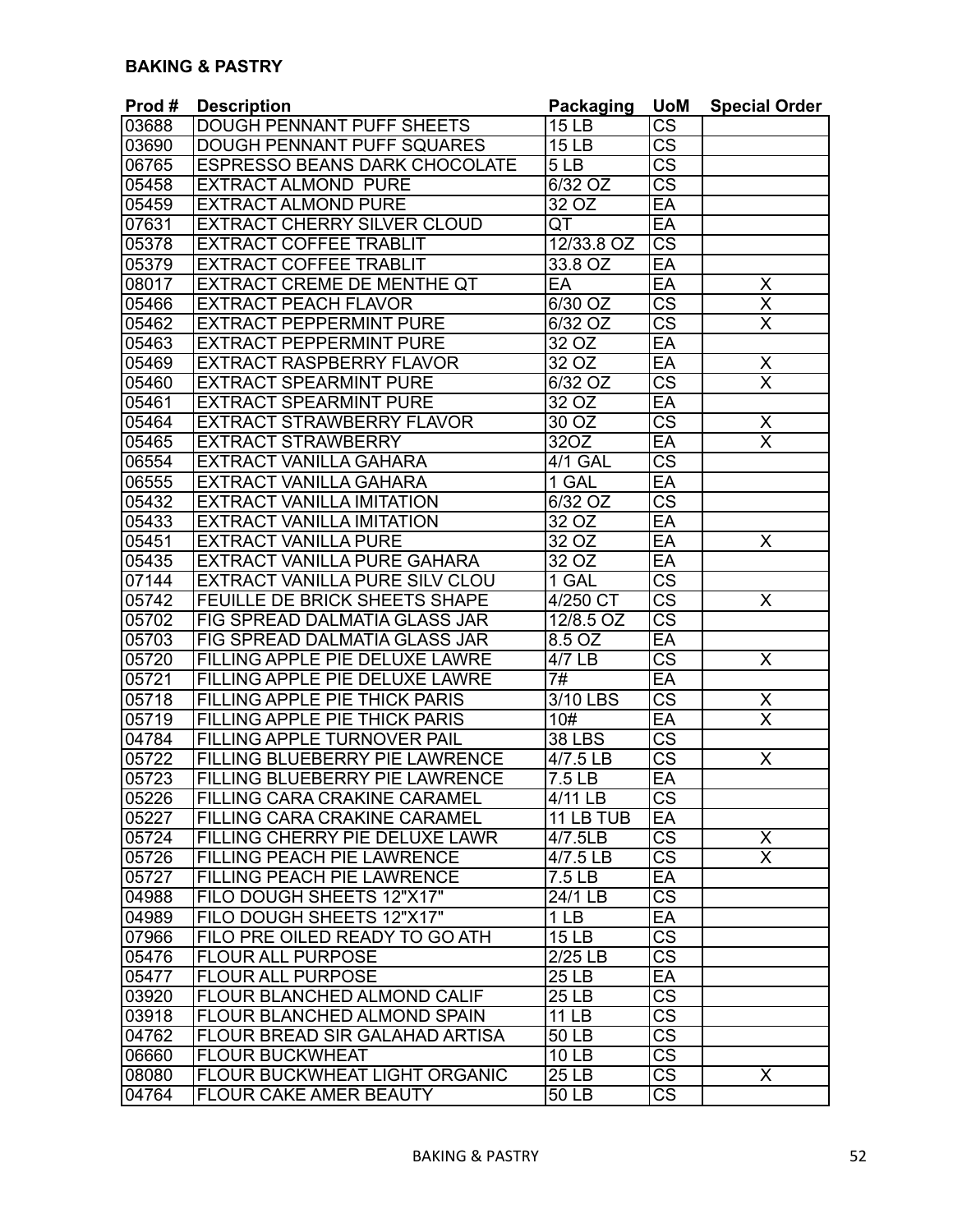| Prod# | <b>Description</b>                    | <b>Packaging</b>    | <b>UoM</b>             | <b>Special Order</b>    |
|-------|---------------------------------------|---------------------|------------------------|-------------------------|
| 09044 | <b>FLOUR CAKE DONUT</b>               | 50 LB               | <b>CS</b>              |                         |
| 04766 | <b>FLOUR CAKE PURASNOW BLEACHED</b>   | 50 LB               | $\overline{\text{CS}}$ |                         |
| 06658 | <b>FLOUR CHICK PEA GARBANZO BEAN</b>  | 8LB                 | $\overline{\text{CS}}$ |                         |
| 07042 | <b>FLOUR EXTRA FANCY DURUM</b>        | 50 LB               | $\overline{\text{cs}}$ |                         |
| 04916 | <b>FLOUR HAZELNUT BLANCHED</b>        | 7LB                 | $\overline{\text{CS}}$ |                         |
| 04754 | <b>FLOUR HI GLUTEN SIR LANCELOT</b>   | 50 LB               | $\overline{\text{cs}}$ |                         |
| 04904 | <b>FLOUR PASTRY ROUND TABLE</b>       | 50 LB               | $\overline{\text{cs}}$ |                         |
| 04760 | <b>FLOUR PASTRY WHITE SPRAY</b>       | 50 LB               | $\overline{\text{cs}}$ |                         |
| 04772 | FLOUR PATENT SPECIAL KING ART         | <b>50 LBS</b>       | $\overline{\text{CS}}$ |                         |
| 04933 | <b>FLOUR RICE</b>                     | 16 OZ               | EA                     |                         |
| 04932 | <b>FLOUR RICE ERAWAN BRAND</b>        | 24/16 OZ            | $\overline{\text{cs}}$ |                         |
| 07658 | <b>FLOUR RYE WHOLE DARK</b>           | 50 LB               | $\overline{\text{cs}}$ |                         |
| 06666 | <b>FLOUR SEMOLINA</b>                 | 10 LB               | $\overline{\text{cs}}$ |                         |
| 07968 | <b>FLOUR SPELT</b>                    | 50 LB               | $\overline{\text{cs}}$ | X                       |
| 07622 | FLOUR WHEAT BRAN CONAGRA              | 50 LB               |                        | $\overline{\mathsf{x}}$ |
| 04770 | FLOUR WHEAT WHOLE MEDIUM              | 50 LB               | <b>CS</b>              |                         |
| 04756 | <b>FLOUR WONDRA</b>                   | 50 LB               | $\overline{\text{cs}}$ |                         |
| 07272 | <b>FONDANT ICING WHITE PATISSIER</b>  | 17.6 LB             | $\overline{\text{CS}}$ |                         |
| 07514 | <b>FRUIT LEMON COMPOUND</b>           | 2 LB 6/CS           | $\overline{\text{CS}}$ | X                       |
| 07512 | <b>FRUIT WHOLE IQF CRANBERRIES</b>    | 40# CS              | $\overline{\text{CS}}$ | $\overline{\mathsf{x}}$ |
| 07952 | <b>FRUITS RED COMPOTEE FZN RAVIFR</b> | 2/5.5# TUB          | $\overline{\text{cs}}$ | $\overline{\sf x}$      |
| 07794 | <b>GEL SILICA DESICCANT PASTRY</b>    | $12\overline{C}$    | $\overline{\text{CS}}$ | $\overline{\mathsf{x}}$ |
| 07280 | <b>GELATIN POWDER CUISINE TECH</b>    | 1 <sub>LB</sub>     | $\overline{\text{CS}}$ | $\overline{\sf x}$      |
| 05728 | <b>GELATIN POWDER KNOX</b>            | 12/1 LB             | $\overline{\text{cs}}$ |                         |
| 05729 | <b>GELATIN POWDER KNOX</b>            | $\overline{1}$ LB   | EA                     |                         |
| 04786 | <b>GELATIN SHEETS SILVER 175 BLM</b>  | 25/2.2 LB           | $\overline{\text{CS}}$ |                         |
| 04787 | <b>GELATIN SHEETS SILVER 175 BLM</b>  | $2.2$ LB EA         | EA                     |                         |
| 05390 | <b>GELATO PASTE BANANA FABBRI</b>     | 8/3.3 LB            | $\overline{\text{CS}}$ | X                       |
| 05391 | <b>GELATO PASTE BANANA FABBRI</b>     | $3.3$ LB EA         | EA                     | $\overline{\mathsf{x}}$ |
| 09037 | <b>GELATO PASTE BLUEBERRY FABBRI</b>  | 3.3 LB EA           | EA                     | $\overline{\mathsf{X}}$ |
| 04902 | <b>GELATO PASTE HAZELNUT</b>          | 2/6.6 LB            | $\overline{\text{cs}}$ |                         |
| 05392 | <b>GELATO PASTE MANGO FABBRI</b>      | 8/3.3 LB            | $\overline{\text{cs}}$ | Χ                       |
| 05393 | <b>GELATO PASTE MANGO FABBRI</b>      | 3.3 <sub>LB</sub>   | EA                     | $\overline{\mathsf{x}}$ |
| 04740 | <b>GELATO PASTE MINT WHITE FABBRI</b> | $\overline{3.3}$ LB | $\overline{\text{CS}}$ | $\overline{\mathsf{x}}$ |
| 05394 | <b>GELATO PASTE PEACH FABBRI</b>      | 8/3.3 LB            | <b>CS</b>              | $\overline{\mathsf{x}}$ |
| 04900 | <b>GELATO PASTE PINEAPPLE</b>         | 2/6.6 LB            | $\overline{\text{CS}}$ |                         |
| 05399 | <b>GELATO PASTE RASPBERRY</b>         | 3.3 LB              | EA                     |                         |
| 05400 | <b>GELATO PASTE STRAWBERRY</b>        | 8/3.3 LB            | $\overline{\text{CS}}$ |                         |
| 05401 | <b>GELATO PASTE STRAWBERRY</b>        | 3.3 <sub>LB</sub>   | $E$ A                  |                         |
| 08524 | <b>GINGER BARE UNCRYSTALLIZED</b>     | 44 LB               | $\overline{\text{CS}}$ | X.                      |
| 06708 | <b>GINGER CRYSTALIZED SLICED</b>      | 2 LB                | $\overline{\text{cs}}$ |                         |
| 07790 | GINGER CRYSTALLIZED WOODLAND          | 1 <sub>LB</sub>     | $\overline{\text{CS}}$ |                         |
| 04726 | <b>GLAZE CLEAR NEUTRAL CRISTAL</b>    | 26.4 LBS            | $\overline{\text{CS}}$ |                         |
| 04738 | <b>GLAZE CRISTAL MIRROR RTU NEUT</b>  | 8.8# PAIL           | $\overline{\text{CS}}$ |                         |
| 04892 | <b>GLAZE NETURAL SPRAY HERO</b>       | 28.6 LBS            | $\overline{\text{CS}}$ |                         |
| 07870 | <b>GLAZE WHITE 'N GLOSSY BRILL</b>    | PAIL                | $\overline{\text{CS}}$ | X                       |
| 04742 | <b>GOLD LEAF PURE EDIBLE 23 K</b>     | <b>BOOK</b>         | $\overline{\text{CS}}$ |                         |
| 06076 | <b>GRANULATED ORANGE PEEL 6/12OZ</b>  | 6/12 OZ             | $\overline{\text{cs}}$ | X                       |
| 05440 | <b>GREEN SHADE</b>                    | 6/16 OZ             | $\overline{\text{CS}}$ |                         |
| 05441 | <b>GREEN SHADE</b>                    | 16OZ                | EA                     |                         |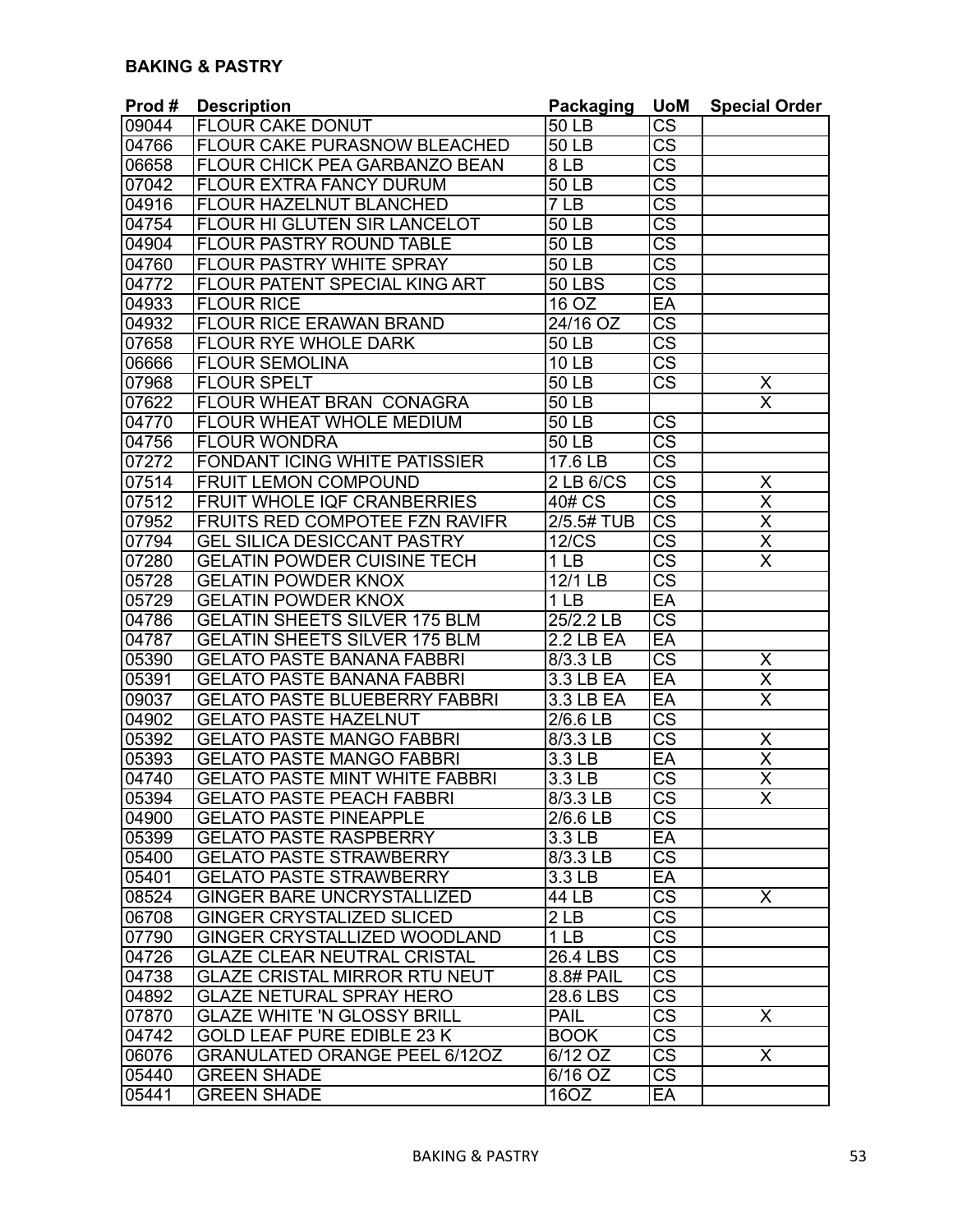| HAZELNUT PRALINE PASTE PRA-663<br><b>CS</b><br>05834<br>$11#$ TUB<br>EA<br>05835<br>HAZELNUT PRALINE PASTE PRA-663<br>05845<br>HAZELNUT SPREAD NUTELLA<br>26 OZ<br>EA<br>X<br>$\overline{\text{cs}}$<br>05254<br>HEATH BAR MEDIUM GROUND CHUNKS<br><b>10 LB</b><br>EA<br>HONEY COMB PURE US GRADE<br>12 OZ<br>04790<br>$\overline{\text{CS}}$<br>04788<br><b>HONEY LOCAL</b><br>1 <sub>LB</sub><br>$\frac{x}{x}$<br>$\overline{\text{cs}}$<br>07286<br><b>HUCKLEBERRY IQF</b><br>5LB<br>$\overline{\text{CS}}$<br>ICING CHOC STIR AND SPREAD<br><b>38 LBS</b><br>04744<br>$\overline{\text{cs}}$<br>07640<br><b>ICING CREAM CHEESE</b><br><b>16 LB</b><br>Χ<br>$\overline{\sf x}$<br>$\overline{\text{CS}}$<br>07302<br><b>ICING DONUT MAPLE</b><br>$\overline{2}$ 4 LB<br>$\overline{\text{cs}}$<br>05408<br><b>IOTA CARRAGEENAN</b><br>$6/1$ LBS<br>$\overline{\text{cs}}$<br>04722<br><b>JAM APRICOT BAKERY AMIFRUIT</b><br>15.4 LBS<br>$\overline{\text{cs}}$<br><b>JAM APRICOT GASTRONOMIQUE</b><br>9.3 LBS<br>04920<br>$\overline{\text{cs}}$<br>JAM RAPSBERRY SEEDLESS BAKEPRF<br>04724<br>27.5 LBS<br>$\overline{\text{cs}}$<br><b>JAM RASPBERRY CROFTERS</b><br>09068<br>15.4 LB<br>X<br>$\overline{\text{CS}}$<br>04922<br><b>JAM RASPBERRY GASTRONOMIQUE</b><br>9.3 LB<br>$\overline{\text{cs}}$<br>04914<br>27.5 LB<br><b>JAM STRAWBERRY BAKEPROOF HERO</b><br>$\overline{\text{CS}}$<br>07274<br>9.35 LB<br><b>JAM STRAWBERRY HERO GASTRONOMI</b><br>$\overline{\text{cs}}$<br>04348<br>12/16 OZ<br>KATAIFI SHREDDED FILO DOUGH<br>X<br>$\overline{\text{cs}}$<br>$\overline{\mathsf{x}}$<br>05456<br>LEMON EXTRACT PURE STAR KAY WT<br>4/16.9 OZ<br>EA<br>$\overline{\sf x}$<br><b>LEMON PEEL CUBES CANDIED</b><br>$2.2$ LB BIN<br>09113<br>$E$ A<br><b>LEMON ZEST RAVIFRUIT</b><br>1.1 LB TUB<br>09095<br>$\overline{\text{cs}}$<br>1000 CT<br><b>LINER GREASE PROOF PARCHMENT</b><br>07994<br>Χ<br>$\overline{\sf x}$<br>$\overline{\text{CS}}$<br>06448<br>LYCHEE NUT IN HEAVY SYRUP<br>24/20 OZ<br>$\overline{\mathsf{x}}$<br>EA<br>06449<br>LYCHEE NUT IN HEAVY SYRUP<br>20 OZ CAN<br>$\overline{\sf x}$<br>EA<br>09066<br>16 OZ<br><b>MALT POWDER NON-DIASTATIC</b><br>$\overline{\text{CS}}$<br>06236<br><b>MALT VINEGAR POWDER</b><br>6/16 OZ<br>$\overline{\text{CS}}$<br>MANDARIN ORANGE IN LIGHT SYRUP<br>24/11 OZ<br>X<br>05696<br>$\overline{\text{cs}}$<br><b>MANGO CHUNKS IQF DOLE</b><br>$2/5$ LB<br>04066<br>EA<br>MANGO COMPOUND HERO FLAVORING<br>38.8 OZ<br>08054<br>Χ<br>$\overline{\text{CS}}$<br>12/1 LB<br>05448<br>MARSHMALLOW LARGE CLOWN GLOBAL<br><b>MARSHMALLOW LARGE</b><br>EA<br>1 <sub>LB</sub><br>05449<br>$\overline{\text{cs}}$<br><b>MARSHMALLOW MINI CLOWN GLOBAL</b><br>12/16 OZ<br>05446<br>EA<br>05447<br>16 <sub>OZ</sub><br><b>MARSHMALLOW MINI</b><br>05186<br> MELBA SAUCE RED & BLACK RASP <br>12/2 LB<br>CS<br>$\overline{\text{CS}}$<br>07864<br>$\overline{12}/15$ OZ<br>MIX ANGEL FOOD KRUSTEAZ<br>X<br>$\overline{\text{CS}}$<br>$\overline{\mathsf{x}}$<br>MIX BREAD GLUTEN FREE PAMELA'S<br>3/4 LB<br>10090<br>$\overline{\text{cs}}$<br>$\overline{\mathsf{x}}$<br>MIX BROWNIE DOUB DARK GHIRARDE<br>4/120 OZ<br>05478<br>$\overline{\text{CS}}$<br>$\overline{\mathsf{x}}$<br>MIX CAKE VAN GLUT FREE PAMELAS<br>$6/21$ OZ<br>10092<br>$\overline{\text{cs}}$<br>$\overline{\mathsf{X}}$<br>MIX COOKIE CHOC CHIP GLTN FREE<br>07884<br>6/13 OZ<br>$\overline{\mathsf{X}}$<br>$\overline{\text{CS}}$<br>10094<br>MIX COOKIE SUGAR GLUT FREE PAM<br>6/13 OZ<br>$\overline{\mathsf{x}}$<br>$\overline{\text{cs}}$<br><b>CS</b><br>07860<br>MIX DONUT 50 LBS<br>$\overline{X}$<br>CS<br>07532<br><b>MIX KRUSTEAZ WAFFLE &amp; PANCAKE</b><br>6/5 LB CS<br>$\overline{\mathsf{X}}$<br>EA<br>05489<br><b>MIX PANCAKE BUTTERMILK</b><br>5LB<br>$\overline{\text{CS}}$<br>$\overline{\mathsf{x}}$<br>07842<br>MIX PECTIN CUISINE TECH<br>6/1 LB. CS<br>$\overline{\text{CS}}$<br>07304<br>MIX PIZZA GLUTEN FREE<br>3/4 LB | Prod# | <b>Description</b>             | Packaging              | <b>UoM</b>             | <b>Special Order</b> |
|--------------------------------------------------------------------------------------------------------------------------------------------------------------------------------------------------------------------------------------------------------------------------------------------------------------------------------------------------------------------------------------------------------------------------------------------------------------------------------------------------------------------------------------------------------------------------------------------------------------------------------------------------------------------------------------------------------------------------------------------------------------------------------------------------------------------------------------------------------------------------------------------------------------------------------------------------------------------------------------------------------------------------------------------------------------------------------------------------------------------------------------------------------------------------------------------------------------------------------------------------------------------------------------------------------------------------------------------------------------------------------------------------------------------------------------------------------------------------------------------------------------------------------------------------------------------------------------------------------------------------------------------------------------------------------------------------------------------------------------------------------------------------------------------------------------------------------------------------------------------------------------------------------------------------------------------------------------------------------------------------------------------------------------------------------------------------------------------------------------------------------------------------------------------------------------------------------------------------------------------------------------------------------------------------------------------------------------------------------------------------------------------------------------------------------------------------------------------------------------------------------------------------------------------------------------------------------------------------------------------------------------------------------------------------------------------------------------------------------------------------------------------------------------------------------------------------------------------------------------------------------------------------------------------------------------------------------------------------------------------------------------------------------------------------------------------------------------------------------------------------------------------------------------------------------------------------------------------------------------------------------------------------------------------------------------------------------------------------------------------------------------------------------------------------------------------------------------------------------------------------------------------------------------------------------------------------------------------------------------------------------------------------------------------------------------------------------------------------------------------------------------------------------------------------------------------------------------------------------------------------------------------------------------------------------------------------------------------------------------|-------|--------------------------------|------------------------|------------------------|----------------------|
|                                                                                                                                                                                                                                                                                                                                                                                                                                                                                                                                                                                                                                                                                                                                                                                                                                                                                                                                                                                                                                                                                                                                                                                                                                                                                                                                                                                                                                                                                                                                                                                                                                                                                                                                                                                                                                                                                                                                                                                                                                                                                                                                                                                                                                                                                                                                                                                                                                                                                                                                                                                                                                                                                                                                                                                                                                                                                                                                                                                                                                                                                                                                                                                                                                                                                                                                                                                                                                                                                                                                                                                                                                                                                                                                                                                                                                                                                                                                                                                      |       |                                | <b>4/11# TUBS</b>      |                        |                      |
|                                                                                                                                                                                                                                                                                                                                                                                                                                                                                                                                                                                                                                                                                                                                                                                                                                                                                                                                                                                                                                                                                                                                                                                                                                                                                                                                                                                                                                                                                                                                                                                                                                                                                                                                                                                                                                                                                                                                                                                                                                                                                                                                                                                                                                                                                                                                                                                                                                                                                                                                                                                                                                                                                                                                                                                                                                                                                                                                                                                                                                                                                                                                                                                                                                                                                                                                                                                                                                                                                                                                                                                                                                                                                                                                                                                                                                                                                                                                                                                      |       |                                |                        |                        |                      |
|                                                                                                                                                                                                                                                                                                                                                                                                                                                                                                                                                                                                                                                                                                                                                                                                                                                                                                                                                                                                                                                                                                                                                                                                                                                                                                                                                                                                                                                                                                                                                                                                                                                                                                                                                                                                                                                                                                                                                                                                                                                                                                                                                                                                                                                                                                                                                                                                                                                                                                                                                                                                                                                                                                                                                                                                                                                                                                                                                                                                                                                                                                                                                                                                                                                                                                                                                                                                                                                                                                                                                                                                                                                                                                                                                                                                                                                                                                                                                                                      |       |                                |                        |                        |                      |
|                                                                                                                                                                                                                                                                                                                                                                                                                                                                                                                                                                                                                                                                                                                                                                                                                                                                                                                                                                                                                                                                                                                                                                                                                                                                                                                                                                                                                                                                                                                                                                                                                                                                                                                                                                                                                                                                                                                                                                                                                                                                                                                                                                                                                                                                                                                                                                                                                                                                                                                                                                                                                                                                                                                                                                                                                                                                                                                                                                                                                                                                                                                                                                                                                                                                                                                                                                                                                                                                                                                                                                                                                                                                                                                                                                                                                                                                                                                                                                                      |       |                                |                        |                        |                      |
|                                                                                                                                                                                                                                                                                                                                                                                                                                                                                                                                                                                                                                                                                                                                                                                                                                                                                                                                                                                                                                                                                                                                                                                                                                                                                                                                                                                                                                                                                                                                                                                                                                                                                                                                                                                                                                                                                                                                                                                                                                                                                                                                                                                                                                                                                                                                                                                                                                                                                                                                                                                                                                                                                                                                                                                                                                                                                                                                                                                                                                                                                                                                                                                                                                                                                                                                                                                                                                                                                                                                                                                                                                                                                                                                                                                                                                                                                                                                                                                      |       |                                |                        |                        |                      |
|                                                                                                                                                                                                                                                                                                                                                                                                                                                                                                                                                                                                                                                                                                                                                                                                                                                                                                                                                                                                                                                                                                                                                                                                                                                                                                                                                                                                                                                                                                                                                                                                                                                                                                                                                                                                                                                                                                                                                                                                                                                                                                                                                                                                                                                                                                                                                                                                                                                                                                                                                                                                                                                                                                                                                                                                                                                                                                                                                                                                                                                                                                                                                                                                                                                                                                                                                                                                                                                                                                                                                                                                                                                                                                                                                                                                                                                                                                                                                                                      |       |                                |                        |                        |                      |
|                                                                                                                                                                                                                                                                                                                                                                                                                                                                                                                                                                                                                                                                                                                                                                                                                                                                                                                                                                                                                                                                                                                                                                                                                                                                                                                                                                                                                                                                                                                                                                                                                                                                                                                                                                                                                                                                                                                                                                                                                                                                                                                                                                                                                                                                                                                                                                                                                                                                                                                                                                                                                                                                                                                                                                                                                                                                                                                                                                                                                                                                                                                                                                                                                                                                                                                                                                                                                                                                                                                                                                                                                                                                                                                                                                                                                                                                                                                                                                                      |       |                                |                        |                        |                      |
|                                                                                                                                                                                                                                                                                                                                                                                                                                                                                                                                                                                                                                                                                                                                                                                                                                                                                                                                                                                                                                                                                                                                                                                                                                                                                                                                                                                                                                                                                                                                                                                                                                                                                                                                                                                                                                                                                                                                                                                                                                                                                                                                                                                                                                                                                                                                                                                                                                                                                                                                                                                                                                                                                                                                                                                                                                                                                                                                                                                                                                                                                                                                                                                                                                                                                                                                                                                                                                                                                                                                                                                                                                                                                                                                                                                                                                                                                                                                                                                      |       |                                |                        |                        |                      |
|                                                                                                                                                                                                                                                                                                                                                                                                                                                                                                                                                                                                                                                                                                                                                                                                                                                                                                                                                                                                                                                                                                                                                                                                                                                                                                                                                                                                                                                                                                                                                                                                                                                                                                                                                                                                                                                                                                                                                                                                                                                                                                                                                                                                                                                                                                                                                                                                                                                                                                                                                                                                                                                                                                                                                                                                                                                                                                                                                                                                                                                                                                                                                                                                                                                                                                                                                                                                                                                                                                                                                                                                                                                                                                                                                                                                                                                                                                                                                                                      |       |                                |                        |                        |                      |
|                                                                                                                                                                                                                                                                                                                                                                                                                                                                                                                                                                                                                                                                                                                                                                                                                                                                                                                                                                                                                                                                                                                                                                                                                                                                                                                                                                                                                                                                                                                                                                                                                                                                                                                                                                                                                                                                                                                                                                                                                                                                                                                                                                                                                                                                                                                                                                                                                                                                                                                                                                                                                                                                                                                                                                                                                                                                                                                                                                                                                                                                                                                                                                                                                                                                                                                                                                                                                                                                                                                                                                                                                                                                                                                                                                                                                                                                                                                                                                                      |       |                                |                        |                        |                      |
|                                                                                                                                                                                                                                                                                                                                                                                                                                                                                                                                                                                                                                                                                                                                                                                                                                                                                                                                                                                                                                                                                                                                                                                                                                                                                                                                                                                                                                                                                                                                                                                                                                                                                                                                                                                                                                                                                                                                                                                                                                                                                                                                                                                                                                                                                                                                                                                                                                                                                                                                                                                                                                                                                                                                                                                                                                                                                                                                                                                                                                                                                                                                                                                                                                                                                                                                                                                                                                                                                                                                                                                                                                                                                                                                                                                                                                                                                                                                                                                      |       |                                |                        |                        |                      |
|                                                                                                                                                                                                                                                                                                                                                                                                                                                                                                                                                                                                                                                                                                                                                                                                                                                                                                                                                                                                                                                                                                                                                                                                                                                                                                                                                                                                                                                                                                                                                                                                                                                                                                                                                                                                                                                                                                                                                                                                                                                                                                                                                                                                                                                                                                                                                                                                                                                                                                                                                                                                                                                                                                                                                                                                                                                                                                                                                                                                                                                                                                                                                                                                                                                                                                                                                                                                                                                                                                                                                                                                                                                                                                                                                                                                                                                                                                                                                                                      |       |                                |                        |                        |                      |
|                                                                                                                                                                                                                                                                                                                                                                                                                                                                                                                                                                                                                                                                                                                                                                                                                                                                                                                                                                                                                                                                                                                                                                                                                                                                                                                                                                                                                                                                                                                                                                                                                                                                                                                                                                                                                                                                                                                                                                                                                                                                                                                                                                                                                                                                                                                                                                                                                                                                                                                                                                                                                                                                                                                                                                                                                                                                                                                                                                                                                                                                                                                                                                                                                                                                                                                                                                                                                                                                                                                                                                                                                                                                                                                                                                                                                                                                                                                                                                                      |       |                                |                        |                        |                      |
|                                                                                                                                                                                                                                                                                                                                                                                                                                                                                                                                                                                                                                                                                                                                                                                                                                                                                                                                                                                                                                                                                                                                                                                                                                                                                                                                                                                                                                                                                                                                                                                                                                                                                                                                                                                                                                                                                                                                                                                                                                                                                                                                                                                                                                                                                                                                                                                                                                                                                                                                                                                                                                                                                                                                                                                                                                                                                                                                                                                                                                                                                                                                                                                                                                                                                                                                                                                                                                                                                                                                                                                                                                                                                                                                                                                                                                                                                                                                                                                      |       |                                |                        |                        |                      |
|                                                                                                                                                                                                                                                                                                                                                                                                                                                                                                                                                                                                                                                                                                                                                                                                                                                                                                                                                                                                                                                                                                                                                                                                                                                                                                                                                                                                                                                                                                                                                                                                                                                                                                                                                                                                                                                                                                                                                                                                                                                                                                                                                                                                                                                                                                                                                                                                                                                                                                                                                                                                                                                                                                                                                                                                                                                                                                                                                                                                                                                                                                                                                                                                                                                                                                                                                                                                                                                                                                                                                                                                                                                                                                                                                                                                                                                                                                                                                                                      |       |                                |                        |                        |                      |
|                                                                                                                                                                                                                                                                                                                                                                                                                                                                                                                                                                                                                                                                                                                                                                                                                                                                                                                                                                                                                                                                                                                                                                                                                                                                                                                                                                                                                                                                                                                                                                                                                                                                                                                                                                                                                                                                                                                                                                                                                                                                                                                                                                                                                                                                                                                                                                                                                                                                                                                                                                                                                                                                                                                                                                                                                                                                                                                                                                                                                                                                                                                                                                                                                                                                                                                                                                                                                                                                                                                                                                                                                                                                                                                                                                                                                                                                                                                                                                                      |       |                                |                        |                        |                      |
|                                                                                                                                                                                                                                                                                                                                                                                                                                                                                                                                                                                                                                                                                                                                                                                                                                                                                                                                                                                                                                                                                                                                                                                                                                                                                                                                                                                                                                                                                                                                                                                                                                                                                                                                                                                                                                                                                                                                                                                                                                                                                                                                                                                                                                                                                                                                                                                                                                                                                                                                                                                                                                                                                                                                                                                                                                                                                                                                                                                                                                                                                                                                                                                                                                                                                                                                                                                                                                                                                                                                                                                                                                                                                                                                                                                                                                                                                                                                                                                      |       |                                |                        |                        |                      |
|                                                                                                                                                                                                                                                                                                                                                                                                                                                                                                                                                                                                                                                                                                                                                                                                                                                                                                                                                                                                                                                                                                                                                                                                                                                                                                                                                                                                                                                                                                                                                                                                                                                                                                                                                                                                                                                                                                                                                                                                                                                                                                                                                                                                                                                                                                                                                                                                                                                                                                                                                                                                                                                                                                                                                                                                                                                                                                                                                                                                                                                                                                                                                                                                                                                                                                                                                                                                                                                                                                                                                                                                                                                                                                                                                                                                                                                                                                                                                                                      |       |                                |                        |                        |                      |
|                                                                                                                                                                                                                                                                                                                                                                                                                                                                                                                                                                                                                                                                                                                                                                                                                                                                                                                                                                                                                                                                                                                                                                                                                                                                                                                                                                                                                                                                                                                                                                                                                                                                                                                                                                                                                                                                                                                                                                                                                                                                                                                                                                                                                                                                                                                                                                                                                                                                                                                                                                                                                                                                                                                                                                                                                                                                                                                                                                                                                                                                                                                                                                                                                                                                                                                                                                                                                                                                                                                                                                                                                                                                                                                                                                                                                                                                                                                                                                                      |       |                                |                        |                        |                      |
|                                                                                                                                                                                                                                                                                                                                                                                                                                                                                                                                                                                                                                                                                                                                                                                                                                                                                                                                                                                                                                                                                                                                                                                                                                                                                                                                                                                                                                                                                                                                                                                                                                                                                                                                                                                                                                                                                                                                                                                                                                                                                                                                                                                                                                                                                                                                                                                                                                                                                                                                                                                                                                                                                                                                                                                                                                                                                                                                                                                                                                                                                                                                                                                                                                                                                                                                                                                                                                                                                                                                                                                                                                                                                                                                                                                                                                                                                                                                                                                      |       |                                |                        |                        |                      |
|                                                                                                                                                                                                                                                                                                                                                                                                                                                                                                                                                                                                                                                                                                                                                                                                                                                                                                                                                                                                                                                                                                                                                                                                                                                                                                                                                                                                                                                                                                                                                                                                                                                                                                                                                                                                                                                                                                                                                                                                                                                                                                                                                                                                                                                                                                                                                                                                                                                                                                                                                                                                                                                                                                                                                                                                                                                                                                                                                                                                                                                                                                                                                                                                                                                                                                                                                                                                                                                                                                                                                                                                                                                                                                                                                                                                                                                                                                                                                                                      |       |                                |                        |                        |                      |
|                                                                                                                                                                                                                                                                                                                                                                                                                                                                                                                                                                                                                                                                                                                                                                                                                                                                                                                                                                                                                                                                                                                                                                                                                                                                                                                                                                                                                                                                                                                                                                                                                                                                                                                                                                                                                                                                                                                                                                                                                                                                                                                                                                                                                                                                                                                                                                                                                                                                                                                                                                                                                                                                                                                                                                                                                                                                                                                                                                                                                                                                                                                                                                                                                                                                                                                                                                                                                                                                                                                                                                                                                                                                                                                                                                                                                                                                                                                                                                                      |       |                                |                        |                        |                      |
|                                                                                                                                                                                                                                                                                                                                                                                                                                                                                                                                                                                                                                                                                                                                                                                                                                                                                                                                                                                                                                                                                                                                                                                                                                                                                                                                                                                                                                                                                                                                                                                                                                                                                                                                                                                                                                                                                                                                                                                                                                                                                                                                                                                                                                                                                                                                                                                                                                                                                                                                                                                                                                                                                                                                                                                                                                                                                                                                                                                                                                                                                                                                                                                                                                                                                                                                                                                                                                                                                                                                                                                                                                                                                                                                                                                                                                                                                                                                                                                      |       |                                |                        |                        |                      |
|                                                                                                                                                                                                                                                                                                                                                                                                                                                                                                                                                                                                                                                                                                                                                                                                                                                                                                                                                                                                                                                                                                                                                                                                                                                                                                                                                                                                                                                                                                                                                                                                                                                                                                                                                                                                                                                                                                                                                                                                                                                                                                                                                                                                                                                                                                                                                                                                                                                                                                                                                                                                                                                                                                                                                                                                                                                                                                                                                                                                                                                                                                                                                                                                                                                                                                                                                                                                                                                                                                                                                                                                                                                                                                                                                                                                                                                                                                                                                                                      |       |                                |                        |                        |                      |
|                                                                                                                                                                                                                                                                                                                                                                                                                                                                                                                                                                                                                                                                                                                                                                                                                                                                                                                                                                                                                                                                                                                                                                                                                                                                                                                                                                                                                                                                                                                                                                                                                                                                                                                                                                                                                                                                                                                                                                                                                                                                                                                                                                                                                                                                                                                                                                                                                                                                                                                                                                                                                                                                                                                                                                                                                                                                                                                                                                                                                                                                                                                                                                                                                                                                                                                                                                                                                                                                                                                                                                                                                                                                                                                                                                                                                                                                                                                                                                                      |       |                                |                        |                        |                      |
|                                                                                                                                                                                                                                                                                                                                                                                                                                                                                                                                                                                                                                                                                                                                                                                                                                                                                                                                                                                                                                                                                                                                                                                                                                                                                                                                                                                                                                                                                                                                                                                                                                                                                                                                                                                                                                                                                                                                                                                                                                                                                                                                                                                                                                                                                                                                                                                                                                                                                                                                                                                                                                                                                                                                                                                                                                                                                                                                                                                                                                                                                                                                                                                                                                                                                                                                                                                                                                                                                                                                                                                                                                                                                                                                                                                                                                                                                                                                                                                      |       |                                |                        |                        |                      |
|                                                                                                                                                                                                                                                                                                                                                                                                                                                                                                                                                                                                                                                                                                                                                                                                                                                                                                                                                                                                                                                                                                                                                                                                                                                                                                                                                                                                                                                                                                                                                                                                                                                                                                                                                                                                                                                                                                                                                                                                                                                                                                                                                                                                                                                                                                                                                                                                                                                                                                                                                                                                                                                                                                                                                                                                                                                                                                                                                                                                                                                                                                                                                                                                                                                                                                                                                                                                                                                                                                                                                                                                                                                                                                                                                                                                                                                                                                                                                                                      |       |                                |                        |                        |                      |
|                                                                                                                                                                                                                                                                                                                                                                                                                                                                                                                                                                                                                                                                                                                                                                                                                                                                                                                                                                                                                                                                                                                                                                                                                                                                                                                                                                                                                                                                                                                                                                                                                                                                                                                                                                                                                                                                                                                                                                                                                                                                                                                                                                                                                                                                                                                                                                                                                                                                                                                                                                                                                                                                                                                                                                                                                                                                                                                                                                                                                                                                                                                                                                                                                                                                                                                                                                                                                                                                                                                                                                                                                                                                                                                                                                                                                                                                                                                                                                                      |       |                                |                        |                        |                      |
|                                                                                                                                                                                                                                                                                                                                                                                                                                                                                                                                                                                                                                                                                                                                                                                                                                                                                                                                                                                                                                                                                                                                                                                                                                                                                                                                                                                                                                                                                                                                                                                                                                                                                                                                                                                                                                                                                                                                                                                                                                                                                                                                                                                                                                                                                                                                                                                                                                                                                                                                                                                                                                                                                                                                                                                                                                                                                                                                                                                                                                                                                                                                                                                                                                                                                                                                                                                                                                                                                                                                                                                                                                                                                                                                                                                                                                                                                                                                                                                      |       |                                |                        |                        |                      |
|                                                                                                                                                                                                                                                                                                                                                                                                                                                                                                                                                                                                                                                                                                                                                                                                                                                                                                                                                                                                                                                                                                                                                                                                                                                                                                                                                                                                                                                                                                                                                                                                                                                                                                                                                                                                                                                                                                                                                                                                                                                                                                                                                                                                                                                                                                                                                                                                                                                                                                                                                                                                                                                                                                                                                                                                                                                                                                                                                                                                                                                                                                                                                                                                                                                                                                                                                                                                                                                                                                                                                                                                                                                                                                                                                                                                                                                                                                                                                                                      |       |                                |                        |                        |                      |
|                                                                                                                                                                                                                                                                                                                                                                                                                                                                                                                                                                                                                                                                                                                                                                                                                                                                                                                                                                                                                                                                                                                                                                                                                                                                                                                                                                                                                                                                                                                                                                                                                                                                                                                                                                                                                                                                                                                                                                                                                                                                                                                                                                                                                                                                                                                                                                                                                                                                                                                                                                                                                                                                                                                                                                                                                                                                                                                                                                                                                                                                                                                                                                                                                                                                                                                                                                                                                                                                                                                                                                                                                                                                                                                                                                                                                                                                                                                                                                                      |       |                                |                        |                        |                      |
|                                                                                                                                                                                                                                                                                                                                                                                                                                                                                                                                                                                                                                                                                                                                                                                                                                                                                                                                                                                                                                                                                                                                                                                                                                                                                                                                                                                                                                                                                                                                                                                                                                                                                                                                                                                                                                                                                                                                                                                                                                                                                                                                                                                                                                                                                                                                                                                                                                                                                                                                                                                                                                                                                                                                                                                                                                                                                                                                                                                                                                                                                                                                                                                                                                                                                                                                                                                                                                                                                                                                                                                                                                                                                                                                                                                                                                                                                                                                                                                      |       |                                |                        |                        |                      |
|                                                                                                                                                                                                                                                                                                                                                                                                                                                                                                                                                                                                                                                                                                                                                                                                                                                                                                                                                                                                                                                                                                                                                                                                                                                                                                                                                                                                                                                                                                                                                                                                                                                                                                                                                                                                                                                                                                                                                                                                                                                                                                                                                                                                                                                                                                                                                                                                                                                                                                                                                                                                                                                                                                                                                                                                                                                                                                                                                                                                                                                                                                                                                                                                                                                                                                                                                                                                                                                                                                                                                                                                                                                                                                                                                                                                                                                                                                                                                                                      |       |                                |                        |                        |                      |
|                                                                                                                                                                                                                                                                                                                                                                                                                                                                                                                                                                                                                                                                                                                                                                                                                                                                                                                                                                                                                                                                                                                                                                                                                                                                                                                                                                                                                                                                                                                                                                                                                                                                                                                                                                                                                                                                                                                                                                                                                                                                                                                                                                                                                                                                                                                                                                                                                                                                                                                                                                                                                                                                                                                                                                                                                                                                                                                                                                                                                                                                                                                                                                                                                                                                                                                                                                                                                                                                                                                                                                                                                                                                                                                                                                                                                                                                                                                                                                                      |       |                                |                        |                        |                      |
|                                                                                                                                                                                                                                                                                                                                                                                                                                                                                                                                                                                                                                                                                                                                                                                                                                                                                                                                                                                                                                                                                                                                                                                                                                                                                                                                                                                                                                                                                                                                                                                                                                                                                                                                                                                                                                                                                                                                                                                                                                                                                                                                                                                                                                                                                                                                                                                                                                                                                                                                                                                                                                                                                                                                                                                                                                                                                                                                                                                                                                                                                                                                                                                                                                                                                                                                                                                                                                                                                                                                                                                                                                                                                                                                                                                                                                                                                                                                                                                      |       |                                |                        |                        |                      |
|                                                                                                                                                                                                                                                                                                                                                                                                                                                                                                                                                                                                                                                                                                                                                                                                                                                                                                                                                                                                                                                                                                                                                                                                                                                                                                                                                                                                                                                                                                                                                                                                                                                                                                                                                                                                                                                                                                                                                                                                                                                                                                                                                                                                                                                                                                                                                                                                                                                                                                                                                                                                                                                                                                                                                                                                                                                                                                                                                                                                                                                                                                                                                                                                                                                                                                                                                                                                                                                                                                                                                                                                                                                                                                                                                                                                                                                                                                                                                                                      |       |                                |                        |                        |                      |
|                                                                                                                                                                                                                                                                                                                                                                                                                                                                                                                                                                                                                                                                                                                                                                                                                                                                                                                                                                                                                                                                                                                                                                                                                                                                                                                                                                                                                                                                                                                                                                                                                                                                                                                                                                                                                                                                                                                                                                                                                                                                                                                                                                                                                                                                                                                                                                                                                                                                                                                                                                                                                                                                                                                                                                                                                                                                                                                                                                                                                                                                                                                                                                                                                                                                                                                                                                                                                                                                                                                                                                                                                                                                                                                                                                                                                                                                                                                                                                                      |       |                                |                        |                        |                      |
|                                                                                                                                                                                                                                                                                                                                                                                                                                                                                                                                                                                                                                                                                                                                                                                                                                                                                                                                                                                                                                                                                                                                                                                                                                                                                                                                                                                                                                                                                                                                                                                                                                                                                                                                                                                                                                                                                                                                                                                                                                                                                                                                                                                                                                                                                                                                                                                                                                                                                                                                                                                                                                                                                                                                                                                                                                                                                                                                                                                                                                                                                                                                                                                                                                                                                                                                                                                                                                                                                                                                                                                                                                                                                                                                                                                                                                                                                                                                                                                      |       |                                |                        |                        |                      |
|                                                                                                                                                                                                                                                                                                                                                                                                                                                                                                                                                                                                                                                                                                                                                                                                                                                                                                                                                                                                                                                                                                                                                                                                                                                                                                                                                                                                                                                                                                                                                                                                                                                                                                                                                                                                                                                                                                                                                                                                                                                                                                                                                                                                                                                                                                                                                                                                                                                                                                                                                                                                                                                                                                                                                                                                                                                                                                                                                                                                                                                                                                                                                                                                                                                                                                                                                                                                                                                                                                                                                                                                                                                                                                                                                                                                                                                                                                                                                                                      |       |                                |                        |                        |                      |
|                                                                                                                                                                                                                                                                                                                                                                                                                                                                                                                                                                                                                                                                                                                                                                                                                                                                                                                                                                                                                                                                                                                                                                                                                                                                                                                                                                                                                                                                                                                                                                                                                                                                                                                                                                                                                                                                                                                                                                                                                                                                                                                                                                                                                                                                                                                                                                                                                                                                                                                                                                                                                                                                                                                                                                                                                                                                                                                                                                                                                                                                                                                                                                                                                                                                                                                                                                                                                                                                                                                                                                                                                                                                                                                                                                                                                                                                                                                                                                                      |       |                                |                        |                        |                      |
|                                                                                                                                                                                                                                                                                                                                                                                                                                                                                                                                                                                                                                                                                                                                                                                                                                                                                                                                                                                                                                                                                                                                                                                                                                                                                                                                                                                                                                                                                                                                                                                                                                                                                                                                                                                                                                                                                                                                                                                                                                                                                                                                                                                                                                                                                                                                                                                                                                                                                                                                                                                                                                                                                                                                                                                                                                                                                                                                                                                                                                                                                                                                                                                                                                                                                                                                                                                                                                                                                                                                                                                                                                                                                                                                                                                                                                                                                                                                                                                      |       |                                |                        |                        |                      |
|                                                                                                                                                                                                                                                                                                                                                                                                                                                                                                                                                                                                                                                                                                                                                                                                                                                                                                                                                                                                                                                                                                                                                                                                                                                                                                                                                                                                                                                                                                                                                                                                                                                                                                                                                                                                                                                                                                                                                                                                                                                                                                                                                                                                                                                                                                                                                                                                                                                                                                                                                                                                                                                                                                                                                                                                                                                                                                                                                                                                                                                                                                                                                                                                                                                                                                                                                                                                                                                                                                                                                                                                                                                                                                                                                                                                                                                                                                                                                                                      |       |                                |                        |                        |                      |
|                                                                                                                                                                                                                                                                                                                                                                                                                                                                                                                                                                                                                                                                                                                                                                                                                                                                                                                                                                                                                                                                                                                                                                                                                                                                                                                                                                                                                                                                                                                                                                                                                                                                                                                                                                                                                                                                                                                                                                                                                                                                                                                                                                                                                                                                                                                                                                                                                                                                                                                                                                                                                                                                                                                                                                                                                                                                                                                                                                                                                                                                                                                                                                                                                                                                                                                                                                                                                                                                                                                                                                                                                                                                                                                                                                                                                                                                                                                                                                                      |       |                                |                        |                        |                      |
|                                                                                                                                                                                                                                                                                                                                                                                                                                                                                                                                                                                                                                                                                                                                                                                                                                                                                                                                                                                                                                                                                                                                                                                                                                                                                                                                                                                                                                                                                                                                                                                                                                                                                                                                                                                                                                                                                                                                                                                                                                                                                                                                                                                                                                                                                                                                                                                                                                                                                                                                                                                                                                                                                                                                                                                                                                                                                                                                                                                                                                                                                                                                                                                                                                                                                                                                                                                                                                                                                                                                                                                                                                                                                                                                                                                                                                                                                                                                                                                      |       |                                |                        |                        |                      |
|                                                                                                                                                                                                                                                                                                                                                                                                                                                                                                                                                                                                                                                                                                                                                                                                                                                                                                                                                                                                                                                                                                                                                                                                                                                                                                                                                                                                                                                                                                                                                                                                                                                                                                                                                                                                                                                                                                                                                                                                                                                                                                                                                                                                                                                                                                                                                                                                                                                                                                                                                                                                                                                                                                                                                                                                                                                                                                                                                                                                                                                                                                                                                                                                                                                                                                                                                                                                                                                                                                                                                                                                                                                                                                                                                                                                                                                                                                                                                                                      |       |                                |                        |                        |                      |
|                                                                                                                                                                                                                                                                                                                                                                                                                                                                                                                                                                                                                                                                                                                                                                                                                                                                                                                                                                                                                                                                                                                                                                                                                                                                                                                                                                                                                                                                                                                                                                                                                                                                                                                                                                                                                                                                                                                                                                                                                                                                                                                                                                                                                                                                                                                                                                                                                                                                                                                                                                                                                                                                                                                                                                                                                                                                                                                                                                                                                                                                                                                                                                                                                                                                                                                                                                                                                                                                                                                                                                                                                                                                                                                                                                                                                                                                                                                                                                                      |       |                                |                        |                        |                      |
|                                                                                                                                                                                                                                                                                                                                                                                                                                                                                                                                                                                                                                                                                                                                                                                                                                                                                                                                                                                                                                                                                                                                                                                                                                                                                                                                                                                                                                                                                                                                                                                                                                                                                                                                                                                                                                                                                                                                                                                                                                                                                                                                                                                                                                                                                                                                                                                                                                                                                                                                                                                                                                                                                                                                                                                                                                                                                                                                                                                                                                                                                                                                                                                                                                                                                                                                                                                                                                                                                                                                                                                                                                                                                                                                                                                                                                                                                                                                                                                      | 10088 | MIX SCONE GLUTEN FREE PAMELA'S | $\overline{\text{CS}}$ | $\overline{\text{cs}}$ | X                    |
| $\overline{\text{CS}}$<br>MIX WAFFLE PANCAKE GLUTEN FREE<br>04758<br><b>10 LBS</b>                                                                                                                                                                                                                                                                                                                                                                                                                                                                                                                                                                                                                                                                                                                                                                                                                                                                                                                                                                                                                                                                                                                                                                                                                                                                                                                                                                                                                                                                                                                                                                                                                                                                                                                                                                                                                                                                                                                                                                                                                                                                                                                                                                                                                                                                                                                                                                                                                                                                                                                                                                                                                                                                                                                                                                                                                                                                                                                                                                                                                                                                                                                                                                                                                                                                                                                                                                                                                                                                                                                                                                                                                                                                                                                                                                                                                                                                                                   |       |                                |                        |                        |                      |
| $\overline{\text{CS}}$<br>$\overline{\mathsf{x}}$<br>MOLASSES UNSULPHERATED GRANDMA 4/1 GAL<br>06502                                                                                                                                                                                                                                                                                                                                                                                                                                                                                                                                                                                                                                                                                                                                                                                                                                                                                                                                                                                                                                                                                                                                                                                                                                                                                                                                                                                                                                                                                                                                                                                                                                                                                                                                                                                                                                                                                                                                                                                                                                                                                                                                                                                                                                                                                                                                                                                                                                                                                                                                                                                                                                                                                                                                                                                                                                                                                                                                                                                                                                                                                                                                                                                                                                                                                                                                                                                                                                                                                                                                                                                                                                                                                                                                                                                                                                                                                 |       |                                |                        |                        |                      |
| $\overline{\text{CS}}$<br>03870<br>MOUSSE DARK CHOC QUICK MIX<br>5/2.2 LB                                                                                                                                                                                                                                                                                                                                                                                                                                                                                                                                                                                                                                                                                                                                                                                                                                                                                                                                                                                                                                                                                                                                                                                                                                                                                                                                                                                                                                                                                                                                                                                                                                                                                                                                                                                                                                                                                                                                                                                                                                                                                                                                                                                                                                                                                                                                                                                                                                                                                                                                                                                                                                                                                                                                                                                                                                                                                                                                                                                                                                                                                                                                                                                                                                                                                                                                                                                                                                                                                                                                                                                                                                                                                                                                                                                                                                                                                                            |       |                                |                        |                        |                      |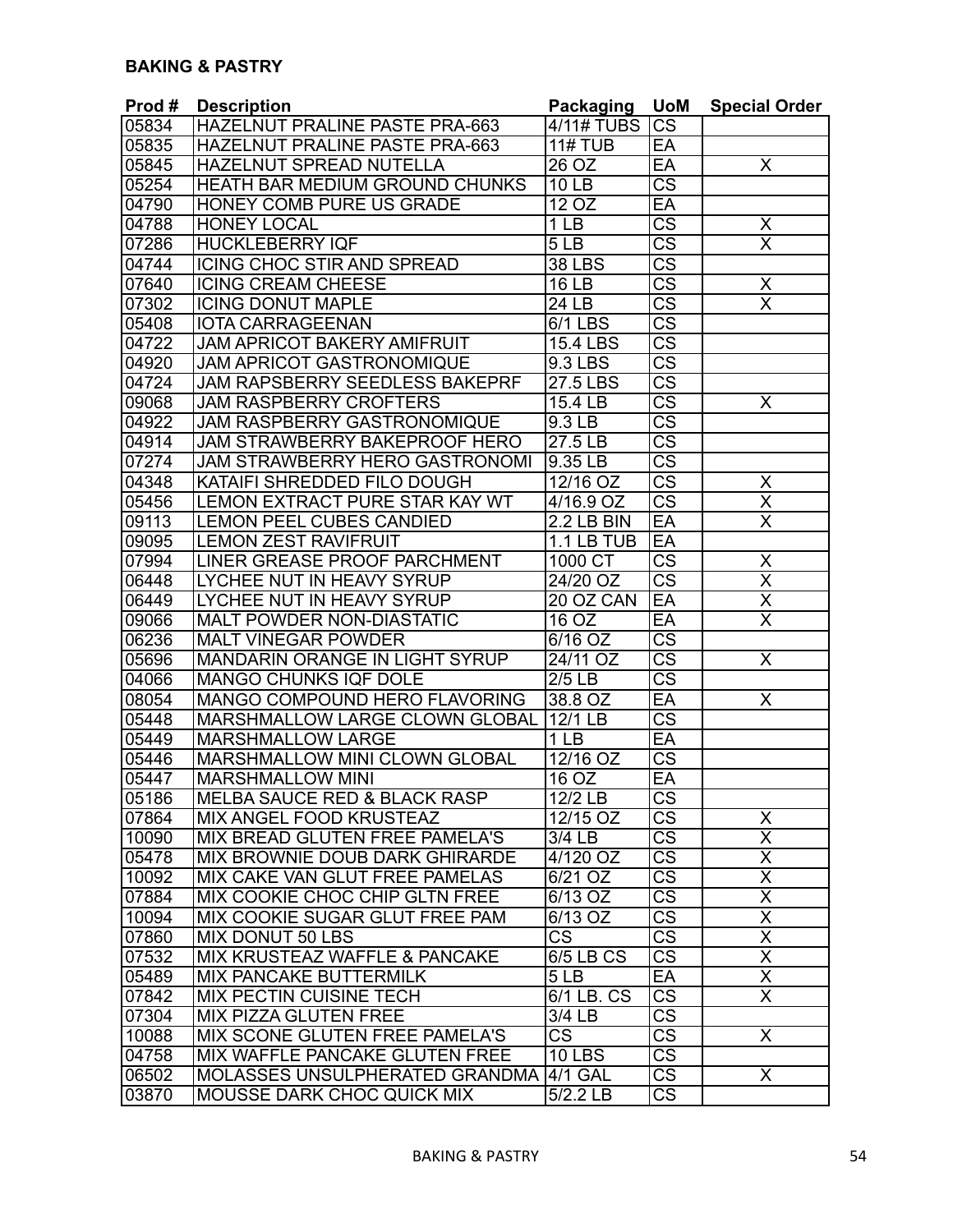| Prod# | <b>Description</b>                      | <b>Packaging</b>      | <b>UoM</b>             | <b>Special Order</b>    |
|-------|-----------------------------------------|-----------------------|------------------------|-------------------------|
| 03874 | <b>MOUSSE NEUTRAL CHARLOTTE MIX</b>     | 5/2.2 LB              | $\overline{\text{CS}}$ |                         |
| 03872 | MOUSSE WHITE CHOC QUICK MIX             | 5/2.2 LB              | $\overline{\text{CS}}$ |                         |
| 05003 | <b>NITROUS OXIDE CHARGERS</b>           | 10CT                  | $E$ A                  | X                       |
| 05844 | NUTELLA HAZELNUT SPREAD FERRAR          | 12/26 OZ              | $\overline{\text{cs}}$ | $\overline{\mathsf{X}}$ |
| 05480 | OATS OLD FASHION ROLLED QUAKER          | $12/42$ OZ            | $\overline{\text{cs}}$ |                         |
| 05481 | OATS OLD FASHION ROLLED                 | 42 OZ                 | EA                     |                         |
| 07606 | OATS QUICK ROLLED BUCKEYE               | $1/50$ LB             | $\overline{\text{cs}}$ |                         |
| 05482 | OATS ROLLED QUICK QUAKER                | 12/42 OZ              | $\overline{\text{cs}}$ |                         |
| 05483 | <b>OATS ROLLED QUICK</b>                | 42 OZ                 | $E$ A                  |                         |
| 03500 | OATS STEEL CUT BULK                     | <b>50 LB</b>          | $\overline{\text{cs}}$ |                         |
| 09115 | ORANGE PEEL CUBES CANDIED               | 2.2 LB BIN            | $E$ A                  | X                       |
| 05705 | ORANGE PEEL STRIPS CANDIED              | <b>2.2# TRAY</b>      | EA                     |                         |
| 04012 | PAILLETTE FEUILLETINE GAUFRETT          | 6 LB BOX              | $\overline{\text{cs}}$ |                         |
| 07352 | PAPER PARCHMENT QUINLON                 | 1000 CT               | $\overline{\text{cs}}$ |                         |
| 05184 | PASTE ACHIOTE ANNOATTO SEED             | 12/15 OZ              | $\overline{\text{cs}}$ |                         |
| 05185 | PASTE ACHIOTE ANNOATTO SEED             | 15 OZ                 | $E$ A                  |                         |
| 05830 | PASTE ALMOND BLANCHED BLU DIAM          | 3/7# CANS             | $\overline{\text{CS}}$ |                         |
| 05831 | PASTE ALMOND BLANCHED BLUE DIA          | 7# CAN                | EA                     |                         |
| 04896 | <b>PASTE BANANA GELATO</b>              | $2/6.6$ LB            | $\overline{\text{CS}}$ |                         |
| 07608 | <b>PASTE CHERRY AMARENA FABBRI</b>      | 8/1.5KG               |                        | X                       |
| 07609 | PASTE CHERRY AMARENA FABBRI EA          | $1.\overline{5KG}$    | EA                     | X                       |
| 03896 | <b>PASTE CHERRY AMERENA</b>             | $2/6.6$ LB            | $\overline{\text{cs}}$ | $\overline{\sf x}$      |
| 07082 | PASTE CURRY GREEN MAE PLOY              | 12/35 OZ              | $\overline{\text{cs}}$ |                         |
| 07083 | PASTE CURRY GREEN MAE PLOY              | 35 OZ                 | $E$ A                  |                         |
| 03888 | PASTE GELATO COFFEE                     | 2/6.6 LB              | $\overline{\text{CS}}$ |                         |
| 03884 | PASTE GELATO MANGO                      | 2/6.6 LB              | $\overline{\text{cs}}$ |                         |
| 03886 | <b>PASTE GELATO PASSION FRUIT</b>       | 2/6.6 LB              | $\overline{\text{CS}}$ |                         |
| 03890 | <b>PASTE GELATO PISTACHIO PURO</b>      | 2/6.6 LB              | $\overline{\text{cs}}$ |                         |
| 03892 | PASTE GELATO STRAWBERRY                 | 2/6.6 LB              | $\overline{\text{cs}}$ |                         |
| 03894 | <b>PASTE GELATO VANILLA</b>             | $\overline{2}/6.6$ LB | $\overline{\text{cs}}$ |                         |
| 07844 | PASTE GUM PASTILLAGE PASTRY 1           | 5# PAIL               | $\overline{\text{cs}}$ | $\overline{\mathsf{X}}$ |
| 06456 | PASTE HOT PEPPER GOCHUJANG              | 12/2.2 LBS            | $\overline{\text{cs}}$ | $\overline{\mathsf{x}}$ |
| 07840 | <b>PASTE MINT GELATECH</b>              | 2/6.6 LB              | $\overline{\text{cs}}$ | $\overline{\mathsf{x}}$ |
| 07610 | PASTE ORANGE FABBRI                     | 8/1.5KG               | $\overline{\text{cs}}$ | $\overline{\sf x}$      |
| 07611 | PASTE ORANGE FABBRI EACH                | 1.5 <sub>K</sub> G    | EA                     | X                       |
| 04894 | <b>PASTE PEACH GELATO</b>               | 2/6.6 LB              | $\overline{\text{CS}}$ | $\overline{\mathsf{x}}$ |
| 05396 | PASTE PISTACHIO W/PIECES FABB           | 8/3.3 LB              | $\overline{\text{CS}}$ |                         |
| 05397 | PASTE PISTACHIO W/PIECES FABBR          | 3.3 LB                | EA                     |                         |
| 04898 | <b>PASTE RASPBERRY GELATO</b>           | 2/6.6 LB              | $\overline{\text{cs}}$ |                         |
| 06324 | PASTE RED CURRY MAE PLOY                | 12/35 OZ              | $\overline{\text{CS}}$ |                         |
| 06325 | PASTE RED CURRY MAE PLOY                | 35 OZ                 | EA                     |                         |
| 06364 | PASTE SAMBAL OELEK GRD CHILI            | 12/18 OZ              | $\overline{\text{CS}}$ |                         |
| 07824 | PASTE VANILLA BEAN 10 LB JAR            | <b>CA</b>             | <b>CS</b>              | X                       |
| 05436 | <b>PASTE VANILLA BEAN GAHARA PURE</b>   | 12/16OZ               | $\overline{\text{CS}}$ |                         |
| 05437 | <b>PASTE VANILLA BEAN GAHARA PURE</b>   | 160Z                  | EA                     |                         |
| 07940 | PASTE WHITE MISO SHIRO                  | 12/2.2 LBS            | $\overline{\text{cs}}$ |                         |
| 07941 | PASTE WHITE MISO                        | 2.2 LB EA             | EA                     |                         |
| 06294 | <b>PASTE WHITE TRUFFLE &amp; PORCIN</b> | 12/6.4 OZ             | $\overline{\text{CS}}$ |                         |
| 06295 | PASTE WHITE TRUFFLE & PORCINI           | 6.4 OZ                | EA                     |                         |
| 06326 | PASTE YELLOW CURRY MAE PLOY             | 12/35 OZ              | $\overline{\text{CS}}$ |                         |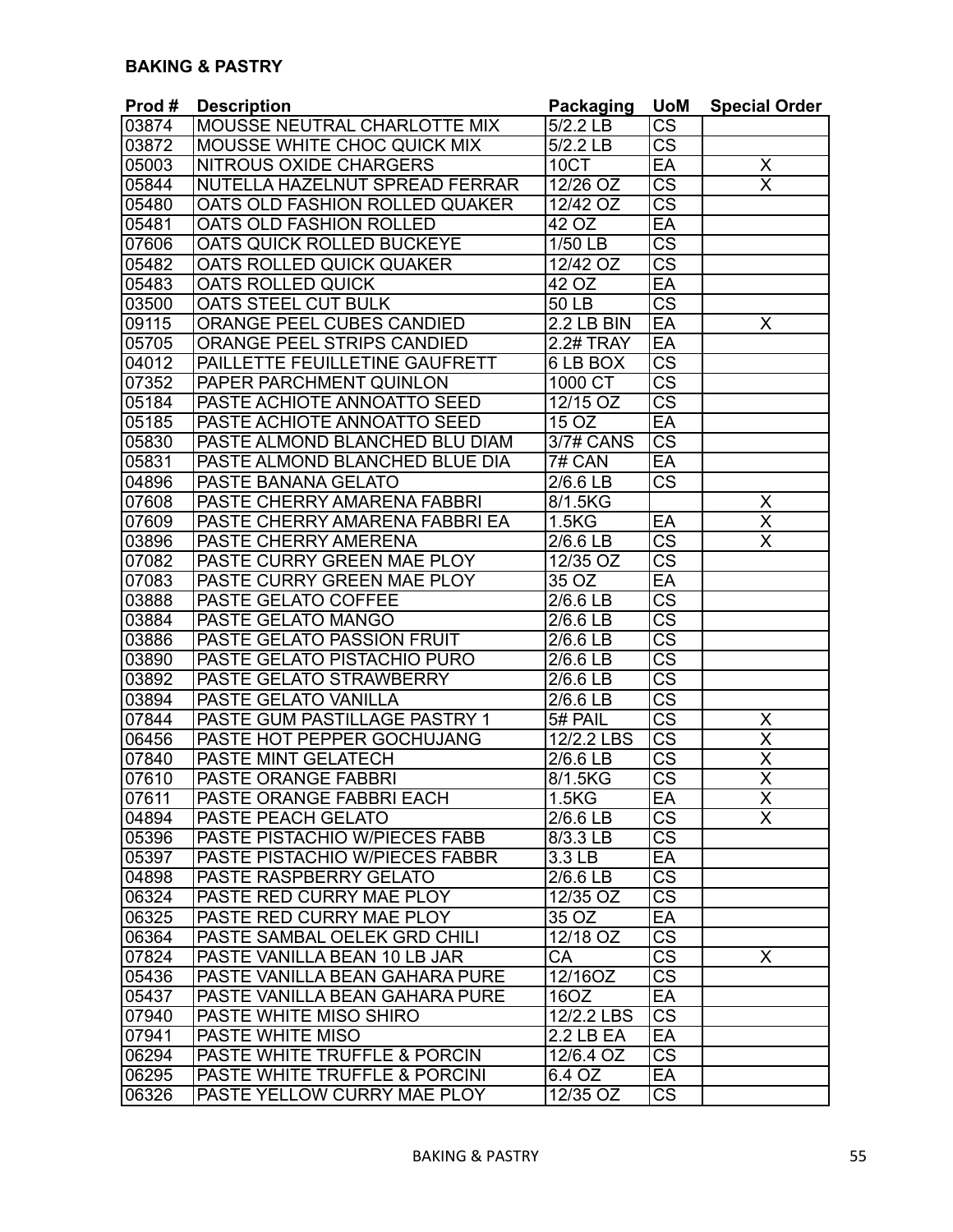| 06327<br>PASTE YELLOW CURRY MAE PLOY<br>35 OZ<br>EA                                  |                         |
|--------------------------------------------------------------------------------------|-------------------------|
|                                                                                      |                         |
| $\overline{\text{cs}}$<br>5/1000 CT<br>05014<br>PATTY PAPER 10/4.75X5/1000CT         | X                       |
| $\overline{\text{CS}}$<br>PEACHES SLICED IQF PETERSEN FA<br>04064<br>$2/5$ LB        |                         |
| $\overline{\text{cs}}$<br>05842<br>PEANUT BUTTER CREAMY JIF<br>6/4 LB                |                         |
| PEANUT BUTTER CREAMY<br>EA<br>05843<br>4 LB                                          |                         |
| $\overline{\text{cs}}$<br><b>PECTIN APPLE</b><br>6/1 LBS<br>05412                    |                         |
| $E$ A<br>05413<br><b>PECTIN APPLE</b><br>1 <sub>LB</sub>                             |                         |
| $\overline{\text{CS}}$<br>05704<br>PEEL CANDIED ORANGE STRIPS<br>12/2.2 LB           |                         |
| $\overline{\text{CS}}$<br>05610<br>6/30 OZ<br>PINK GUAVA PUREE 6/30OZ                |                         |
| $\overline{\text{cs}}$<br>09106<br>PISTACHIO PASTE FINE FABBRI<br>9.2 LB TUB         | X                       |
| 06467<br>POMEGRANATE MOLASSES<br>EA<br>14OZ                                          |                         |
| $\overline{\text{cs}}$<br>06466<br>POMEGRANATE MOLASSES 12/14OZ<br>12/14 OZ          |                         |
| $\overline{\text{cs}}$<br>07294<br>POWDER COCOA VALRHONA RED<br>6.6 LBS              | X                       |
| $\overline{\text{cs}}$<br><b>POWDER CREME BRULEE</b><br>03878<br>5/2.2 LB            |                         |
| $\overline{\text{cs}}$<br>$\overline{\text{CS}}$<br>07962<br>POWDER DRY MILK 55#     | $\overline{\mathsf{X}}$ |
| $\overline{\text{cs}}$<br>04854<br><b>POWDER GLUCOSE</b><br><b>11 LB</b>             | $\overline{\mathsf{x}}$ |
| $\overline{\text{CS}}$<br>05072<br>POWDER INSTANT ESPRESSO<br>12/2 OZ                |                         |
| $\overline{\text{CS}}$<br>03876<br>POWDER MERINGUE EGG WHT MACRO<br>6.6#             |                         |
| $\overline{\text{cs}}$<br>07586<br>POWDER SWIS CHALET COCOA 22-24<br>6/1 KG          |                         |
| $\overline{\text{cs}}$<br>05760<br><b>PRESERVES CHERRY BLACK SWEET</b><br>6/#10 CANS |                         |
| $E$ A<br>05761<br><b>PRESERVES CHERRY BLACK SWEET</b><br>#10 CAN                     |                         |
| $\overline{\text{cs}}$<br><b>PRESERVES APRICOT SMUCKERS</b><br>05744<br>6/4 LB       |                         |
| $E$ A<br><b>PRESERVES APRICOT</b><br>4 LB<br>05745                                   |                         |
| $\overline{\text{cs}}$<br>05756<br>PRESERVES BLACKBERRY MARION<br>6/#10 CAN          | X                       |
| $\overline{\text{CS}}$<br>05764<br>PRESERVES RASPBERRY DICKINSON<br>6/#10 CAN        |                         |
| 05765<br><b>PRESERVES RASPBERRY</b><br>#10<br>EA                                     |                         |
| $\overline{\text{cs}}$<br>05766<br>PRESERVES STRAWBERRY DICKINSON<br>6/#10 CAN       |                         |
| $\overline{\text{CS}}$<br>07602<br>PUDDING VANILLA INSTANT<br>12/1.75 LB             |                         |
| $\overline{\text{cs}}$<br>200 CT<br>PUFF MINI CREAM 1.77" TATIN<br>07974             | X                       |
| $\overline{\text{cs}}$<br>PUREE APPLE GREEN PERFECT<br>05594<br>6/30 OZ              |                         |
| <b>PUREE APPLE GREEN</b><br>30 OZ<br>EA<br>05595                                     |                         |
| $\overline{\text{cs}}$<br>05590<br>PUREE APRICOT PERFECT<br>6/30 OZ                  |                         |
| $\overline{30}$ OZ<br>EA<br>05591<br><b>PUREE APRICOT</b>                            |                         |
| $\overline{\text{cs}}$<br>05596<br>6/30 OZ<br>PUREE BANANA PERFECT                   |                         |
| 05597<br> PUREE BANANA PERFECT<br>30 OZ<br>EA                                        |                         |
| $\overline{\text{CS}}$<br><b>PUREE BLACKBERRY PERFECT</b><br>05598<br>6/30 OZ        |                         |
| 05599<br>PUREE BLACKBERRY PERFECT<br>30OZ<br>EA                                      |                         |
| $\overline{\text{cs}}$<br>$5/2.2$ LBS<br>PUREE BLACKBERRY RAVIFRUIT<br>05674         |                         |
| EA<br>PUREE BLACKBERRY RAVIFRUIT<br>2.2#<br>05675                                    |                         |
| $\overline{\text{CS}}$<br>PUREE BLOOD ORANGE PERFECT<br>6/30 OZ<br>05602             |                         |
| EA<br>05603<br>PUREE BLOOD ORANGE PERFECT<br>30 OZ                                   |                         |
| <b>CS</b><br>05656<br>PUREE BLOOD ORANGE RAVIFRUIT<br>5/2.2 LBS                      |                         |
| 05657<br>PUREE BLOOD ORANGE RAVIFRUIT<br>2.2#<br>EA                                  |                         |
| $\overline{\text{CS}}$<br>PUREE BLUEBERRY PERFECT<br>6/30 OZ<br>05604                |                         |
| $30 \overline{OZ}$<br>EA<br>05605<br><b>PUREE BLUEBERRY PERFECT</b>                  |                         |
| $\overline{\text{cs}}$<br>05658<br>5/2.2 LB<br>PUREE BLUEBERRY RAVIFRUIT             |                         |
| PUREE BLUEBERRY RAVIFRUIT<br>2.2#<br>EA<br>05659                                     |                         |
| $\overline{\text{cs}}$<br>PUREE CACTUS PRICKLY PEAR PERF<br>05626<br>6/30 OZ         |                         |
| PUREE CACTUS PRICKLY PEAR PERF<br>EA<br>05627<br>30 OZ                               |                         |
| $\overline{\text{CS}}$<br>PUREE CHERRY MORELLO RAVIFRUIT<br>5/2.2 LBS<br>06470       | X                       |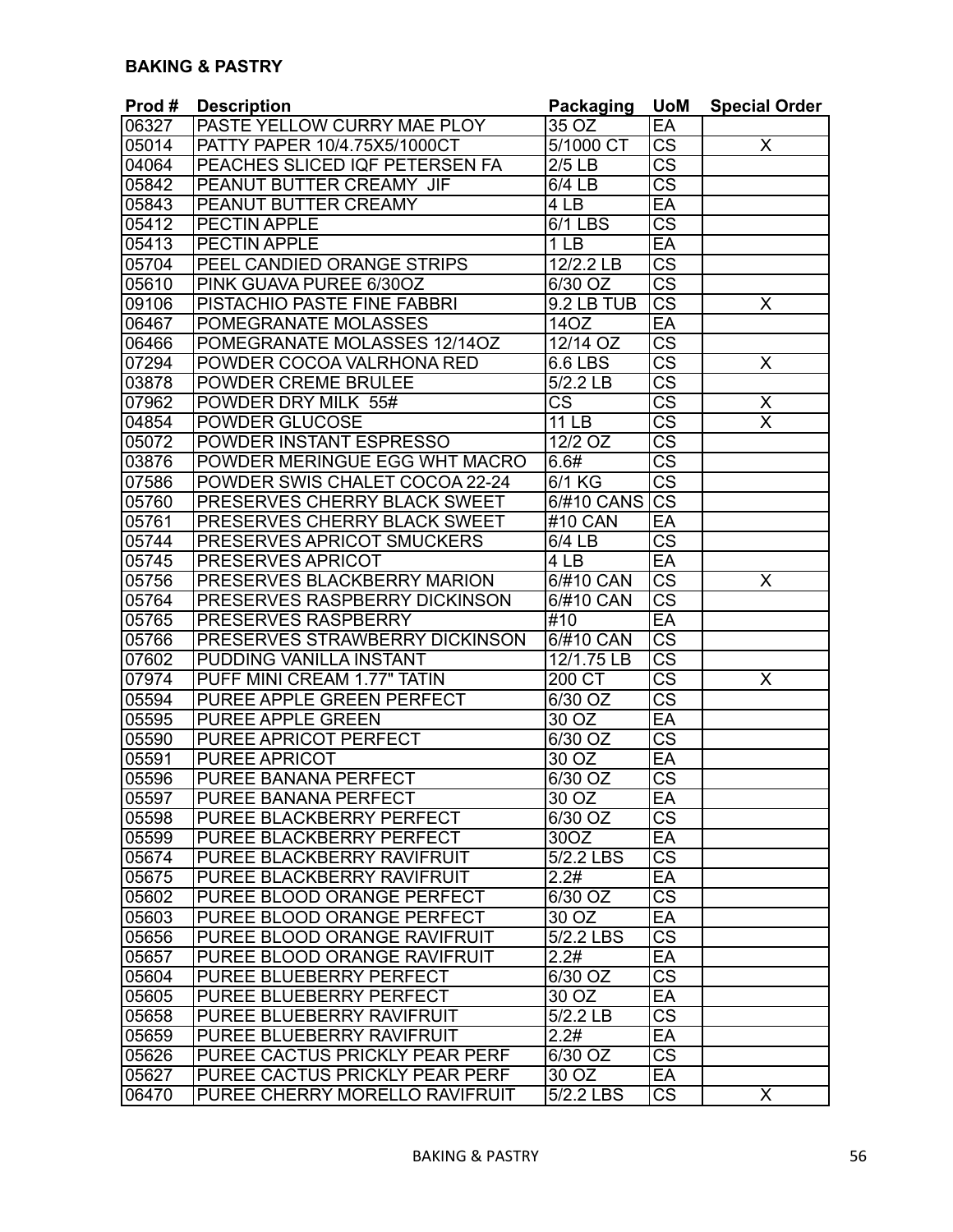| Prod # | <b>Description</b>                  | <b>Packaging</b>                      | <b>UoM</b>             | <b>Special Order</b>     |
|--------|-------------------------------------|---------------------------------------|------------------------|--------------------------|
| 05612  | <b>PUREE CHERRY PERFECT</b>         | 6/30 OZ                               | $\overline{\text{CS}}$ |                          |
| 05613  | <b>PUREE CHERRY PERFECT</b>         | 30OZ                                  | EA                     |                          |
| 05838  | PUREE CHESTNUT UNSWEETENED          | 6/34.5 OZ                             | $\overline{\text{CS}}$ | X                        |
| 05606  | PUREE COCONUT PERFECT               | 6/30 OZ                               | $\overline{\text{CS}}$ |                          |
| 05607  | PUREE COCONUT PERFECT               | 30OZ                                  | EA                     |                          |
| 05660  | PUREE COCONUT RAVIFRUIT             | $\overline{5/2}$ .2 LB                | $\overline{\text{cs}}$ |                          |
| 05661  | <b>PUREE COCONUT</b>                | 2.2 <sub>LB</sub>                     | EA                     |                          |
| 05643  | <b>PUREE CRANBERRY PERFECT</b>      | 30OZ                                  | EA                     | X                        |
| 05600  | <b>PUREE CURRANT BLACK CASSIS</b>   | 6/30 OZ                               | $\overline{\text{cs}}$ |                          |
| 05601  | PUREE CURRANT BLACK CASSIS          | 30 OZ                                 | $E$ A                  |                          |
| 05647  | <b>PUREE GINGER SWEET</b>           | 38 OZ                                 | EA                     | X                        |
| 05611  | PUREE GUAVA PINK                    | $30\,\overline{\mathrm{O}}\mathrm{Z}$ | EA                     |                          |
| 05616  | PUREE KIWI CALIFORNIA PERFECT       | 6/30 OZ                               | $\overline{\text{CS}}$ | X                        |
| 05664  | <b>PUREE LEMON RAVIFRUIT</b>        | $5/2.2$ LBS                           | $\overline{\text{cs}}$ |                          |
| 05665  | <b>PUREE LEMON RAVIFRUIT</b>        | 2.2#                                  | EA                     |                          |
| 05638  | PUREE LIME KEY PERFECT              | 6/30 OZ                               | $\overline{\text{cs}}$ | $\underline{\mathsf{X}}$ |
| 05639  | PUREE LIME KEY                      | 30 OZ                                 | EA                     | $\overline{\mathsf{x}}$  |
| 05614  | PUREE LYCHEE PERFECT                | 6/30 OZ                               | $\overline{\text{CS}}$ |                          |
| 05615  | <b>PUREE LYCHEE</b>                 | 30 OZ                                 | EA                     |                          |
| 05654  | <b>PUREE LYCHEE RAVIFRUIT</b>       | 5/2.2 LBS                             | $\overline{\text{CS}}$ |                          |
| 05618  | <b>PUREE MANGO PERFECT</b>          | 6/30 OZ                               | $\overline{\text{cs}}$ |                          |
| 05619  | <b>PUREE MANGO</b>                  | $30\overline{OZ}$                     | EA                     |                          |
| 05672  | <b>PUREE MANGO RAVIFRUIT</b>        | $5/2.2$ LB                            | $\overline{\text{cs}}$ |                          |
| 05673  | <b>PUREE MANGO</b>                  | 2.2 <sub>LB</sub>                     | $E$ A                  |                          |
| 07930  | PUREE MEYER LEMON CONC PERFECT      | $6/30$ OZ                             | $\overline{\text{CS}}$ | X                        |
| 05644  | PUREE ORANGE ZEST PERFECT           | 6/38 OZ                               | $\overline{\text{CS}}$ | $\overline{\sf x}$       |
| 05620  | PUREE PAPAYA PERFECT                | 6/30 OZ                               | $\overline{\text{CS}}$ |                          |
| 05621  | <b>PUREE PAPAYA</b>                 | 30 OZ                                 | EA                     |                          |
| 05622  | <b>PUREE PASSION FRUIT PERFECT</b>  | 6/30 OZ                               | $\overline{\text{CS}}$ |                          |
| 05623  | <b>PUREE PASSION FRUIT</b>          | 30 OZ                                 | EA                     |                          |
| 05666  | PUREE PASSION FRUIT RAVIFRUIT       | 5/2.2 LB                              | $\overline{\text{cs}}$ |                          |
| 05667  | <b>PUREE PASSION FRUIT</b>          | $2.2$ LB                              | EA                     |                          |
| 05636  | <b>PUREE PEACH WHITE PERFECT</b>    | 6/30 OZ                               | $\overline{\text{cs}}$ |                          |
| 05637  | <b>PUREE PEACH WHITE</b>            | 30OZ                                  | EA                     |                          |
| 05662  | <b>PUREE PEACH WHITE RAVIFRUIT</b>  | $5/2.2$ LB                            | $\overline{\text{CS}}$ |                          |
| 05663  | <b>PUREE PEACH WHITE</b>            | $2.2$ LB                              | EA                     |                          |
| 05648  | <b>PUREE PEAR PERFECT</b>           | 6/30 OZ                               | $\overline{\text{CS}}$ |                          |
| 05649  | <b>PUREE PEAR</b>                   | $30 \overline{OZ}$                    | EA                     |                          |
| 05676  | PUREE PINEAPPLE RAVIFRUIT           | $5/2.2$ LB                            | $\overline{\text{CS}}$ |                          |
| 05677  | <b>PUREE PINEAPPLE</b>              | 2.2 <sub>LB</sub>                     | EA                     |                          |
| 05592  | PUREE PINEAPPLE CARMELIZED PER      | 6/30 OZ                               | $\overline{\text{CS}}$ |                          |
| 05593  | PUREE PINEAPPLE CARMELIZED          | 30 OZ                                 | EA                     |                          |
| 05624  | PUREE POMEGRANATE PERFECT           | 6/30 OZ                               | CS                     |                          |
| 05625  | <b>PUREE POMEGRANATE</b>            | 30 OZ                                 | EA                     |                          |
| 05652  | <b>PUREE PRICKLY PEAR RAVIFRUIT</b> | 5/2.2 LBS                             | $\overline{\text{CS}}$ | X                        |
| 05628  | PUREE RASPBERRY PERFECT             | 6/30 OZ                               | $\overline{\text{CS}}$ |                          |
| 05629  | <b>PUREE RASPBERRY</b>              | 30 OZ                                 | EA                     |                          |
| 05670  | <b>PUREE RASPBERRY RAVIFRUIT</b>    | $5/2.2$ LB                            | $\overline{\text{cs}}$ |                          |
| 05671  | <b>PUREE RASPBERRY</b>              | 2.2 <sub>LB</sub>                     | EA                     |                          |
| 05632  | PUREE STRAWBERRY PERFECT            | 6/30 OZ                               | $\overline{\text{CS}}$ |                          |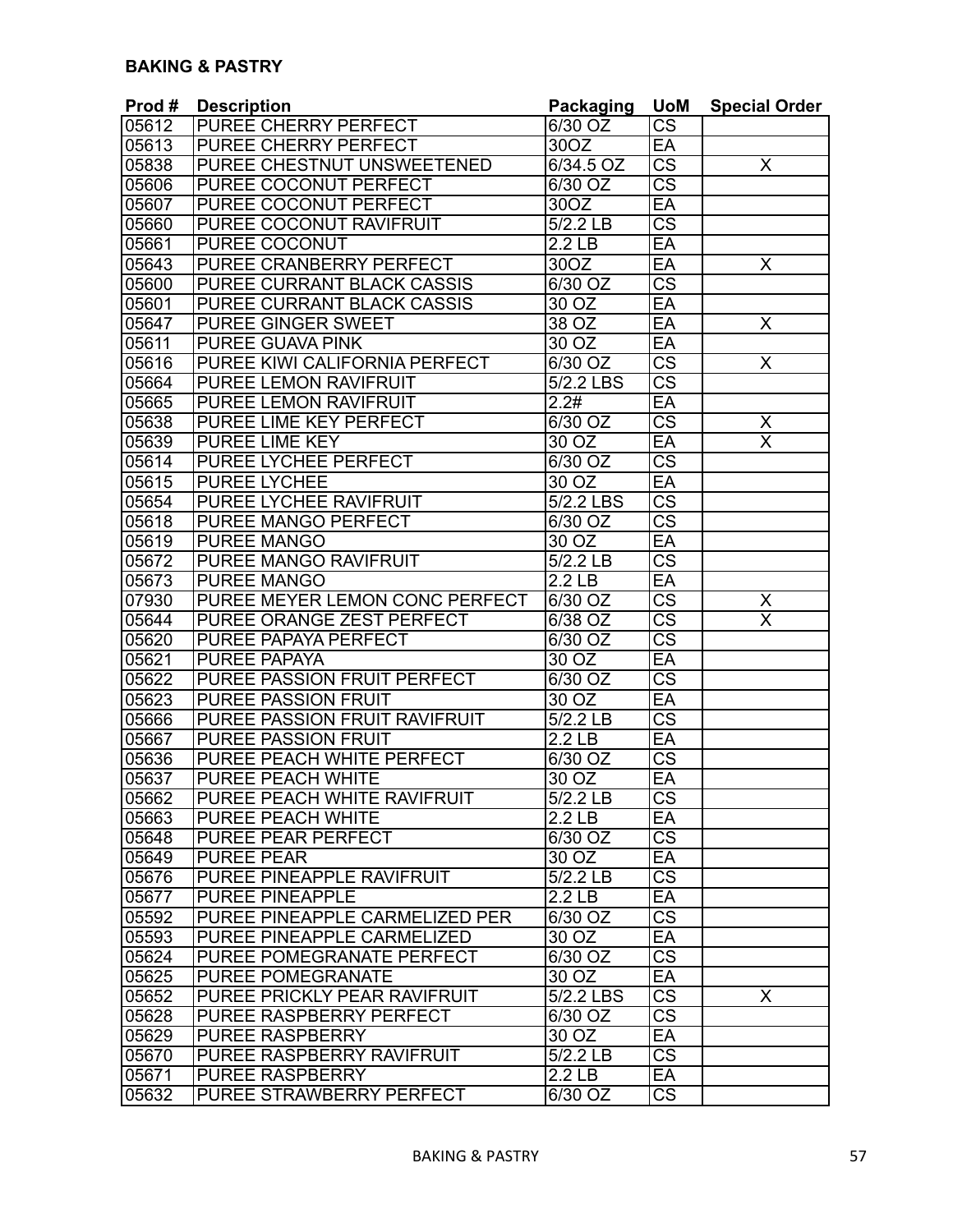| Prod# | <b>Description</b>                        | Packaging           | <b>UoM</b>             | <b>Special Order</b>    |
|-------|-------------------------------------------|---------------------|------------------------|-------------------------|
| 05633 | <b>PUREE STRAWBERRY</b>                   | 30 OZ               | EA                     |                         |
| 05668 | PUREE STRAWBERRY RAVIFRUIT                | 5/2.2 LB            | $\overline{\text{CS}}$ |                         |
| 05669 | <b>PUREE STRAWBERRY</b>                   | 2.2#                | EA                     |                         |
| 05646 | PUREE SWEET GINGER PERFECT                | 6/38 OZ             | $\overline{\text{CS}}$ | X                       |
| 05634 | PUREE SWEET HIBISCUS PERFECT              | 6/30 OZ             | $\overline{\text{CS}}$ | $\overline{\mathsf{X}}$ |
| 05608 | <b>PUREE TAMARIND PERFECT</b>             | $6/30$ OZ           | $\overline{\text{cs}}$ | $\overline{\mathsf{x}}$ |
| 05609 | <b>PUREE TAMARIND</b>                     | 30OZ                | EA                     | $\overline{\mathsf{x}}$ |
| 05630 | PUREE TANGERINE/MANDARIN PERFE            | 6/30 OZ             | $\overline{\text{cs}}$ | $\overline{\mathsf{x}}$ |
| 05650 | PUREE WILLIAM PEAR RAVIFRUIT              | 5/2.2 LBS           | $\overline{\text{CS}}$ | $\overline{\mathsf{x}}$ |
| 05692 | QUINCE PASTE NATURAL MEMBRILLO            | 12/10.6 OZ          | $\overline{\text{CS}}$ | $\overline{\sf x}$      |
| 05693 | QUINCE PASTE NATURAL MEMBRILLO            | 10.6 OZ             | EA                     |                         |
| 04054 | RASPBERRIES IQF RED RASP COLUM            | $2/5$ LB            | $\overline{\text{CS}}$ |                         |
| 05398 | <b>RASPBERRY PASTE FOR GELATO &amp; P</b> | 8/3.3#              | $\overline{\text{CS}}$ |                         |
| 06471 | RAVIFRUIT CHERRY MORELLO PURE             | 2.2 <sub>LB</sub>   | EA                     |                         |
| 05443 | <b>RED SHADE FOOD COLOR COLORING</b>      | <b>32 OZ EA</b>     | EA                     |                         |
| 04644 | <b>ROLLED FONDANT WHITE SATIN ICE</b>     | 20 LB PAIL          | $\overline{\text{CS}}$ | Χ                       |
| 05202 | SAUCE CARAMEL GHIRARDELLI FLAV            | 6/90.4 OZ           | $\overline{\text{CS}}$ |                         |
| 05203 | <b>SAUCE CARAMEL FLAVORED</b>             | 90.4OZ              | EA                     |                         |
| 05211 | <b>SAUCE CHOC DARK SUGAR FREE</b>         | 64OZ                | EA                     |                         |
| 05200 | <b>SAUCE CHOC WHITE FLAV GHIRARDE</b>     | 6/89.4 OZ           | $\overline{\text{cs}}$ |                         |
| 05201 | <b>SAUCE CHOC WHITE FLAVORED</b>          | 89.4OZ              | EA                     |                         |
| 05198 | <b>SAUCE CHOCOLATE GHIRARDELLI</b>        | 6/87.3 OZ           | $\overline{\text{cs}}$ | Χ                       |
| 04018 | <b>SCONE BLUEBERRY DOUGH RICH'S</b>       | 40/10 OZ            | $\overline{\text{cs}}$ | $\overline{\mathsf{x}}$ |
| 04016 | <b>SCONE CRAN ORANGE DOUGH RICH'S</b>     | 40/10 OZ            | $\overline{\text{cs}}$ | $\overline{\sf x}$      |
| 06771 | <b>SEMI-SWEET CALLETS</b>                 | 22#                 | EA                     |                         |
| 04216 | SHELL CANNOLI LARGE 4.72"                 | 100 CT              | $\overline{\text{cs}}$ | $\overline{\mathsf{x}}$ |
| 04214 | <b>SHELL CANNOLI SMALL 3"</b>             | 200 CT              | $\overline{\text{CS}}$ |                         |
| 04224 | SHELL GAUFRE TULIP WAFF CUP 4"            | 96 CT               | $\overline{\text{CS}}$ | X                       |
| 04212 | SHELL MINI FILO 1.75" ATHENS              | 180 CT              | $\overline{\text{cs}}$ |                         |
| 04196 | <b>SHELL NEUTRAL TART 1.75"</b>           | 240 CT              | $\overline{\text{CS}}$ |                         |
| 07628 | SHELL PIDY MINI CHOC                      | 96 CT               | $\overline{\text{cs}}$ |                         |
| 04198 | <b>SHELL SWEET TART 1.75"</b>             | 240 CT              | $\overline{\text{cs}}$ |                         |
| 04200 | <b>SHELL SWEET TART 4.4"</b>              | 96 CT               | $\overline{\text{cs}}$ |                         |
| 04204 | SHELL SWEET TART RND LG 3.4"              | 144 CT              | $\overline{\text{cs}}$ |                         |
| 07592 | SHELL SWISS CHALET CHOC. TART             | 96 CT               | CS                     |                         |
| 07588 | <b>SHELL SWISS CHALET PASTRY</b>          | $120 \overline{CT}$ | $\overline{\text{CS}}$ | X                       |
| 07590 | <b>SHELL SWISS CHALET TART VANILL</b>     | 96 CT               |                        |                         |
| 07920 | SHELL TART SWEET TATIN 2.5"               | 240/CT              | $\overline{\text{CS}}$ | $\overline{\mathsf{x}}$ |
| 07520 | SHELL TART SWEET TATIN 4"                 | $120 \overline{CT}$ | $\overline{\text{cs}}$ |                         |
| 04202 | SHELL TRAD PASTR SHELL RTB 5"             | 80 CT               | $\overline{\text{CS}}$ |                         |
| 04206 | SHELL TRAD PASTR RTB 1.5"                 | 228 CT              | $\overline{\text{cs}}$ |                         |
| 04210 | SHELL TRAD PASTR RTB 3"                   | 112 CT              | $\overline{\text{CS}}$ |                         |
| 04484 | SHORTENING FRYING CLEAR LIQUID            | 35 LB               | $\overline{\text{CS}}$ |                         |
| 04480 | <b>SHORTENING PRIMEX ALL-PURPOSE</b>      | 50 LB               | $\overline{\text{CS}}$ | X                       |
| 04482 | <b>SHORTENING SWEETEX CAKE/ICING</b>      | 50 LB               | $\overline{\text{CS}}$ |                         |
| 05678 | <b>SLICED APPLES IN WATER</b>             | 6/#10 CAN           | $\overline{\text{CS}}$ | X                       |
| 05679 | <b>SLICED APPLES IN WATER</b>             | #10                 | $E$ A                  | $\overline{\mathsf{x}}$ |
| 04648 | SNOW SUGAR "SUCRE NEIGE" MOIS             | <b>22 LBS</b>       | $\overline{\text{cs}}$ |                         |
| 05380 | SODIUM ALGINATE ALGIN                     | 6/1 LBS             | $\overline{\text{CS}}$ | X                       |
| 05381 | SODIUM ALGINATE ALGIN                     | 1 <sub>LB</sub>     | EA                     | $\overline{\mathsf{x}}$ |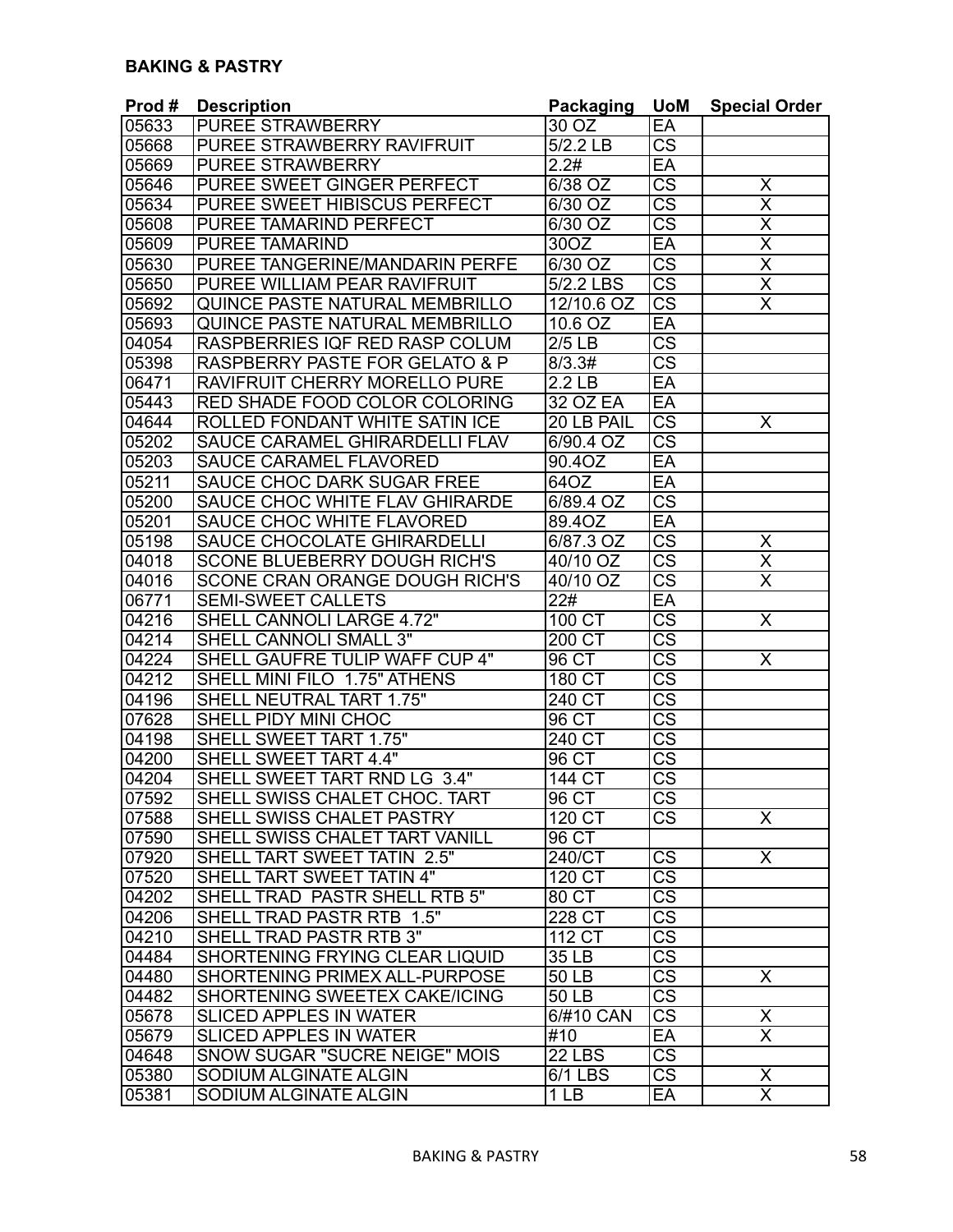| Prod# | <b>Description</b>                    | <b>Packaging</b>  | <b>UoM</b>             | <b>Special Order</b>    |
|-------|---------------------------------------|-------------------|------------------------|-------------------------|
| 05386 | <b>SOY LECITHIN LECITE</b>            | 6/1 LBS           | <b>CS</b>              |                         |
| 05387 | <b>SOY LECITHIN LECITE</b>            | 1 <sub>LB</sub>   | EA                     |                         |
| 07624 | <b>SPOON PIDY SHELL AMUSETTES</b>     | 3.6X7.5 CM        | $\overline{\text{CS}}$ |                         |
| 05886 | <b>SPRAY NONSTICK VEGELENE TYSON</b>  | 6/21 OZ           | $\overline{\text{CS}}$ | X                       |
| 05887 | <b>SPRAY NONSTICK VEGELENE</b>        | 21 $OZ$           | EA                     | X                       |
| 04950 | <b>SPRINKLES JIMMIES CHOCOLATE</b>    | 4/6 LB            | $\overline{\text{cs}}$ | $\overline{\mathsf{X}}$ |
| 05418 | STABILIZER ICE CREAM 30 CREMO         | 6/1 LBS           | $\overline{\text{cs}}$ | $\overline{\mathsf{x}}$ |
| 05419 | STABILIZER ICE CREAM 30 CREMO         | 1 <sub>LB</sub>   | EA                     | $\overline{\mathsf{x}}$ |
| 05420 | STABILIZER SORBET 64 CREMODA          | 6/1 LBS           | $\overline{\text{cs}}$ | $\overline{\mathsf{x}}$ |
| 05421 | STABILIZER SORBET 64 CREMODA          | 1 <sub>LB</sub>   | EA                     | $\overline{\sf x}$      |
| 05414 | <b>STABILIZER WHIPPED CREAM</b>       | 6/18 OZ.          | $\overline{\text{cs}}$ |                         |
| 05415 | <b>STABILIZER WHIPPED CREAM</b>       | 18 OZ             | EA                     |                         |
| 04056 | STRAWBERRIES IQF WHOLE GEM FRU        | <b>10 LBS</b>     | $\overline{\text{cs}}$ |                         |
| 05588 | STRAWBERRIES SLICED FRZ SIMPLO        | 6/6.5 LB          | $\overline{\text{cs}}$ | X                       |
| 05216 | STRAWBERRY ENROBED CRISPEARL          | 4/1.76 LB         | $\overline{\text{cs}}$ |                         |
| 05217 | <b>STRAWBERRY ENROBED</b>             | 1.76 LB           | EA                     |                         |
| 06223 | <b>SUGAR BROWN DARK</b>               | 2 <sub>LB</sub>   | EA                     | X                       |
| 04850 | <b>SUGAR BROWN LIGHT</b>              | 50 LB             | $\overline{\text{CS}}$ |                         |
| 06220 | SUGAR BROWN LIGHT GOLDEN DOMIN        | 12/2 LB           | $\overline{\text{CS}}$ |                         |
| 06221 | <b>SUGAR BROWN LIGHT</b>              | 2#                | EA                     |                         |
| 06218 | <b>SUGAR CONFECTIONERS 10X DOMINO</b> | 12/2 LB           | $\overline{\text{cs}}$ |                         |
| 06219 | <b>SUGAR CONFECTIONERS 10X</b>        | $\overline{2}$ LB | EA                     |                         |
| 04996 | <b>SUGAR CRYSTAL WHITE</b>            | 4/8 LB            | $\overline{\text{CS}}$ | X                       |
| 04997 | <b>SUGAR CRYSTAL WHITE</b>            | 8 <sub>1</sub>    | EA                     | $\overline{\sf x}$      |
| 06228 | SUGAR CUBE BROWN PURE CANE            | 8/1 LB            | $\overline{\text{CS}}$ |                         |
| 06229 | <b>SUGAR CUBE BROWN PURE CANE</b>     | 1 LB              | $E$ A                  |                         |
| 06230 | <b>SUGAR CUBE WHITE FRANCE</b>        | 8/1 LBS           | $\overline{\text{CS}}$ |                         |
| 06231 | <b>SUGAR CUBE WHITE FRANCE</b>        | 1 <sub>LB</sub>   | EA                     |                         |
| 04990 | <b>SUGAR DEMITASSE STICK WHITE</b>    | 4/100 CT          | $\overline{\text{CS}}$ |                         |
| 04991 | <b>SUGAR DEMITASSE STICK WHITE</b>    | 100 CT            | EA                     | X                       |
| 04848 | <b>SUGAR GRANULATED DOMINO</b>        | <b>25 LBS</b>     | $\overline{\text{cs}}$ |                         |
| 04646 | SUGAR IN THE RAW TURBINADO PC         | 1200 CT           | $\overline{\text{cs}}$ |                         |
| 04654 | <b>SUGAR LOGO PACKET</b>              | 2000 CT           | $\overline{\text{cs}}$ |                         |
| 04856 | <b>SUGAR MAPLE PURE</b>               | 5LB               | $\overline{\text{cs}}$ |                         |
| 07078 | <b>SUGAR NEVULINE INVERTED TRIMOL</b> | $15.5$ LB         | CS                     |                         |
| 08078 | <b>SUGAR ORGANIC</b>                  | 50 LB             | $\overline{\text{cs}}$ | X                       |
| 07950 | <b>SUGAR PASTE TRIMOLINE/NEVOLINE</b> | 15.4 LB           | $\overline{\text{CS}}$ | $\overline{\mathsf{x}}$ |
| 07656 | <b>SUGAR REPLACEMENT SWERVE</b>       | 6/16 OZ           | $\overline{\text{CS}}$ | $\overline{\mathsf{x}}$ |
| 04652 | <b>SUGAR SPLENDA PACKET .35 OZ</b>    | 2000 CT           | $\overline{\text{cs}}$ |                         |
| 06212 | <b>SUGAR STICK DEMITASSE AMBER</b>    | 4/100 CT          | $\overline{\text{cs}}$ |                         |
| 06213 | <b>SUGAR STICK DEMITASSE AMBER</b>    | 100 CT            | EA                     |                         |
| 07770 | SUGAR SUBSTITUTE GREEN STEVIA         | 1000 GRAM CS      |                        | X.                      |
| 06226 | SUGAR TURBINADO IN THE RAW            | 12/2 LB           | $\overline{\text{CS}}$ |                         |
| 06227 | <b>SUGAR TURBINADO</b>                | 2LB               | EA                     |                         |
| 07890 | <b>SYRUP CHOCOLATE HERSHEY</b>        | 6/#10 CS          | $\overline{\text{CS}}$ | X                       |
| 07891 | <b>SYRUP CHOCOLATE HERSHEY</b>        | #10 CAN EA EA     |                        | X                       |
| 05196 | <b>SYRUP CHOCOLATE SQUEEZE</b>        | 24/24 OZ          | $\overline{\text{CS}}$ | X.                      |
| 06496 | <b>SYRUP CORN DARK KARO</b>           | 4/1 GAL           | $\overline{\text{cs}}$ |                         |
| 06497 | <b>SYRUP CORN DARK KARO</b>           | 1 GAL             | EA                     |                         |
| 06494 | <b>SYRUP CORN LIGHT KARO</b>          | 4/1 GAL           | $\overline{\text{CS}}$ |                         |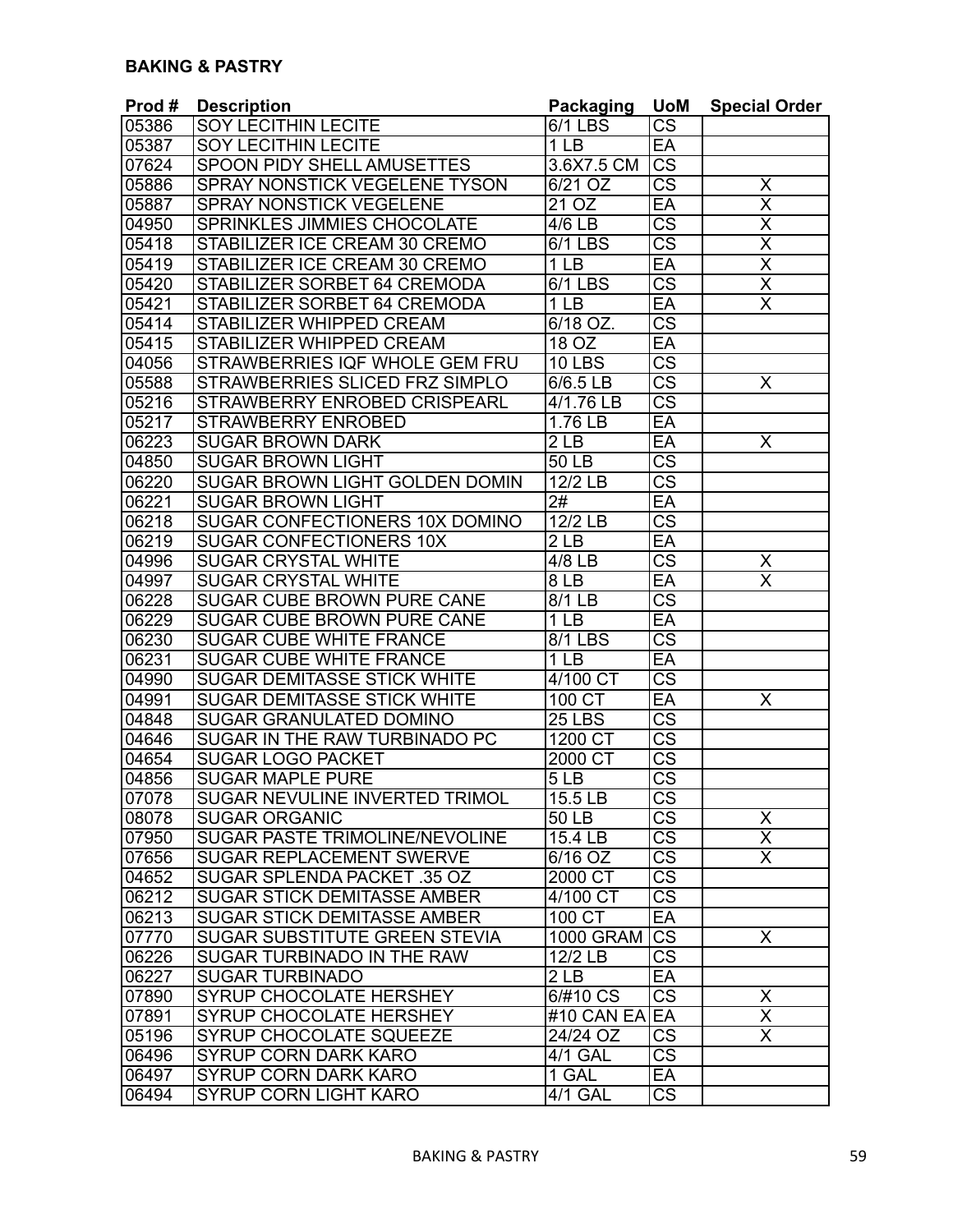#### **BAKING & PASTRY**

| Prod# | <b>Description</b>                        | <b>Packaging</b>       | <b>UoM</b>             | <b>Special Order</b>    |
|-------|-------------------------------------------|------------------------|------------------------|-------------------------|
| 06495 | <b>SYRUP CORN LIGHT KARO</b>              | 1 GAL                  | EA                     |                         |
| 04852 | <b>SYRUP GLUCOSE</b>                      | 11 LB                  | $\overline{\text{cs}}$ |                         |
| 07036 | <b>TAPIOCA MALTODEXTRIN</b>               | 1 <sub>LB</sub>        | $\overline{\text{CS}}$ | X                       |
| 05406 | <b>TAPIOCA STARCH</b>                     | 24/16 OZ               | $\overline{\text{CS}}$ |                         |
| 05407 | <b>TAPIOCA STARCH</b>                     | 16 OZ                  | EA                     |                         |
| 07538 | TIRAMISU BIG LADYFINGER WHOLE             | 2/4LB TRAY             | $\overline{\text{CS}}$ |                         |
| 05730 | TIRAMISU CLASSICO TASTE IT                | $2/4.2$ LB             | $\overline{\text{CS}}$ |                         |
| 03666 | <b>TIRAMISU LADYFINGERS PRECUT</b>        | 15 CUT                 | $\overline{\text{CS}}$ |                         |
| 04476 | TOPPING MIX NUT W/PEANUTS AZAR            | 6LB                    | $\overline{\text{CS}}$ |                         |
| 05404 | <b>TOPPING WHIP MIX BLUE CARTON</b>       | 12/32 OZ               | $\overline{\text{CS}}$ | X                       |
| 05405 | <b>TOPPING WHIP MIX BLUE CARTON</b>       | 32OZ                   | EA                     |                         |
| 32236 | <b>TULIP 6 INCH</b>                       | 8 CT                   | $\overline{\text{cs}}$ | X                       |
| 05416 | ULTRATEX 3 MODIFIED FOOD STARC            | 6/1 LBS                | $\overline{\text{CS}}$ |                         |
| 05417 | ULTRATEX 3 MODIFIED FOOD STARCH           | 1 <sub>LB</sub>        | EA                     |                         |
| 06717 | UNSULPHURATED PAPAYA                      | $\overline{\text{CS}}$ | $E$ A                  |                         |
| 05434 | VANILLA EXTRACT GAHARA QUARTS             | 12/32 OZ               | $\overline{\text{CS}}$ |                         |
| 05450 | VANILLA EXTRACT PURE 6/32OZ               | 6/32 OZ                | $\overline{\text{CS}}$ | $\overline{\mathsf{X}}$ |
| 05327 | <b>VANILLA FLAVORED SYRUP</b>             | 1LTR                   | EA                     |                         |
| 09097 | <b>VERSAWHIP SOY PROTEIN</b>              | 1 <sub>LB</sub>        | EA                     | X                       |
| 05212 | WHITE CHOCOLATE ENROBED CRISPEAR4/1.76 LB |                        | $\overline{\text{cs}}$ |                         |
| 05213 | <b>WHITE CHOCOLATE ENROBED</b>            | 1.76 LB                | EA                     |                         |
| 06164 | <b>XANTHAN GUM PARIS GOURMET</b>          | 6/1 LB                 | $\overline{\text{CS}}$ |                         |
| 06165 | <b>XANTHAN GUM</b>                        | 1 <sub>LB</sub>        | EA                     |                         |
| 05444 | YEAST DRY FLEISHMANN                      | <b>20/1 LBS</b>        | $\overline{\text{CS}}$ |                         |
| 05445 | YEAST DRY FLEISHMANN                      | 1#                     | EA                     |                         |
| 04752 | YEAST FRESH CAKE                          | $20/1$ LB              | $\overline{\text{cs}}$ |                         |
| 04753 | <b>YEAST FRESH</b>                        | 1 <sub>LB</sub>        | $E$ A                  |                         |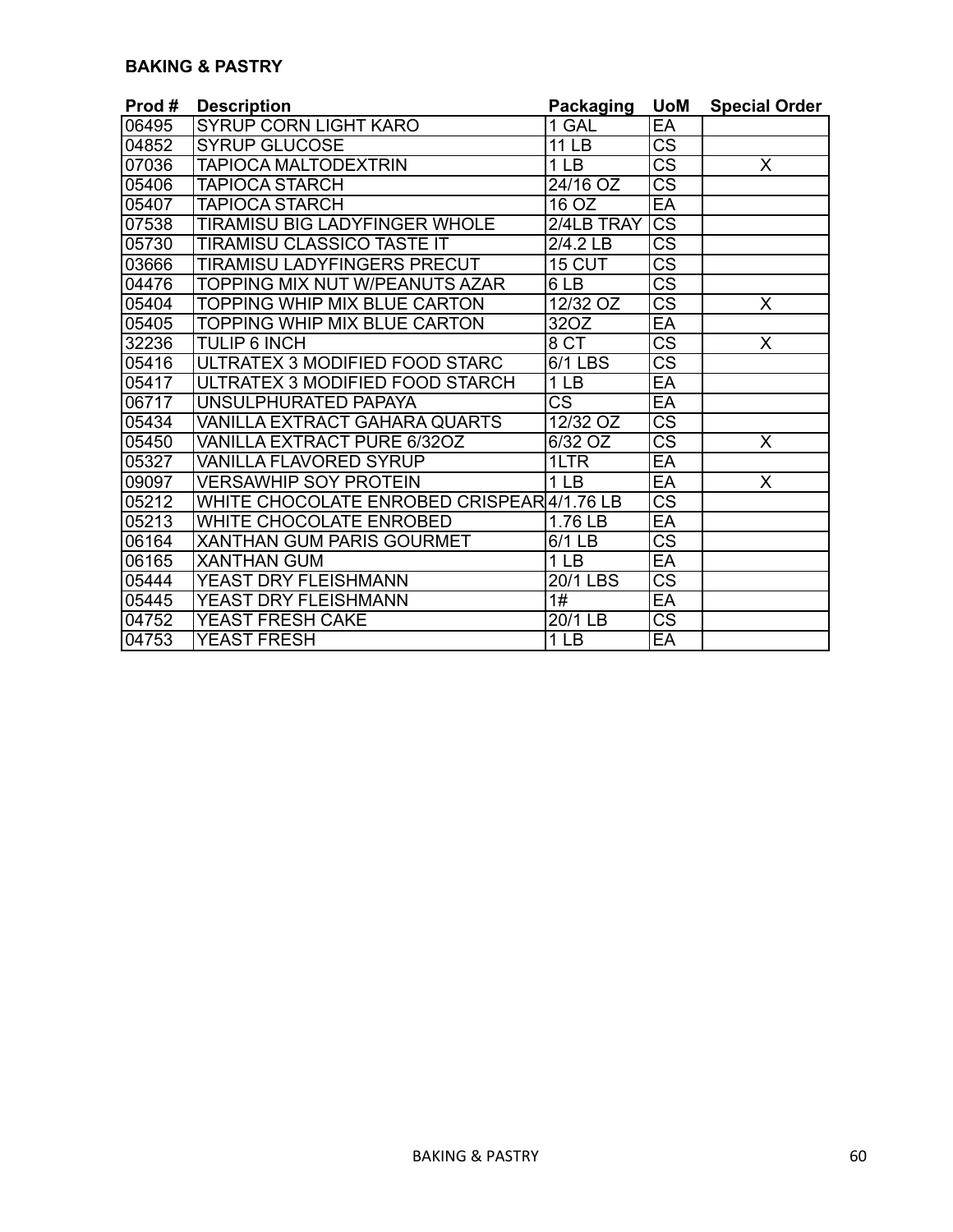

# **APPETIZERS**

| Prod# | <b>Description</b>                | <b>Packaging</b>    | <b>UoM</b>             | <b>Special Order</b>    |
|-------|-----------------------------------|---------------------|------------------------|-------------------------|
| 04148 | <b>ADOBE CHICKEN PHYLLO PURSE</b> | 100/.65 OZ          | $\overline{\text{CS}}$ |                         |
| 04096 | ANTIPASTO KABOB 1-100 PC.         | 100CT               | $\overline{\text{CS}}$ | X                       |
| 09040 | APP CHEESE STRAWS CUISINE INNO    | $4/25$ CT           | $\overline{\text{CS}}$ | $\overline{\mathsf{x}}$ |
| 04098 | APP CUISINE CHIX SATE BROCHETT    | 100 CT              | CS                     |                         |
| 04102 | APP FRANKS IN A BLANKET CUISIN    | 100 CT              | $\overline{\text{cs}}$ |                         |
| 04164 | APP KABOB ASIAGO ASPARAG/FILO     | 200 CT              | CS                     |                         |
| 04154 | APP KABOB ASIAGO RISOTTO CROQ     | 100 CT              | $\overline{\text{CS}}$ |                         |
| 04168 | APP KABOB ASST DEEP DISH PIZZA    | 200 CT              | $\overline{\text{CS}}$ |                         |
| 04110 | APP KABOB BAC WR CHIC JAL SKEW    | 100 CT              | $\overline{\text{CS}}$ |                         |
| 04120 | APP KABOB BEEF BOURGUIGNON        | 100 CT              | $\overline{\text{CS}}$ |                         |
| 04188 | APP KABOB BEEF WELLINGTON         | 200/.8 OZ           | $\overline{\text{CS}}$ |                         |
| 04178 | APP KABOB BRIE EN CROUT W/RASP    | 200 CT              | $\overline{\text{CS}}$ |                         |
| 04126 | APP KABOB BRIE PEAR ALM PURSE     | 100 CT              | $\overline{\text{CS}}$ |                         |
| 07980 | APP KABOB CHICK WELLINGTON MIN    | 200/1.2 OZ          | $\overline{\text{CS}}$ |                         |
| 04180 | APP KABOB CHICKEN QUESADILLA      | 200 CT              | $\overline{\text{CS}}$ |                         |
| 04192 | APP KABOB CILANT BAC WR SCALL     | 100 CT              | <b>CS</b>              |                         |
| 04114 | APP KABOB CINN SWT POT PUFF       | 200 CT              | $\overline{\text{CS}}$ |                         |
| 04140 | APP KABOB COCONUT CHICKEN         | $100$ CT            | $\overline{\text{CS}}$ |                         |
| 04142 | APP KABOB COCONUT SHRIMP 21/25    | 100 CT              | CS                     | X                       |
| 04112 | APP KABOB COZY SHRMP SPRNGROLL    | 200 CT              | CS                     |                         |
| 04118 | APP KABOB CRAB MUSH CAPS          | 200 CT              | $\overline{\text{cs}}$ |                         |
| 04146 | APP KABOB CRAB RANGOON            | 100 CT              | CS                     | X                       |
| 04182 | APP KABOB MINI ANGUS CHESEBURG    | 96 CT               | $\overline{\text{CS}}$ |                         |
| 04176 | APP KABOB MINI ASST QUICHE        | $200 \overline{CT}$ | $\overline{\text{CS}}$ |                         |
| 04162 | <b>APP KABOB MINI BEEF KABOB</b>  | 200 CT              | $\overline{\text{CS}}$ |                         |
| 04194 | APP KABOB MINI CRAB CAKE          | 200 CT              | $\overline{\text{CS}}$ |                         |
| 03628 | APP KABOB MINI VEG SPRINGROLL     | 200/.65 OZ          | $\overline{\text{CS}}$ |                         |
| 04122 | APP KABOB MUSHROOM CAP W/SAUS     | 200 CT              | <b>CS</b>              |                         |
| 04152 | APP KABOB PARM ARTICHOKE HEART    | 200 CT              | CS                     |                         |
| 04134 | APP KABOB PORTOBELLO PUFF         | 100 CT              | $\overline{\text{cs}}$ |                         |
| 07522 | APP KABOB ROASTED VEG TART        | 200/.9OZ            | CS                     |                         |
| 04166 | APP KABOB RST TOM BRUSCHETTA      | 100 CT              | CS                     |                         |
| 04150 | APP KABOB SCAL WRAP IN BACON      | 100 CT              | <b>CS</b>              |                         |
| 04130 | APP KABOB SESAM CHIC BRST FRIT    | 100 CT              | $\overline{\text{CS}}$ |                         |
| 04128 | APP KABOB SHRIMP CASINO           | 100 CT              | <b>CS</b>              |                         |
| 03630 | <b>APP KABOB SPANAKOPITA</b>      | 200/.65 OZ          | <b>CS</b>              |                         |
| 04144 | APP KABOB VEG SAMOSA              | 100 CT              | <b>CS</b>              |                         |
| 04092 | APP KABOB CHICKEN WELLINGTON      | 200/.75 OZ          | <b>CS</b>              |                         |
| 04106 | APP KABOB STEAK CHILITO           | 100 CT              | <b>CS</b>              |                         |
| 04108 | BEEF & CHEDDAR EMPANADA 1-100     | 100 CT              | CS                     |                         |